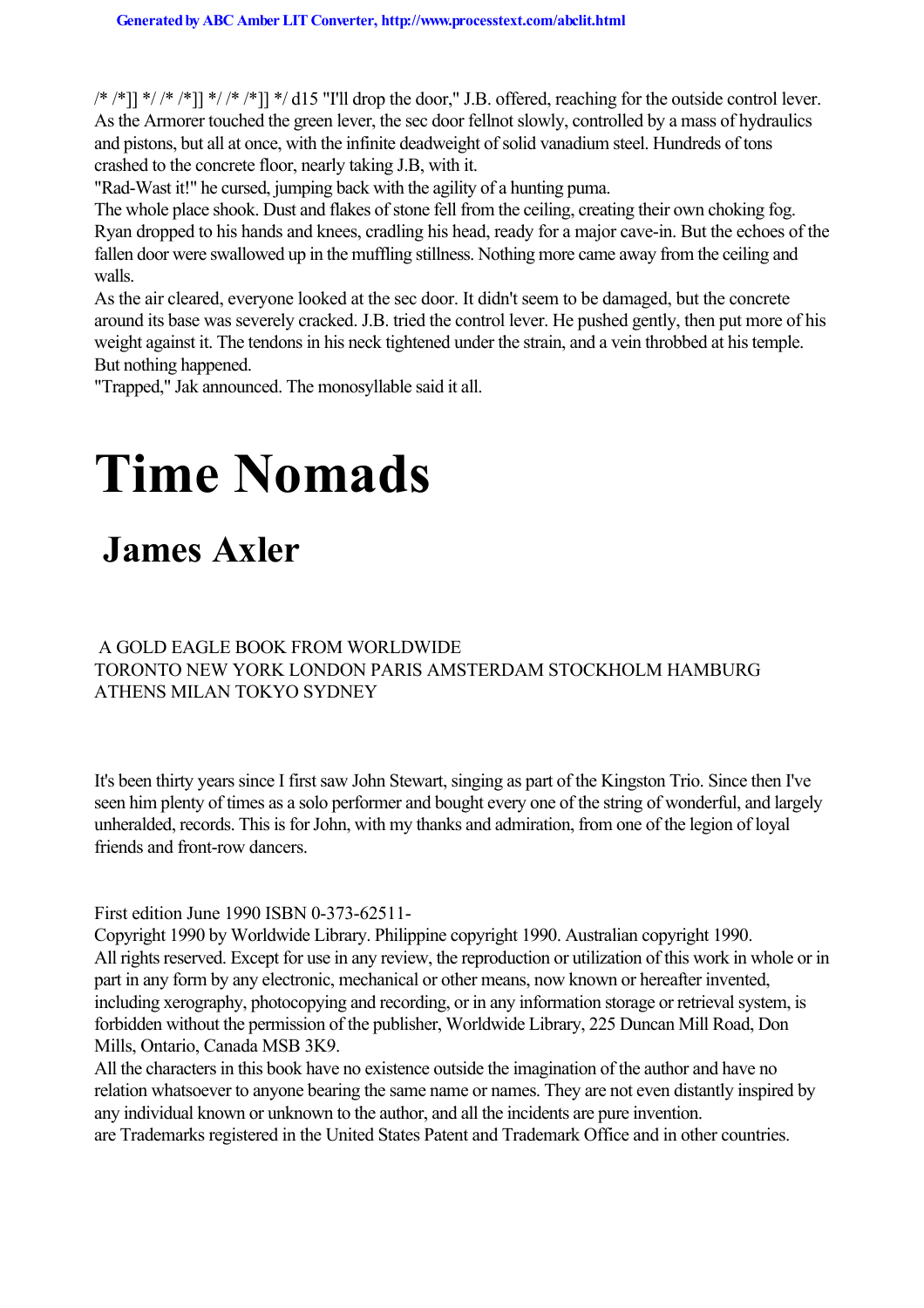The past and present are only a heartbeat apart. From Tunnel Vision by Laurence James Published by Blackie, 1989

Printed in **IISA** 

#### **Chapter One**

 MILDRED WYETH WAS at the most wonderful party of her life. The only dark spot was a nagging headache that lurked somewhere behind her eyes, giving occasional stabs of pain that left her feeling oddly weak and disoriented.

Everyone was there.

Martin and Coretta both smiled at her as she walked by and into the parlor where the buffet was laid out. Andrew and Jesse were involved in a heated discussion, both in danger of spilling their plates of gumbo on the carpet. They saw Mildred and grinned sheepishly, parting to allow her through.

Ralph was helping himself to some potato salad. "Can I serve you, Mildred?" he asked.

"No, thanks. I'll just pick a little."

"Sure?"

"Sure. Is it true that Jack and Bobby are coming along later?"

He nodded. "Surely is. Just about the biggest gathering we've seen. Your pa around?"

"Out in the garden with Mom."

"That's a pretty pistol you got there, Mildred. Not looking for trouble, are you? Not here, among friends?"

"It's a ZKR 551, Reverend. Six-shot blaster, chambered to take a standard Smith amp; Wesson .38." "That the one you used in the Olympics? It looks kind of different."

For a moment Mildred was puzzled. "Guess it does, at that."

Through the window, she could see a couple singing by the barbecue, a tall, good-looking man and an attractive girl, their voices blending perfectly.

"Who're they?" she asked.

Ralph had moved away, and a crew cut white teenager answered her. "That's John and Buffy. They're going around with Bobby, playing at all his whistle-stops. They're cool."

Mildred strolled through the open doors, savoring the fresh air, catching the scent of orchids, hearing cicadas in the bushes. The garden was familiar and yet had features that she didn't quite recognize. Parts were bigger, and some of the angles at the corners seemed different.

She glimpsed her mother near a small ornamental fountain. She waved to her but got no response. For a moment Mildred felt a strange, painful sensation, as though something had stirred deep within her

brain, like a tiny metal orb revolving in the frontal lobe above the eyes. It was sharp enough to make her wince.

She closed her eyes, then jumped as someone laid a hand on her shoulder.

"Sorry, Millie."

Uncle Josh, her father's younger brother, was the only one who ever called her Millie. Like her father,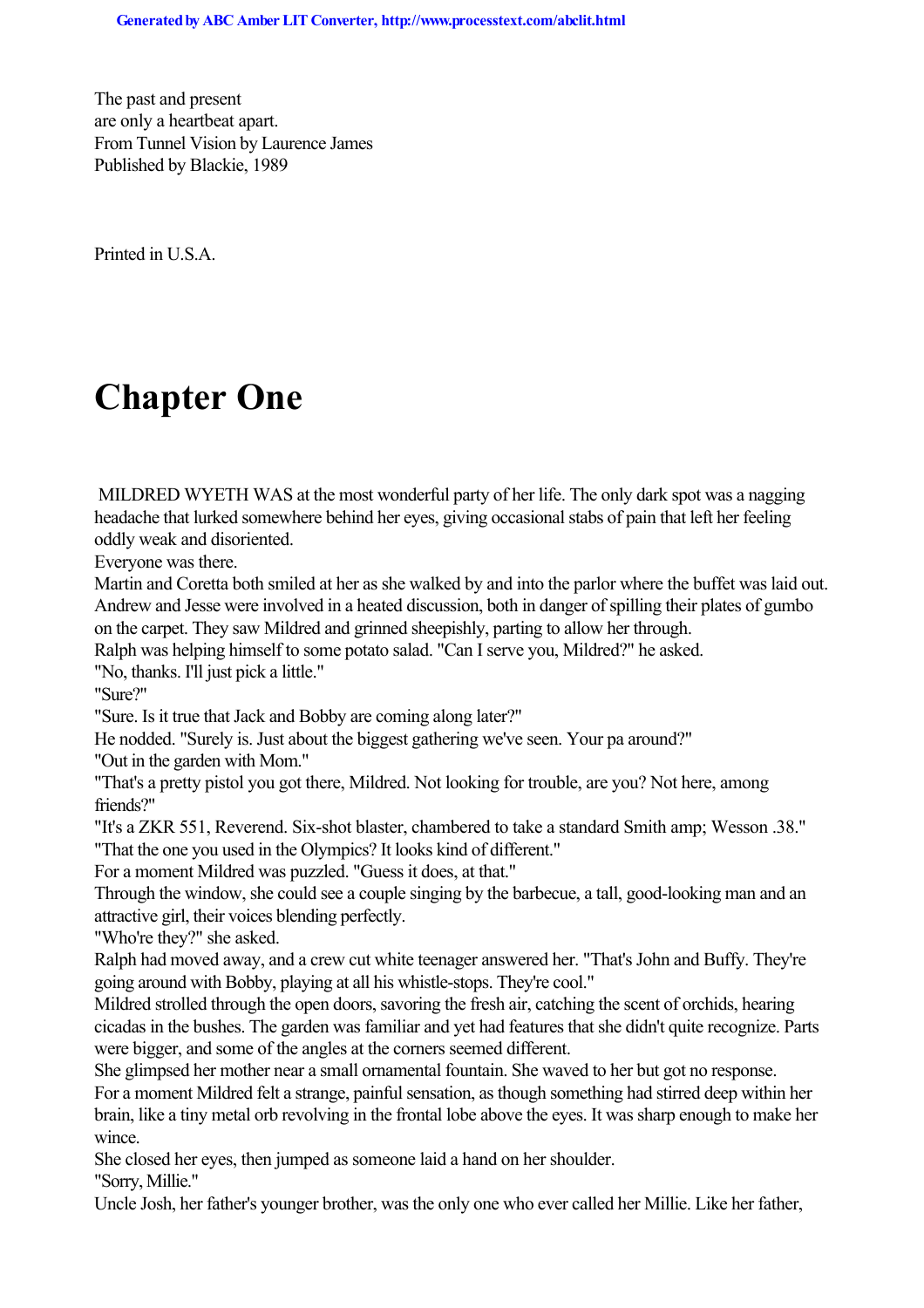Josh was a minister.

"It's all right. Goodness, it's cold. I feel frozen. Really frozen."

For some reason, that seemed to be funny, and she smiled broadly. But her uncle didn't react. "Your father wants to speak to you, Millie. Out in the corner, under the magnolia."

That had always been his favorite place before

"Before," she murmured.

"Over there." Uncle Josh pointed. "With some new friends."

"I didn't know he had any new friends. Who are they?"

Her uncle shook his head slowly. "Can't say I cotton to them too much, Millie. Over there. Four men and a lady."

"I'll go look."

The light seemed dimmer, but she could make out the short dark curls on top of her father's head, just visible above the back of the striped chair. And she could also see the five strangers that Josh had mentioned to her.

The girl caught her eye first. She was very tall, close to six feet, with a mane of the most wonderful hair that Mildred had ever seen. The deep, fiery crimson seemed to glow in the dim evening light. She half turned and smiled at Mildred, revealing eyes the color of melting emeralds. She was dressed in khaki overalls, tucked into dark blue leather Western boots, which had silver points chiseled into the toes, and silver spread-winged falcons embroidered on the sides. Next to her was a well-built man with a mop of black curly hair. He stood a couple of inches over six feet, and was broad-shouldered. He also turned at Mildred's approach and she saw, with no surprise at all, that he had a patch over his left eye. The man wore a long coat of dark leather with a white fur trim, and a white silk scarf was looped around his neck. Next to her father stood a young boy, barely five and a half feet tall, with the most amazing hair. Whereas the woman's hair was like living fire, this was like spun snow, like the frozen spray off the highest waterfall, cascading over his neck and shoulders. The boy wore nondescript pants and a peculiar patched jacket of leather and canvas. "Hi, Mildred," he called.

It crossed her mind to wonder how the teenager knew her name, although he did seem somehow familiar to her.

She took a few steps nearer the group, then stopped, stricken.

The pain came swirling back, sucking at her mind, knocking it off center. She was suddenly dizzy, and took several slow, deep breaths, fighting off the pangs of nausea. This time the pain was like clawed fingers scraping at the inside of her skull.

"You okay, Mildred?" the one-eyed man asked.

"Yeah, thanks, Ryan. Just abetter lay off the martinis for a spell, I guess."

"Want to sit down?" asked the sallow-faced man in the fedora hat and metal-rimmed glasses.

"Thanks, J.B., but I'll be fine."

"I fear that all is not well with the doctor lady," said the last member of the group. "Perchance the physician should heal herself."

The speaker was the oldest of the group. He was as tall as the one-eyed man but much skinnier, and wore a stained and faded frock coat of Victorian cut, and cracked knee boots. He sported an ebony cane with its silver top carved into the head of a lion. He smiled and half bowed, showing excellent teeth that were at odds with his lined face and long gray hair.

Mildred bowed back. "Thanks a lot, Doc. Courteous and useless as ever."

At the back of her mind was a slight bewilderment at how she knew these five strangers. The girl was called Krysty Wroth and the boy was Jak Lauren. She knew that.

"How?" she whispered to herself.

"Your father wants to see you, Mildred," said Ryan. Ryan Cawdor.

Mildred wondered, with so many of the civil rights leaders there, why her father was sitting still and silent in his old chair. Like many black Baptist ministers in the South, Reverend Wyeth had been active on all of the marches, as had Mildred's mother.

But her father was already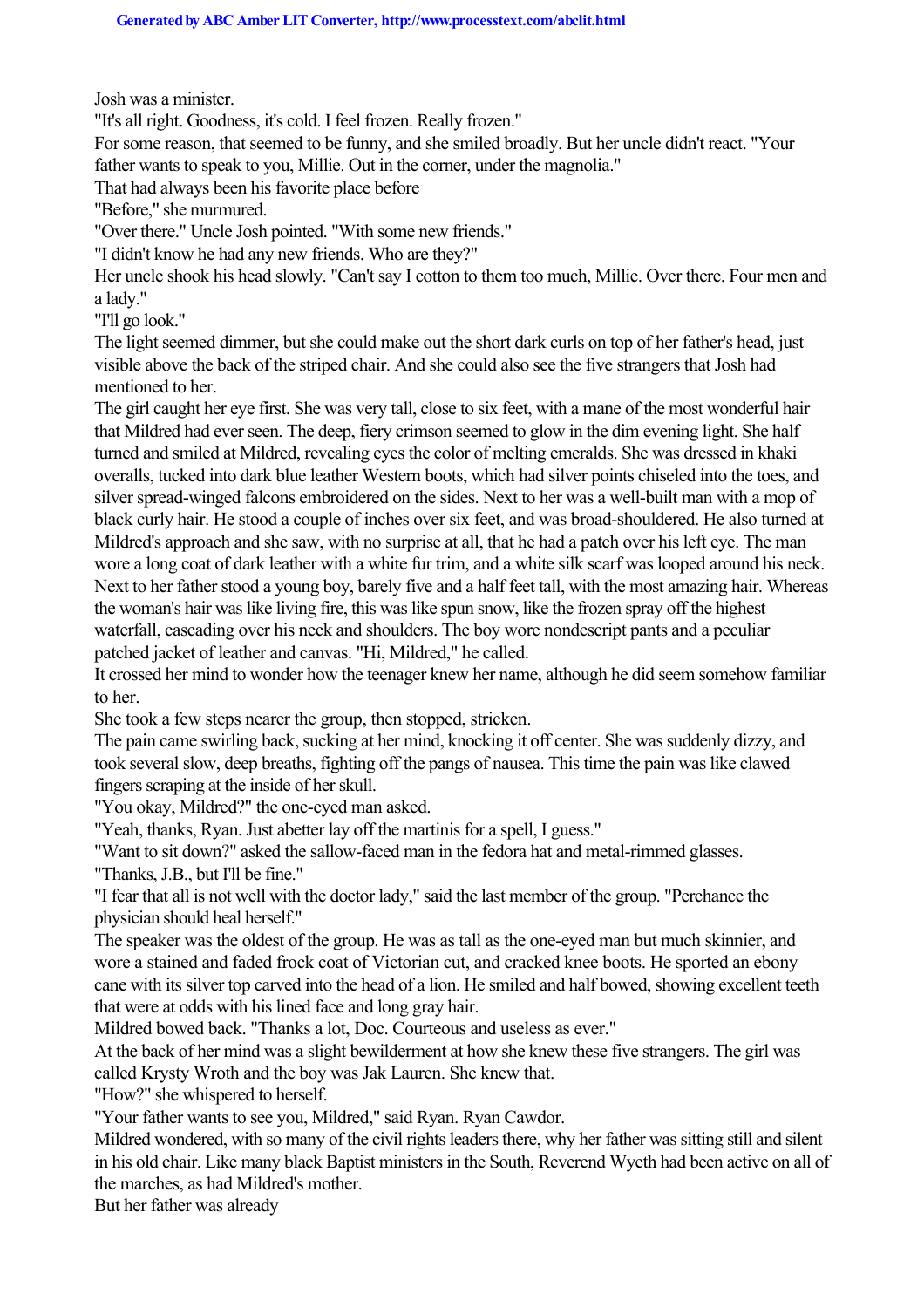"Dead," Krysty said.

"How's that?" Mildred asked.

"Dead on my feet. Double-bushed. Could do with a rest someplace."

"Let's go get some eats, lover," Ryan suggested. "Come on, folks. Leave Mildred and her father to a little privacy."

The five friends walked away across the grass, nodding and smiling to the groups of people talking and eating in the soft moonlight. Mildred watched them go, closing her eyes against the surging waves of sickness that swam up behind her temples. Her nostrils filled with the familiar scent of charcoal and grilled chicken. The lower branches of the magnolia seemed to dip around Mildred, closing her off with her father from the noise of the gathering.

"Daddy?"

Around her the party was fading into stillness. It was as if someone had thrown a vast cloak of black velvet over Mildred and the silent figure in the garden chair.

"Daddy? It's Mildred. Mildred Winonia Wyeth, your little girl."

The smell of burning from the barbecue behind her was stronger. Whoever was in charge of the cooking had been very careless and allowed some of the meat to scorch. Mildred wrinkled her nose and

swallowed to try to clear her throat of the stench of burned flesh, but it seemed to be growing thicker. "Best move, Daddy. That smell's real horrible and it'll"

She moved to the front of the chair and stooped down to look directly into her beloved father's dark brown eyes.

For a moment Mildred believed she'd gone insane, that the disturbing sickness inside her skull was a symptom of a virulent madness.

Because what sat slumped in the seat was not remotely like her father, only barely resembling anything that had ever been human.

It was like a thick, blackened log that had been drawn, still burning, from the center of a fire.

There were a few charred rags hanging on the outside of the log and draped off the two branches that sprouted near the top and the two that dangled from the lower half. Smoke curled upward, and parts of the log still glowed ruby bright.

The head was a like a round, black stone, with charcoal pits where the eyes had been seared from their sockets. The mouth hung open, showing the startling whiteness of her father's teeth.

"Sweet Jesus Christ!" she breathed. "Oh, Daddy what've they done to you?"

The ultimate horror.

The head moved, and sour, ashen breath soughed from the ruined lips. A hand trembled, the fingers like twigs from an old bonfire. The leathery skin cracked open and bright crimson blood flowed down over the flame-torn flesh, dripping onto the faded stripes of the canvas chair.

"Takes more'n fire to kill a man," croaked the corpse. "Said Joe, I didn't die."

Mildred started to scream.

"It's all right," a voice insisted. "It's all right."

## **Chapter Two**

"IT'S ALL RIGHT," the voice repeated. "It's all right. Come on, Mildred."

She kept her eyes closed. That way, she wouldn't be tricked again. If she opened them, then the charnel horror that had once been her father might rise grinning before her.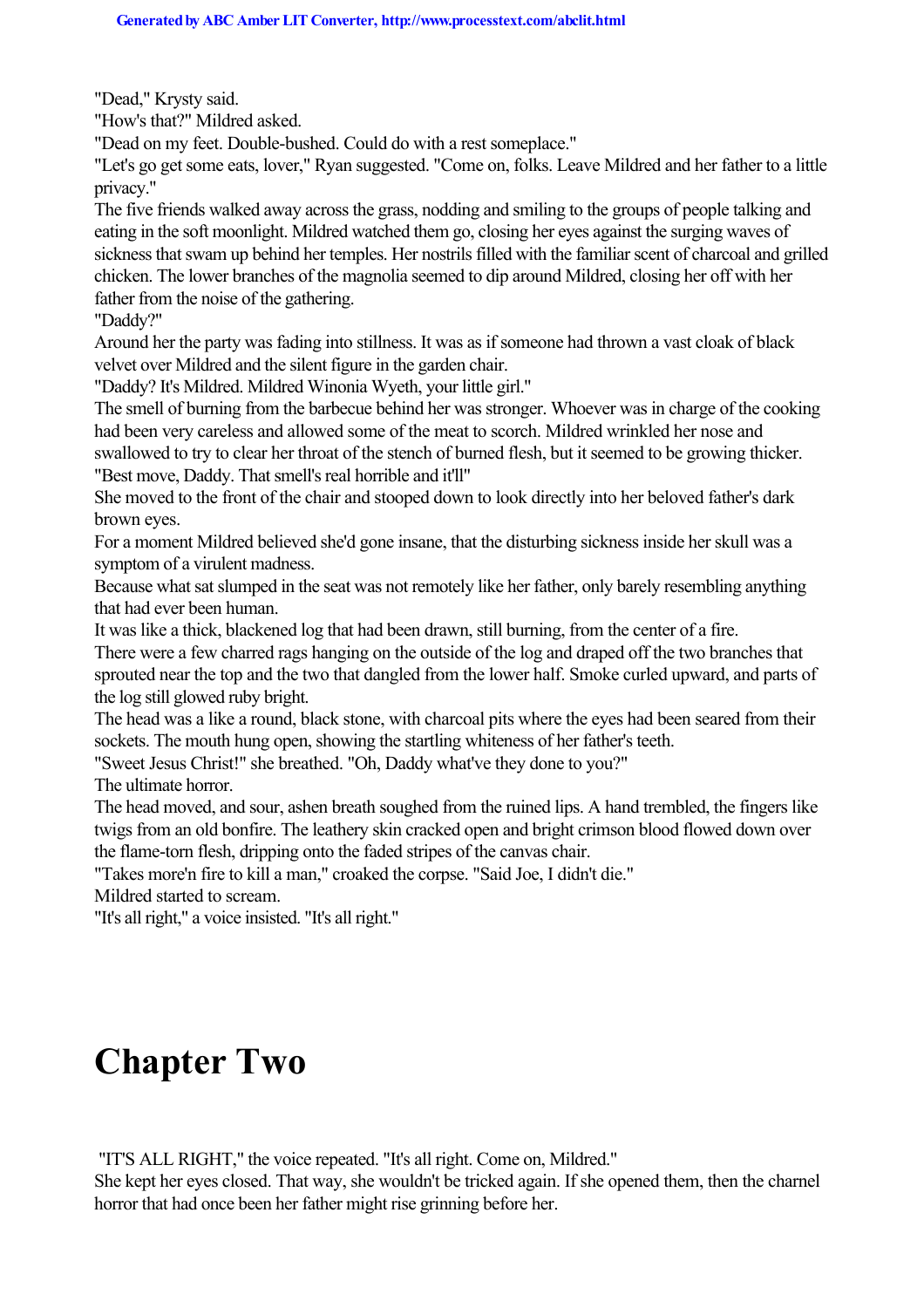"Been a bad jump for her, lover. Gotta remember it's her first."

"Yeah." Ryan shook her shoulder. "Come on, Mildred."

Her lips moved, but no sound came out.

"Said something. Mouth opened."

"Try getting her on her feet, Ryan."

"Looks like she's in deep shock, J.B. Mebbe safer t'leave her a while."

"Could be the result of the freezing. She seemed real well when we thawed her out. But now" Krysty's words faded away like rainwater down a storm drain.

"Slap her face. I would be the first to volunteer for the opportunity."

"Go take a flying fuck at a rolling doughnut, Doc," Mildred managed.

There was a ripple of laughter, tinged with relief. Mildred took a chance and, cautiously, eased open her left eye.

"Welcome back to Deathlands," Ryan said, kneeling at her side.

She tried to sit up, but dizziness and sickness came rolling in over her and she lay down again.

"Goddamn! Inside of my head feels like it's been put on double spin and then vacuum-packed for your personal protection."

Krysty put a hand behind Mildred's shoulders and helped her sit up. "It'll pass. Some are worse than others."

"None of 'em fucking good." Jak grinned, brushing his fine white hair back off his narrow face. "I beg leave to second that," Doc Tanner boomed. "Though I confess that I am sorry to see so little improvement in your temperament, ma'am."

"What was the problem?" Ryan asked. "You were screaming like a kid."

The thirty-six-year-old black woman shook her head. "I should've known it was a dream, Ryan. I was less than one year old when my daddy was butchered, but I've seen plenty of filmclips and pictures of him. So that's what I thought I'd see in" She shook her head again. "Just that I saw him. Dead. Like a burned log."

"Racists killed him, did they?" asked J. B. Dix, polishing his glasses on his sleeve.

"The Klan," she said venomously. "The mid-sixties were busy times for the Knights with their white sheets and their burning crosses."

"What's Klan?" Jak asked, curious.

"Ku Klux Klan. Redneck bigots. Only a year or so before I was born one of them put a bomb under the Sixteenth Street Baptist Church in Birmingham, Alabama. Went off and slaughtered four little girls. Children! Dynamite Bob Chambliss, his name. The white folks protected their own, and it was fourteen

damned years before he finally went down for the murder. Fourteen years!"

The silvered glass walls of the chamber let in filtered, shadowy light. The metal disks in floor and ceiling had cooled and dimmed. The five others, hardened by previous jumps, were ready to move out. But Mildred still seemed shaky. Ryan encouraged her to carry on talking awhile.

"Dynamite Bob. I was born eight days after Christmas in 1964. The Klan burned Daddy alive less than a year after. May they rot in hell."

There was a long silence, which was broken by the teenager. "Did this just'cos black? Not mutie or nothing?"

"No, not a mutie, Jak. Just a decent man who'd gotten angry and felt he'd eaten enough crow to last him. He got to preaching to folks to stand up. Not just sit patient. Stand up and take what belonged. And the Klan didn't like that so they firebombed our house."

The tears came, unbidden, flowing over her cheeks, dripping to the floor of the mat-trans chamber. "They catch them in the end, Mildred?" Doc asked quietly.

"They got caught. The law didn't do it. Sheriff was brother to one of the bombers and cousin to the other two."

"So, how did" Krysty began.

"My father had some friends, some good, good friends who knew that the Klan had a real tight hold on things down there. So, the three men who did the bombing had an 'accident.' Real nasty. All three got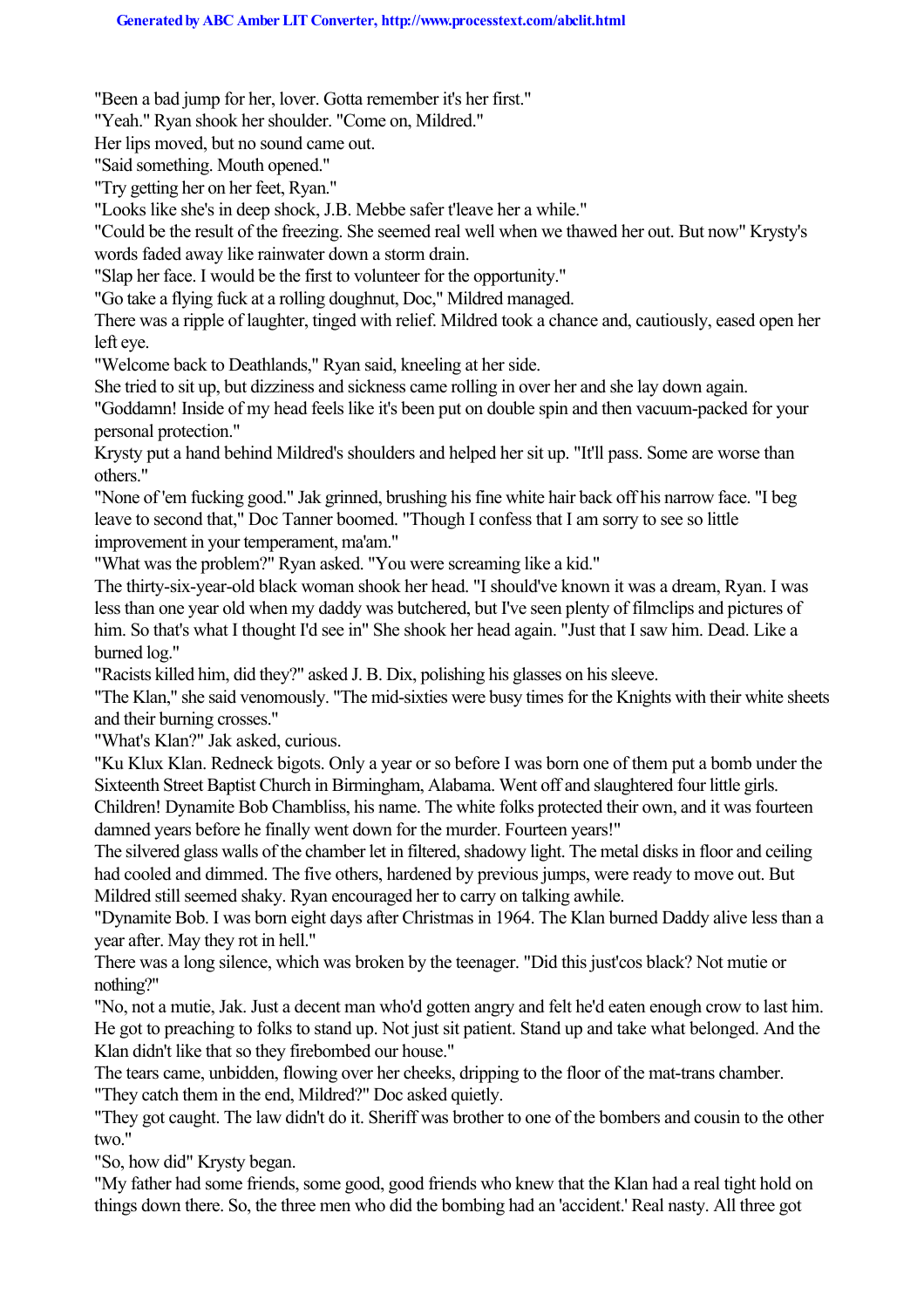burned alive. Seems a gas canister blew in the auto repair shop one of them owned. Lock sort of jammed. You know how it can be."

Ryan nodded. "Sure. I know how it can be, Mildred. I know."

None of the others had suffered too badly from the jump. Jak had a nosebleed, and Doc complained about a nagging headache behind his eyes, but apart from that they were in good shape.

Even Mildred recovered quickly, joining the others as Ryan opened the gateway door.

"Clear," he said. "I can see through to the main control. Looks all sealed and working good." Everyone bolstered their blasters.

The small anteroom that was present in virtually every redoubt was bare of furniture, as were most of them. The evacuation before sky-dark began had obviously been planned and orderly, with every shred of paper picked up. The walls showed faint discolorations where notices or posters had been, but all of that had been a hundred years ago.

All the main consoles in the larger room beyond seemed to be working perfectly.

Mildred stared around her, fascinated. "I'd heard rumors about all thisthe Totality Concept, Overproject Whisper and Cerberusbut they kept it well hidden. And they're still here, still functioning."

J.B. answered her. "Sure. You have to remember these redoubts were all built in the last four or five years of the twentieth century, in isolated, hidden places. And most of 'em escaped the nuking. Most were powered by eternal generators. Atomic stuff. Nobody in Deathlands has the technology to get into a sec-locked redoubt."

"Nobody, J.B.?" asked Ryan.

The Armorer nodded. "Sure. Point taken. Mebbe a handful of powerful barons might have the tech-power. Maybe. But there's plenty of redoubts scattered all through Deathlands."

"What if the jump takes you to a redoubt where a mountain fell in? You get to reappear inside a million tons of granite."

"No. Rick Ginsburg, your predecessor as the group's freezie, was an expert on doorways. Told us there's a fail-safe locking system. Can't happen. That's what he said, anyway."

Mildred shook her head. "Hope that's right, Ryan. You can never trust a freezie's memory, you know." They didn't stay long in the control room. The basics, such as food, ammo and bedsif any were left in the rest of the fortresswould be elsewhere, on other levels or in other sections. Some redoubts rambled for miles underground.

Before moving out, J.B. took Ryan aside. "I think this place is boobied. No, I know it's boobied." "Who by?"

"It's original. Not local ville stuff. There's extra wires and plas-ex all over the place. I figure they were going to blow the whole place and never got around to it. Or mebbe the trigger device didn't work right." Ryan looked up at the ceiling and saw loops of extra wire, obviously put up in a hurry. "And they never got a second chance to fire them? Yeah. Could be."

"Best step careful. Anything could be tied into the triggering sequence. Once we start it, there might be no way of stopping it. The whole redoubt could go skyway."

"Disable it?"

J.B. looked around him, whistling tunelessly between his front teeth. "No. Cut one wire and you break a circuit. Up it goes. Give me a few hours and I could probably track it through. But if they boobied the entire redoubt, we could be talking days to strip the system."

"Then we all step careful."

The green lever was down in the locked position. They knew from experience that beyond it they'd find a corridor that would lead, eventually, into other sections of the fortress. But there was no way of guessing what else might lie behind the heavy sec-door.

"Ready?" Ryan asked, glancing around from habit, making sure everyone had his or her weapon drawn and cocked.

Everyone nodded. Mildred had been placed third in line, between Krysty and Jak, with Doc and J.B. bringing up the rear.

Mildred had the Czech ZKR 551 in her right hand, finger on the outside of the trigger guard. She grinned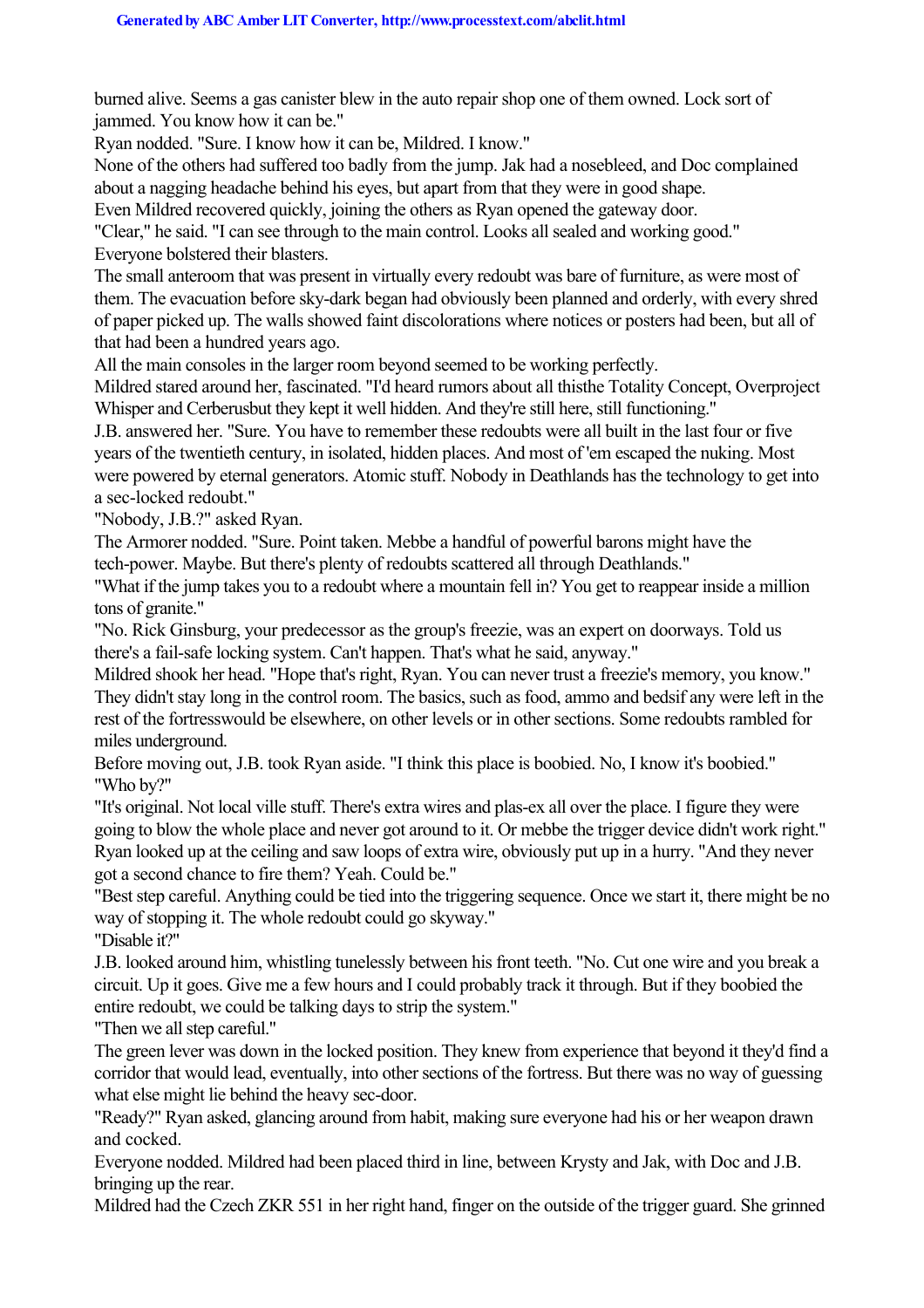at Ryan. "Bring on the bad guys."

Ryan threw the lever but kept his hand on it, ready to drop it again at the first warning of danger. In the past, all manner of unpleasantness had been revealed.

He stopped the door after a couple of inches, waving Jak forward. The boy knelt, squinting under the armored steel and taking his time checking it out.

"Anything?"

"Air's poor. Stale. Dead. Like stone."

Krysty had her eyes closed, using her part-mutie skill at "seeing."

"Jak's right. Can't feel any life anywhere. Dead as an old tomb."

Ryan raised the door another couple of feet, pausing it once more so that the albino teenager could take a second check. "Nothing. Passage. Dust. Nothing."

Now, with the door sliding up to its full height, everyone could taste the peculiar flatness of the air in the corridor. During his life in Deathlands, Ryan Cawdor had often entered buildings that had been sealed shut since the twentieth day of January, 2001, and had tasted air like this. Even with the conditioning systems of a major redoubt, there was no way that air could remain fresh, unless there was some sort of contact with the outside.

The passage was like most of the others. In this case it was close to thirty feet wide, with a curved ceiling around eighteen feet high at the crown. Looking up at the concealed lighting strips, Ryan noticed yet more of the crudely pinned bunches of wires, part of the boobie system that J.B. had spotted in the gateway.

To the left there was a blank wall.

"Right," Ryan said.

"I'll drop the door," J.B. suggested, reaching for the outside control lever.

For a moment Ryan considered leaving the gateway open, but if anything should happen to it, and they were stranded, then he knew they could find themselves in the deepest possible trouble.

"Okay. We'll startFireblast!"

All of them jumped.

As the Armorer touched the green lever, the sec-door fellnot slowly, controlled by a mass of hydraulics and pistons, but all at once, with the infinite deadweight of solid vanadium steel. Hundreds of tons crashed to the concrete floor, nearly taking J.B. with it.

"Rad-blast it!" he cursed, leaping back with the agility of a hunting puma.

The whole place shook. Dust and flakes of stone fell from the ceiling, creating its own choking fog. Ryan dropped to his hands and knees, cradling his head, ready for a major cave-in. But the echoes of the fallen door were swallowed up in the muffling stillness, and nothing more came away from walls or ceilings. As the air cleared, everyone looked at the sec-door. The fall didn't seem to have damaged it, but the concrete around its base was severely cracked. J.B. was first to try the green control lever. He pushed gently, then put more of his weight against it. The tendons in his neck tightened under the strain, and a vein throbbed at his temple. But nothing happened, not a sound disturbed the sudden silence to show the lock might be working.

"Fucked," Jak said.

The monosyllable said it all.

The Trader used to say, "Over, under or around. There's always a way."

Both Ryan and J.B. had joined the legendary Trader about ten years ago. They'd ridden with him, fought with him, chilled with him and learned from him.

But the massive sec-door would have been a real challenge, even for Trader.

"Over, under or around?" J.B. said, tapping the steel with his knuckles.

Ryan had folded his hands together in front of him, as though he were in prayer.

"Might find some more explosive in the redoubt. Blast it apart."

J.B. showed his disbelief. "Triple negative, Ryan. Not now it's damaged. We could have mebbe blown the lock, but it's warped some. By the time we blew it open, we'd have blown down the whole redoubt with it."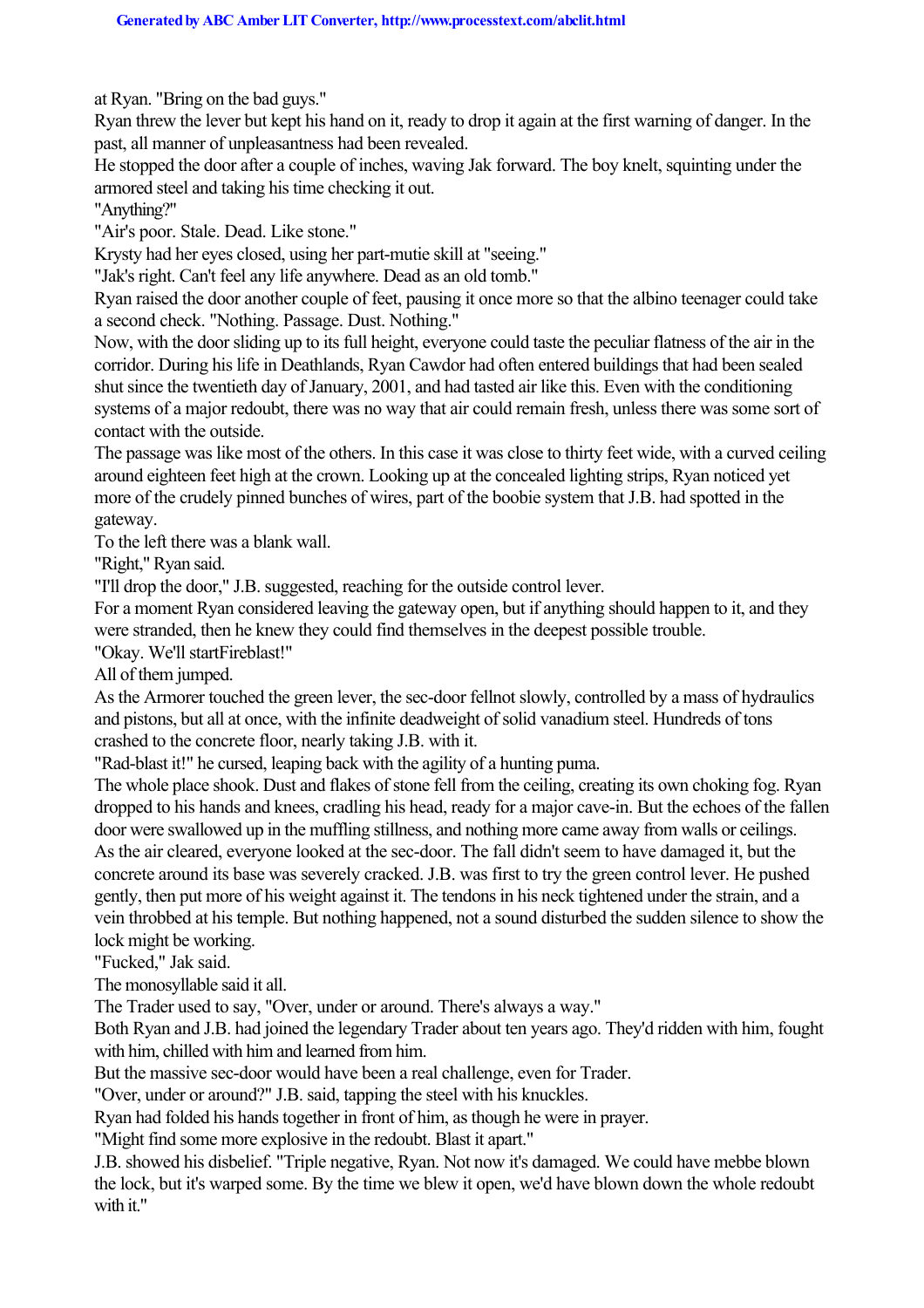"Over?"

"No. Nor under."

"How about around?"

J.B. nodded thoughtfully. "Could be best bet. Long shot. Probably pack some plas-ex if we chip out a hole in the concrete. Way bits fell off of the roof, it's probably gone soft. Might work. Can't see any other way."

"Let's go trek out the rest of the redoubt and see what we can find," Ryan suggested. "Come back to this one later."

Almost immediately they began to see signs of serious earth movements. It was common knowledge in Deathlands that the terrible nuking of a century earlier had triggered seismic and volcanic activity across the continent.

There was virtually no recorded evidence of those first hideous weeks when the world almost disappeared, but the evidence was still there. Half of California now lay fathoms deep beneath the Pacific Ocean. What had once been Mount Saint Helens was a whole lot less than nine thousand feet high. Wheatfields were deserts, and valleys had become lakes.

There was no way of knowing yet where this redoubt was, but there was no doubt that it was somewhere underground, in a region that had been badly hit by land shifts.

The corridor twisted and turned, with only a small number of identical sec-doors on either side. Jak, leading them, tried to open the first two or three, but it was obvious that they had been locked tight. Increasingly earth pressures had warped even the strongest of the doors, and the floor became littered with chunks of fallen debris.

"Looking bad," J.B. muttered, walking alongside Ryan.

"Yeah. Don't like this sour air. Could be there'll be a big fall somewheres ahead."

J.B., never a man of very many words, simply nodded his agreement.

If they couldn't open the jammed gateway doors, and there was no path out of the redoubt ahead of them, then it would be a slow road toward dehydration and starvation.

"What do you reckon, lover?" Krysty asked wearily.

They'd been moving for well over an hour. The corridor had no turnings and no exits, just a lot of impenetrable doors.

Three times they had clambered over piles of twisted concrete and frail, rusted iron that had been torn away from the ceilings and dumped across the passage. Now the lights only worked intermittently, and there would be stretches of a hundred yards or more without any illumination at all.

In his heart, Ryan was beginning to believe that they would soon come across a big fall that would totally block them off from any further progress.

Less than fifty yards farther on, they came around a sharp bend, and there it was.

#### **Chapter Three**

 FLOOR TO CEILING rubble, a tangle of stone and metal that had been there for nearly a hundred years stopped them cold.

They all stood and looked at it. For some time nobody spoke, then the silence was broken by J.B. "I was wondering why the earth movements hadn't triggered any self-defense autodestruct boobies. Then I remembered that all the wires vanished off from this corridor early on. That was 'fore we got to any real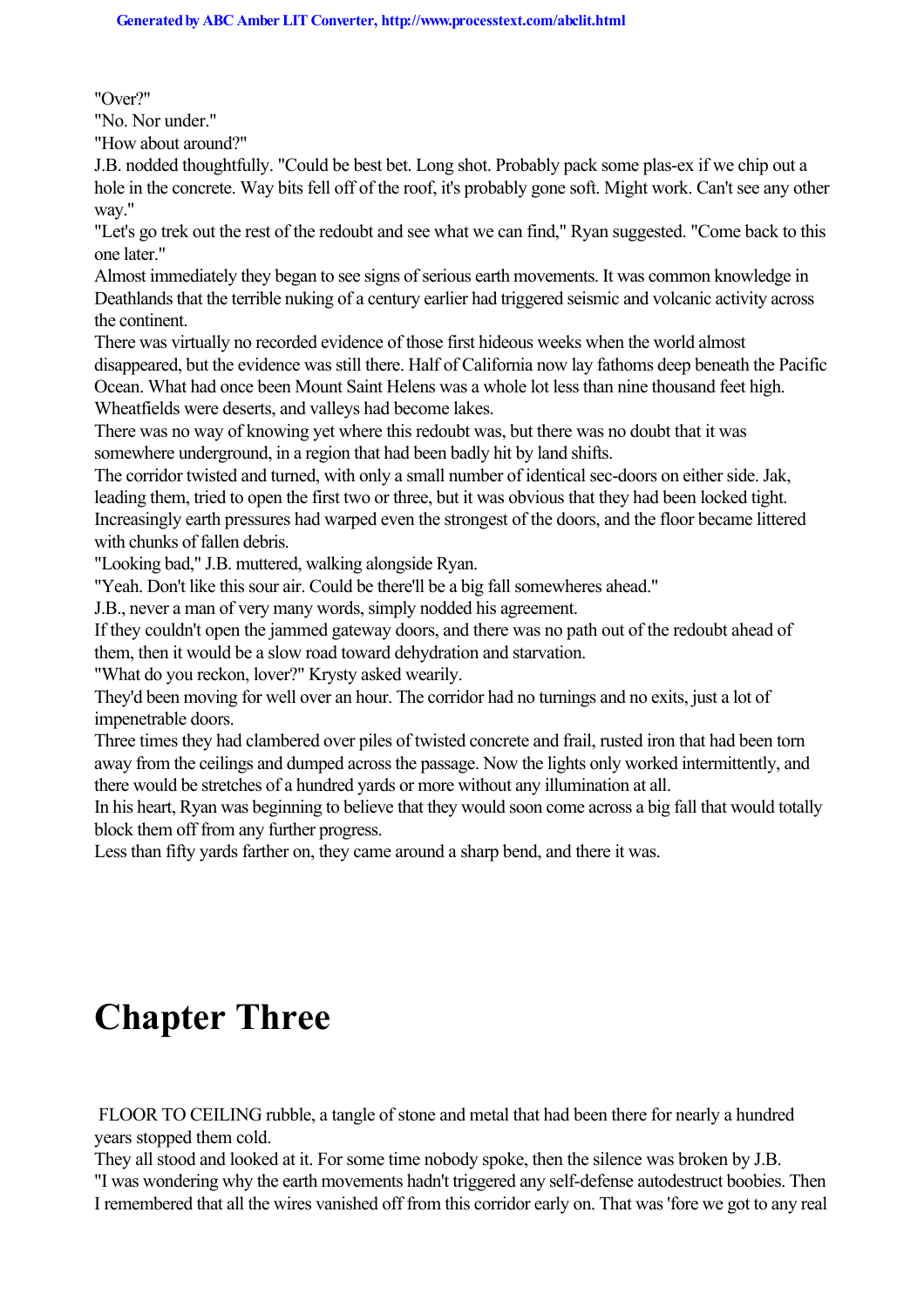damage. This has to be an unimportant part of the redoubt. Otherwise there'd only have been some dust around here. If the bombs had been triggered."

Mildred brushed dirt off her sleeve and laughed. "You guys are the limit, you know that? We're entombed in here like we were lost in the Johnstown floods, and you wonder why some bombs didn't go off a century back. How about doing some thinking on getting the hell out of here?"

"Because there's no hurry, Mildred," Ryan replied. "This fall's not going anywhere. Mebbe we'll have to go back and try to spring the gateway door, but that's not going away, either."

Like a hyperactive child, Jak was clawing his way across the face of the earth fall, touching it with gentle hands, laying his head against it, listening intently.

"Do you hear any message from the ether beyond, my dear sprite?" Doc asked, leaning on his cane. "Fucking solid, Doc. Could be mile deep."

"Doesn't much matter. If it's more than about twenty feet we'd never break through. And by the look of the ceiling, anything you move'll just bring down another hundred tons of concrete."

Ryan's words brought another long period of silence from everyone.

This time it was Krysty who interrupted the stillness.

"I can feel different air. Not a lot fresher, but different."

"Where?" Ryan asked, looking around and trying to detect whatever it was that the woman had felt. But he couldn't sense anything.

"From over this door here."

It was a sec-door like all of the others that they'd passed. Ryan had already decided that on their return to the gateway they'd have to check out every exit with extreme care, just in case they'd missed something.

Krysty knelt against the bottom of the door, closing her eyes to concentrate. Her long red hair seemed to caress the pale gray metal of the door.

"What?" J.B. asked.

"Quake's pushed this one off the hinges. It's just sort of hanging here. If we shift it Like Ryan said, we could bring the roof down on top of our heads."

Ryan gestured for her to move, and he stooped to examine the sec-door, finding it exactly as Krysty had said. The shifting of the main structure of the redoubt had tipped it away from the hinges, and it was supported only by its own weight. He pushed a hand against it and felt it move.

"Take a look, J.B.," Ryan said, edging out of the way.

The Armorer tested it with a gentle shove, then eased his shoulder against it. He looked up at the others. "Reckon a good heave and it'll just fall in."

"Then what?" Mildred asked.

"Then one of two things happens. We can get through and find a way out of here into the rest of the place. Or we all get crushed."

"Make it the first option, J.B., if you don't mind."

"Yeah," Ryan agreed. "Everyone else back down the passage. No point all getting flattened. Me and J.B.'ll do it."

For a moment he thought that Krysty was going to argue with his order, but she simply laid her hand on his arm and kissed him softly on the lips. "Don't get squashed, lover. Lose a lot of your charms that way." When the other four had moved out of sight, Ryan and J.B. knelt together on the floor. The slight man grinned at his one-eyed friend, and said, "You and me again, huh?"

"Like old times with the Trader. One day we'll get the short straw. Been bucking against the odds for too long."

J.B. shook his head. "Not us. We're immortal."

"Then let's do it. First sign of trouble you know what steps to take?"

J.B. grinned again, at the old joke. "Sure. Damned long ones."

"Gaia, aid them," Krysty whispered from her position around the sharp bend in the corridor.

They all heard the harsh sound of metal grinding against stone and the pattering noise of falling rocks. "Ryan?" Krysty shouted.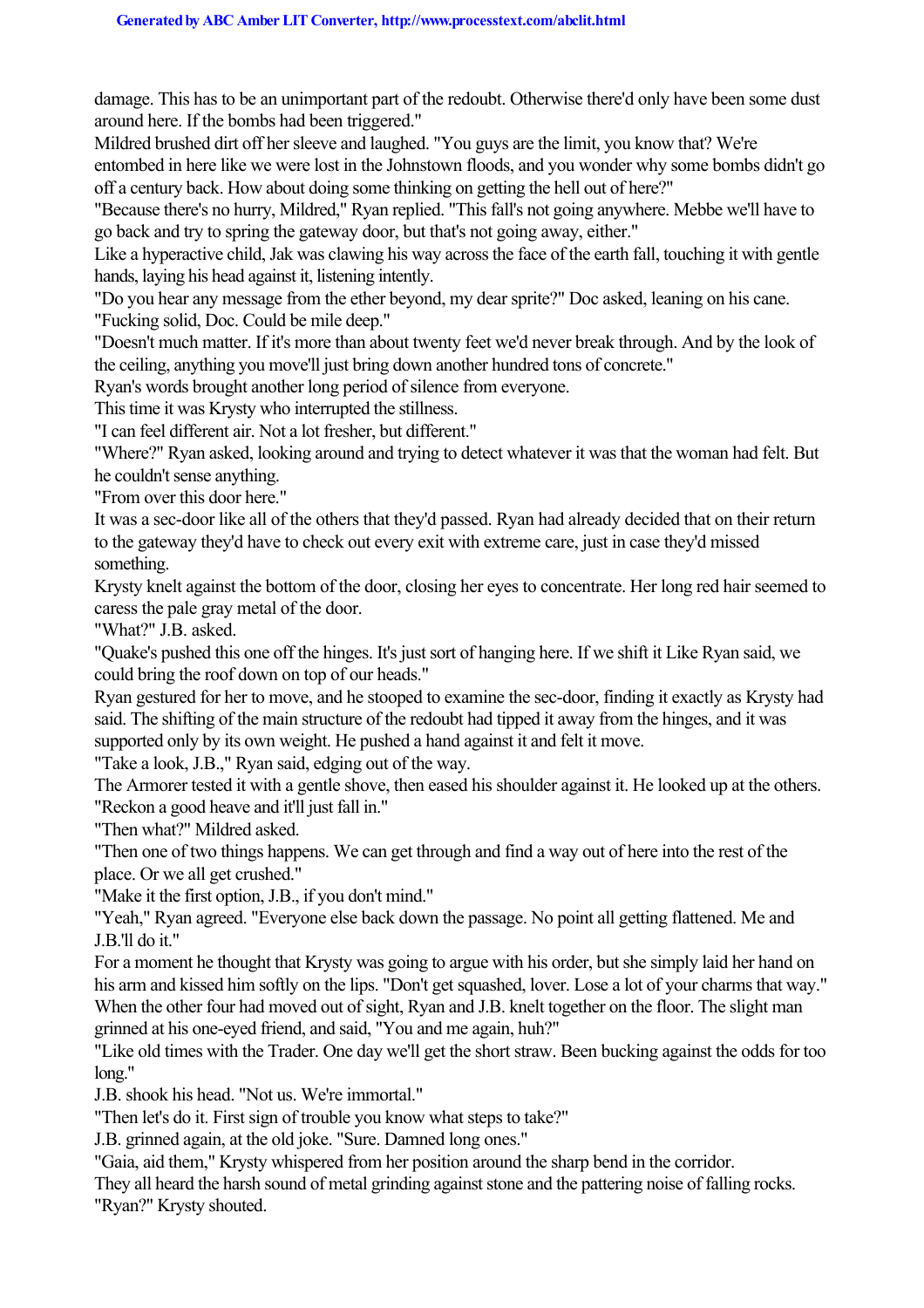She dashed back along the corridor, seeing a cloud of white dust and two spectral figures coughing at its center.

"Ryan?"

"All right!" he called. "Just stay back a minute. Let the dust settle. Make sure nothing else is coming down."

They waited, seeing the dark gap in the wall where the sec-door had been. A few more shards of concrete tumbled noisily from the cracked ceiling, but the structure seemed sound.

"Come on," Ryan called. "Slow and easy, and don't knock into anything."

It was a bitter disappointment, once they were through into a different section of the redoubt, to find that the air was only a little less stale than in the corridor they'd just left.

"Still smells like this store's been long closed," Krysty said.

"Not a touch of clean outdoors, is there? Means it's been recirculating all this time. Surprised it hasn't all vanished up its own ass."

She smiled at him. "Least the damage doesn't seem so bad in this passageway. And the lights still work." Ryan glanced up and suddenly noticed that there were more of the festoons of red and green wire, looped along the roof. "J.B.?"

"I seen it."

Ryan had never encountered a redoubt that had been more totally cleared. There was nothing left.

They moved from the corridor into open sections of the fortress, through echoing rooms several hundred feet long that had probably been either storage or living quarters. Not a scrap of paper remained. Not a cigarette butt or gum wrapper.

"Nothing," Ryan said, after they'd been walking for another twenty-five minutes.

"I must confess that I am feeling somewhat wearied," Doc said, wiping sweat from his forehead with his kerchief.

"Not even a plan left on a wall," J.B. complained.

"Most times you head up and eventually you find a way out," Krysty stated. "I just don't like this bad air. But after a hundred years I suppose it's no surprise, is it?"

"We don't find something or a way out real soon," Ryan told her, "then we'll just have to go back and face that locked door. We'll probably have to face it some time, anyway. It's our only way of getting away from this redoubt."

They reached what was obviously a major junction, which branched out into half a dozen different passages. J.B. pointed out that the wires that he suspected were part of an intricate defense bomb continued along only one corridor.

"And it goes upward," Ryan agreed.

"Could I remain here while you go ahead on a short reconnaissance?" Doc asked, sliding down the wall and sitting on the dusty floor.

"No. We stick together. Take five, if you like, Doc."

"I would be obliged, Ryan."

"Dead end," Jak called.

"Fireblast! Best turn around and head for the gateway."

"Shit," Mildred hissed. "My feet are killing me, and I'm hungry and I'm tired and I want out of this damned warren!"

"We all do," Krysty soothed.

"There was a side turning coming up here," J.B. said. "Worth a look?"

"Sure," Ryan agreed. "Long as it's on our way down."

"There's a sign on the wall," Krysty called from her position on point.

"What's it say?" Ryan asked.

"Emergency Evac Supplies."

"Could be some food. Chins up and shoulders back, friends," Ryan encouraged.

It was an area of the redoubt consisting of two smallish storerooms and another larger room, which contained a dozen beds. Each bed had a hard square of folded gray blankets set on top, and a wall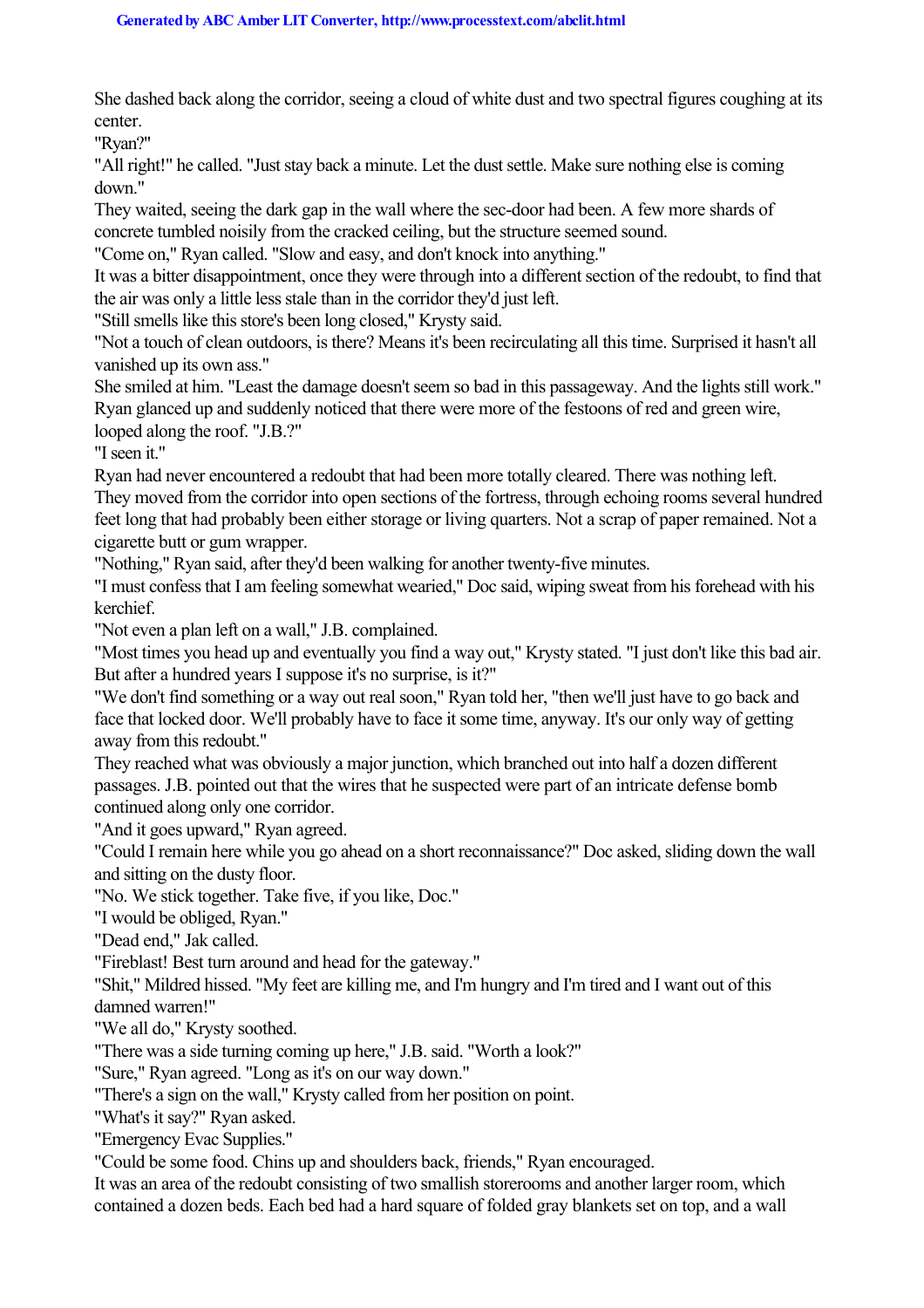cupboard held twelve plates, knives, forks and spoons, and twelve mugs. Basic cooking utensils were available for use on a stove that stood in the corner of the room. And there was an emergency water supply and a locked cabinet containing medical supplies.

"Self-heats!" Jak shouted from the first storeroom, not bothering to conceal the disgust in his voice. "Anything else?" Ryan asked. Like everyone in the group, he'd sampled more than his share of self-heat cans. Generally they only raised the temperature of the contents to a tepid sludge, and it was often difficult to tell what you were eating.

"Yeah. Packets of dried soup. Cans beans 'n stuff."

"Best eat and rest," Krysty suggested.

"Guess so. Then a recce. Gotta find if there's a way out of here."

"Nothing at all in the second storeroom," J.B. reported. "Hoped for blasters and some plas-ex. There's nothing at all. Not even any mouse shit."

The Trader used to talk about getting caught between a stone and a hard place. Ryan was beginning to think that the man had been right.

The stale air seemed to close in on everyone, and Doc voiced the general feeling.

"I feel rather like someone caught in the sarcophagus of a long-dead pharaoh. I had not thought before how wonderful is the open sky and the clean air. Even the fouled air of parts of Deathlands is better than this arid, barren filth."

When it came to examining the range of food on offer, nobody felt all that hungry. Over the years some of the cans had blown and split open, spilling their contents in sticky black rivulets. Others showed ominous signs of bulging and rusting. Many of the labels had fallen off and lay in brittle rectangular slices on the shelves and on the floor.

Everyone settled for soup. J.B. heated a dozen cans, stirring them together in a large pan.

It was a mix of tomato, vegetable, sweet corn and split pea, and it lined the stomach and raised the group's spirits a little.

"Hope none of us get salmonella or listeria or any of those poisoning bugs," Mildred said, licking her spoon clean. "Wouldn't fancy trying to cope with a serious gastric attack in a place like this."

"I've eaten worse," Ryan commented. "If I was going to get sick from bad food, it'd have happened twenty years ago."

She nodded. "Sure. But these cans, sitting around for a hundred years.... Only the Good Lord knows what's been breeding away in 'em."

The instant coffee was somewhat better. It tasted like burned acorns, but it was hot and there were plenty of artificial sweeteners to make it more palatable.

After a second cup, everyone rested awhile, stretched out on the inflexible beds. Ryan closed his eye, letting his thoughts wander.

He knew that this was a bad one.

Facing the very real possibility of being trapped and dying in the redoubt set him thinking.

Memories of the Trader brought back the years that he'd ridden and fought his way through the Deathlands. And not much of it was worth the pain of the mother who bore him.

So much chilling.

There'd been good times; good friends, mostly now rotting beneath the earth. But only in the months since he'd met Krysty Wroth had his life begun to have any perceptible shape or meaning. Now there was something for him personally to fight and survive for.

Ryan knew that she wanted to stop and set up a home and raise a family, and he wanted that as well. It was just a question of trying to find the right place.

And the right time.

But it looked now that it might all end in this vast concrete mausoleum.

There was enough food and drink to last them for years and years if they doled them out carefully. But what would be the point of that? If they were trapped, then sooner or later death was inevitable. Nobody was going to come bursting through and rescue them.

Ryan wouldn't wait for the last feeble choking breaths. It would be better to take a 9 mm bullet.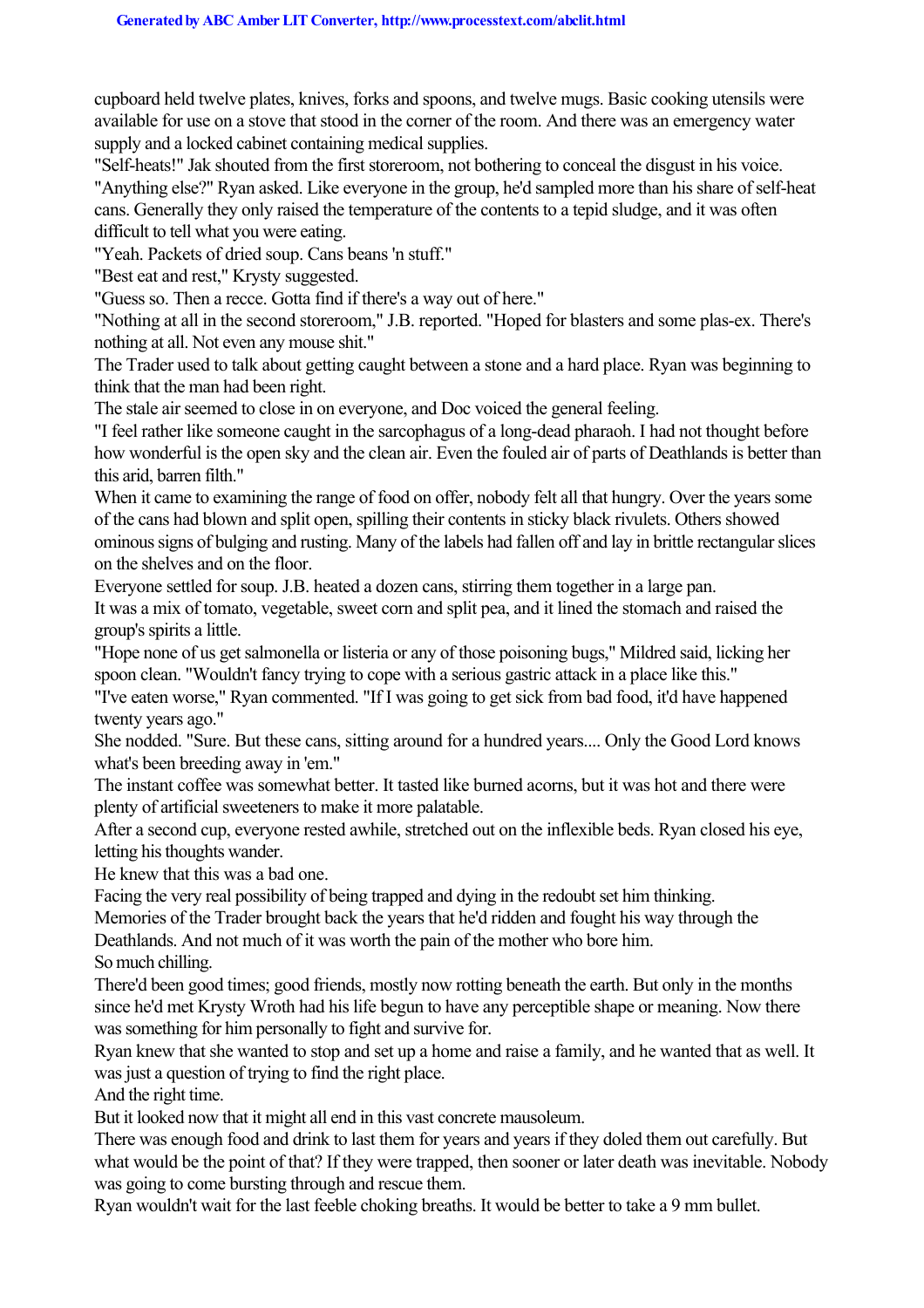At least he and Krysty could go together.

Something he'd once read came to Ryan as he slipped away into a restful sleep. "I pay my price to live with myself on the terms that I will."

J.B. woke him with bleak news.

"Every possible passage is blocked by huge earth falls. Been with Jak in every direction."

"No openings?"

The Armorer hesitated. "Jak says he reckons one of the falls could be movable. Says he'd like to try and clear it out. It's the highest corridor we found. If he's right, then it could be close to the surface. Whatever that is."

"Let's go look at it."

J.B. sighed. "It's all right for you, Ryan. You been sleeping like a babe. So've Doc, Krysty and Mildred. That's okay, but me and Jak could use a rest."

Ryan swung his boots off the metal-framed cot. "Sure. Sure. Let's mebbe see if anyone feels like more food. Then" he glanced at his wrist-chron "then we can have a sleep. Freshen up. And then we'll go check out this earth fall. How's that sound?"

"Good."

"I don't like the look of that, Ryan," Mildred said, shaking her head over the can that he'd just opened. "Looks okay to me," he insisted stubbornly.

The can didn't have a label and a ring of flaking orange rust was caked around its top. One side was dented as if it had suffered a heavy blow when it was being stacked.

Everyone else had avoided the self-heats. Mildred and Krysty had both selected another mix of soups. Jak had found a pile of cans, still labeled, of all different sorts of fruit and had mixed up a compote for himself.

"That'll sour your belly, kid," Mildred warned.

"Won't. And don't"

"Call me 'kid,'" everyone chorused.

Doc had found some tinned eggs and attempted the culinary miracle of turning them into a light, fluffy omelet.

And failed.

"I fear that my old skills have deserted me," he said sadly. "Perhaps some corned beef and chili beans might hit the spot."

J.B. had carefully gone along the shelves, picking and rejecting until he'd found something that satisfied him.

"Gumbo and minced chicken," he said. "Sounds good to me."

Ryan felt bad about sleeping for so long while Jak and the Armorer had been out on an extended recon, so he just grabbed the first couple of cans he came across.

The first one had attracted Mildred's attention. It was some unidentifiable fish, gray chunks of crumbling flesh swimming in an oily, iridescent sauce. The second can was a thick gumbo with slices of potato and what looked like turnip.

He poured the contents of both tins into a pan and stirred it over a low heat. The smell that came off the mixture wasn't terrific, but there was no way he was going to back down in front of everyone. He was the last to start eating.

"Fuck horrible stink," Jak muttered as he washed up his dish.

"I rather think something must have passed away in one of those self-heats," Doc commented. "And some time ago, too."

"Up yours, Doc."

"Doesn't look good, lover. Doesn't smell anything but rotten."

Ryan banged a fist on the metal table. "Fireblast! Just everyone shut their flapping mouths and let me get on with my food! I've eaten plenty worse. I'll be fine."

He picked up his spoon and began to eat.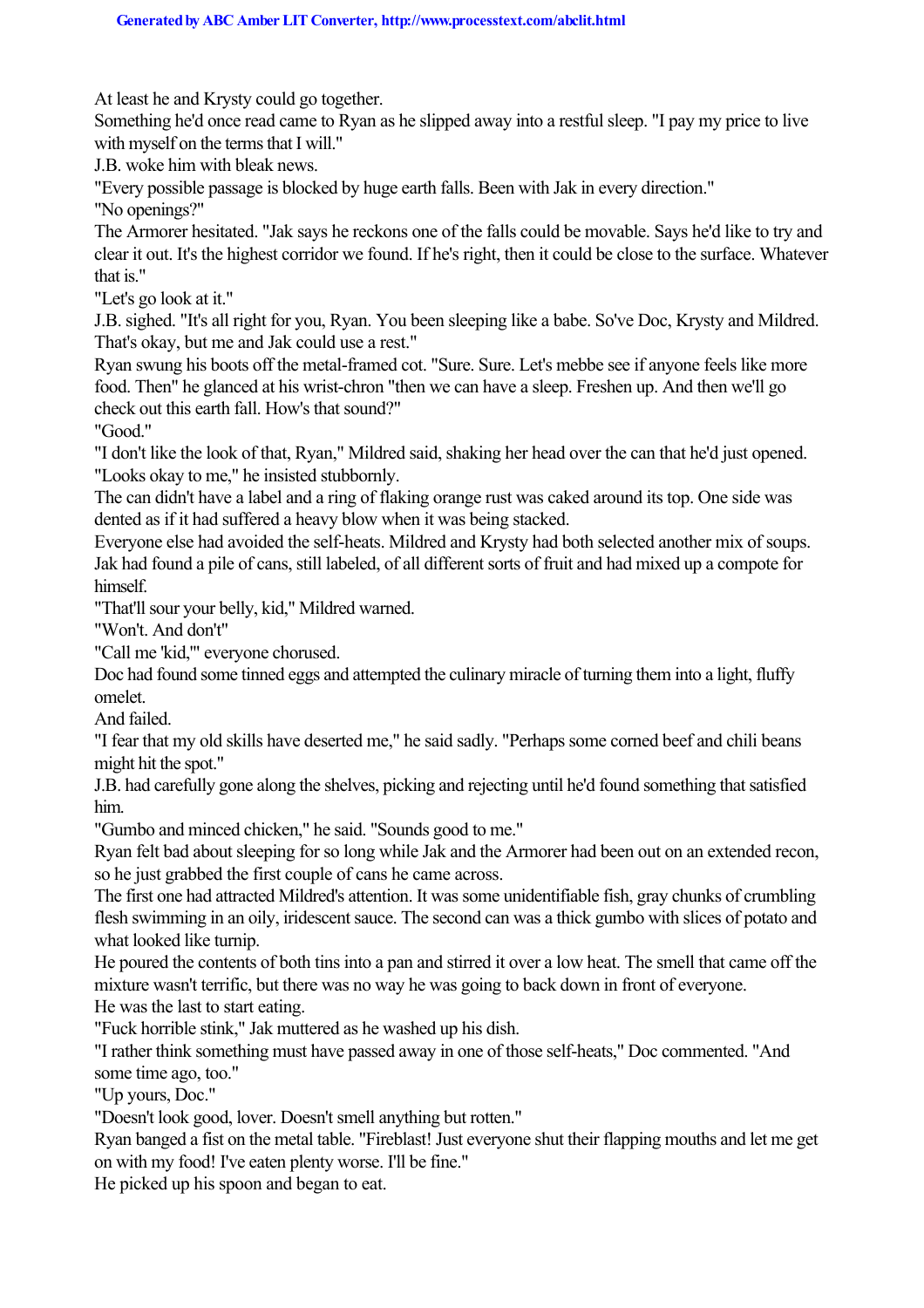### **Chapter Four**

 IT DIDN'T TASTE all that good. The lumps of fish were slick and rancid to his palate, and the heavy oil seemed to have separated into its unpleasant constituent parts. The bits of vegetable were either dissolving into mush or hard as rocks.

In his hurry to stop the criticism, Ryan was aware that he hadn't really heated the gooey mess as thoroughly as he might have done. But he was determined not to show anyone any sign of weakness. The lukewarm sludge settled in his stomach like a pool of iced lead. Mildred came and stood by the table, looking down at him when he was halfway through the pan. Ryan had been thinking about leaving the rest, but he forced himself to ladle it out and tuck into it.

"Nothing more foolish than a stubborn man doing something he knows is wrong, just 'cause he's trying to prove it's right," she observed.

There was some tangy powdered lemonade in one of the larger tins, and Ryan helped himself to a mug of it, mixed with the dusty water. It seemed to help, and he drained a second portion. The drink felt as if it were settling the unease that was simmering around the level of his belt buckle.

"How about some sleep now?" J.B. suggested. "Snatch a few hours."

"Sure. No need to set guards. If we can't get out of the redoubt, there's no worry about anyone else getting in."

Ryan and Krysty had pushed two of the bunks together and laid an extra pair of mattresses over the top to give themselves something approaching a double bed.

The blankets were so dried and frail that any sudden movement risked tearing them into long, narrow strips.

There was no way of even dimming the stark overhead lights, so Ryan and Krysty pulled the bedclothes up over their heads.

"What do you figure, Ryan?"

"About what?"

"Will we get out?"

"Always did."

She laid an arm across his chest. Both of them were still fully dressed. He was feeling cold, though he could also feel sweat beading his forehead.

"But that door to the gateway If it's really boobied like J.B. says it is?"

"If he says it's got an autodestruct linked to it, then it has. Never known J.B. wrong about something like that."

"We blow it?"

Ryan took her hand in both of his and gripped it tightly. "Could pass it. But if anything gets triggered, then we have to get out fast."

"Jak and J.B. found a possible way out of the redoubt."

"Could be. High up. But it's an even longer shot. Try and move a big earth fall and you get the world on your skull." He paused. "Saves digging a grave."

"Try the door first?"

"Yeah."

"Are you all right, lover?"

"Why?"

"You feel hot, and you're trembling."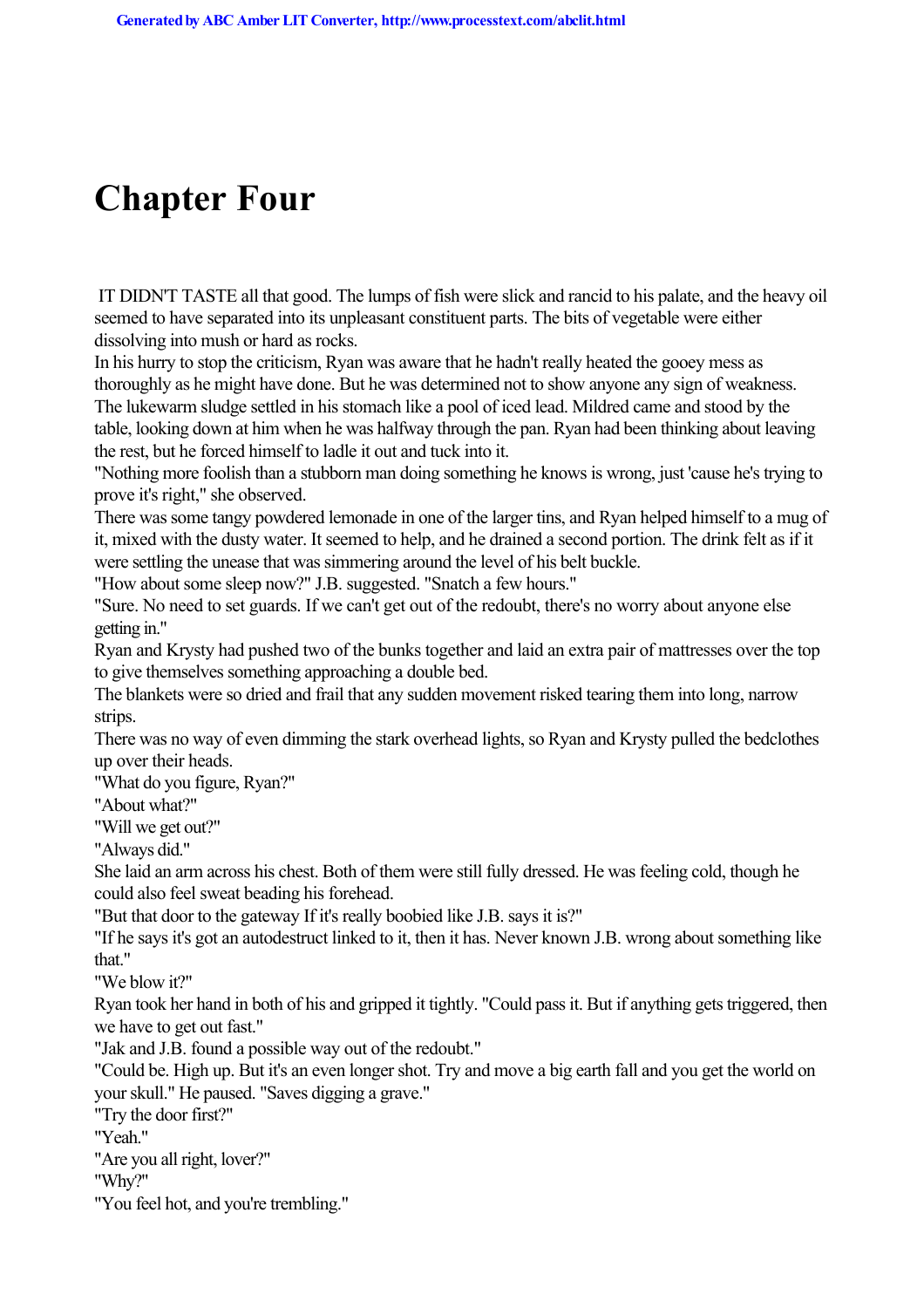"I'm all right. Guts are a bit No, I'm all right."

"Sure?"

"Yeah. Like me to prove it?"

Krysty giggled, letting her free hand go crabbing down past the belt to the front of his breeches.

"You don't feel too much like proving anything yet," she whispered.

"Give me time. Can you get your pants down?"

"For you, lover, anything."

The metal frame of the bed rattled and jingled as Krysty wriggled out of her trousers, leaving them hooked around her ankles. To get them completely off would have been too much hassle.

Ryan slowly unzipped himself and pushed his dark gray pants down to his knees. He touched Krysty, fingers clumsy against the tight material of her bikini panties, sliding inside.

Her own fingers were cradling him, caressing him gently, encouraging him to his own swelling readiness. "Never mind, lover," she whispered when he failed to respond to her. "Try it in the morning." "Sorry," he muttered.

"Don't be a double-stupe, Ryan."

She pressed herself against him, so they lay like two spoons in a drawer, her buttocks fitting snugly into his groin.

Within a handful of minutes, they were both fast asleep.

Ryan woke, conscious that it was the middle of the night. The overhead lights were blindingly bright and seemed to sway from side to side as he peered up at them.

Krysty was still deep in sleep. Her bright red sentient hair was curled across the makeshift pillows, relaxed as it shared her rest. One arm lay across Ryan's shoulder, and he reached up and moved it carefully out of the way.

He was aware that all was far from well. His stomach was churning, and sweat soaked through his shirt. Ryan was shivering as though he had an ague, and his head was spinning. He sat up and looked across the room, seeing that the others all slept soundly.

A gasp of pain made him clutch himself, squeezing his hands to his ribs. His vision seemed blurred, and his mouth was dry. The muscles of his face felt stiff, as though he'd been sprayed with some sort of numbing gas. When he tried to swallow, his throat hurt.

The one-eyed man stood shakily, steadying himself with a hand on the side of the bed. The movement brought Krysty back to the brink of waking.

"Lover? You all right?" she mumbled.

"Feel a bit sick. Going to"

Nausea silenced him and he want to the ablutions at a stumbling run, making it just in time.

He retched a stream of bitter green bile into the toilet. The taste was so foul that it made him vomit still more. With a shock of dismay, Ryan also realized that he was on the verge of losing control of his bowels and fouling himself. With a spasmodic effort he dropped his trousers and avoided acute embarrassment. Another bout of sickness left him weak and helpless.

"Oh, fireblast!" he moaned.

For a moment he felt a little better. With an effort he managed to clean himself up, then stood. The bathroom was going slowly around in dipping loops. Ryan grabbed at the washbasin and tried to focus his vision on himself in the polished steel mirror.

The face that stared blankly back at him was hardly recognizable. The cheeks were sallow and hollowed, the stubble showing black against the waxen skin. He leaned forward and peered at himself more carefully, noticing that the pupil of his eye was badly dilated, as if he'd been doing jolt for forty-eight hours straight.

Threads of yellow spittle clung to the corners of his lips, and his mouth tasted foul. He touched his face, aware that the muscles were stiff and resistant to the feel.

"What the fuck's wrong?" he said, but the words weren't properly controlled and sounded slurred and far-off.

Ryan's stomach revolted again, and a gusher of vomit cascaded into the basin in front of him.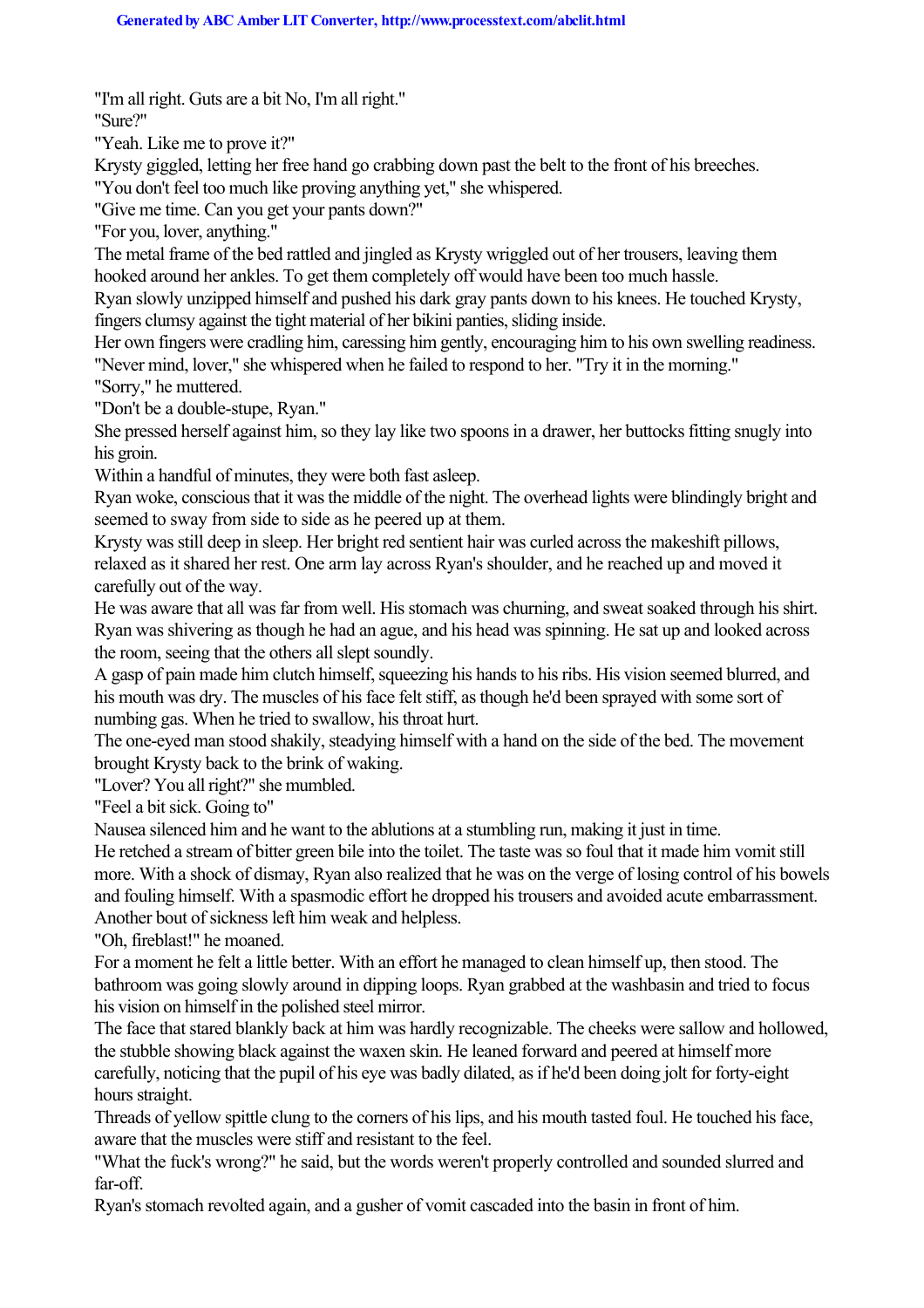"Ryan?"

He tried to speak, but he realized that he was losing his hold on consciousness.

"Ryan? You in there, lover?"

With a massive endeavor of will, he managed to call out a reply. "Yeah. Ill."

The floor came swooping up to meet him as he fell. There was a loud noise inside his head, and then everything became extremely quiet.

Something was tied loosely across his forehead, masking his eye, and someone had poured liquid glue into the muscles and tissue of his face and throat. He could hardly swallow properly, and movement was beyond him.

All Ryan could do was lie still and listen.

The voice belonged to Mildred Wyeth.

"It's bad. Food poisoning. But I don't figure it's salmonella or something common. If it was, it could be treated easily with kaolin and morphine. Something like that."

"So what is it?"

"Not sure, Krysty."

"Not sure? But you got a good idea, don't you, Doctor Wyeth?"

"Yeah. Dilation and stiffness of cranial musculature. Eyelid eased down. It points one way."

"Which way is that?" Ryan thought that sounded like Doc Tanner, but he was losing touch with reality and couldn't be certain.

"Botulism. That's the bacterium called Clostridium botulinum. Rare. Normally found in home-prepared food. But I guess things in this place have been kind of unusual for medical science."

"Is it bad?" Ryan was proud that he knew J.B.'s voice through the slushing waves of surf that filled his ears.

There was a pause, and Ryan decided he'd finally passed into a coma. But Mildred eventually answered. "The stiffness of the face spreads to the throat. Then to paralysis of the heart and all the breathing muscles."

"And?"

"Some die."

"Some?"

"If I was in a modern hospital and I was the duty intern and Ryan came in like this, I'd maybe lay good odds on saving him. Real good odds. But that's with all the latest drugs, equipment, ventilators and machinery."

Now the blackness was becoming overwhelming. Ryan knew that the words being spoken around him were of some importance, but it was difficult and tiring to try to focus on them. It was easier to let go. "You seem to be saying, Mildred, if I understand you correctly, that without such modern equipment you are rather less sanguine for Ryan's chances of survival? Is that it?"

"That's it, Doc. Botulism iswasreal rare. I've never even seen a single case of it myself. Just read about it." The words disappeared as Ryan slipped into a trough of unconsciousness.

"Don't die, lover. Please don't go and die and leave me here alone."

The noises made no sense to Ryan.

Just noises.

"Fight it. Hold on. Fight it. Hold on." Noises.

#### **Chapter Five**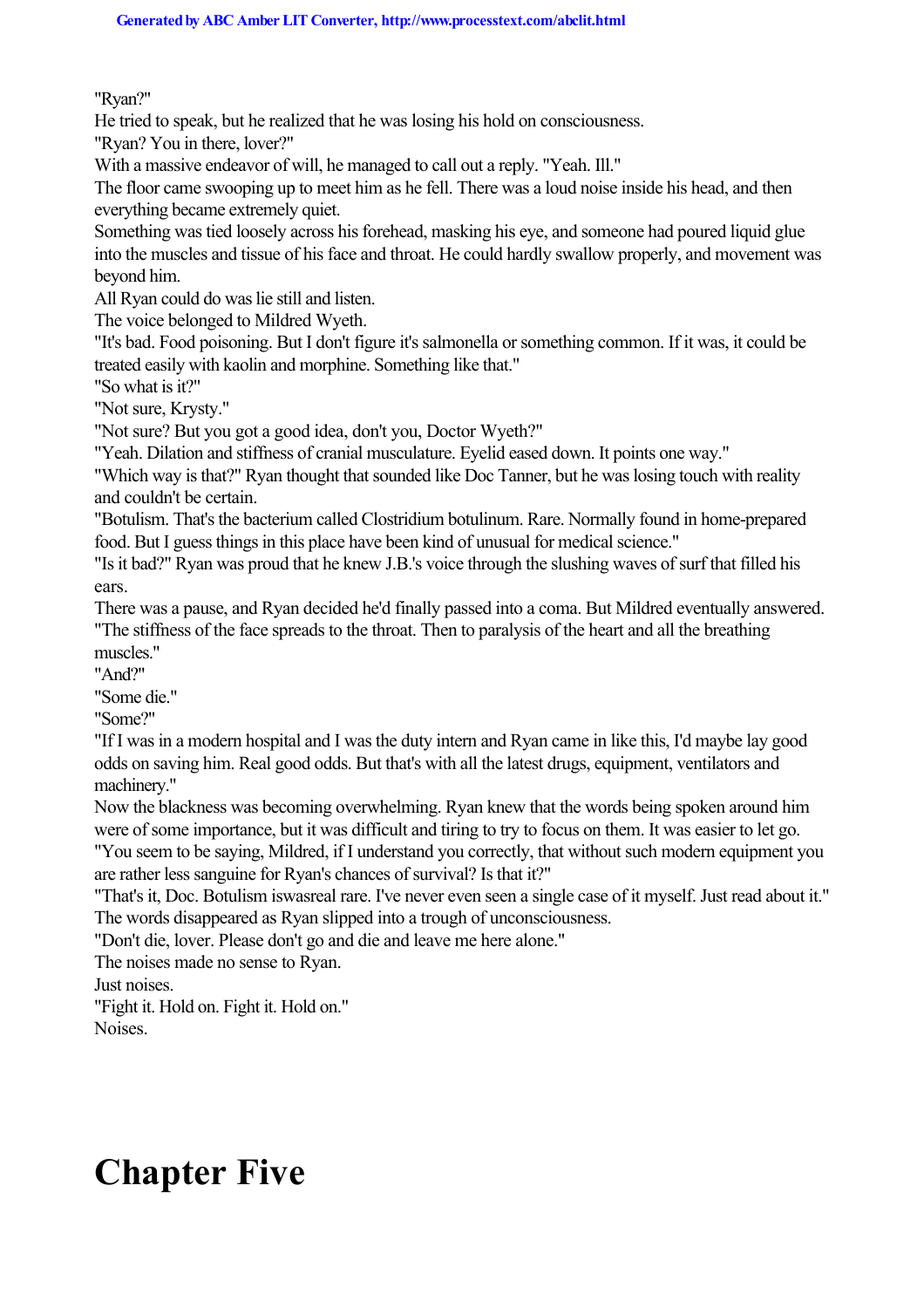"FIGHT IT!" "Hold on!"

"You got him, Ryan. Hang on the bastard!"

Ryan had kept his eye squeezed shut, concentrating all of his energy on what he was doing. But the shouting made him open it.

Lex was sweating, the water trickling down from his receding hairline, through his busy sideburns. The man's mouth was set in a grinning rictus of effort. The palm of his hand was becoming wet and slippery, making it harder for Ryan to maintain his grip.

Everyone was gathered around them, most rooting for Ryan Cawdor. But a sizable minority of the crew were supporting the larger, heavier, older figure of Lex.

Lex was rear gunner on War Wag One.

"You got him going, Ryan," yelled Hunaker, one of the drivers. Hun was nearly as strong as Ryan or Lex. Her cropped hair was tinted a fiery crimson, and she was licking her full lips with the excitement of the spectacle.

"Hold on there, Lex!" someone else called. Ryan wasn't sure who it was, but thought it might have been Rodge, the cook's assistant.

"Give up if you want, Ryan," Lex panted, his small, close-set bloodshot eyes swimming in their sockets. "Man says that is close to the edge," came a quieter, reasoned voice from just behind Ryan's metal seat. J. B. Dix was the Armorer on War Wag One. The small, laconic weapons expert had joined the team about a year after Ryan Cawdor, and the two men had become something close to friends. When you rode with the Trader you tried to avoid close friendships. Death was too constant a companion for that. The arm wrestling tournaments were a constant feature of life on the war wags. It was a way of settling disputes and releasing tensionand also a good excuse for gambling. A load of jack rested on the result of this particular battle.

Lex had been riding the trails of the Deathlands longer than most of the crew. Ryan had been with them for a handful of years and had risen quickly to become the Trader's right-hand man and leading lieutenant. Most of the crew accepted that happily. Some talked about the one-eyed man as being the son that the Trader had never had.

But a few of the older hands on War Wag One resented his rapid rise. The same men and women also resented the way J. B. Dix had become the specialist when it came to firearms, and any other kind of weaponry. They ignored the fact that the sallow, bespectacled young man probably knew his subject better than anyone else in the Deathlands.

"Double up the odds?" Ryan suggested, struggling to grin through gritted teeth. "Fuck you!"

"Knew it wasn't a good idea, Lex. Then let's get this over."

The hardships of Ryan's earlier life had given him a constitution like honed steel. He tightened his grip on the other man's hand, seeing the skin whiten, swell painfully. A trickle of bright blood appeared around the nails of Lex's fingers, and the man gave an involuntary moan of pain.

"Now," J.B. said, his voice barely audible above the roars of the watchers.

Both men had their free hands behind their backs, elbows on the tabletop, trying to use their hips and shoulders to give themselves extra leverage. Lex was the much heavier man, weighing in close to two-fifty pounds. Against most lighter men, that would have been enough to give him an overwhelming advantage. But against Ryan it didn't make a lot of difference in the final outcome.

Ryan had been confident all along that he could beat the gunner. There was a momentary temptation once he felt Lex beginning to yield, to use all of his own power and either break his wrist or give it a final victory twist and dislocate his elbow.

He didn't particularly like the older man, but he didn't quite dislike him enough to maim him. Ryan simply slammed the arm down, let go and sat back smiling, while someone pushed a mug of local beer in front of him.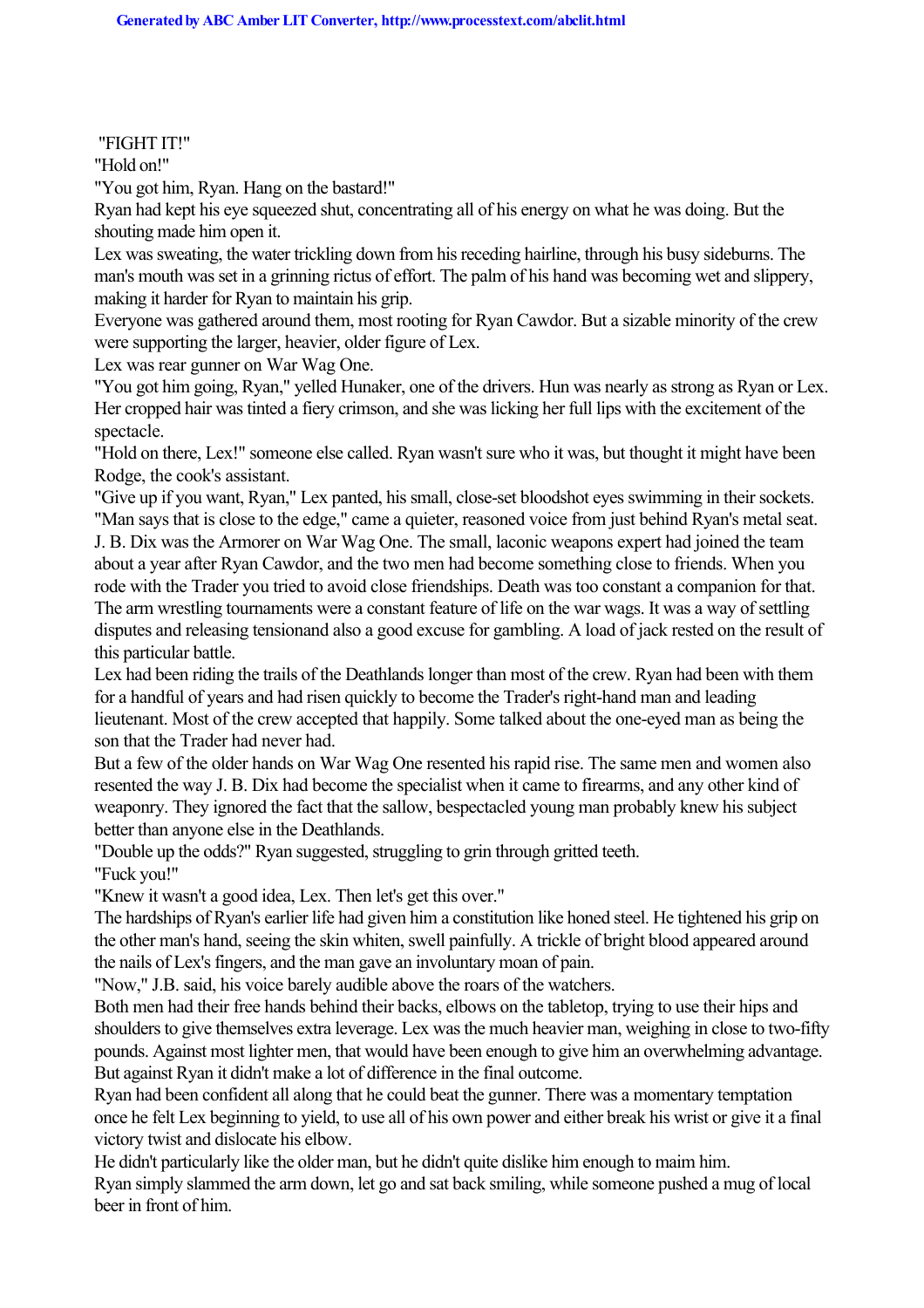There was a voice in his ear, a calm, familiar voice that belonged to the man he loved and respected more than anyone else in the whole damned world.

"I'd have sapped you double-stupe if you'd crippled Lex," the Trader said.

"Never thought about it."

"Liar"

Ryan turned in his seat, grinning. "WellI mebbe thought about it."

"Fireblast, Ryan. You still got a nasty mean streak in you."

"Thought that was a good thing."

"Time and place." The older man sighed. "I was born around forty years after sky-dark. I'm around the mid part of my own forties now, and you're the best I've seen, Ryan. You know it. Lex deserved a lesson. Everyone does, now and again. No reason to put his elbow out."

The grin had vanished. "I said I only sort of thought about it, Trader."

"Times you're like an old scarred fighting man, Ryan. Times you're a fuzz-punk out of the ruins. We're here in Colrada. Stickies been active. Burned half a ville up in the hills. Scabbies got a camp someplace around here. We need our best front team. Lex is our best rear gunner on War Wag One." "Sure, Trader."

The grizzled figure rose and slapped him across the back of the head. It was a friendly gesture, but it made Ryan's skull ring like a .38 slug through an oil drum.

"Remember it, Ryan."

The black quartermaster, Otis, was waiting for a word with the Trader. "Said to remind you about gassing up."

"Fireblast! Forgot all about it watching these two crazies arm wrestling. Have to show them sometime how it was done in my day."

"Want me to go trade for gas?" Ryan offered, eager to make amends. "I could go with J.B. and a couple of others."

"No."

"Okay."

"There's supposed to be a big redoubt around here. Someone sold me an old map last time I was around Denver ville. Go scout tomorrow."

"Sure."

"I'll come and hold your hand," Hun whispered as the Trader strode off.

"Long as it's just my hand."

"You wish, Ryan. You wish."

Mildred Wyeth held the wrist of the deeply unconscious Ryan, checking his pulse.

"It's way low," she said finally. "I'm real afraid he's gone into a terminal coma."

J.B. stared down into his friend's placid, emotionless features. "I just wonder what the dark night's going on inside there," he murmured.

#### **Chapter Six**

 COLRADA HAD SUFFERED in different ways during the heavy nuking from the Russians. Parts of the old state that had held silos and missile or military bases had been hard hit, and some regions, particularly close to where what was known as Colorado Springs used to stand, had been totally devastated. There were still hot spots in a few places.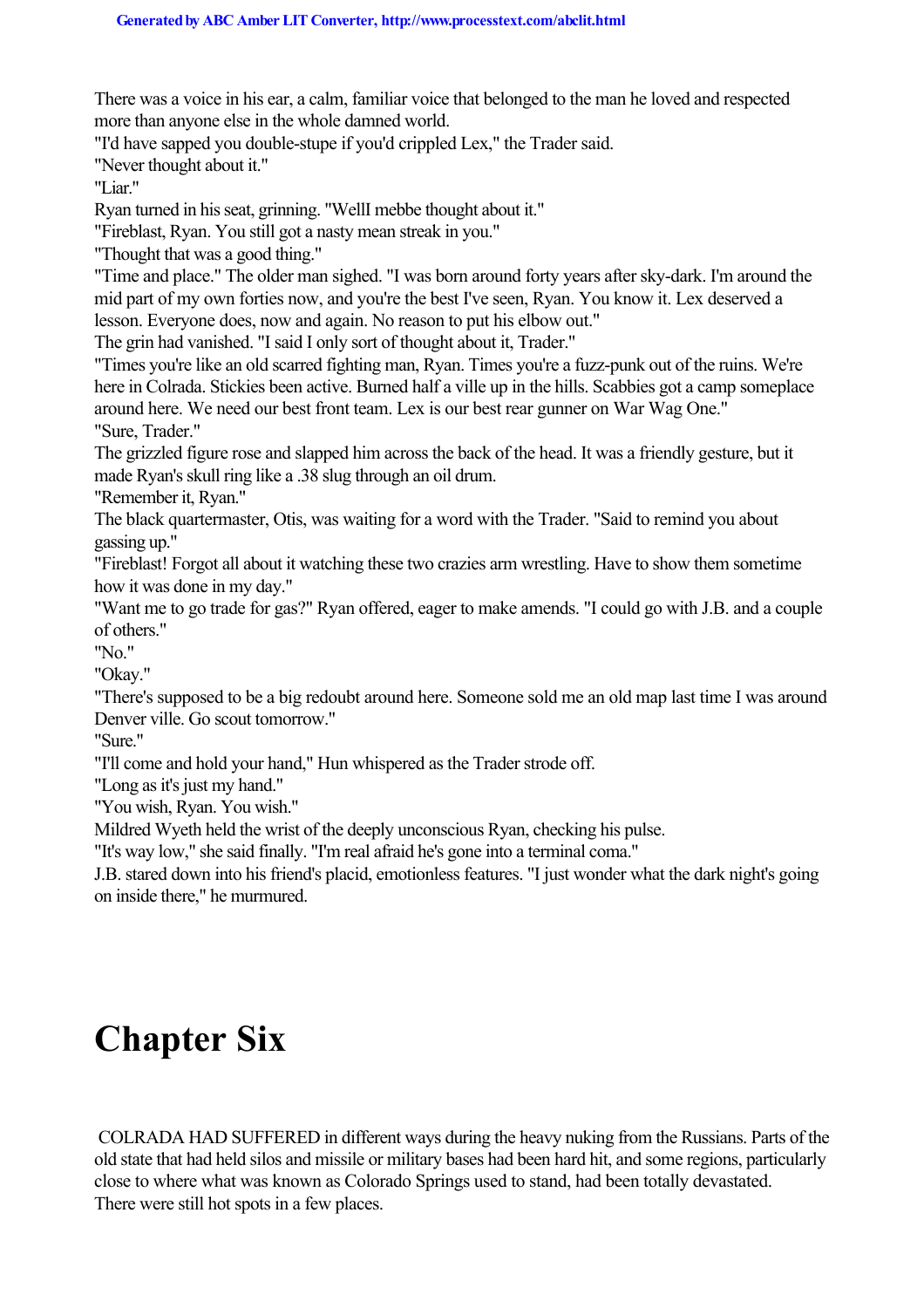But the configuration of the Rockies had meant that some places, in the lee of the catastrophic explosions, had been spared. Small communities had been preserved, often completely cut off from the rest of the land for one or two generations. Villes had developed, each with their own warlord or baron. And what had been concealed before the long winters began, often remained hidden.

War Wags One and Two had been working their way north toward Colrada for several weeks. They'd been picking and raiding down near the Grandee River, where there were still some big herds of cattle. But you had to pay the price that the Yanquis and Mexes wanted.

The Trader had left three men and two women down there in unmarked graves as a part of that high price for beef.

Coming north, they'd managed to locate the old Phanton Canyon Highway. It wound along a narrow valley toward Cripple Creek, terminating near the little settlement of Victor.

It was high summer, and the sides of the trail were dappled with wildflowers, banks of gold and crimson splashed against the orange rocks. The two armored wags lumbered slowly along the boulder-strewn track, the men and women inside sweltering under the scorching sun. An old thermo had clicked way up into the red band beyond forty degrees centigrade, but the Trader refused to allow anything beyond minimal ventilation. The air-conditioning kept cutting in and out. Each time it broke down there was a burst of cursing from everyone in the steel boxes.

Ryan knew that the Trader had discovered the war wags hidden deep in the heart of the Apps, way north and east. The Trader had a friend called Marsh Folsom, and the two men had ridden together for many years. The wags had now been through about twenty years of hard usage, and it wasn't that surprising that some elements kept malfunctioning.

Now the Trader was leaning behind the driver's seat, his battered Armalite sitting easily in his right hand. He would occasionally lean forward and peer through the ob-slit at the dusty highway snaking ahead of them.

"Camp once we get out this ravine," he said. "Believe there's good water and wood ahead."

Ryan was at his shoulder. Both men wore similar clothes, which were similar to most of the crews of the two war wags combat boots, mostly with steel toe caps; jeans or denim pants, and a mix of dark blue or brown shirts and jackets. The Trader had done a deal a couple of years ago, accepting a mass of ex-uniform clothes from a dealer near the Lantic coast and getting rid of a large cache of canned food he'd discovered in a small supply redoubt close to the Big River.

The port gunner was leaning against the wall, one hand resting casually on the butt of the bracket-mounted M-16A1 carbine. Her name was July, and she and Ryan had enjoyed a brief affair the previous fall. They had parted on terms that kept them good friends. Lately she'd been spending some time in the company of Hun.

"Hotter than a triple hot spot," she said, opening another button on her shirt and grinning at Ryan as she did so.

"Been here before, Ryan?" the Trader asked.

"Once or twice, passing through after I moved out of home."

Nobody on War Wag One knew where "home" was for Ryan. Nobody knew how he'd lost his left eye, or how he'd got the livid scar that seamed his face from eye to mouth, across his right cheek. It wasn't a question you could ask the one-eyed man.

"Which way?" the driver asked.

As the Trader was blocking his view forward, Ryan swiveled one of the armaglass periscopes and peered ahead. The road forked near the ruins of an old gas station. The Texaco sign had been snapped in half and rested in the dirt. The pumps had remained in place, like a row of patient sentinels, but the gas would have been long, long taken.

"Go right, here. It's about a half mile, close by a river."

The Trader was illiterate and had never learned how to use maps. But over the short years that Ryan had ridden with him, he'd been amazed at the sharp detail of his memory. There didn't seem a track or trail in the Deathlands that he hadn't traveled and remembered, and not a single ville that he hadn't visited during his life.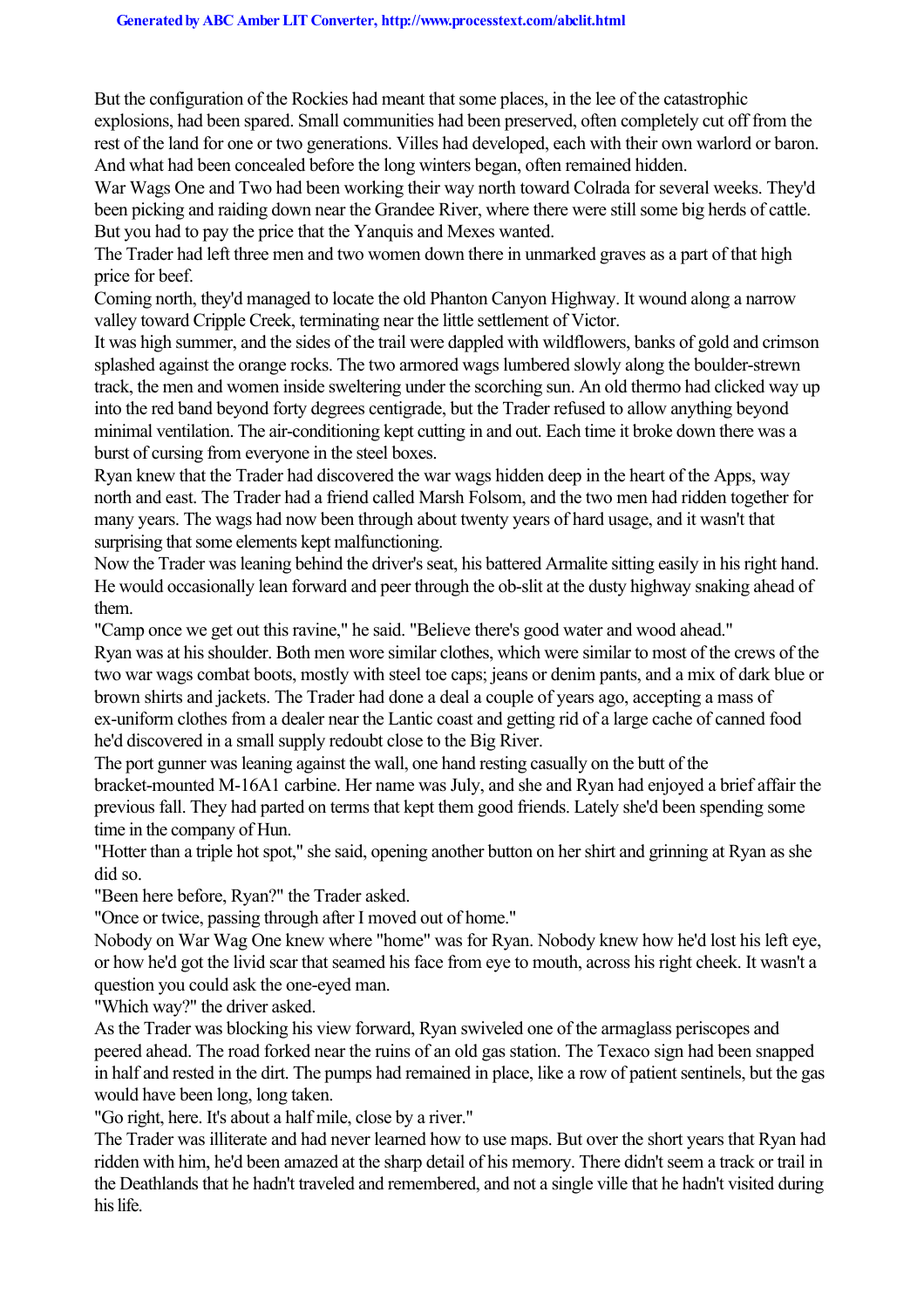But like most of the crew of the war wags, nobody knew much about the Trader's background. He was in his early forties, with graying hair. When he could get them, he smoked sickeningly strong black cigars. He ate sparingly, rarely drank more than a single glass of alcohol and was utterly ruthless when the occasion demanded.

But where he originally came from That was an enigma shrouded in mystery.

The multiwheeled vehicle lurched and pitched as it turned off the road. Through the dusty image in the scope, Ryan could make out the sheen of water, glinting silver through a stand of live oaks to the left of the trail.

Balancing himself against the rolling of the vehicle, he turned the glass around and watched War Wag Two follow them toward the campsite. It was barely visible through the roiling clouds of orange sand that War Wag One sent spiraling into the hot afternoon air.

"Slow. Left by that wrecked building. Flattens out there."

The engines coughed and cut out as the brakes were applied. For a moment nobody moved, waiting for the order from the Trader. He picked up the intercom mike off the dash.

"Clear behind?"

"Yo."

"Port?"

"Yeah."

"Starboard side?"

"Clear, Trader."

He leaned forward for a last look ahead, checking that there was no potential threat. "All right. Everyone out. Scouts establish perimeter, and cooks and helpers get water and fires going. Maintenance look at the third axle. Check the bearings. That's it, people. Let's go!"

Fatback, okra and sweet potatoes, cooked in large iron caldrons blackened from age and long usage, comprised the meal. The food was washed down with some good coffee-sub that they'd picked up cheap from a pueblo ville on the edge of Westexascheap because there'd been a "misunderstanding" with the baron over how much jack he was paying for his goods, a misunderstanding that had been resolved by the Trader personally cutting off both of the man's thumbs as a lesson in honest dealing.

Ryan lay back on the stubbled, dusty grass, resting his head on his hands. He looked up through the sun-dappled branches of the trees, staring at the darkening sky. As he watched, a chunk of nuke debris came hurtling into the purple atmosphere and burned up in a blaze of ferocious silver light.

Over the years, Ryan had noticed that the amount of incidents like that seemed to have diminished. The chem-storms seemed less frequent and less violent. He'd asked the Trader about it once.

"When I was a kid? More hot spots. Storms were worse. Acid rain near some coasts that'd strip the paint off a wag in a couple of hours, the skin off a man's face in a quarter hour."

J.B. came and sat down by him, gnawing on a knucklebone of ham that he'd begged from one of the cooks.

"Good camp," he said. One of the things about the Armorer that Ryan liked was that he would never use three words if he could get away with using only two.

"Sure."

The river was clean, flowing fast and pure over bare rocks. There was a small stretch of rapids upstream, with a cool, deep pool of stillness at its base. Some of the crew had already stripped off and dived in, snatching a rare chance for a good, safe bath.

The fringe of trees gave shelter from the falling sun, but wasn't thick enough to provide cover for any mutie attack. The low hills around, therefore, were scouted and guarded. Lots of places where the two wags stopped for a night were so dangerous that it meant all sleeping on board, battened down, with a watcher at every ob-slit.

Here in the clean air among the foothills of the Rockies, life was good.

J.B. had taken his Browning HiPower Mk 2 double-action automatic from its holster and was going through his evening ritualfieldstripping and cleaning, and oiling and reassembling. All was done without even looking down at his scurrying nimble fingers. He'd traded for the blaster a couple of weeks ago,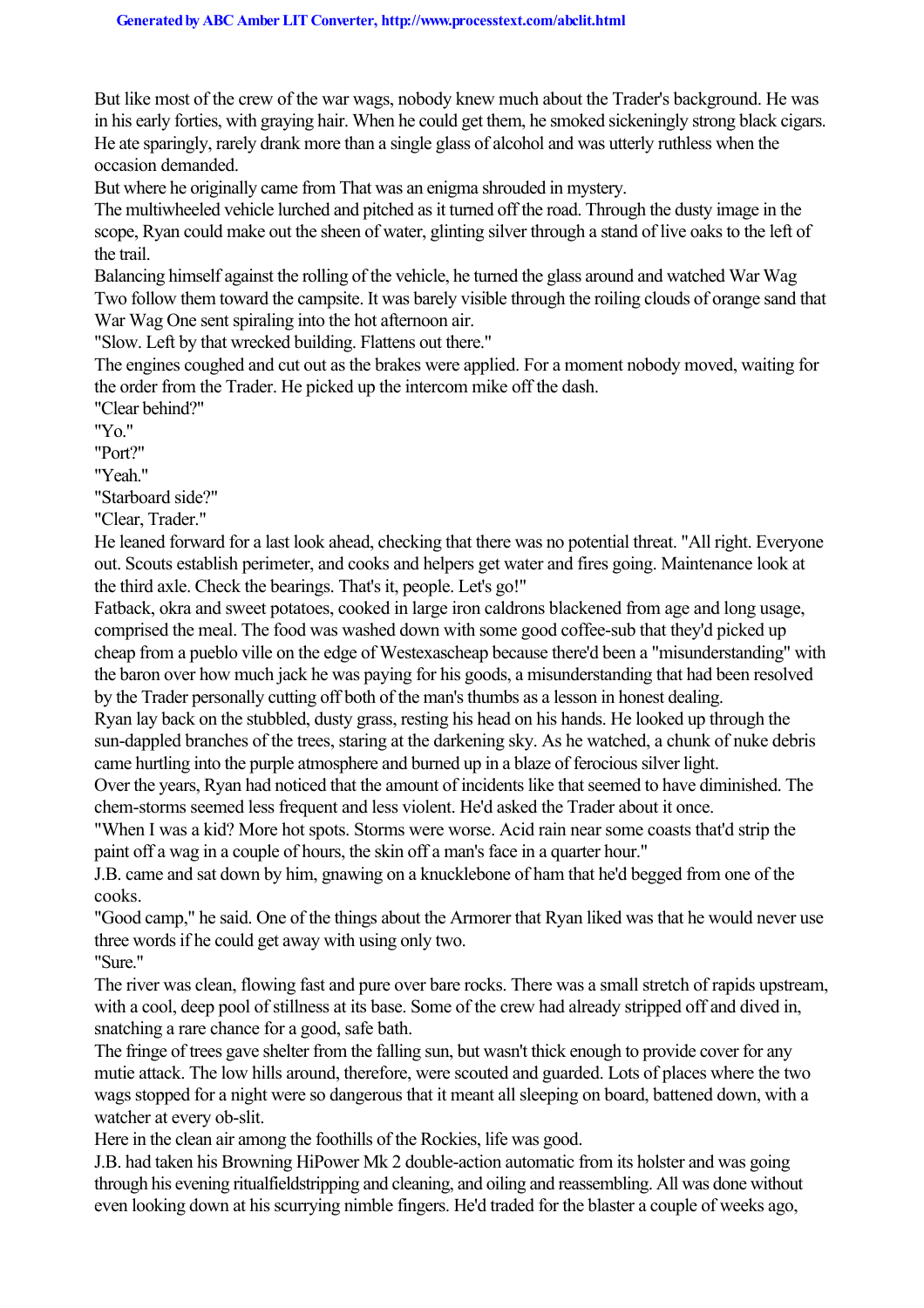paying an awesome amount of jack to an old man in a log cabin near where they'd camped. The weapon was in immaculate condition. The old man said it had belonged to his grandfather, which took it safely back before sky-dark.

The magazine, with its thirteen rounds of 9 mm full-metal jacket ammo, lay in J.B.'s lap. His spectacles glinted scarlet in the last rays of the setting sun as he looked across at Ryan.

"Should get yourself a better blaster, Ryan. And you need a long gun."

"I can't afford to pay that kind of jack just for an automatic."

"Good as it gets, blaster like this," the Armorer replied. "Ambidextrous safety catch. Thirty-one ounces of efficiency. Must be way over a hundred years old. Mebbe hundred and fifty."

One of the mechanics on War Wag Two, a skinny black guy called Dexter, was a genius on a guitar and often played around the campfires in the evening. Ryan had watched the way his fingers danced over the strings as though they had a life totally their own. As he watched J.B. reassembling the blued-steel automatic, he had the same feeling, admiring a manual skill that he knew he could never achieve.

"You should clean your blaster, Ryan. Last time I looked at it I figured you'd been using it to hammer nails and stir stew."

Stung by the attack, Ryan slowly drew his pistol from the holster on his right hip. It was a battered Ruger Blackhawk revolver that he'd won in a wager in a gaudy-house in some frontier pest-hole up north, close to the snow line border.

"Look at it, Ryan," J.B. said, shaking his head. "Man like you shouldn't ever be given custody of a decent blaster. And look at it. Twelve and a half inches long. Takes a week to clear the holster. And only six rounds!"

"It's a real stopper," Ryan retorted. "Put down a charging stickie."

"Sure. Ten ounces heavier than mine. Big .357 will stop anyone. Grant you that."

"I'd back it against your little blaster, J.B. Get all six in a can top at fifty yards."

It was a sore point with the Armorer that his technical skill with weapons wasn't quite matched by his shooting ability. He knew that Ryan was the better man with a handgun, and it irked him.

"I can put a .50-caliber round through a can top at five hundred paces, Ryan. With my Sharps. Match that!"

"Can't. You got an ace on the line with that one. But I can't crap around with that on my back. Like carrying a shovel when you don't never need to dig a big hole."

J.B. shook his head. "You'll learn, kid."

Ryan clenched his fist. "And don't call me 'kid,' old man."

"Sorry. Nice spot Trader picked for camp."

Ryan stretched, feeling his muscles cracking. "Yeah. Times like this you forget about the chilling. Clean air and the stink of spilled blood's gone."

"How long we been together?" J.B. scratched the top of his head, where his hair was beginning to thin. Only a week ago he'd appeared from a scouting expedition around an old housing estate proudly

sporting a brand-new, light brown fedora, which now lay beside him on the warm earth.

"How long?"

"Yeah. Since we met up with Trader?"

"Want the count in days, miles of firefights? Or corpses?"

J.B. sighed. "Beautiful evening, and you have been hit by the gloomy stick."

Ryan laughed. "Sorry. Just there's times that I look ahead. Wonder where we'll both be in ten more years. Still riding with the Trader? Still keeping a finger on the trigger all the time?"

"Rad-blast it! Course not. I'll be a retired gentleman of leisure running the best dealing store for quality blasters in all Deathlands. How about you, Ryan?"

"Married with kids and a spread of good land. Or dead. Quien sabe ? Who knows?"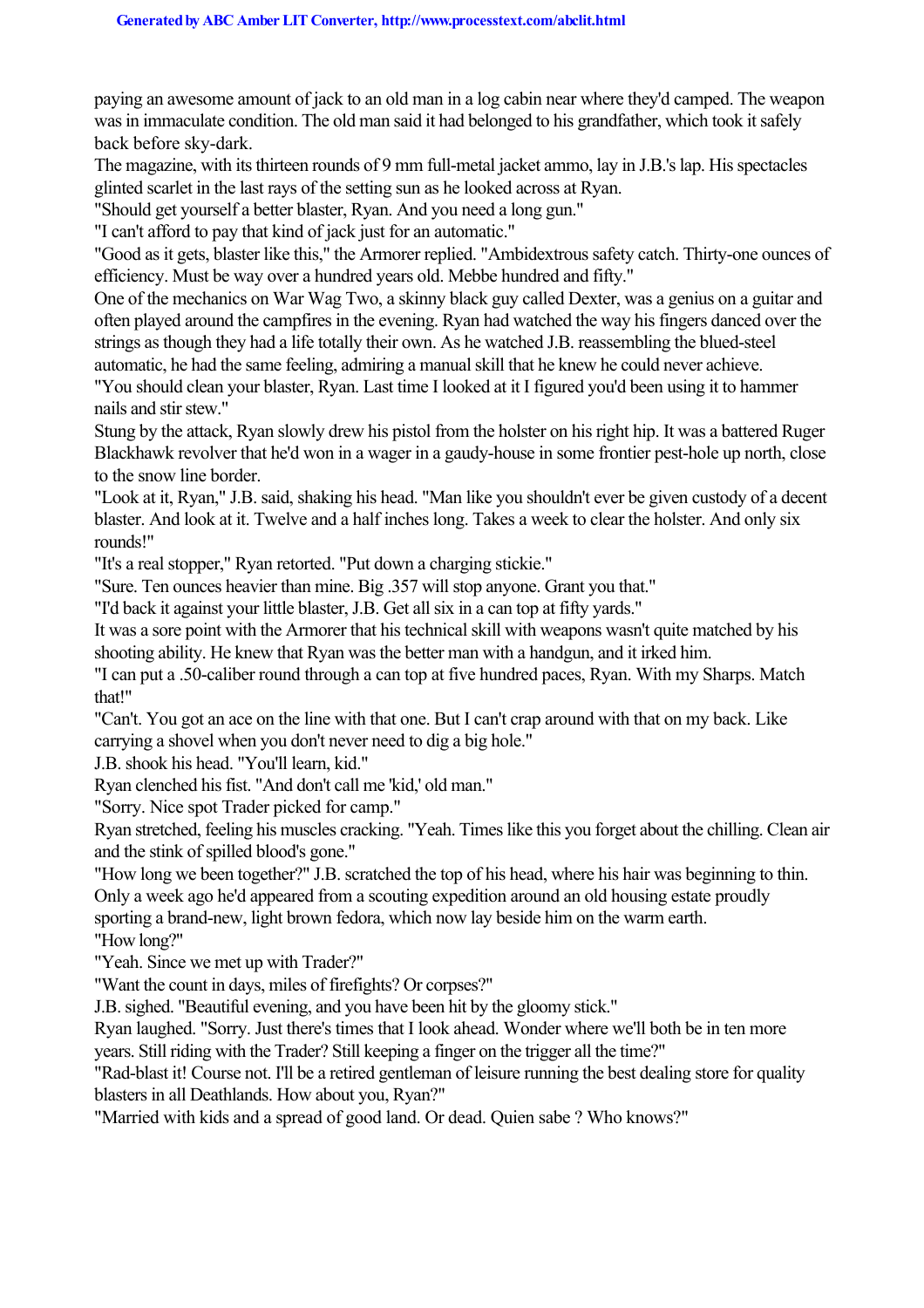# **Chapter Seven**

"BACK IN TWO HOURS and forty-five minutes, Ryan. No longer."

"Sure."

The Trader looked him up and down, like a general examining a young lieutenant before sending him off on a diplomatic mission.

"The ville died years ago, attacked by scabbies and burned out. Doubt you'll find much worth finding up there. Look out for any clues to a redoubt."

"Lovely day for a walk, Trader," Ryan said.

"Bright sun makes for a good target," the older man replied.

There were five in the recon party. Ryan was leader, with Hun as second. Ben, a tall, quiet relief gunner with dark glasses, made three. Ray was a driver of War Wag Two. Lox was the shortest member of either crew, barely making it to five feet tall, but the effervescent little blond girl was a great auto mechanic.

All of them were armed with a variety of blasters. Ben toted an Uzi while Hun had a sawed-off 10-gauge slung over her shoulders. Ray carried a pair of unmatched European .32s, and Lox had a handmade at her belt, a 6-shot revolver that she'd found on a garbage dump and repaired herself.

Up the slope, away from the river, it was still possible to make out the overgrown traces of the side trail, winding across the hillside, over a hogback ridge and disappearing.

When they reached the ridge, Ryan held up his hand for a pause, looking back to the foaming ribbon of the river and the two dusty war wags, the cluster of small fires.

He automatically checked his wrist-chron. Ahead of them the trail was less distinct, obscured by low brush and long meadow grass, but it led toward a narrow valley.

It was a bright, clear morning, the sky flawless except for a collection of fluffy cream clouds, far away to the northwest.

"Grizzly country," Ben commented, scanning the higher slopes above them.

Hun grinned. "Heard there's a mutie grizzly around here, a humpbacked sow, flecked silver and gray. Say she ripped the side clear off a trading wag came through here a month ago."

"Glowing night shit!" Ray exclaimed. "That the truth, Hun?"

Ryan didn't want anyone getting jumpy on recon with him. Tight fingers on triggers got people chilled real quick. "You stupe! There's no grizzly like that up here."

"You sure, Ryan?" pressed the woman, her dyed hair like fire in the sunlight. The Trader was always kidding her about her hair, and she was always promising that one day she'd dye it green. Ryan knew Hunaker well enough to guess that she might just do it.

"Sure. Let's go."

The first dozen or so houses they came across were utterly devastated. It wasn't possible to tell whether it was the result of the nuking, or whether they'd been pillaged and burned out in the past few years. Roofs had fallen in and every window gaped, glassless. A swimming pool behind one had a faded mosaic on its stained sides, and it was still possible to make out the design of interlocked human eyes. A small lizard scrabbled in the few inches of water that stagnated in the deep end. Lox aimed her blaster at the creature, but Ryan quickly checked her.

"If I want muties on our necks, then I'll give them a shout."

"Sorry, Ryan."

Hun patted her on the shoulder. "Never apologize, sweetie. It's a sign of weakness."

They continued on. A splash of yellow flowers lined a number of side trails that darted off from up the steepening flanks of the valley.

"Shall we split up and scout around?" Hun suggested.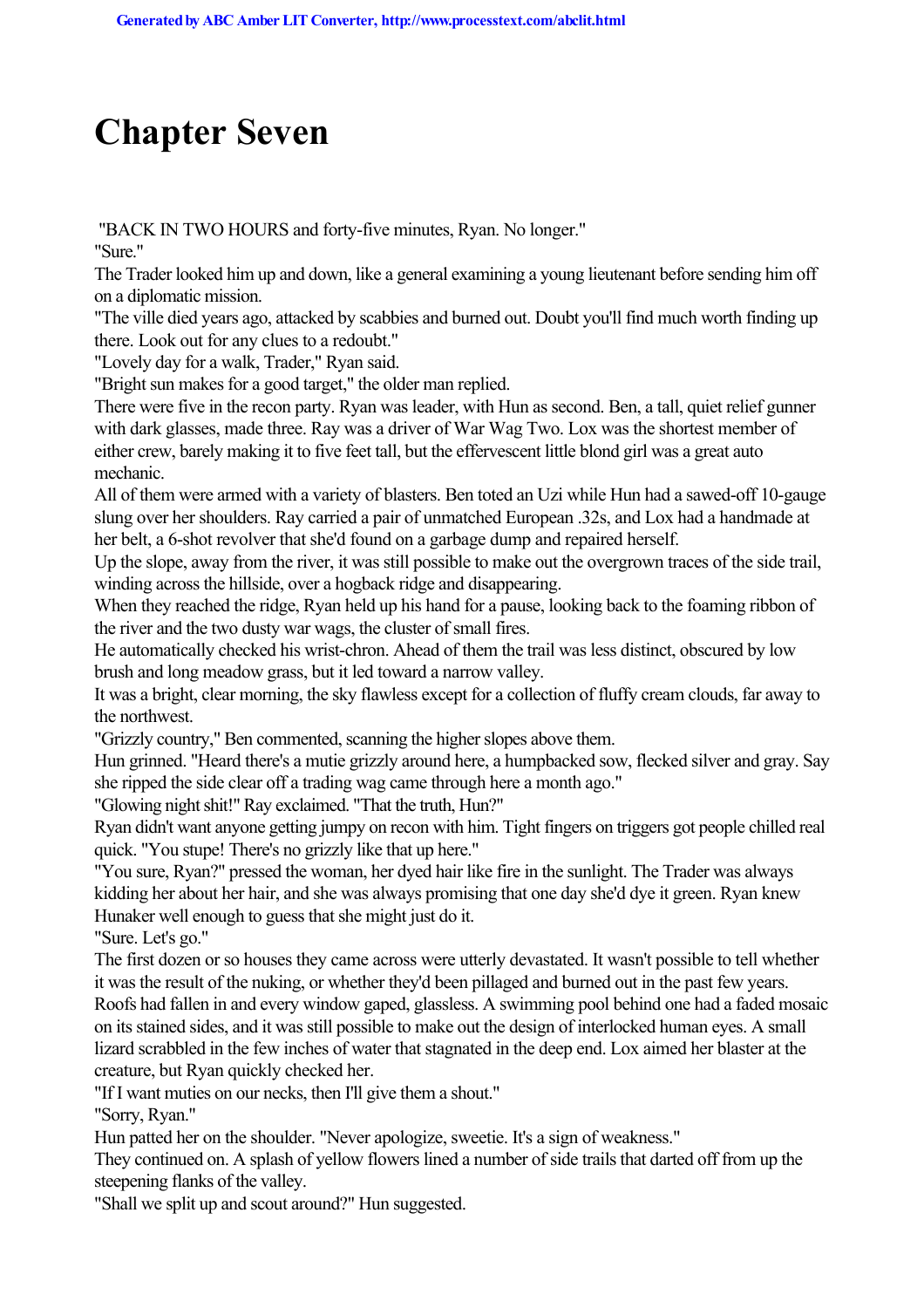With five of them, they could protect themselves against any sort of mutie attack. But if they split up into smaller numbers, safety would become less certain.

"Better stay together," Ryan replied. "Don't forget there's supposed to be scabbies around here."

"I don't see no sign," Ben said.

"Then you better use your eyes better," Ryan snapped. "That looks fresh painted to me."

He pointed ahead of them and to the right, to a single-story house with a long cream-colored wall. On it, in dripping letters of dark green, someone had scrawled a message. And, as Ryan said, it looked to be fresh.

Waer Skabis, it read.

"I seen better spelling," Ray said, "but I guess the message is triple clear."

"We stay together?" Hun asked, grinning ruefully at Ryan.

"We stay together."

There were two corpses inside the cream-walled house. It was difficult to tell from their condition what they'd once been. One had been a woman, but the mutilations were so severe that it was hard to tell for sure. The smaller body lacked a head, hands or legs.

"Probably a child," Hun said quietly. "Like to get one of those mutie bastards in front of my blaster." "Been dead around a week," Ryan guessed. "Drying out in this heat."

The skin was stretched taut and was such a dark brown it edged into black. There were no eyes in the gaping sockets, and the soft tissues at the mouth, nose and groin had already been largely eaten away by a variety of predators.

"Think he'd have buried them," Ben said. "Guy left that message. Must have been his kin."

"Mebbe not." Ryan looked around. "No sign of a firefight here. Looks like scabbies crept up out of the hills and chilled them. Sign could have been done by someone passing through. Or someone lived nearby here."

The sudden voice behind made all of them jump.

"Right there, stranger. Live nearby. Old Walt lives nearby and that's a fact."

The man who stood in the doorway of the ravaged house was around five feet nine inches tall and looked like he might weigh around ninety pounds soaking wet. He was dressed in a variety of animal skins and was barefoot. His face was whiskered, revealing just a pair of faded blue eyes. The man carried what looked like a crossbreed blaster, half shotgun and half self-made bell-muzzle blunderbuss.

"You put that warning up?" Ryan asked, easing the hammer back down on the big Ruger.

"Sure did, sonny. Never got the way of letters, but I got close as I could." He peered owlishly at Ryan. "Hey, was you ever bit by a dead snake?"

"No."

"Me neither. Heard tell of it. Preacher near Leadville was with a whore. Husband came back, Preacher jumps out the back window. Lands on a dead rattler. Barefoot. Poisoned. Died. Heard tell of it, years ago it was."

"What happened here?" Lox asked, gesturing to the two corpses.

"The Widow Bishop and her little lad. Scabbies came a week back. I was out hunting. Seen tracks of a big mutie grizzly." Hun and Ben exchanged meaningful glances.

"Why didn't you bury them?" Ryan asked, suddenly angry with this crazy, garrulous old man. "Why'd I do that, sonny?"

"Because of fucking decency, you terminal fool!" Hunaker spit, obviously sharing Ryan's instinctive dislike for Walt.

"Not my kin."

Ryan shook his head. "Sure. Just keep on walking by the other side, old man. Do the same for you, one fine day."

"Seen the scabbies since?" Ray asked.

It was the right question, and Ryan felt a momentary flush of anger at himself for not having asked it already.

"Nope. Hide nor hair. But I know they're still around here."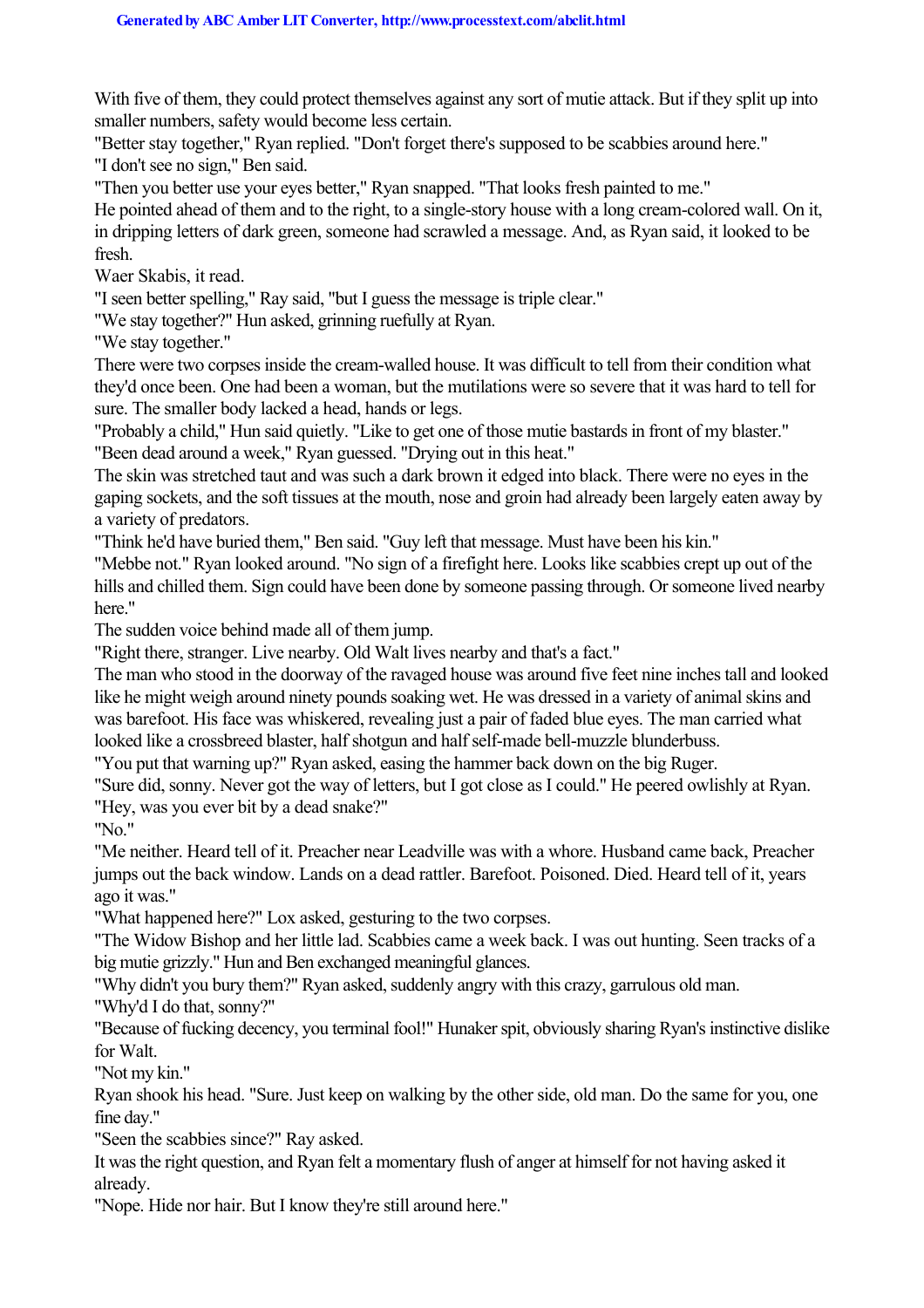"How?"

The dull eyes flicked around to Ryan. "I ain't deaf, sonny. I hear 'em. Most nights. Yelping and singing. And I smell 'em cooking."

"Where d'you live?" Ben asked.

"Top o' the hill, sonny. Y'all come see me when you've poked around here. Going up now." He paused. "Did I ask if you was ever bit"

"Yeah," Ryan said.

After Walt had vanished, leaving behind a maniacal cackle and the lingering stink of a long-unwashed body, Ryan led the others into the next building up the canyon. They left the corpses where they were, since the recce time was limited.

The next house was larger. All the glass was gone, and the interior looked as if it had weathered a hurricane. Not a stick of furniture remained undamaged. Ryan went in first, turning to the others. "Ben, you and Lox stay here. One each side and keep your eyes open. Ray, climb up on the roof there. Don't shout if you see anything. Just get down and report."

"While you and Hun go have fun inside, huh?" Lox sneered.

"You do it, or you stay here and keep Walt company after we're gone." Ryan didn't raise his voice to her.

"You threatening me, Ryan?" she asked, her voice flat and cold.

"Don't be a stupe. You've ridden long enough with the war wags to know there's a country mile of difference between a threat and a promise. What I said was a promise, Lox."

Ryan turned his back on her and stepped inside, boots crunching over broken splinters of glass. It took a few moments for his vision to adjust to the darkness within the open-plan building.

"Nukes or muties?" Hun asked, her hair like a beacon in the gloom.

"Both," Ryan replied.

"What're we looking for? Food? Blasters? Not likely to find anything in this shit heap."

"Never know. Been places and found things."

Unexpectedly the woman, stepping in close, grabbed at his groin and squeezed gently. "I been things and found places, Ryan," she giggled.

Their coupling took less than five minutes and wasn't all that terrific for either of them. Hunaker was bent backwards over a torn Naugahyde sofa, her pants around her ankles. Ryan simply unbuttoned and thrust into her, feeling her pelvis grinding against his, her arms strong around his neck, her mouth sucking at his lips hungrily.

"That wasn't bad, sweets," she said as she clicked her belt buckle shut. "But we gotta do it properly with more time."

"It'd be good."

"That little cutie, July, might come in on a three-way fuck," Hun whispered, licking her lips in a way that made Ryan regret they'd been so hurried.

"Could be good."

A pile of debris stood ten feet high in the farthest room. Ryan guessed it might have been some sort of workroom. The shell of a word processor rested on top of shelves, along with files and folders. He reached out and tugged, bringing half the mountain sliding down around his feet. Something small and scaly rustled across the room and picked its way out through the broken wall.

Ryan probed the shelves and recognized a machine that was some kind of message transceiver. He'd seen them before, but never one that was in good working order. Some of the old prenuke machines had double lithium batteries that were supposed to last nearly forever.

It had a number of keys Mess Record, Mess Rcvd, Announce Only, Rewind and Play.

Ryan pressed Play, expecting to hear nothing but silence. There was a delay, then a faint hissing sound, the gritty noise of dusty wheels meshing. Ryan turned the Volume knob around.

"Hi, this is Dave Platt. Sorry I'm out right now, and the way things are I'm not real sure what time I might get back. But leave a message for me."

Ryan let it wind on, listening intently to this voice from long ago. Another voice broke into his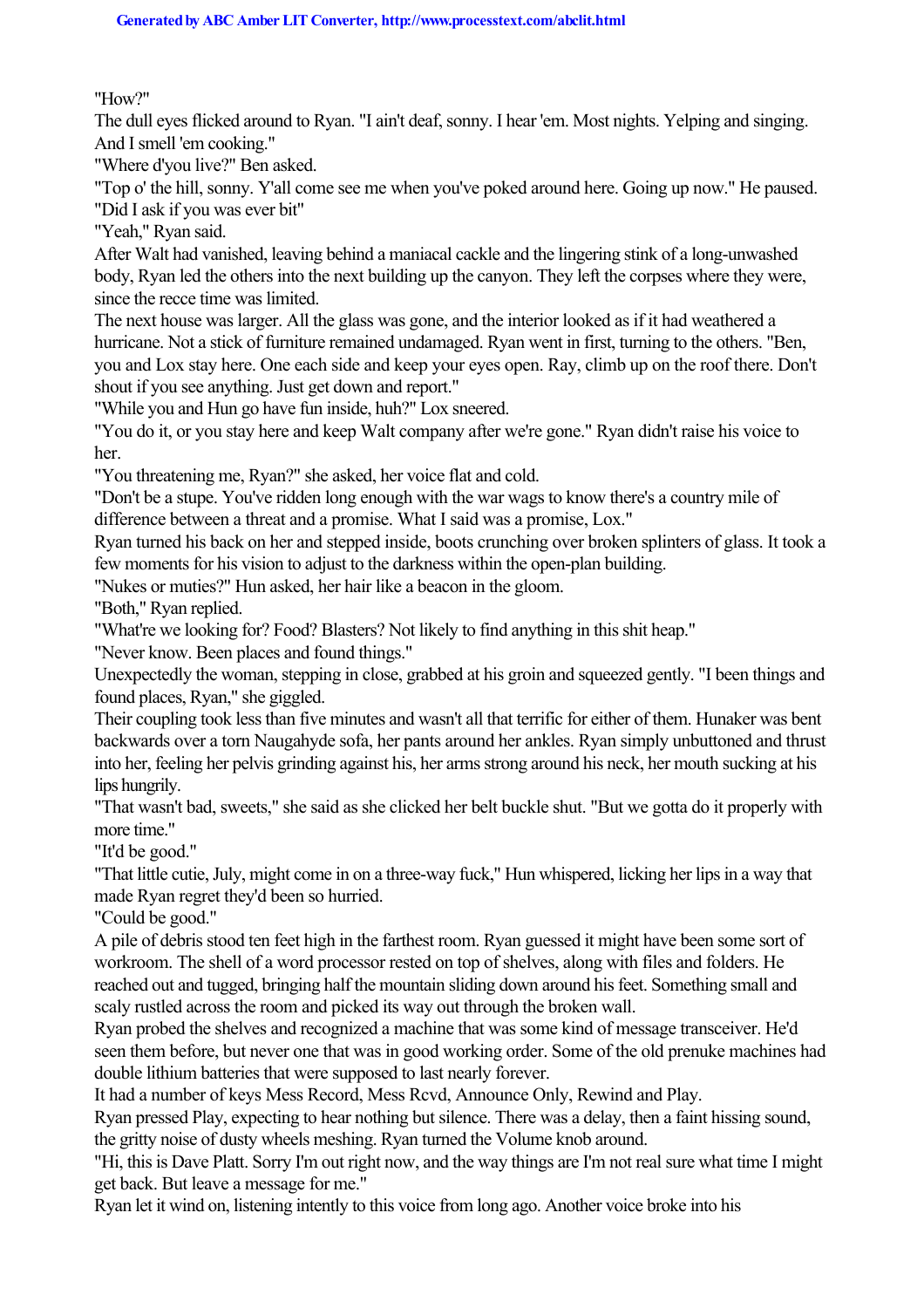concentration.

"Hi, Dave. Corinne here. Denver's gone crazy. Don't know when I can get away. Catch you later. Love you." The words were followed by a noisy, sloppy kiss.

Hunaker appeared in the doorway, saying nothing, her face solemn.

"Hi, Dave. Calling at at one-thirty on the I can't remember the fucking date, man. Can we come stay at your place? Here there's nothing but"

The call ended in silence. The tape hissed on for another few seconds, then cut off with a loud, finite click.

"Not with a bang but a whimper," Ryan said.

"How's that?"

"Something I read someplace, sometime. About how the world would end."

"What I know, Ryan, is that it ended up with the biggest fucking bang the world's ever known. Or ever will know"

"Yeah. Find anything around?"

"No. Lot more shit like this, all around the place. Been cleaned up and reamed out."

"Go tell the others we're leaving. Better look in on that old crazy up on the top of the hill before we get back to the wags."

She went out, and he heard her calling to the other three. Something brushed against his boots as he moved, crackling dryly. He bent and picked up a crumpled paperback book. It was larger than usual and filled with black-and-white drawings, like a comic book.

Through a crack in the wall his eve caught a flicker of movement, but whatever it had been was gone. The book was called House of Raging Women and was drawn and written by someone called Los Bros Hernandez. Inside the back were some striking pictures of some other comic called Love and Rockets . Ryan had seen a lot of comics in his time. Oddly, despite their seeming frailty, they were something that survived around Deathlands better than a lot of other, tougher things.

"Here, Ryan!" The call came from outside.

Reluctantly he dropped the book back on the pile and went blinking into the bright sunlight.

The other four were grouped together, looking up the hillside.

"What is it, Hun?"

"The old crazy, Walt. He's waving his arms around to get us to go up there."

Now Ryan saw him, a tatterdemalion figure that was capering on the porch of a shack above them. Strangely Walt wasn't shouting out to them. He just waved his arms and beckoned for them to join them.

"Let's go."

But Ryan was conscious of the feeling, a faint, uncomfortable prickling at his nape. It was an itch that didn't need scratching, like someone was walking behind you, dodging every time you turned around so that you never quite got to see who it was.

"Red alert." he said quietly.

Lox looked at him as the others drew and cocked their blasters. "Red? What for?"

"Do it." The coldness in his voice wiped the sullen expression off her face almost as if he'd slapped her. It took only a half minute for them to join Walt. Ryan stepped in close.

"What is it?"

"I seen 'em. In the draw. Scabbies. They was"

Ryan didn't hear the crack of the blaster. All he saw was the old man's head explode, covering his own face with hot blood and sticky threads of brain.

# **Chapter Eight**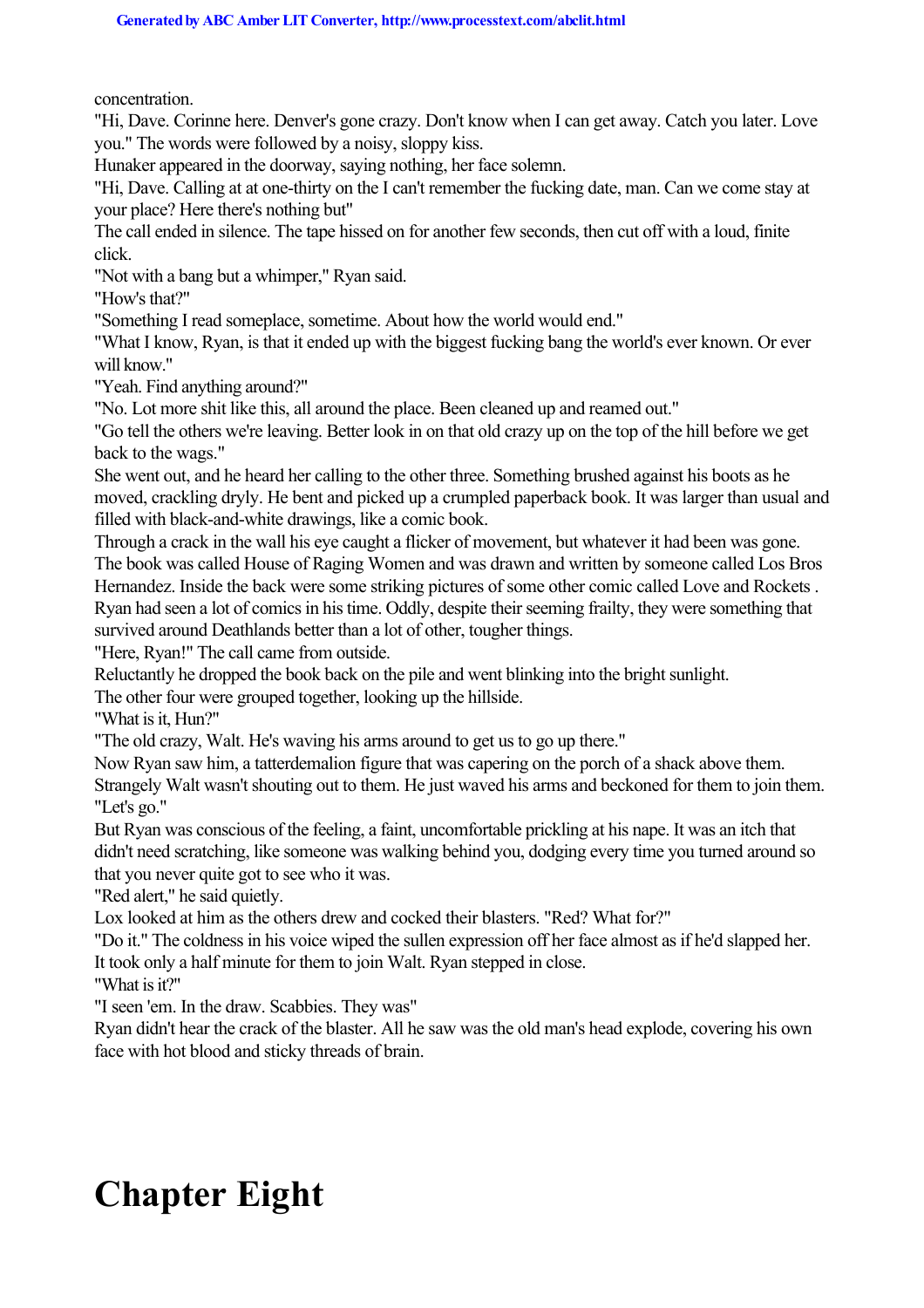EVEN AS HE DIVED sideways, Ryan's fighting brain was working overtime. His left hand wiped the warm gore from his good eye while the right drew the Ruger and thumbed back the hammer. And his mind was racing.

Walt was dead. His legs might be kicking like they were tangled in bed sheets, and his fingernails might be cracking and scrabbling at the rock, but the lines of communication were down.

Immediately after the explosion of the old man's skull, Ryan's acute hearing caught the flat bark of the blaster. It had the unmistakable sound of a smoothbore handmade musket and probably fired a huge round; maybe even .50 caliber. And to blow Walt's head apart, the range had to be shortless than fifty yards was Ryan's guess.

As he hit the dirt, Ryan heard the sound of four or five other explosions, overlapping, the noise echoing around the steep valley.

They faced half a dozen muties, assuming that's what they were. In any part of the Deathlands, at any time, there would be gangs of roving outlanders, thieves and murderers, combining in wolf packs to harry and raid the weak and isolated. Twice in the past three years, the war wags had encountered such gangs and decimated them in savage firefights, as the discipline of the Trader brought victories. "Cross the other side!"

That came from Ben, crouching behind a low wall to Ryan's left. Since the five members of the recce party were virtually at the top of the hill, the attackers must be below them. Poor tactics, Ryan thought as he scanned the opposite slope. He spotted a puff of powder smoke from a clump of mesquite, near a pair of identical ruined houses. He heard the thin whine as the bullet hit stone a couple of yards to his left and went singing into the clear sky.

But the bullet that downed the old man had come from somewhere closer, probably a little lower on the same side of the valley.

"Get inside the building!" Ryan yelled. "Me and Hun'll cover you. Go!"

He snapped off three spaced shots, concentrating on the area where he'd seen the smoke. Hun blasted a couple from the sawed-off pump-action 10-gauge, even though it was way beyond practical range for the close-action blaster.

Ray led Lox and Ben at a scurrying run into the relative safety of the semiderelict building behind Walt's corpse. A figure stood, long gun at its shoulder, aiming at the running trio. Ryan steadied his right wrist with his left hand and fired a single, careful shot, wishing as he did so that he'd taken J.B.'s advice and gotten himself a good rifle.

But the Ruger did its stuff. There was a muffled scream as the figure threw up its arms, dropped its blaster and crashed forward. It rolled down the slope in a cascade of stones and dust and lay still near the bottom. Ryan could make out a splash of red, spreading below the chin.

The shooting provoked yells of anger and a flurry of shots in reply. Hastily aimed, none of them came anywhere close.

"Now, Hun!" Ryan shouted, picking the pause while their attackers would be reloading their primitive weapons.

Despite the danger, he was immediately conscious of the stink of the old man's home, strong enough to make him gag. Sweat and urine were the less unpleasant ingredients of the smell.

But he was pleased to see that Lox, Ray and Ben had obeyed their training, each taking a side window to cover against a sneak attack.

Ryan nearly tripped over Walt's blunderbuss lying propped against a chair that looked to be built from rusting iron and knotted twine.

"Hun, take the front."

"Yeah"

"Keep watch. I'll support anyone under threat. All okay?"

There was a chorus of acknowledgment.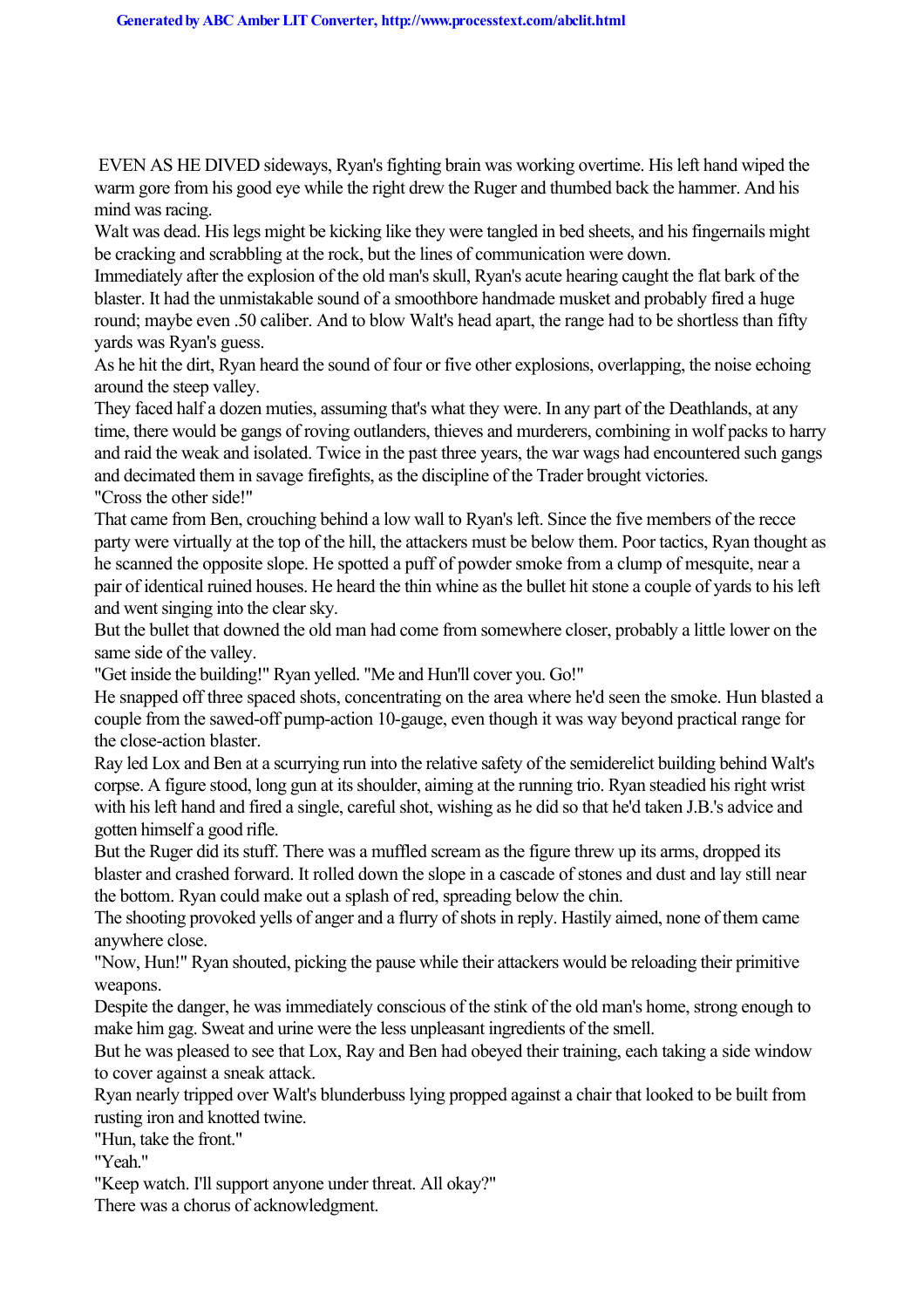Ben hissed, "Got a bullet clean through my shirt sleeve. Never touched me."

"Think they'll have heard the shooting from the wags?" Hun asked.

Ryan considered the question and took the wind and the contours of the land into account.

"Can't tell. We're way off, and there's ground between us. Wind's against it, as well. If there's a scout in this quadrant then they might have heard something. Can't bet jack on it."

"So, we wait?"

"Yeah. We wait. We got the high ground and a good defensive fire point. If they want us, let them come after us."

Two hours and forty-five minutes had been the Trader's orders to Ryan. That meant a search party would start after them if they weren't back within the three-hour limit. And they could walk straight into the ambush.

The one-eyed man looked at his wrist-chron. So far they'd been away from camp for about ninety minutes. No need to hurry events along. Not yet. He'd ordered the others to hold fire unless they actually got a clear chill shot. None of them had blasters that would do the business at much over thirty yards, and there was no point in wasting ammo.

"More of them coming," Ben called. His position overlooked the top of the opposite slope, where there were prenuke mining ruins.

"How many?" Ryan picked his way through the junk to squint through the tattered cloth that covered the window. "Eight, ten."

"Fireblast!"

The game was changing. Their position was strong enough to hold easily against the half dozen muties they calculated were out there. But if the number was doubled or tripled, then the lack of any long guns might prove terminal.

He could see one of them, crawling on hands and knees, the top of his head occasionally peeking out over a weathered slat fence. It was a temptation to try to put a bullet through the skull, but Ryan possessed only twenty spare rounds in his jacket, and the odds against a hit were too great. "What do we do, Ryan?" Hun asked.

The idea of sitting patiently and waiting for the Trader to send a rescue force didn't appeal to Ryan Cawdor, but if they left the shack and made their way down the steep and precarious hillside, they'd be totally exposed to the cross fire from the scabbies gathering around them.

"I got a plan," Ryan said.

"Got any more ammo?"

"No. Ben? You got any bullets?"

"One round left, and I'm saving that for myself if they come at us!"

Ryan turned and pointed to Hun, who opened her mouth and screamed. "No! Oh, no! I got no bullets left for my blaster!"

The muties had opened up from all sides in a fusillade of shots, the defenders firing off about half the ammo they had left. Then they deliberately dry-fired their blasters, so that the muties' acute hearing would catch the metallic clicks of hammers falling on spent rounds or on empty chambers.

There had been spasmodic shooting from the slopes around them, but none of the muties had shown themselves, remaining safely behind cover.

Ryan found a ragged length of dirty sheet, and tied it to a broken broom handle, waving it outside the front door in the universal gesture of surrender.

"We give in! Don't shoot. We give in!"

There was silence outside. From just inside the doorway Ryan could see out across the reddish rocks down the valley. Above him he glimpsed a large bird floating effortlessly on a thermal, silhouetted against the pink sky.

"Hey out there! Can't you hear me? We're giving up! We run out of lead!"

A voice replied, thick and guttural, with an accent so thick you could've cut it with a blunt chisel.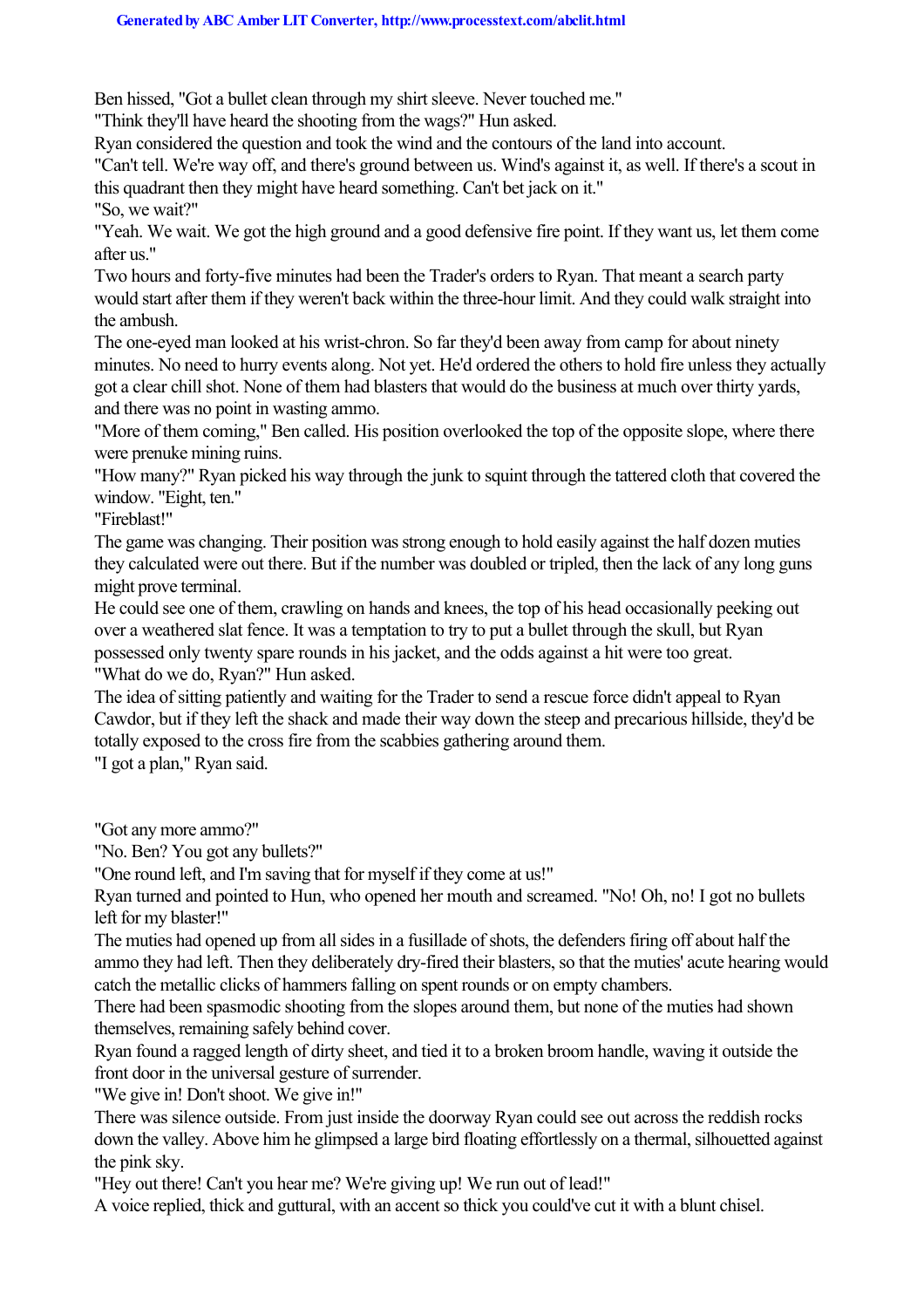"Throw yore blasters out!"

This was the tricky moment of the whole plan. From below, Ryan guessed that the muties wouldn't be able to see all that clearly onto the cluttered patio outside the door. Everybody had concealed their blasters, fully loaded, down the backs of their shirts, tucked into belts. They all now held a variety of chunks of the scrap metal that seemed to fill the old man's shack.

"Here we go," Ryan said quietly. "They open fire on us, then we get back under cover and wait for Trader. They fall for this, and you don't open fire until I say. Anyone starts blasting too soon, and I'll gut-shoot 'em myself."

"Throw yore blasters out, and you mebbe get t'live some!"

Not even triple-stupe muties wanted to get chilled if they could avoid it. Ryan knew well enough what the shouted promise was worth.

"Let's go do it, people," he said, leading the way into the bright sunlight, unable to restrain himself from a wincing expectation of being torn apart by a hail of .50-caliber bullets.

"Here's the blasters!" he yelled. He'd emerged with hands held low, and he chucked the remains of an electric iron on the tiled yard, where it rang with a satisfying and, he hoped, convincing sound.

The others jostled around him, all heaving out bits of old domestic tools, doing it so fast that it would be hard for the muties to be sure what they'd done.

"Get your hands up," he prompted.

The waiting was the worst.

He didn't check his wrist-chron, but Ryan's realistic guess was that only a couple of minutes crawled by while they waited, in full view of at least a dozen blasters, grabbing air.

"They're not going to buy it," Lox whispered, her voice cracking with the tension.

"If they was going to chill us from cover, they'd have done it by now," Ray said.

That was also Ryan's hope, though he didn't say anything.

"There," Hun breathed with an excited anticipation that verged on the erotic. She enjoyed killing more than most anyone Ryan Cawdor had ever met.

They could all see them.

There were sixteen in all, and if Ryan had been in command of the attackers he'd have sent only a couple of his best men to check. The whole group had wandered out from cover and was picking its way through the brush, up the slope toward the five defenders.

One of them appeared from their side of the valley, holding a long-muzzled musket, which Ryan figured was the weapon that had blown Walt's brains all over him.

Out of the corner of his eye, Ryan saw that Lox was shuffling her feet, and was just beginning to lower her arms.

"Not yet," he warned.

Slipping in the loose stones in their haste, the jubilant muties closed in on their victims. As they drew nearer, Ryan recognized the typical stigmata of the scabbie.

They maintained genetic malformations from the nuking of their ancestors, which manifested itself in appalling skin diseases. Ryan had once come across a crude book that dealt with the range of disorders that ravaged scabbies dermoid cysts, rodent ulcers, keloids, lipomata, epitheliomata, acne, psoriasis and all manner of unnamed rashes.

Many scabbies went naked through life, unable to bear the discomfort of clothes against their weeping raw skin. Ryan had seen a scabbie, shot in a firefight, tugging off a loose cotton shirt to try to examine the wound. Half the flaking skin was pulled off his chest and back in his clumsy haste.

The leader was a tall man, carrying an Armalite rifle that was even more battered than the one that the Trader hefted. He was bearded, as most of the males of the group were. Scabbies found shaving wasn't all that easy as there was a tendency to remove part of the face along with the stubble.

There were four women in the group, all with hideously blotched and peeling skin. One was scratching at her breasts as she walked up the hill, leaving bloody furrows in the ulcerous flesh.

Ryan spoke without moving his lips. "Wait, wait, wait."

To be sure of total victory, each of them had to take out at least three of the mutie band.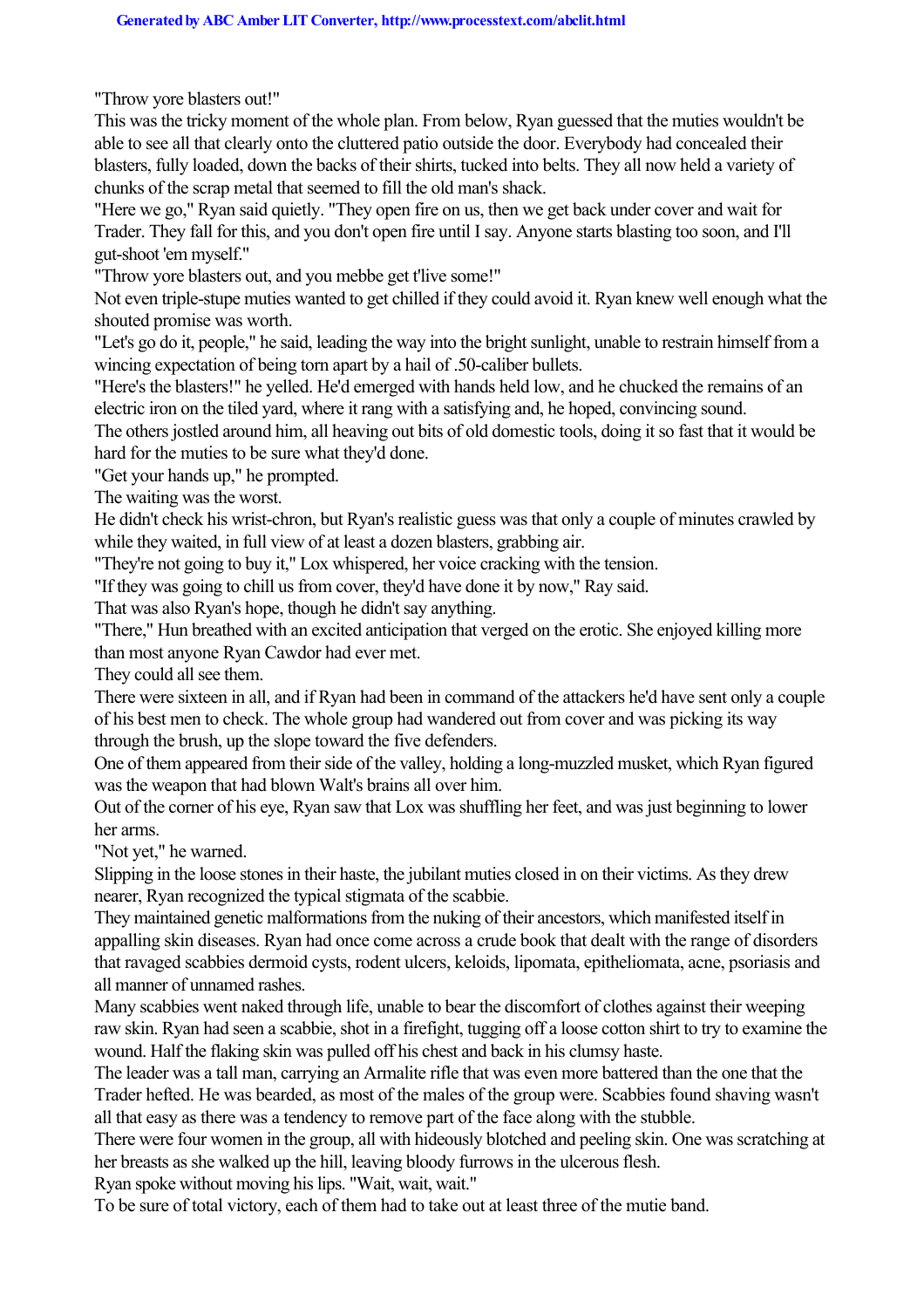Judgment was critical. The moment would come when the first of the muties would reach the crest of the hill and be able to see clear across the patioand would be able to see the pile of scrap that had passed for blasters.

The hammer would fall at that moment.

"We gonna social some with your buddies in them ol' wags in the holler, boy," the leader of the scabbies called with a cheerful, toothless grin at Ryan.

In another ten yards they'd be in a position to see over the low wall around the yard, but they were still too scattered for an ideal slaughter. The steepness of the hill had strung them out more than Ryan had hoped,

But it wasn't going to be a situation with a second chance built in.

He watched the seamed, pocked face of the chief of the pack of muties, trying to read his eyes, watching for the second of shock when the man would realize that he'd been fooled.

"Right glad that" The words disappeared as the scabbie caught on.

"Now," Ryan said in a calm, conversational tone, buying an extra fragment of splintered time by not shouting and warning the rest of the muties.

He reached behind himself and drew the long-barreled revolver, leveling it and squeezing the trigger in a single fluid movement. Ryan had cocked his blaster before concealing it, giving himself another moment of advantage.

That first shot signaled the beginning of three minutes of screaming chaos.

#### **Chapter Nine**

 THE FIREFIGHT started badly. Just as Ryan fired at the leader of the scabbies, the man slipped and fell on hands and knees. The bullet sliced through the air over his head, missing him by eighteen inches. If the mutie had called his forces back, they would quickly have been beyond effective range, and the balance of power would have remained with them.

Scabbies weren't great tacticians.

"Fuckin' kill 'em!" the leader screamed, firing a burst from the hip with his Armalite.

Hun, Lox, Ben and Ray all had their blasters drawn, pouring lead at the straggling wave of yelling attackers. Ryan aimed and fired off four careful rounds. He had the satisfaction of seeing four scabbies go down, each hit with a killing shot either through the head or upper chest.

Ryan saw Hun put down three with her first two shots, bracing the sawed-off shotgun against her hip. She quickly broke the gun and flicked out the two empty, smoking cartridges, then thumbed in two more rounds. The gun continued to boom its starred hail of death.

Ray, Ben and Lox were also issuing tickets for the last train to the coast. Wreathed in powder smoke, the tiny girl stood between the two taller men, her handmade .38 thundering.

In the first half minute, Ryan reckoned they chilled ten or eleven of the scabbies. Then the muties were over the low wall and on top of them, screeching and firing their blasters, dropping empty guns and attacking with a variety of knives and cleavers.

One of the mutie women, bleeding from a shotgun wound, dived toward Lox, whose pistol was also empty. Ryan swung around and snapped off his last shot at the scabbie, but the bullet only nicked her ribs, making her stagger but not putting her down.

The butcher knife she wielded opened up Lox's throat, almost severing her neck. Blood jetted out like an arterial fountain, and Ryan knew at that second that the war wags would be measuring for a new shortest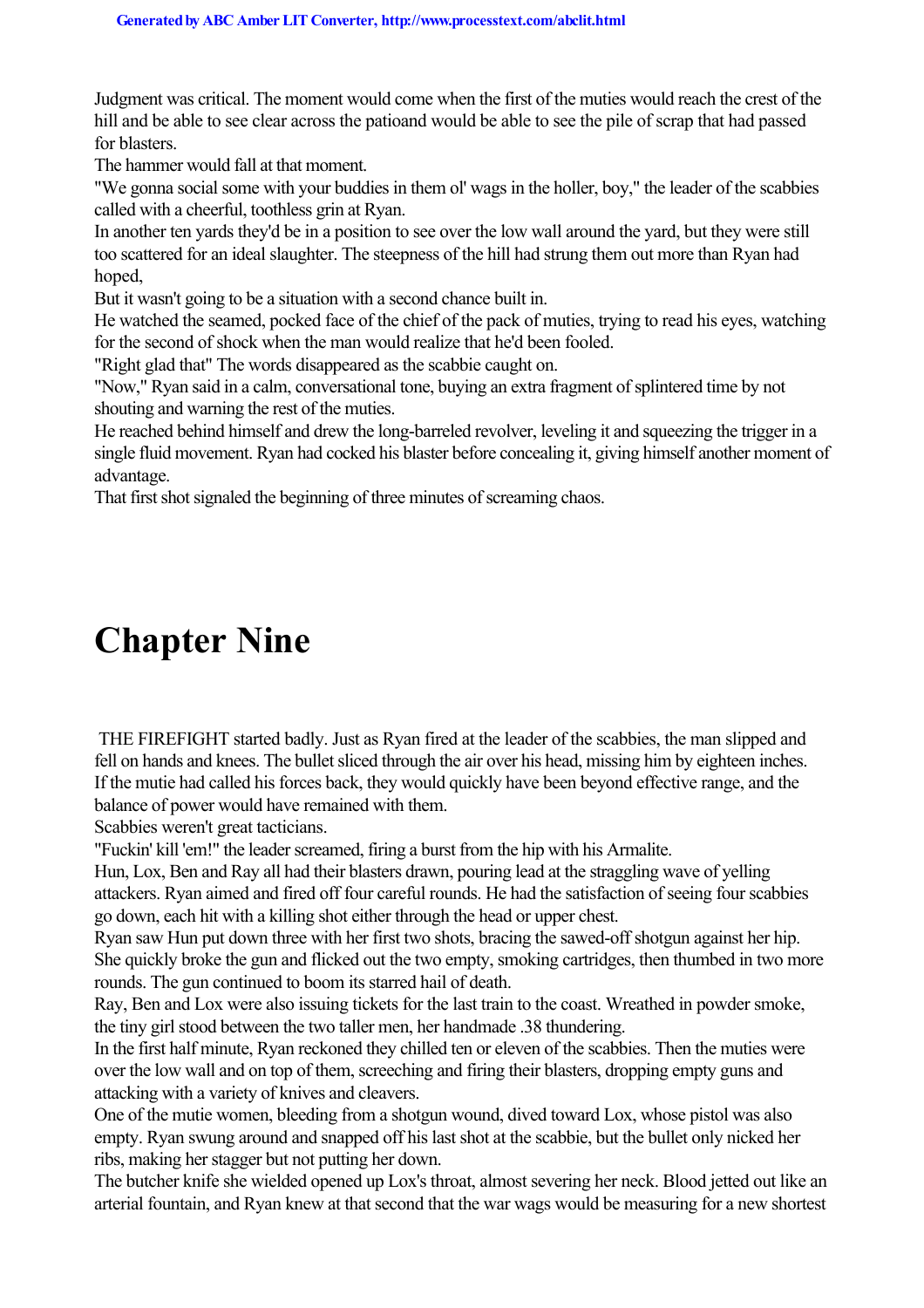crew member.

Ray spun to his left and fired at the scabbie, the bullet exiting between her shoulders in a gout of shredded flesh. At the same moment a round from the scabbie leader's Armalite hit him in the thigh and he went down, cursing.

Hun's scattergun roared again, and Ryan saw two of the surviving muties vanish in a welter of smoke and crimson spray. Ben was backing into the house, followed by a tall, naked man.

The Uzi chattered, and the scabbie came staggering out, his body jerking under the impact of the bullets. "Ryan!" Hun yelled, pointing behind him.

He turned to confront the scabbies' leader. The Armalite was no longer in his hand, and blood ran down his left arm. In his right hand he held a murderous ice pick.

Ryan threw his empty pistol at him, but the mutie's reflexes were quick, and he ducked under it. Ryan, stumbling over the junk on the patio, suddenly remembered Walt's bell-mouthed blaster and ran for the doorway.

He saw Ben and shouted at him to get out of the way. The floor was slick with spilled blood, and the one-eyed man nearly fell. In a moment he turned like a cornered wolf and snatched up the gun.

The butt was sticky to the touch, and Ryan fumbled for the unfamiliar trigger, heaved the hammer back and locked it. There was no way of knowing in advance if the heavy blaster was charged or not.

"Kill yer, outlander fuckhead!" the scabbie raged as he burst in through the doorway, the sunlight glinting off the needle tip of the ice pick.

The trigger was so stiff with caked grease and dirt that Ryan had to jerk on it twice, feeling his heart almost stop at the first failure.

The mutie was in midair when the blunderbuss finally fired.

It felt like there was a couple of cans of black powder rammed down the barrel as well as ten pounds of assorted nails and chunks of iron and steel.

The explosion was deafening, and the stock kicked back against Ryan so hard that he fell to the floor. He saw the flash and smelled the bitter smoke, but he couldn't see the effect of the blaster. All he knew was that the scabbie was suddenly on top of him, fighting, kicking and roaring in an odd, bubbling voice. Ryan's face was flooded with blood. In the confusion of the fight and his head hitting the floor, he couldn't be sure whose blood it was. The antique blaster rolled against his leg, and he kicked it out of the way. His hands were locked tight around the suppurating, pustulant neck of the mutie, throttling him into submission. He felt the struggling body grow limp, but the one-eyed man wasn't taking any chances. He hung on until he felt a sharp kick on the hip,

"It's done, Ryan." The voice belonged to Hunaker. "It's over. You nearly blew the mutie fucker clean in half with that cannon."

Someone yanked the corpse off and helped Ryan to his feet. He wiped the stickiness from his face for the second time in the past hour.

"Over? "he asked.

"Yeah," Hun replied, managing a cold smile that never got close to her eyes. "It's over." "Lox?"

A shake of the head. "Bought the farm. Bitch slit her throat like a pig in the slaughterhouse. Poor kid never had a chance."

"Ray's wounded," Ben said. "Bullet in the top of the leg. Went in and out, clean. He's binding himself now and reckons he can walk back to the wags."

"Survivors?"

Hun answered. "One. An older woman. Turned on her heel and legged it down the hill. Ben tried a shot, but she was gone. Rest are chilled."

Ryan looked down at the body on the tiled floor of the shack. The charge of the blunderbuss had hit the scabbie just below the belt buckle. At point-blank range it had, as Hun had said, nearly blown him in two.

"Fireblast! Look at my pants and shirt. Got half his guts all over me, and most of Walt's brains as well. I can sure use a bath."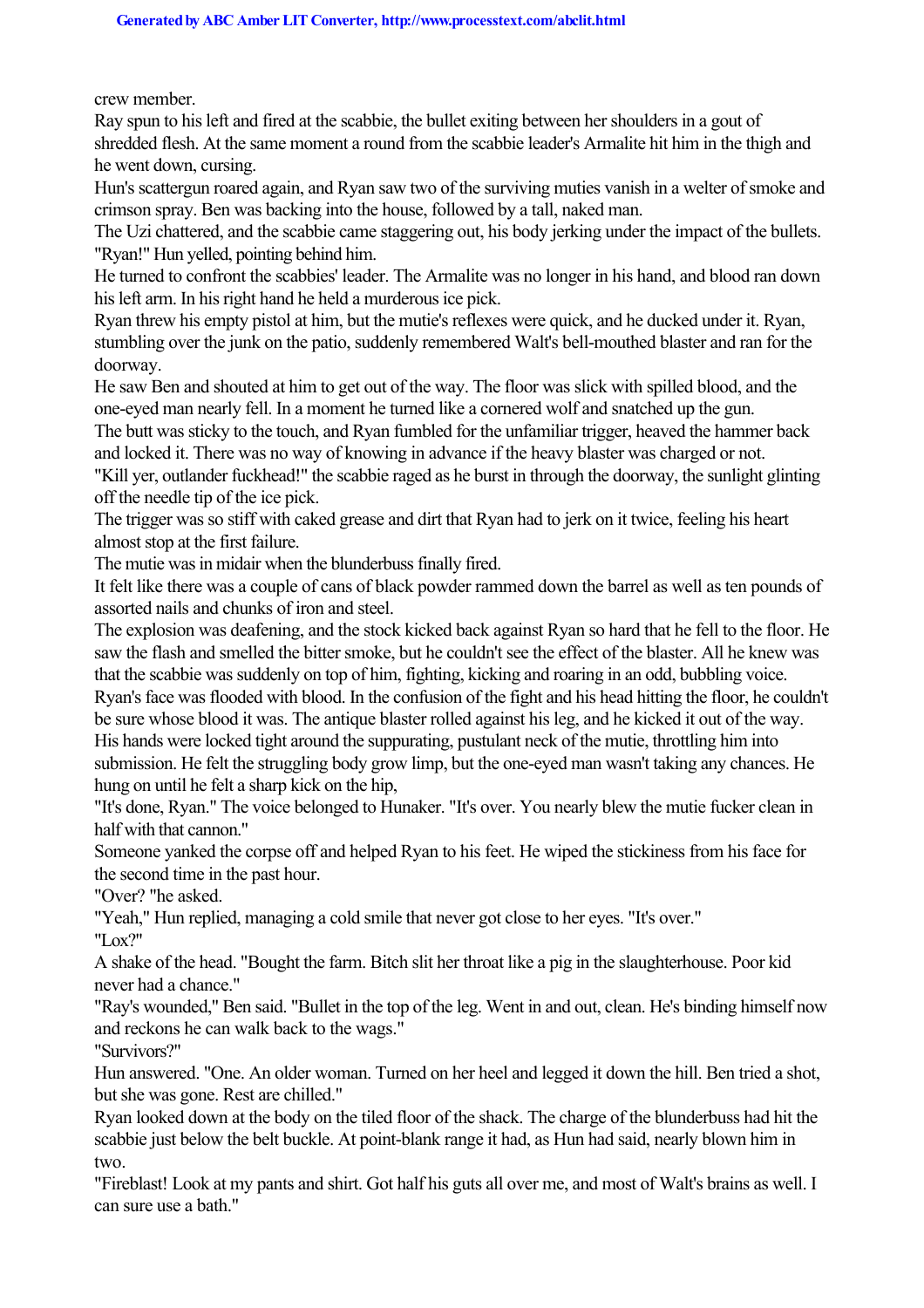"Best get back, Ryan." Hun glanced down at her own chron. "Trader'll be sending out a relief patrol in a half hour or so."

"Yeah. How's the ammo situation?"

"Enough," Hun said.

"Me too," Ben agreed. "Ray's low. Never carries enough, the stupe."

"Could be none of us had enough," Ryan said quietly, looking around at the scene of carnage. "Just didn't expect there to be this many of the bastards out on the hunt."

In the end they left Lox's pale corpse up on the hillside. Ryan and Ben carried it inside out of the sun and covered it with the cleanest dirty sheet. It was one of the Trader's cardinal rules that dead members of the war wags were to be retrieved from firefightsas long as it didn't needlessly hazard anyone else's life. Ryan led the way down the valley. Ray was limping along, helped by Ben and Hun. They didn't see or hear any sign of more scabbies.

"Yo, the camp!" shouted one of the scouts from the main trail. "Four coming in!"

The Trader broke away from a discussion with a couple of the mechanics near the main drive axle of War Wag One and strode across the camp to greet them.

"Lox chilled?"

"Yeah. Scabbies."

"Many?"

"Close on twenty. We chilled them all but one. Ray got a bullet clean through his leg."

The Trader looked around, catching the eye of Otis, the quartermaster. He beckoned to him. "Burial party. Six plus another six support."

"Lox?"

Ryan nodded. "Scabbie bitch cut her neck open. We took her in the highest building up the steep vee ahead over the ridge. Covered her in a sheet. There's plenty of scabbie corpses up there, and an old man with his head blown apart."

"Just Lox," the Trader ordered. "We'll bury her this evening by the river. She'd have liked that." The sun was sinking beyond the snowcapped mountains to the west. The sky was a cloudless gray-purple, and the shadows from the trees lay across the racing waters of the foaming river.

With the exception of four quadrant guards, everyone from War Wags One and Two were there, standing in a loose semicircle around the rectangular hole that a working party had dug during the afternoon. Ryan, standing next to the Trader with Hun at his shoulder, could taste the tang of freshly turned earth

The pathetically small body, shrouded in a layer of stout canvas, had already been laid in the grave. Rodge and Matt stood ready with shovels, waiting for the Trader to say a few words.

"Lox was a good mechanic. Given a few more months of riding with us, she could have become a great mechanic. Might not have been the tallest lady ever rode with us, but it didn't stop her doing her duty. And now she's gone. Don't know much about her. Don't know about her folks. But they could be proud of her. I know I'm damned proud of her, and we'll all miss her. Guess that's all. Just let's remember this moment and her grave. Any of you pass this way again years to come, put a fresh sprig of something green down for Lox. One verse of the hymn."

Ryan had seen enough funerals with the Trader to know what he meant by "the hymn." For the Trader there was only one hymn.

The peaceful valley rang with the mix of male and female voices, the old words rising to the evening sky. "Amazing grace, how sweet the sound" The Trader turned and whispered to Ryan. "Forgot to ask you. See any sign of a redoubt up that way?"

"Nope. Nothing."

Ryan sat with his back against a towering sycamore tree, hugging a tin mug of coffee-sub. Once the sun was down, the night became cold. The camp was subdued after the burial, with none of the usual laughter and bantering. Dexter's guitar remained in its case, and many of the crew had already gone to bed.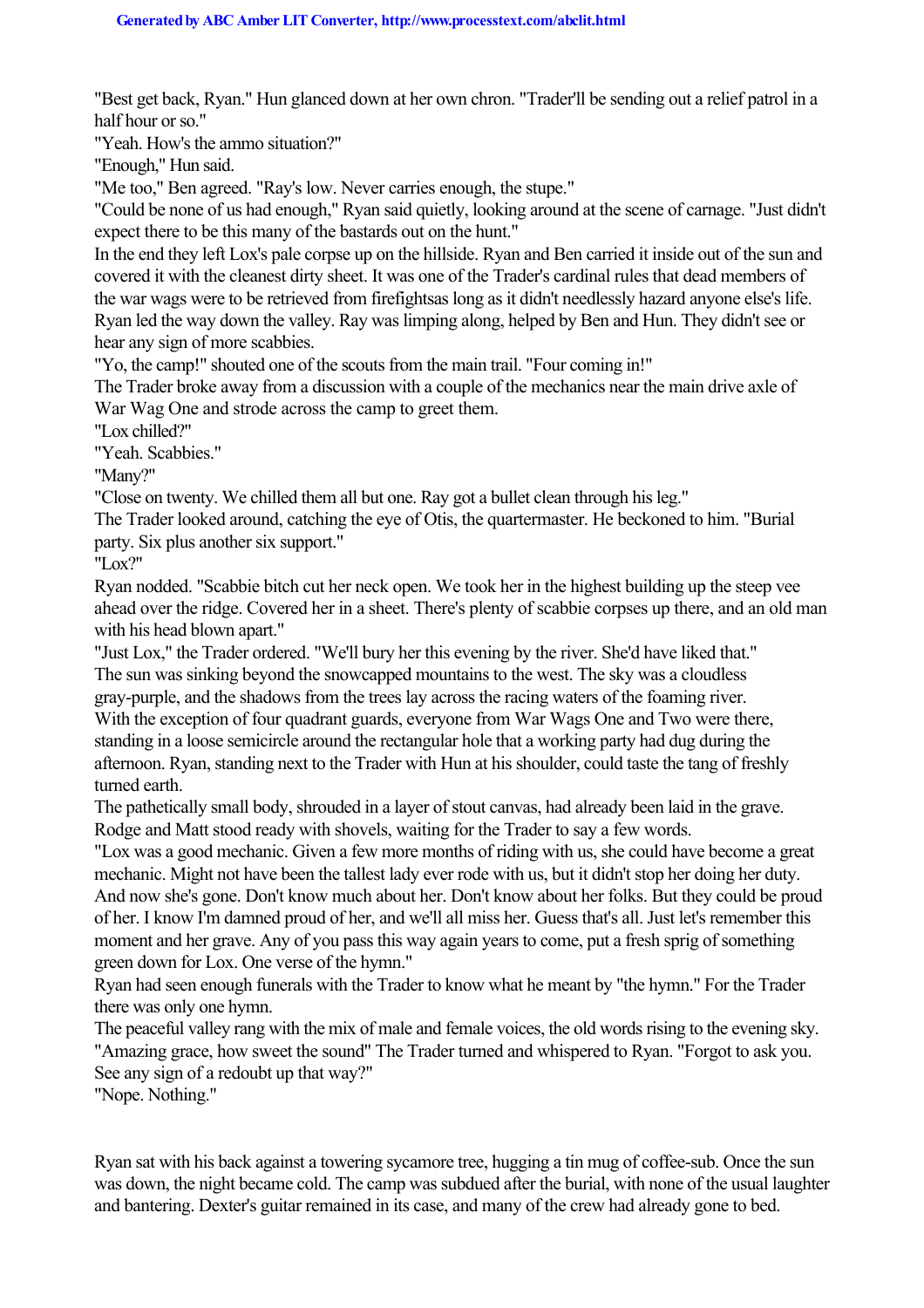Hun strolled by, huddled inside a fur-lined jacket. She smiled down at Ryan and ruffled his hair. "You okay?"

"Sure. Happens. Her turn today. Mebbe my turn tomorrow."

"Least we had a good quickie, huh?" He managed a smile. "Sure. Just got it in before the chilling started." "Time we managed to fit in a slowie, Ryan?"

"Not tonight, Hun."

She nodded and walked away, her stocky body silhouetted against the crackling flames of one of the sentinel fires.

The Trader materialized out of the darkness like a wraith of the night, squatting next to Ryan with creaking knees.

"Dark night! Wish my joints worked a mite more quietly."

"Want me to get you some coffee-sub?"

"No, thanks, Ryan."

A few minutes later, he said, "Should have kept better watch, Ryan."

"I know it."

The Trader turned to look at him. "Figured you did. Just felt it needed saying." "Sure."

The Trader sighed and stood again. "Changing plans. Not going farther north. Cutting east. Been hearing about a new ville with stocks of gas and ammo. Thought we'd go take us a look."

"Yeah. Why not?"

# **Chapter Ten**

 RAIN GLISTENED on the undulating blacktop ahead of War Wag One like a length of velvet ribbon. The trail east wound its way along the sides of valleys, plunging between sheer walls of quartz-speckled rocks, close by turbulent water. In the three days that they'd been traveling since the firefight, they hadn't passed a single other vehicle.

Twice they drove past fortified farms, built like medieval settlements, with a number of houses within a high stockade. Ryan had seen vids of the days of the old West, and recognized the pattern from cavalry forts. The small convoy didn't stop. Frontier people were likely to be fast on the trigger, and there was no point in risking lives.

The road was often broken, either by the effects of the old nukings, or by a hundred years of bad weather. They had to stop once, while a fallen tree was cleared off the blacktop. The Trader immediately put both crews on full red alert. It was one of the most common tricks in Deathlands for muties to fell a tree and wait to see who they caught.

It was a heavily wooded area, coming across to what had once been New Mexico. Ryan sat by one of the general crew, a man with a heavy beard and who had a passionate interest in trees and flowers. Whenever the wags hit a new ville he'd go around to the junk stores, looking for old books on his favorite subject. His name was Nick.

"Place like this, I could count off twenty different kinds trees in two miles."

"Twenty?"

"Sure."

Several of the others in the warm main cabin of War Wag One overheard the conversation, and there was an immediate surge of betting.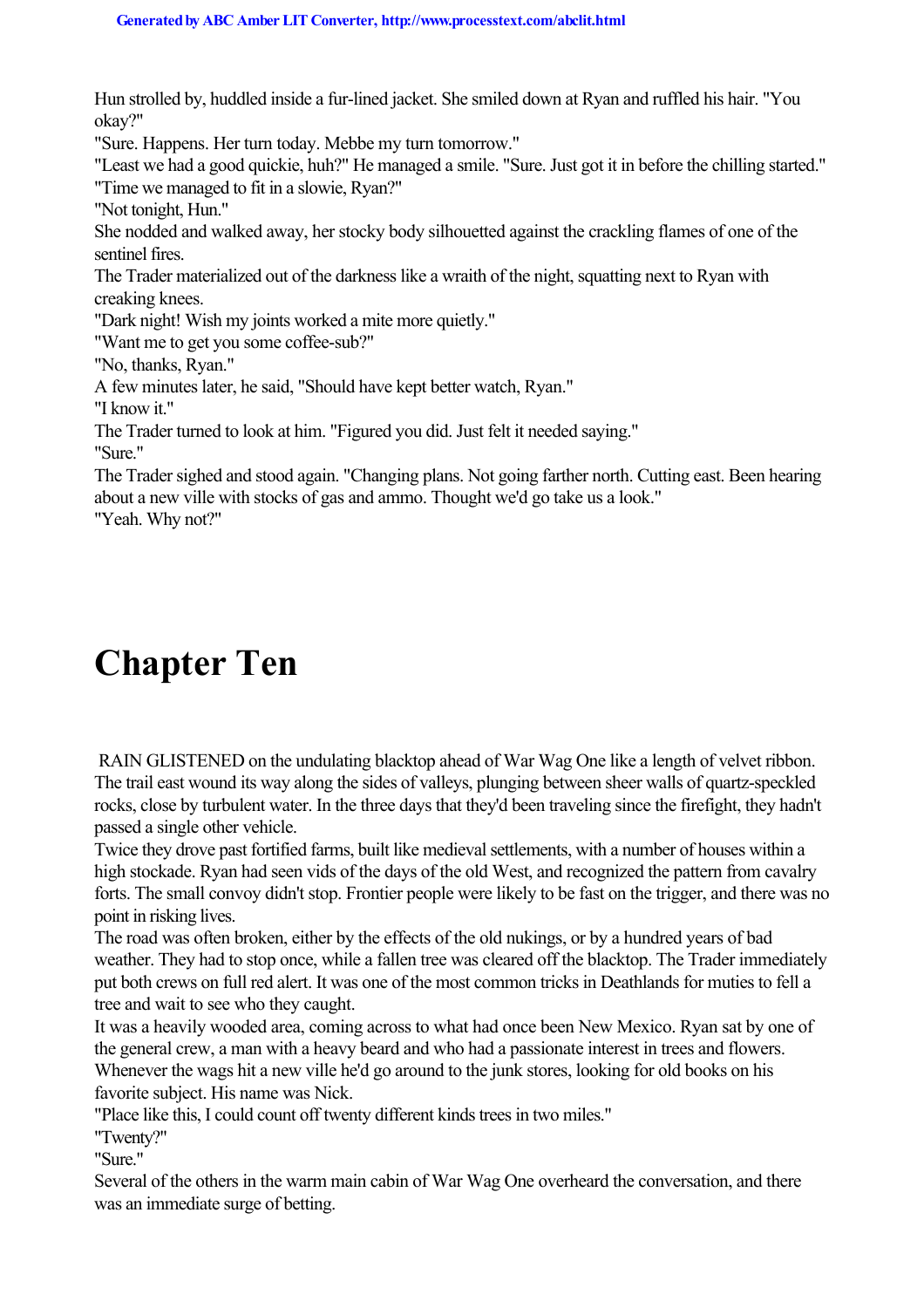"How much jack says you're bullshitting us?" asked July from her position by the portside M-16A1. Ryan was about the only one who didn't get suckered into the noisy gambling fever. Within a couple of minutes Nick had accepted enough bets to risk a month's basic pay.

Hun was at the wheel of War Wag One and she turned round in her seat, making sure that she also had a piece of the action.

"Twenty different kinds of trees in two straight miles?"

"Sure," Nick agreed confidently.

Otis pressed him. "You can say anything, my man. And we don't know trees from buffalo shit. You might lie to us."

Nick stood and faced the tall quartermaster. "Listen, Otis. I might lie about women, or blasters, or drugs, or jack, or women."

"You said women," Ryan pointed out.

"Sure. But I don't lie about important things like trees or plants. All right, Otis? All right?"

"All right. Hun, give us a count on a zero mile t'start."

"Coming up. Ready, Nick?"

"Sure."

"Then go!"

The bearded man moved to the starboard ob-slit and began to recite names.

"Aspen. Cottonwoods. Elm. Red oak. Live oak. Silver maple."

The Trader, as silent as ever, had appeared in the main control area of the wag and was keeping score. "That's six."

"Only gone about a hundred yards," Hun called from the front.

"Hickory. Some lindens down by that patch of swamp grass. Can't tell what kind of linden they are.

Higher up the hill there's lodgepole pine. And ponderosa pine, as well."

"That's ten," the Trader announced. "Halfway there already, Nick."

"Quarter mile," Hunaker said.

They went in silence for a while, and Hun ticked off the half-mile mark.

The wag went around a steep bend and Nick was able to see farther ahead, and up a fresh slice of the hillside.

"Spruce and blackjack oak."

Otis gave a guffawing laugh. "What's that last one, bro? I ain't never heard of no blackjack oak. Come on."

"Rough bark and leaves that go into wide lobes with tiny needle tips to them. Used to be common alongside highways."

"All right, I believe you, man." Otis winked at Ryan. "That's twelve. Still got another eight to go."

"Just over a mile left," Hun reported.

"Limber pine. Silver maple."

"You had that one," said the Trader. "Thirteen down. Seven to come."

"Honey locust and that's a western hemlock on the ridge above us."

"Five more."

"Only got a little over a half mile left, Nick," Hun called. "You better start reeling in some more trees." "Sweet gum."

For the next half minute nobody on the wag said anything. Nick moved from side to side, glancing through the ob-slits. For the first time he was starting to look worried. The trail began to climb again, and a whole new section of the mountainside was revealed to him on the right.

"Ah, that's a mess of chestnuts. And up there's a stand of white pine. Other side there's a mulberry. How many's that?"

"Nineteen," Ryan said. "That what you make it, Trader?"

"One to go," he confirmed. "How close to the two miles, Hun?"

"Less'n a quarter mile."

"Spruce."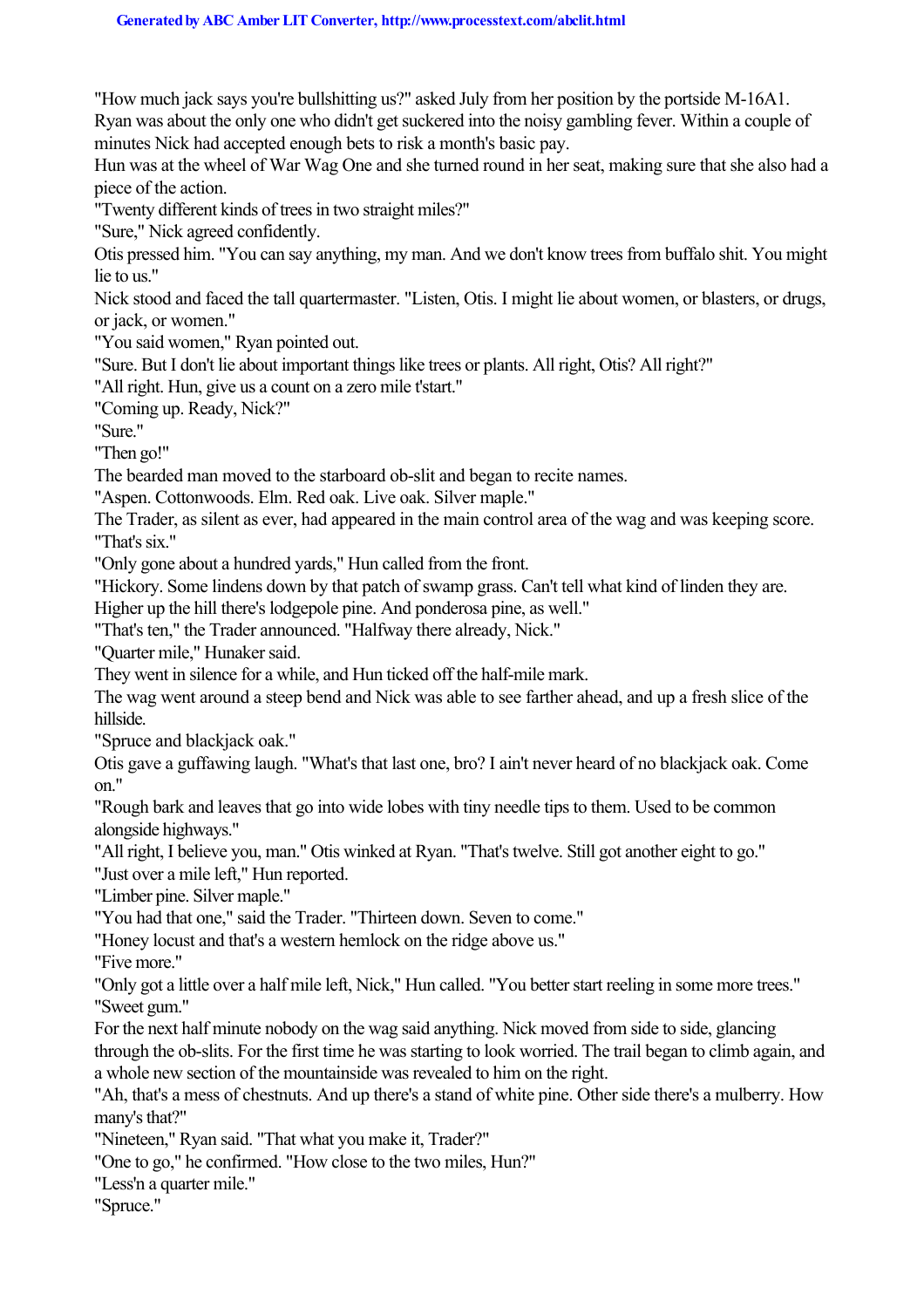"No. Had it."

"Shit." Now Nick was pressing his face against the ob-slits, dashing from side to side.

"Hundred yards."

The wag was moving slower, gears grinding as it worked up a steep incline. A part of the blacktop had been eroded by rain, and the wag tilted sharply toward the left side. Several of the crew were already starting to crow with the scent of victory in their nostrils.

"Coming up to"

"Poplars. Lombardy poplars!" Voice cracking with excitement, Nick pointed to the left, on the far side of a dried creek. There stood a whole long row of the tall, narrow trees. Even Ryan recognized them. "Glowing night shit!" someone cursed. "Never figured he'd Son of a bastard bitch!"

The hubbub died away and Dexter, the mechanic from War Wag Two, began to sing. He was riding with them because of the axle trouble, but he was a popular member of the crew.

His clear tenor voice began to rise above the noise of the engine.

"As through this life I wander

There's funny things I see.

Some'll rob you with a blaster,

Some'll rob you with a tree."

They found an abandoned farm-fort that evening. Its outer defences were virtually intact, but several of the houses had been burned down. Cattle stalls and pigpens still remained, but there was no evidence that they'd been used for a dozen years or more.

"Make a good camp," the Trader observed.

Ryan looked around. "Bring War Wag One in and park it against the back wall. Fence looks weak there. And War Wag Two can stand where the main gates are gone. One sentry in each corner fire tower, and we're snug as can be."

J.B. jumped down and stretched, his glasses gleaming in the late-afternoon sunshine as he looked around. He'd heard Ryan's suggestions about defending the site and nodded approvingly.

"Good. No high ground to command, and a well. Best check the water. Seen plenty of wells used for dumping corpses." He nodded again. "Good place. We can sleep easy."

"Just you and July?"

"Yeah"

"How come you got a shed with a roof all to your two lonesomes?"

"Charm, Ryan. Everybody fucking loves me, don't they?"

She thumped him so hard on the shoulder that he actually staggered. Not only had Hunaker managed to sneak her way into the best accommodation in the small fortress, but she'd managed to talk July into sharing it with her. And now she was offering to let Ryan come in with them as well.

It was after ten o'clock at night. Over to the north Ryan had heard the distant rumble of thunder and seen the rich purple sky seamed with the silver lace of lightning. The idea of having a roof, even though it was only rough-cut sod, was better than having to crowd into the hot metal box of the wag. And if there was going to be any heavy rain or hail, sleep became the next thing to impossible.

"July know you're asking me, Hun?"

The tip of her tongue came out and crept along her full lips very slowly, followed by a smile that Ryan recognized from several previous encounters with her.

"It was her idea, Ryan."

"You only want me for my body," he said, returning her grin.

"Yeah, you got that right."

The storm was coming closer. Many of the crews of the two wags began to moan and bitch, rolling their sleepers and carrying them back into the wags. Several of them saw Ryan, standing in the doorway of the hut that had been commandeered by the two women.

"You shit gold, do you, Ryan?" someone shouted. It was too dark for Ryan to recognize him. "Luck like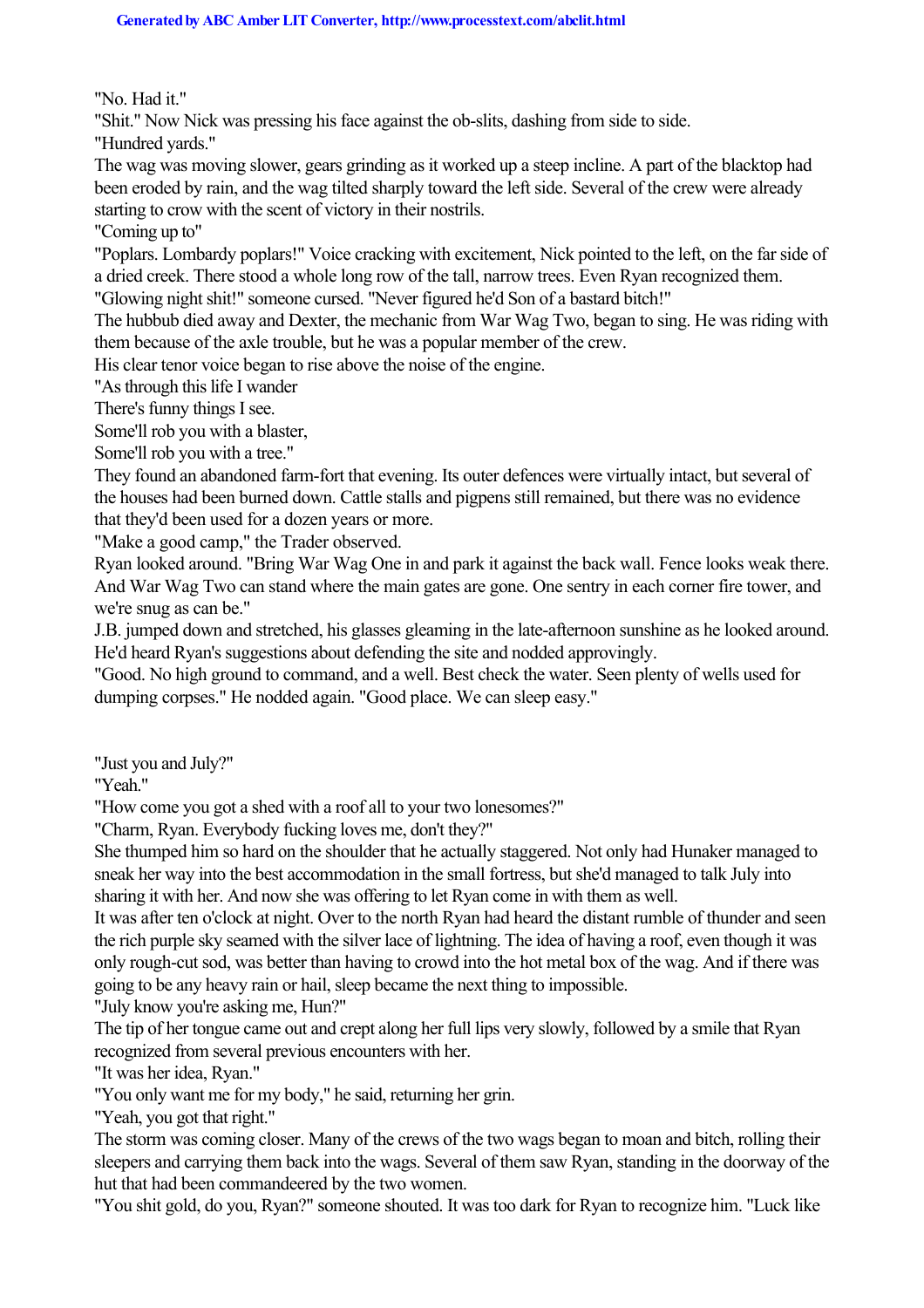you get, wouldn't surprise me."

"Come in and prop that old door up, Ryan," Hun said quietly. "Don't want everyone watching us, do we?"

"Nope." He hefted the door that had rotted off its leather hinges years ago and stuck it into place, wedging it with a couple of tumbled bricks. Inside the small eight-by-eight hut it became suddenly, totally black.

Someone giggled.

Ryan was awakened by the crack of bright sunlight that appeared through a small hole in the corner of the roof. He was wearing only his shirt and combat boots. His pants, like everyone's on the wags, were wide enough and slit at the bottoms so that he could pull them off and keep his boots on.

His body felt stiff, and he stretched, exploring the sore places with questing fingertips. There was a little dried blood across his shoulders, and he could feel the raised welts from one of the women's nails. One of his front teeth felt loose. It had been dealt a cracking blow from July's knee as she rolled about on top of him. There were several bruises around Ryan's ribs, and his right cheekbone was puffy and tender. Hun played rough.

His groin felt like someone had used a rotary sander on it, and he winced as he lifted off the sleeping roll and heard the sticky sound of himself peeling free.

At his side, one of the two women groaned and turned over. There was just enough light for Ryan to make out July, her cropped blond hair catching the dagger of golden sun.

Cautiously he sat up, licking his dry lips and experiencing a whole variety of tastes, some of them pleasant in a reminiscent sort of a way. His hand fumbled for his blaster, feeling the reassuring shape and weight of the big Ruger. He became aware of the sounds of the camp stirring awake outside. His nostrils caught the smell of frying food, and the dark tang of bubbling coffee-sub.

Though Ryan didn't usually worry much about the opinion of his companions, he was almost dreading opening the door and stepping out into the morning. Everyone on War Wag One and War Wag Two would know where he'd been, who he'd been with and what all three of them had been doing.

Ryan started getting dressed, biting his lip as he pulled up his pants and fastened the heavy brass buckle. He checked that his long-bladed Bowie knife was in its soft leather sheath on his left hip, then slotted the blaster on the opposite side.

The two women were also awake and beginning to dress.

Hun was sitting in her sleeping bag, naked from the waist up, breasts tipped with fire in the shaft of bright light. She pulled on her shirt and winked up at Ryan.

July was tugging her pants over her long, slim thighs, concealing a variety of scratches and bites as she did so. She looked at both Hun and Ryan, and then looked away without saying anything.

"Don't worry about it, kid," Hun said quietly. "We all had a good time, didn't we?"

"Yeah. Yeah, we did. I never thought I'd like to do It was real good."

Hunaker stood up and kissed Ryan on the cheek. "Guess we gotta go face the rest of the world, huh? Get us some side laughs." She whispered in his ear. "Tell you one thing, Ryan. If all men were like you, I might even give up women."

Ryan threw open the broken door and led the way into the camp.

#### **Chapter Eleven**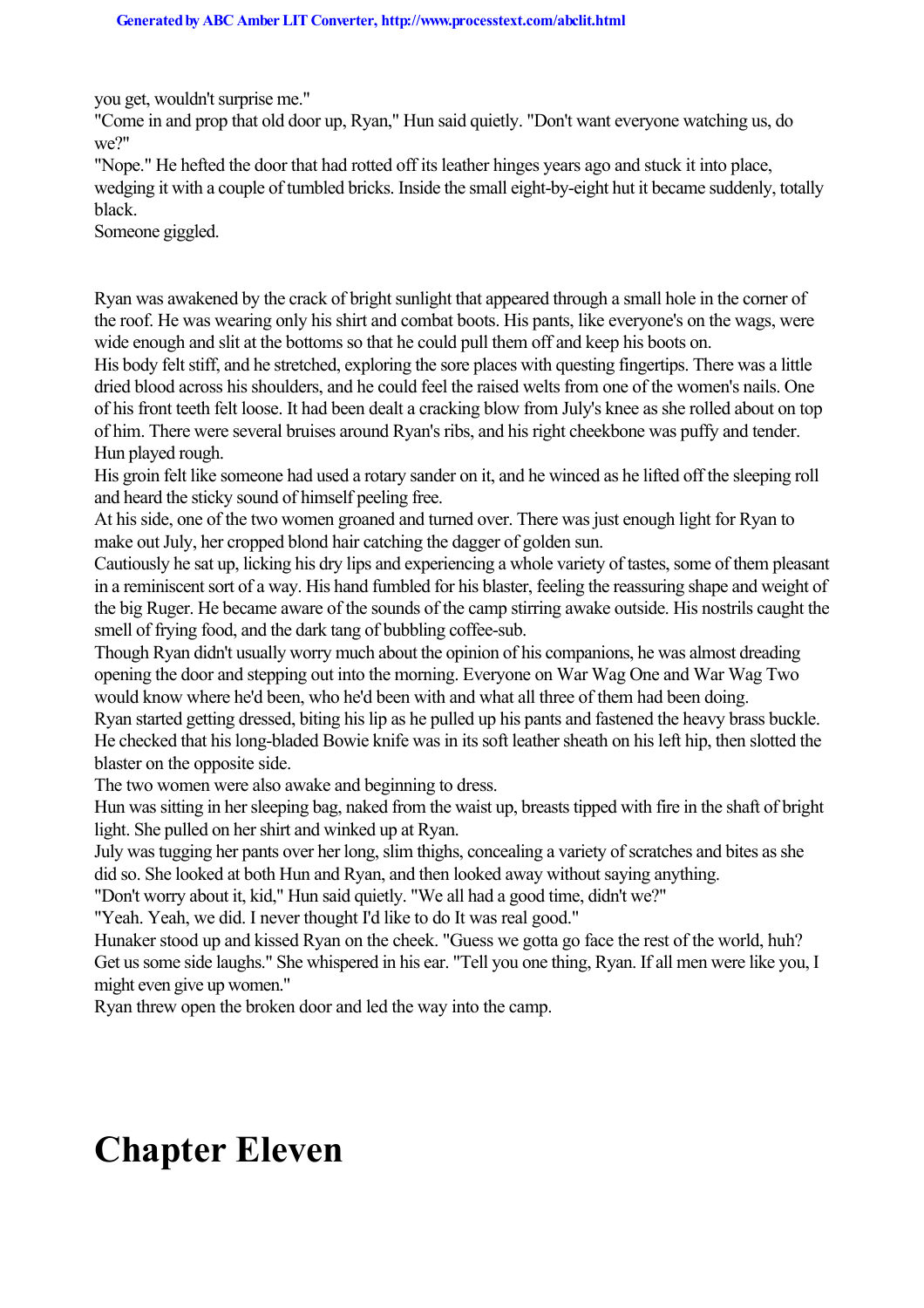AS THE TWO-WAG CONVOY rolled toward its destination, the land opened up. The snowcaps were left behind, vanishing through the rear ob-slits, and the highway stretched straight and level ahead of them. It wasn't ambush country, and the Trader agreed to allow full ventilation for the crews. It meant that all doors and obs were left open, so that a current of fresh, coolish air came filtering through. The weather was good, and the Trader ordered the noon meal to be served on the wheel.

Rodge, carrying a tray of plas dishes, made his way through the long vehicle, balancing from months of experience against the swaying and jolting. The biggest meal was generally in the evening, but the Trader made sure that everyone ate a good breakfast.

That morning there'd been a whole lot of muttered jokes that centered on Ryan, Hun and July. The young woman found it hard to handle and blushed deeply. In the end Hun stopped the teasing.

Lex had just offered July a fried sausage, making sure in the way he held it that she realized all the crude sexual implications.

Hunaker slapped it from his hand, as quick as a striking prairie rattler.

"Hey! What the fuck"

She didn't speak loudlydidn't need to. Everyone in both crews knew her reputation.

"One more word and I take that sausage, Lex, and I stuff it up your ass, grit and all."

The jokes stopped cold.

Ryan sat with J.B. and the Trader at one of the metal folding tables that were fixed to the sides of the war wag. The fourth at the noon meal was the senior navigating officer. The oldest member of the team, pushing well past fifty, Beulah Webb, had joined them only a few weeks ago. Her predecessor, who'd been with the Trader for five years, had been a lean black named Jerry Craig. He'd tried to outrun a knife during a fight in a pest-hole drinker. The knife had caught up to him, and War Wag One was shy a navigator.

The same fight had widowed Beulah Webb when a broken bottle severed her husband's jugular. She'd gone to the Trader and asked to be taken on. She offered to do anything. Then she mentioned that her hobby was old maps, and she had what she claimed was the finest collection in all of Deathlands. Beulah had brought them with her and had stepped straight into Jerry Craig's boots.

She dipped her spoon into the bowl and peered at it suspiciously. "What in the land of Goshen is this supposed to be?"

Rodge was passing by and heard her. "We was going to serve cougar's balls on toast, but we done run clean out of bread."

It was an old joke, but it still brought a yelp of raucous laughter from the listening crew members.

Beulah slowly raised the middle finger of her right hand to the cook's assistant, glancing at the embryonic beard that was sprouting on the edge of his chin, which was Rodge's pride and joy.

"I don't understand, young man," she said in her precise Southern accent, "why you bother to cultivate that hair around your face when it already grows wild around your ass."

The laughter was redoubled, with Ryan, J.B. and the Trader joining in.

They carried on with the meal, which claimed to be a sort of mutton stew, thickened with flour, dotted with sliced okra and spiced up with shredded red chilies.

Through the open door Ryan watched the increasingly arid land roll by. Swept by scouring winds, the old four-lane was in surprisingly good shape, giving them an unusually smooth ride.

"They got some fresh peaches for after," said the Trader, wiping his mouth on his sleeve.

Cohn, the new radioman, had been eating his stew at his corn-set, one earphone hooked in place. He took it off and glanced around to his boss.

"Nothing doing," he announced.

"Still a day and a half from the ville. Might pick up some local scramble tomorrow."

"You know these parts, Ryan?" Beulah asked, finishing her food.

"Not much. Me and Trader haven't ridden these roads together."

She looked up and tucked an errant strand of silver hair behind her ear. "You three have been together for a long time, haven't you?"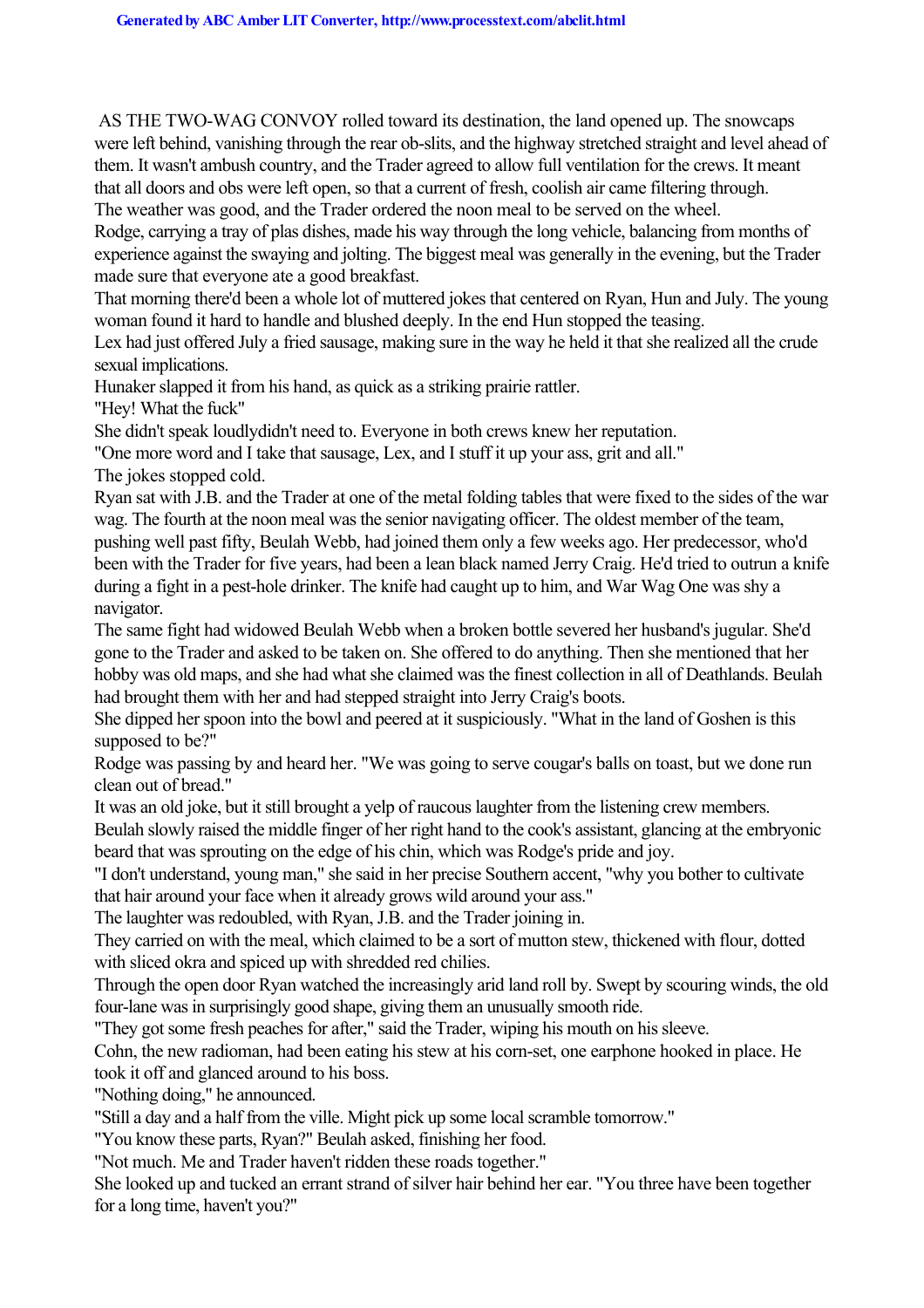J.B. answered. "Yeah. Ryan joined a year or so before me."

"I never heard about how you actually came to ride the war wags, Ryan. Did Trader ask you to join up?" "Sort of."

The Trader picked at a shred of meat stuck between his front teeth. "Sort of. Sort of not."

"Heavens! Why don't you just tell me? I'd be real interested."

"Okay."

The Trader had his own sec-locks established in a small war buggy that he used when the war wag was too slow or clumsy. Or conspicuous. Life was even more dangerous a few years ago, and a man didn't want to get in his driving seat and find someone else in there with him. So sec-locks had been fitted that would take the arm off anyone stupid enough to try to tamper with them.

He checked that they were still set before he used his own personal release code and heard them click open.

The door slid back and he climbed into the small vehicle, settling himself comfortably into the driving seat. And felt the metallic chill of a heavy-caliber automatic blaster jammed hard against the back of his skull. The voice was as cold as Sierra meltwater, barely stirring the air inside the cramped little wag. "One move wrong and you get to see your brains all over the windshield."

"I'd figure that would give you around another thirty seconds of living. You're surrounded by my people." The intruder laughed quietly. "They said you were good, Trader. Said it took a lot to move you. Not even a .38 in the neck bothers you any."

The Trader managed a smile. "I wouldn't say it didn't bother me. Sure it bothers me. And it bothers me how you got past the sec-locks."

"Easy."

The Trader knew a lot of men who'd have said that and made it sound boastful. The way the stranger said it made it sound like a simple, honest statement of fact.

"You want to lift the buggy?"

"Mebbe. Let's get the hell out of it so's we can talk."

The door slid open again and Trader got out. The stranger was good, not giving him a chance to swing around and knock the blaster out of his hand. He eased out of the buggy right behind the Trader.

The Trader was able to get a good look at him. He was used to summing up men and women quickly. Second chances were a rare luxury in Deathlands.

The man was in his mid-twenties, around six-two, strong, had a rangy build and weighed in close to the two-hundred-pound mark. He had a chillingly pale blue eye, the left one hidden beneath a patch of dark leather. A long scar seamed down his face, from the corner of the right eye to the upper lip. It was an old scar, which showed up pale against the tanned skin. Bushy black hair curled over his nape, and a Smith amp; Wesson automatic filled his right hand.

"Name's Ryan Cawdor."

The barrel of the gun was steady, aimed a little below the Trader's heartmaximum incapacitation without the final necessity of death.

"You know who I am," the Trader said. "You want to chill me, or you want to join me?"

"Join," Ryan replied.

"That's real dramatic," Beulah said at the conclusion of the story. "Kind of like the first meeting of Stanley and Livingstone."

"More like Johnny Appleseed and Irving Ragweed." J.B. grinned.

Later Beulah brought out one of her prenuke road maps, tracing their route from where Lox had died, heading eastward. Then she showed the Trader and Ryan her own private maps, amended from her research to show only settlements that still survived.

"Here it is." Her stubby finger pointed to a neat red square. "Towse ville."

"Whose the baron there?" Ryan asked. "I got the feeling I heard some things about him. And none of them's good."

The Trader looked at the map. Though he couldn't read or write he had a rudimentary ability to follow a map.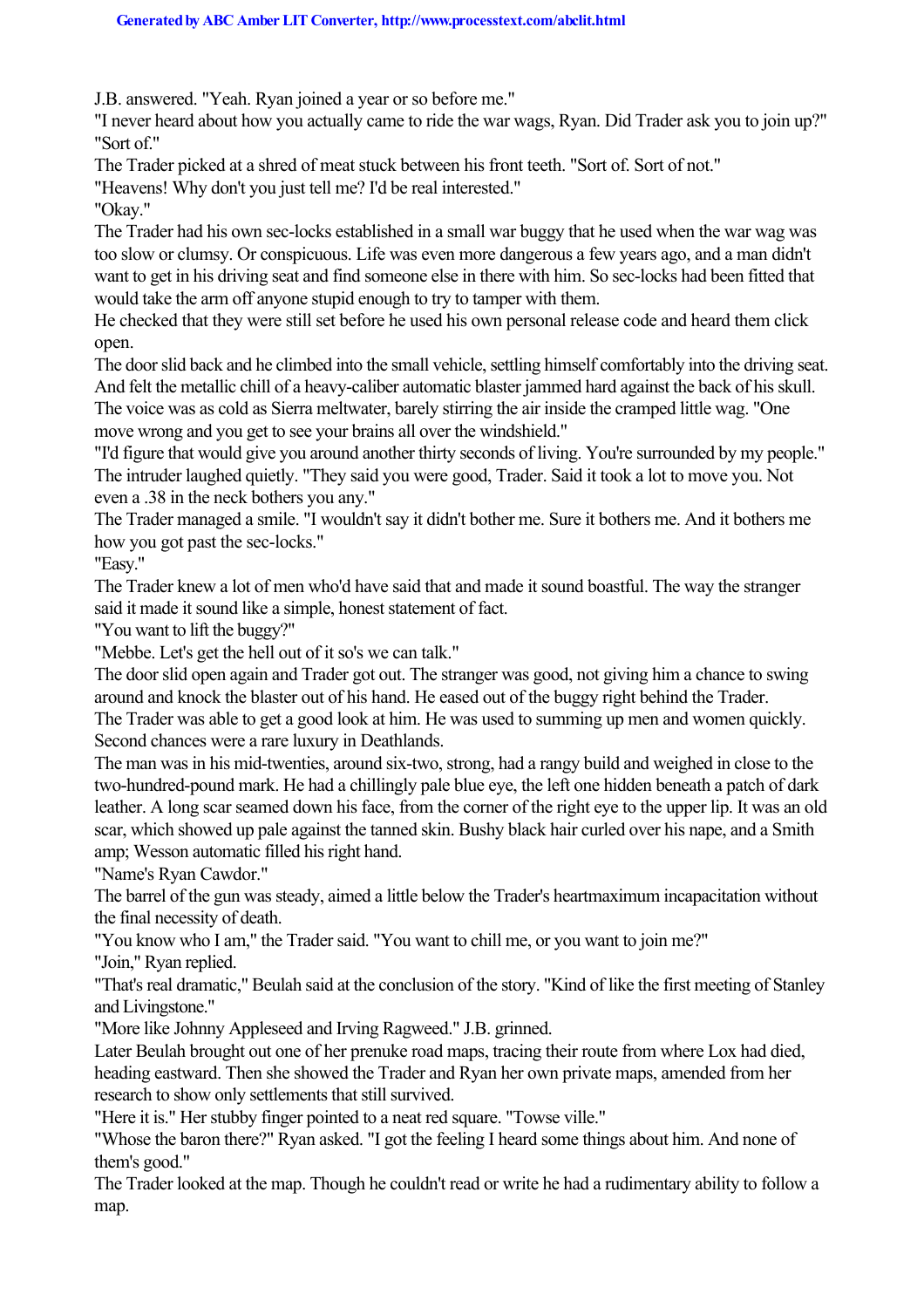"Worst baron I heard of was called Jordan Teague. Owns Mocsin, in the Darks. Got a sec-boss called Strasser. Kurt Strasser. No, Cort. That's it. Got a face like a skull. Figured we might go up there one day and say 'Hi.'"

"But who's baron in Towse?"

"Carson. Alias Carson. Folks called him that 'cause he had so many different names. Now he's settled in and gotten some power. Alias Carson. Married too, I heard."

Ryan nodded. "Yeah. That was the name. Didn't he burn out some Indians? Had their own kind of homestead."

"Pueblo," Beulah said. "Towse Pueblo. Lots of adobe houses and a church. Close by the Sangre de Cristo Mountains."

Trader looked solemn. "Bloody massacre. I passed through a few days earlier. Kind of flourishing community they had there. Day's end and Carson and his sec-thugs had chilled every mortal soul. Said he wanted it for his own redoubt."

"And we're going to trade for gas and ammo?" Ryan asked.

"Yeah. So watch your backs."

#### **Chapter Twelve**

 THEY WERE a full-day's drive from Towse ville when the lookout on War Wag One spotted the smoke. The message came back to the Trader on the control deck. The whole war wag was wired for sound, and the news brought a new edge of alertness to the entire crew.

"Condition yellow," the Trader cautioned. "Close main doors and watch the ob-slits. Lookout?" "Yo!"

"Report smoke. Direction? What kinda smoke's it look like?"

"Gas. Black smoke, curling high. Almost dead ahead of us."

"How far?"

He hesitated. "Difficult. There's heat haze. Guess not more'n a coupla miles."

One of the relief drivers was at the controls, and the Trader passed the word for Hun to come and take over. If there was trouble, it was only simple common sense to have your best person at the wheel. She pushed past Ryan without a word. That was one of the reasons why Hunaker had survived on the war wags as long as she had. Her personal life never imposed on work.

Ryan glanced through the front scope and saw what the lookout had reportedan oily pillar of black smoke winding into the pale pink sky.

He wondered if it was an accident, then dismissed the notion.

The engine revved and gears clattered as Hun prepared War Wag One for full battle speed. Otis had taken over the radio intercom and was talking to War Wag Two on the lip mike.

The lumbering armored juggernaut climbed to the top of the ridge, and Hun eased down on the brakes with a hissing of laboring hydraulics.

Simultaneously the lookout yelled down, "Convoy of wags under attack. One's on fire. No, there's another one burning!"

"Report properly, you triple-stupe bastard!" the Trader shouted angrily.

"Five wags, two fired. Caught by roadblock of stones. Looks like a war band of twenty or thirty around them. Hand blasters. Nojust saw what looked like a bazooka or a gren-launcher. Missed target. Not seen us yet."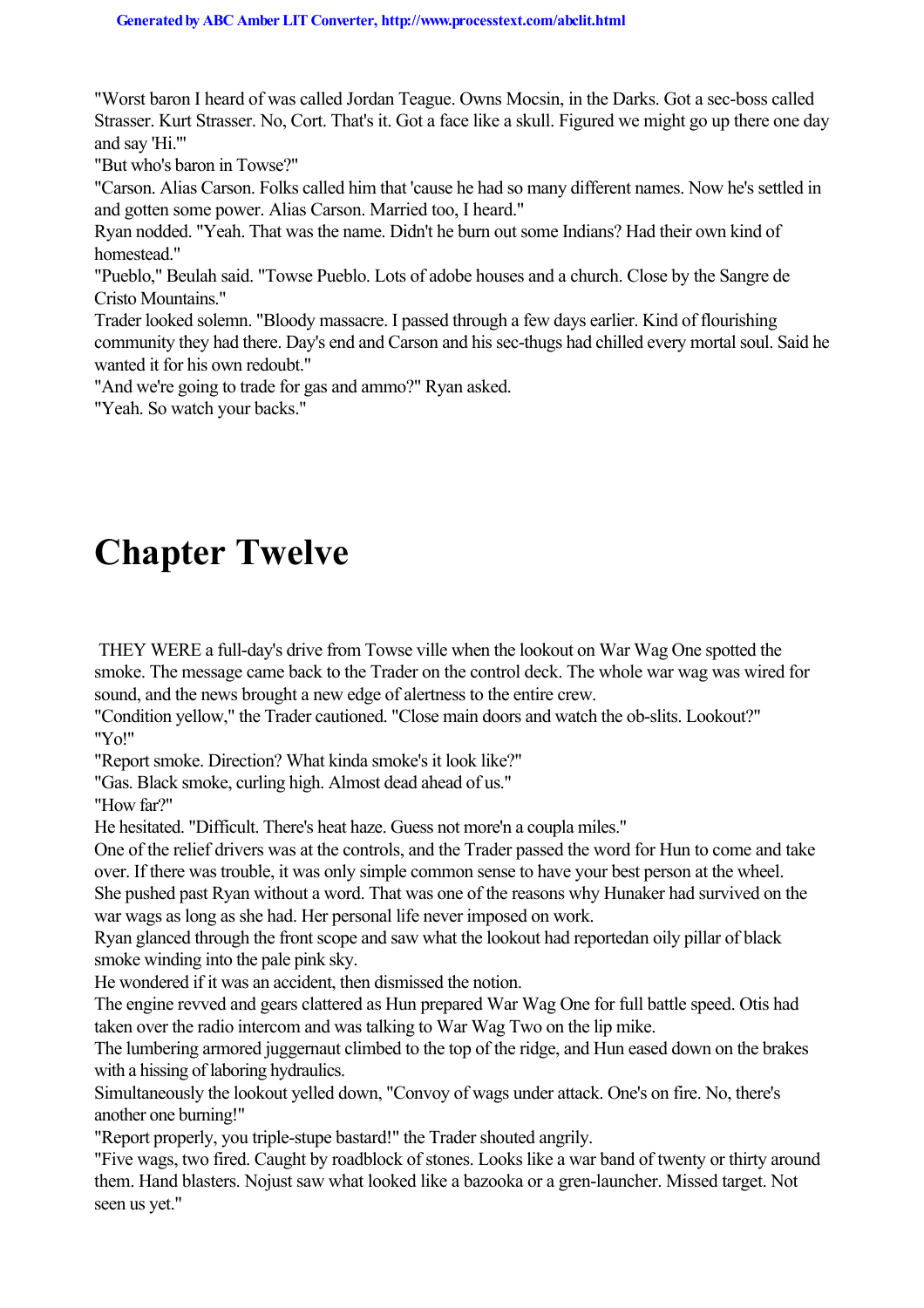"Red, red, red," the Trader repeated.

This wasn't a passing frontier incident. Gren-launchers fell into the category of "serious" and meant that an organized group faced them.

At a word from Ryan, Hun applied the brakes and brought War Wag One to a gentle halt. Otis passed the command to the following war wag.

J.B. had taken over the lookout's turret spot. Ryan had one of the scopes while the Trader leaned on Hun's shoulder and stared out the armaglass front shield.

The three men together would appraise the situation and decide what action the war wags should best take. But the final decision always rested in the hands of the Trader.

With higher ground behind them, the two vehicles still hadn't been spotted by anyone in the fight below. So all of their options remained open to them.

"Heavy blasters," J.B. suggested. "We run down on them, and we can probably scare them off. But it could mean losses."

Ryan agreed. "Have to try and take out the guy with the gren-launcher first. One lucky shot from that and we could be in some deep rad-dust."

The Trader nodded slowly. "Likely that convoy's heading west for better lands, and they run into those blood-eyed sons of bitches. Plenty of losses already. Two wags burning. Longer we sit here the more they're gonna lose."

"Got to drive through this way anyway," Ryan added.

"Yeah, Ryan. Why not? Quartermaster?"

Otis looked around. "Yo."

"Tell Two we're going in. Independent command and firing. Chill as many as they can."

The stocky black began to relay the message to the wag behind them.

"Ready people. Gunners! Open fire as soon as your blaster'll bear. Hun, go in fast, then slow it down. Don't want to get locked in with those burning wags there."

War Wag One, sealed tight for action, jerked forward and began to gather speed down the straight stretch of old highway.

During the few minutes before the shooting began, Ryan hung on to a stanchion and thought about dying. Any man or woman who said they went into a fire-fight feeling calm and under control was lying. The mouth began to feel dry and the palms of the hands started to feel moist.

Nobody wanted to get chilled, but there were times when it looked as if the only option was to go out as best you could. Pretty up and walking good, like someone once said.

Ryan still woke up shaking in the long hours of early morning, when the heart beats slowest and the sick are nearest to death, thinking about a snow-veiled gulch up north. The ground was frozen so hard that your boot heels rang out on the packed earth.

It hadn't been that long since he'd run from home, and he was still a callow kid.

Now, in the confines of War Wag One, he remembered the cross-trees gallows and the feel of the rough hemp against the skin of his throat, the knot lumped under his right ear.

His breath had come fast, hanging in the air in front of his face like wind spray. He'd been surrounded by a ring of blazing torches and the smell of the burning pitch, faces muffled in scarves and hoods, with only the eyes showing.

The trouble had been about the ownership of a horse. A pinto pony, Ryan recalled. An argument had ended with the other man on his back in the dirt, flakes of snow settling on his staring eyes.

The lynch mob hadn't taken long to reach its decision about who was guilty. The stranger kid with one eye was as good a victim as a person could look for.

It had been a woman who'd saved Ryan, bustling to the hanging tree, calling out that the boy was innocent. She'd seen it all. They couldn't top a young lad who'd been provoked into the deadly fight. She'd persuaded them, and she'd taken Ryan back to her widow's shack and kept him there for a couple of weeks until the anger faded away from the ville. And she'd gotten him to pay a price for his life, in her bed, every night.

Now, only about ten years later, Ryan couldn't remember a single thing about her.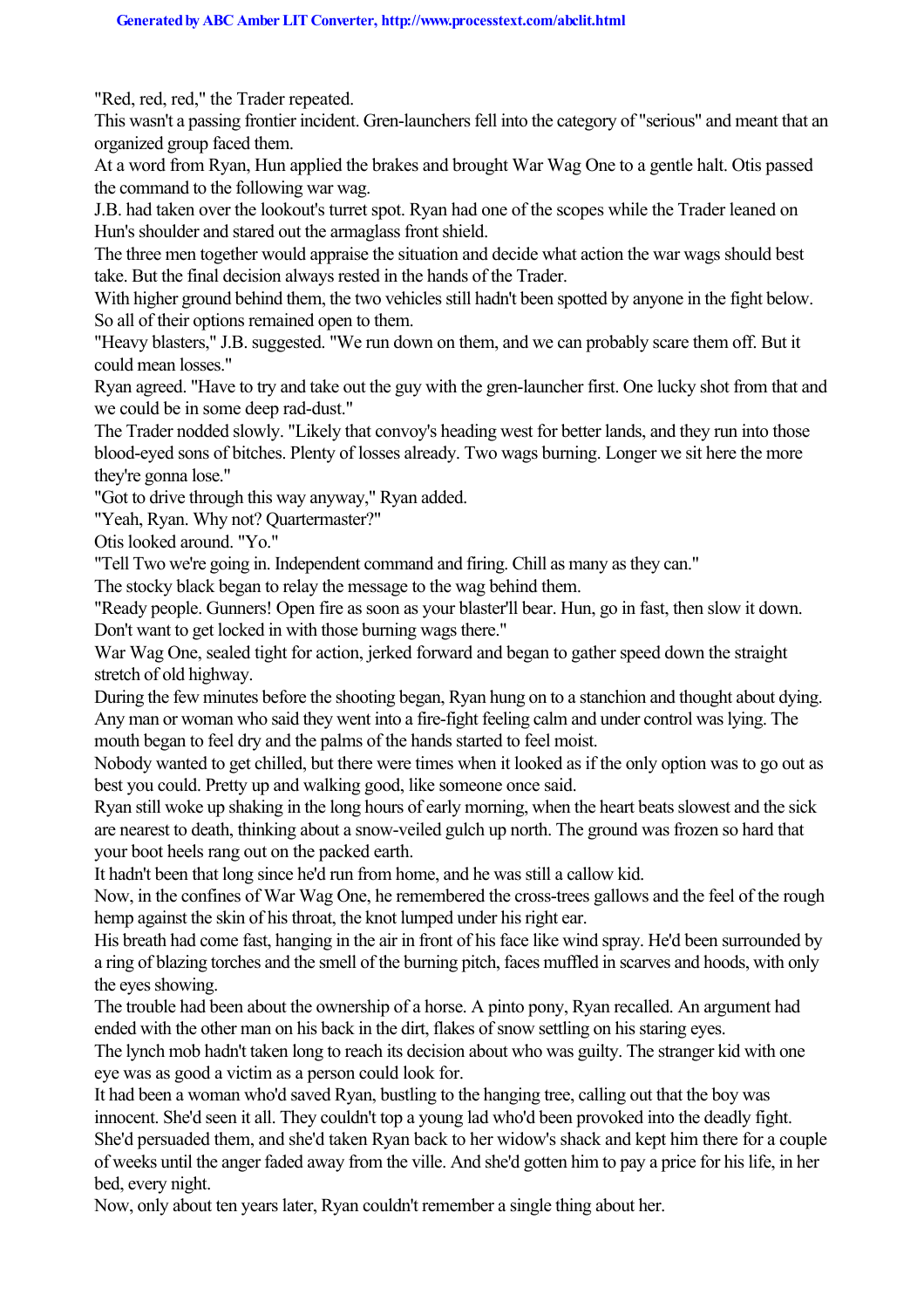The sharp pinging of a slug against the armored steel of the war wag jerked him back to the present. "Hold fire," came J.B.'s voice over the intercom. "Not until my word." The Armorer judged range with a calm expert's eye.

The shell of War Wag One was now beginning to ring as lead beat a savage tattoo outside. But inside, everything was still calm and controlled.

Ryan watched the approach of the raiding band through the scope, counting heads and trying to make out the level of their weaponry. It was a surprise to see how many of the attacking band had high-powered rifles. He spotted a distinctive Colt Sporter II, and a couple of conventional Whitworth sporting rifles.

Now they could hear the sounds of the blasters. There was a burst of venomous chatter that splattered along the starboard side of the war wag.

"Beretta SC 70, short assault rifle," J.B. said. "These guys have got them some serious power out there." "Close enough?" the Trader called.

The wag continued to crawl forward in a lower gear. Ryan could see that the group of menhe couldn't make any womenwere moving back into a rough perimeter, keeping up a steady fire at the new enemy. The two ordinary wags were still blazing fiercely. There was only sporadic defensive shooting from the other high sides.

"Go," J.B. said.

From Ryan's point of view, the firefight wasn't particularly satisfying. His function during this kind of action was simply to be available, and to be ready to lead any countercharge. In this case, it was quickly obvious that the raiders weren't going to hang around and become drawn into an exchange with the overwhelming power of the two war wags. They were already beginning to withdraw in an orderly manner toward the line of bluffs and buttes a half mile or so to the east. Ryan could see, by switching the scope to high-mag, that the land was seamed with a maze of narrow draws and arroyos. It wasn't the terrain to pursue on foot an enemy who knew the land.

War Wag One was filled with the racket of chattering blasters. The machine guns mounted on the roof and on the starboard side all opened up. Their targets had concentrated on that flank, and the gunners on the port pods were left with nothing to shoot at.

J.B. kept up a terse, running commentary to make sure everyone was informed. Only the Trader, Ryan and some of the gunners were in positions to see for themselves how the firefight was going.

"Couple trying a charge from one of the wags. Stupid. Yeah, both down. Some good eyes out there. Still pulling back. Nice. Good shooting whoever that was. Bowled him like a rabbit."

The Trader ordered Hun to bring the wag to a total stop, about three hundred yards from the small convoy. Gradually the firing died away on both sides, only an occasional bullet ringing off the steel flanks of War Wag One.

"Stop firing," J.B. called. "They're all way gone. Taken their gren-launcher with them. Don't think any're staying behind."

He was right. When the Trader finally gave the command to move down the slope, there was no sign of any of the attackersexcept for seven corpses, lying where they'd fallen.

Ryan wiped sweat from his forehead and buttoned the flap over the Ruger. It wasn't going to get fired that day.

Ryan's responsibilities as war captain for the Trader didn't include having to hang around and socialize with a group of double-stupe settlers who were lucky not to have all been slaughtered. His

responsibilities did include taking out a working party to search the corpses for any clues of where they'd come from, who their leader might be, how many of them there were and what kind of blasters they toted. He was also responsible for collecting any weapons they might have been carrying for J.B.'s expert assessment.

He also had to post a circle of sentries, particularly over toward the line of dusty orange cliffs where the raiding party had vanished.

Ryan was briefly conscious of a tall woman glancing in his direction with eyes of the most piercing green he'd ever seen. And there was a slender girl beside her who he assumed was her daughter. What had the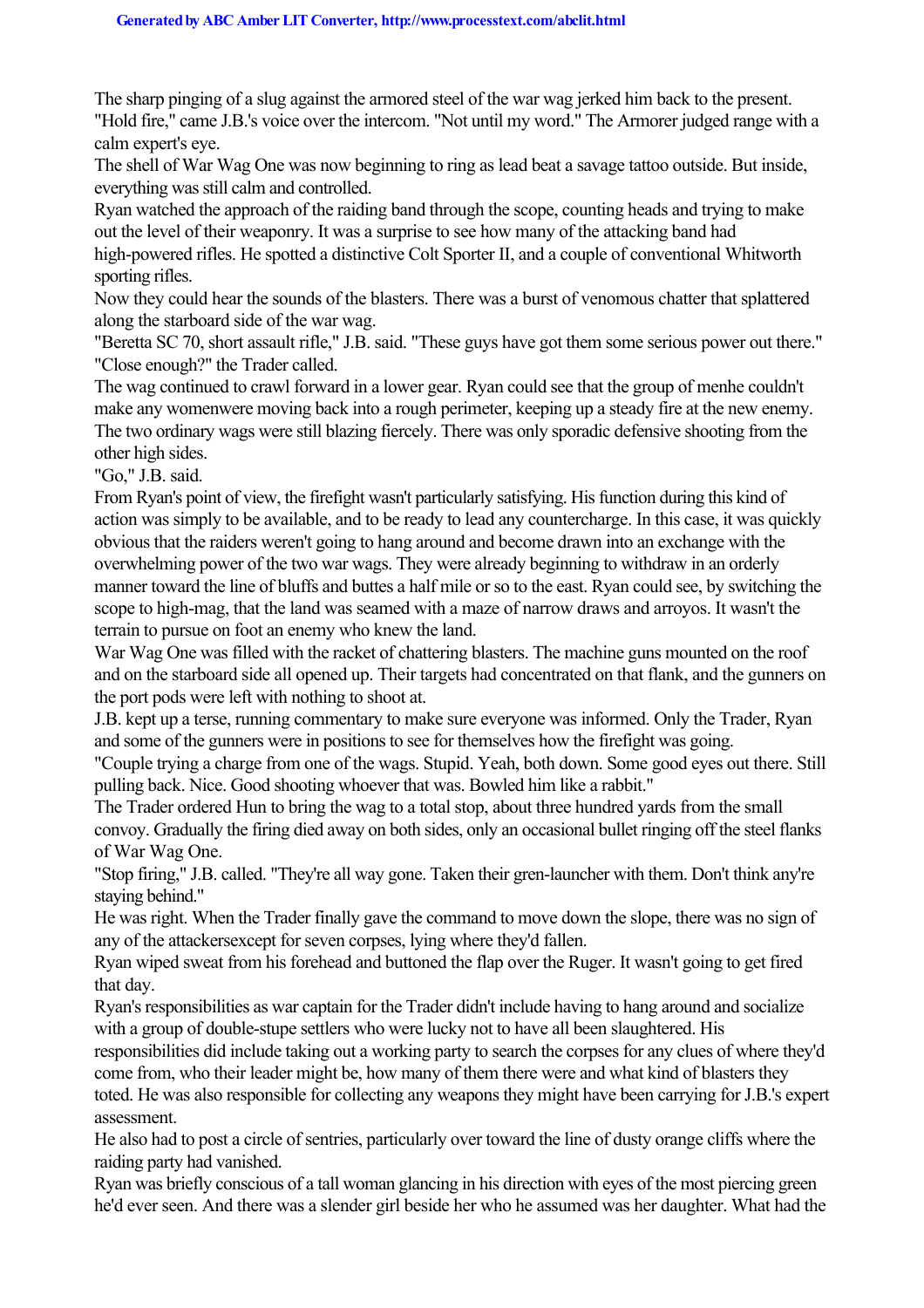bearded old man told the Trader her name was? Chrissy? Krysty? "Yeah, Krysty," he said, and promptly forgot the name.

## **Chapter Thirteen**

 THE TWO WOMEN STOOD on either side of the bed, looking down at the unconscious figure of Ryan Cawdor,

Mildred Wyeth glanced across at the flame-haired woman, wishing she could offer her some sort of solace in her desperate misery.

"How long have you known him, Krysty?" she asked. "When did you first meet him?"

Krysty shook her head. The bright curls seemed dulled, pressing in tight around her face. "I'm not sure." "Not sure?"

"No. Part of me thinks I met Ryan first up in Mocsin, when he sprang me from that iron-hearted bastard, Strasser<sup>"</sup>

"But"

Krysty sighed. "You know I've got the power of seeing. Learned it from Mother Sonja, back in Harmony. I mean that things aren't always that clear to me. Past and present. The lines sometimes get kind of blurred."

"So how's that affect when you met Ryan? You saying you might have met him before? In some kind of previous existence?"

Krysty managed a wan smile. "Not really that, Mildred. More that I have this heart-feel that I may have known Ryan before. I don't know. Maybe our paths crossed once."

They stood together and looked down. Ryan was in a deep coma, his heart beating slowly, his breathing so shallow that it was difficult to make out any movement of his chest.

"Will he make it, Mildred?" Krysty asked.

The black woman didn't answer. She watched Ryan's face, seeing how the right eyeball was flicking to and fro against the trembling lid as though he were dreaming.

#### **Chapter Fourteen**

BY THE TIME Ryan returned to the war wags, the situation had been resolved.

The travelers had collected and buried their dead and rescued what they could from their burned transport. The women had vanished inside, while the men went about their business.

There was no more information about the band that had attacked them. The men had come out of the desert and disappeared in the same way. They'd been particularly well armed and disciplined, and Ryan had found, once he led out the party from War Wag One, that they'd also taken their dead and wounded with them.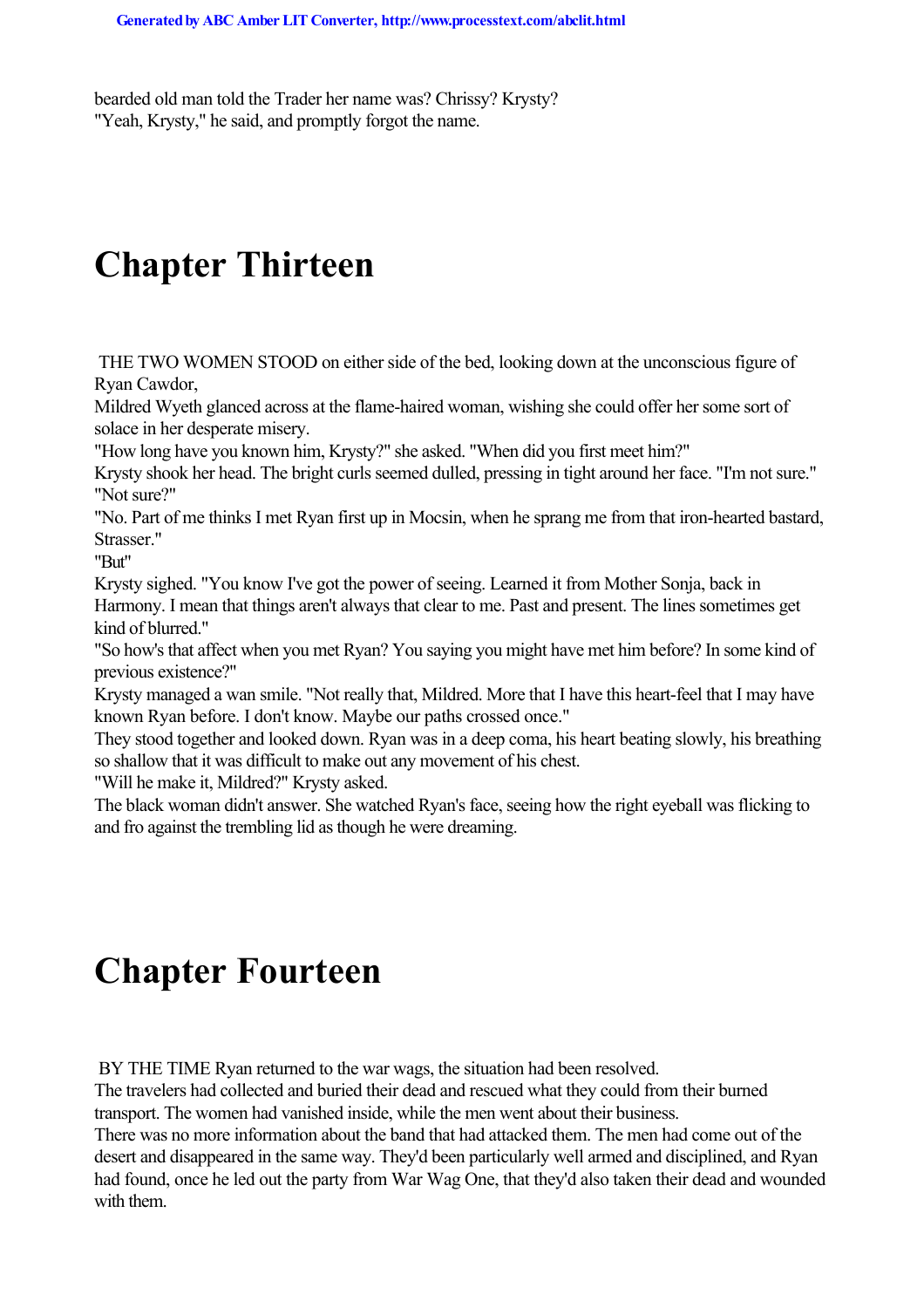The old man with the white hair wasn't able to offer any real help.

"One thing, I noticed," he said.

"What?" the Trader asked.

"Man leading the chillers."

"What about him?" J.B. pressed. The Armorer had already spoken to Ryan about the way the raiders had been so cleverly organized. They'd not wasted time on trying to fight off the more powerful war wags, just held them up a little so they could make their orderly withdrawal into the hills.

"Well" He glanced sideways at Ryan, licking his lips.

"Come on, man," the Trader prompted.

"He lacked an eye."

"Which one?" Ryan asked. "The same one as me? Which?"

"Same one. I could see him very clearly. Apart from that there was nothing to note about any of the gang."

"You'd better get moving, mister, in case they got wags and try and circle around and hit you again. Plenty of daylight left."

The white hair blew across the old man's face as the northerly wind gusted. He brushed it back from his eyes. "Very well. Our thanks again, Trader, to you and all your people. Had you not come along then things might have gone badly."

Ryan shook his head. "Get farther and live longer if you don't talk soft shit. They wouldn't have maybe gone badly. You'd have been chilled. All of you. Everything stolen worth stealing. Women raped. Children too. All chilled. Not 'things might have gone badly.' Understand?"

He spit in the dirt and walked away to where Hun had War Wag One ticking over.

Behind him there was a cold silence. The old man mumbled something about getting back on the highway for Harmony. A cursory shake of the hand with Trader and J. B. Dix, and then the two groups parted company.

They went on a few miles under a condition red, before the Trader relaxed it to yellow. It was close to evening before they dropped eventually to green.

The Trader, Ryan and J.B. sat together around one of the small cooking fires, each with his bowl of stew and a hunk of bread.

"You spoke harsh against the man," Trader said.

"Yeah," Ryan replied through a mouthful of the thick stew.

"Why?"

"Had it coming."

"No." The Trader shook his head. "Not true. Old man had lost friends and kin. You spoke harsh against him."

Ryan put his spoon down. "I get tired of folks like him. They move around the Deathlands, full of wind and piss about a new land, new home and new hopes. Don't even bother to get themselves any serious weaponry. Drive blind into an ambush. We bail them out of the hot spot."

J.B. interrupted him. "Come on, Ryan. Those raiders had a real ace on the line. Gren-launchers and some sophisticated blasters. Most convoys would have dropped the flag for them."

"Yeah, sure. But there's a lot of stiff ones out there now. Could've been we might have taken a lucky shot from a gren. Then there'd have been some serious chilling. It's just that I don't like that kind of stupe out here."

The Trader patted him on the arm in an unusual gesture of affection. "Gotta give the other man his space, Ryan. Right to space. You see the villes out east, don't you?"

"Drop it, Trader. Just drop that kind of talk. You made a point. Now let it lie."

There was a sudden moment of bitter tension between the two men. J.B., sensing it, slowly put his spoon down.

"You want to go find a quiet place to punch each other's lights out? Or do you wanna talk about where that raiding gang came from?"

Ryan smiled. "I'm not much at saying 'sorry.' You're right, J.B. Just something got to me. Maybe seeing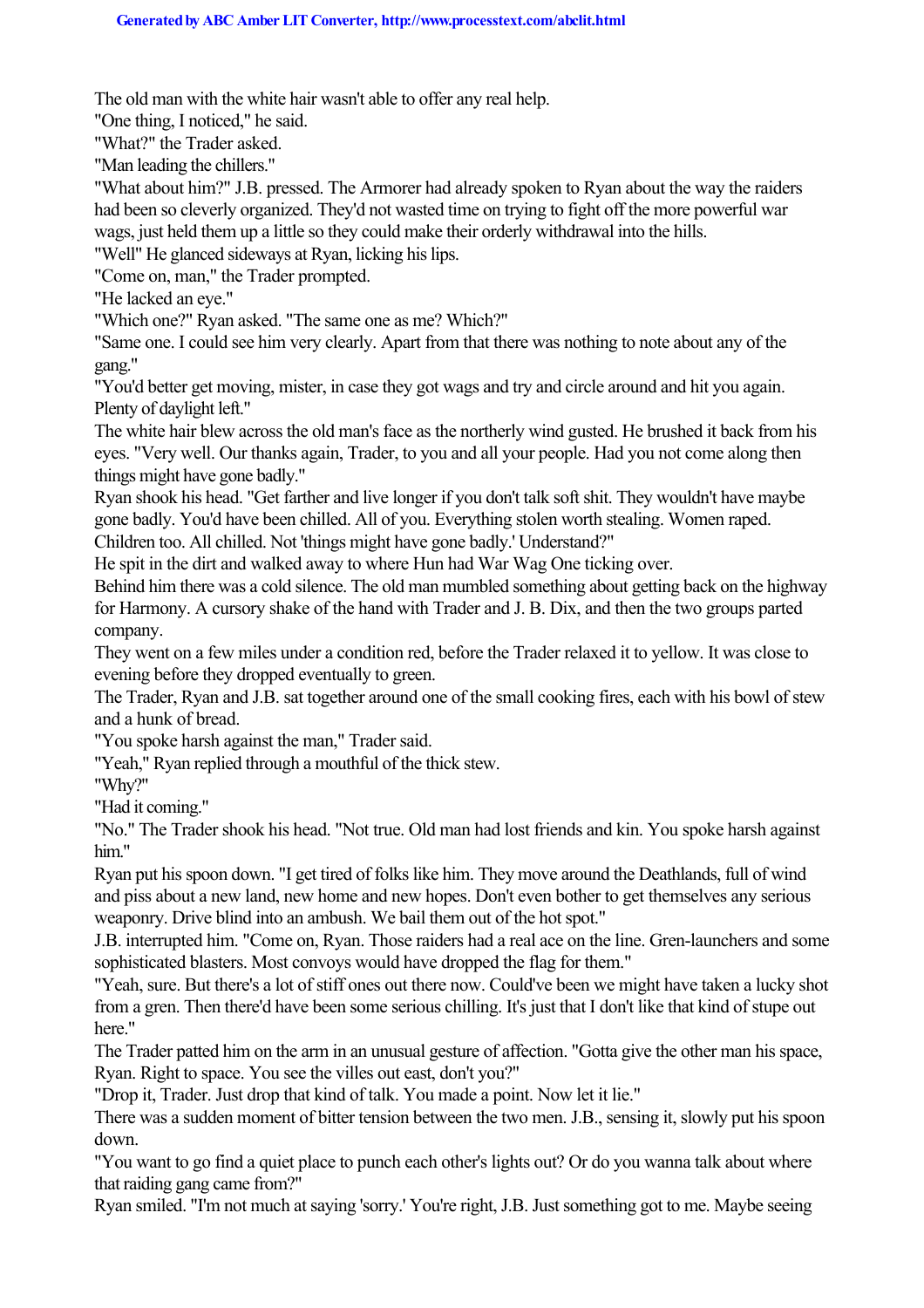the women and children and knowing what they were risking. Sure, let's drop that side of it. Way they was organized I could almost put them as sec-men."

One of the crew came around and pushed some more wood into the fire, making it flare with a bright yellow flame. A starburst of sparks rose in a whirling circle into the black velvet of the sky.

The Trader rubbed at his chin. "Could do with a shave. Hate looking in the mirror and seeing gray hairs sprouting on my chin. Like seeing my father's face looking out at me."

"More stew, Trader?" Ryan asked, glad that the tension had eased and that his own dark mood had lifted along with it.

"Nope. Don't relish food way I used to. Times my guts starts feeling like I swallowed a sewer rat. Claws at me."

"Should see a doc about it," J.B. said.

"If there's one in Towse I might. I guess it'll be interesting to check out their sec-men."

"See if they got a one-eyed man," Ryan said. "Yeah."

"What if they have, Trader?"

"Then, J.B.," the older man said, grinning, "we'll just have to step even more careful." He stood. "And now I'm for sleep."

Despite all of Beulah's best navigation, the two wags were forced to take a circuitous route to get close to Towse ville, eventually making a great circle and coming in from the north.

"Big gorge, hereabouts," she warned, peering at her road atlas by the light of one of the opened ob-slits. The morning had started with a ferocious shower of cold, driving rain, beating in on the teeth of a blue norther. It had turned the campsite into an instant quagmire, but the big driving wheels of the war wags had got them moving without any serious difficulties.

They'd driven on through drier weather, with the sun eventually emerging from banks of dull, brownish-orange clouds. The highway steamed in front of them, and it was a relief when the Trader ordered all doors and ob-slits thrown wide open.

"Bridge ahead," called Peachy, one of the relief drivers. He was only in his midteens and had joined the group less than a month ago, near the Grandee River. His nickname came from his attempts to grow a macho beard. The pale result resembled nothing more than the fuzz on a fresh young peach.

"Slow it down," ordered Ryan, who was in the command position. The Trader was relaxing in his bunk. Gears ground noisily, and the young man fought his way to take the edge off the speed. The front of the wag dipped as he used the brakes.

At one time there had obviously been a massive bridge with painted iron railings over what looked from a distance like a deep gorge, the one that Beulah had mentioned earlier.

Through the mag-scope, Ryan could see that there was now a bridge of wood and ropes. Whether it would bear the enormous weight of the armored war wags was uncertain. Through the scope Ryan could also see a small group of men carrying blasters.

He pressed the button on the intercom that linked him to the Trader's tiny cabin.

"Sec-patrol in sight," he reported. "This side of a big bridge."

"How many?"

"Four."

"Stop a quarter mile off. Be right there."

War Wag One halted. Ryan had put the crews on condition yellow. There wasn't any serious threat from the four men, so he held off from red. In hot weather, conditions inside the metal boxes could quickly become intolerable for the crews.

The Trader was at his elbow, looking out through the armaglass shield. "Toll collectors," he said. "Must be on the edge of Towse ville."

"We'll pay," J.B. said. It wasn't really a question. Trails and bridges into villes were commonly subject to toll payments.

"Sure. Long as it isn't too much."

How much was too much tended to vary from ville to ville, and also depended on how many blasters the toll keepers could muster.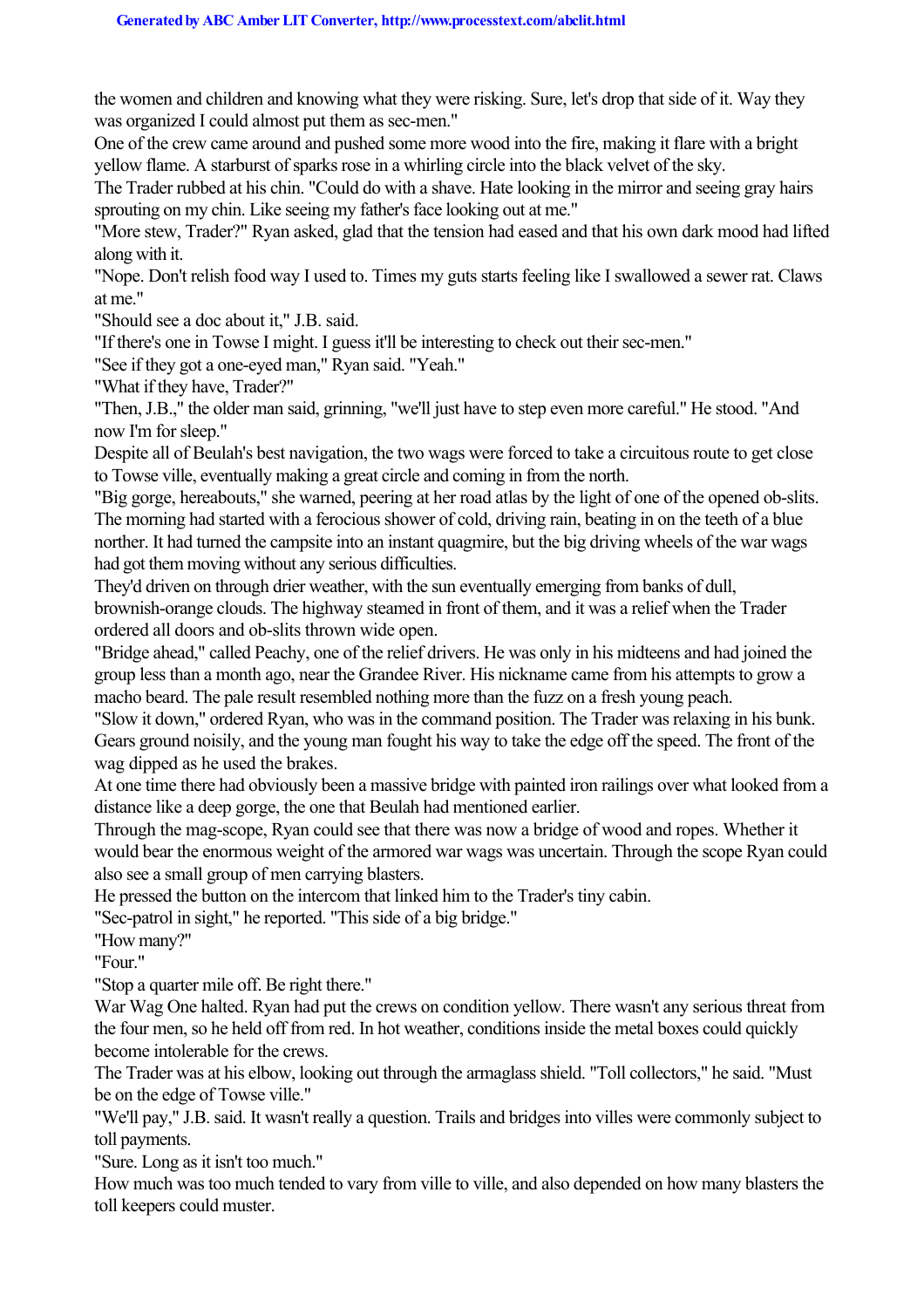Ryan gave Peachy the order to drive forward slowly, watching the tiny figures of the four sec-men grow larger until one of them held up a hand as a warning sign.

"Stop," Ryan whispered, and the war wag came to a smooth halt.

"Talk to them, Ryan," the Trader told him.

The door was already half-open and Ryan jumped down, feeling the heat of the sun striking at the left side of his face. He saw, for the first time, that the gorge was spectacularly deep. As he walked toward the guards, boots crunching on the sand, he was also making a mental appraisal of the probable strength of the bridge. He decided, once he was close enough, that it was sturdily built and would easily carry the two war wags, as long as they took it one at a time.

"Hi," said the tallest of the waiting quartet.

"Hi. Heading for Towse."

"Baron Carson controls the ground you're walking on, outlander."

There was a confidence and arrogance that Ryan didn't take to. Nowadays he managed to control his razored temper better than when he was younger, but he could feel the scar on his face beginning to burn with the pale beginnings of rage. With an effort he swallowed and steadied his breathing.

"That so? How much does he want to let us come and trade with him?"

"Cross the Gorge Bridge? Two big wags like them two? Whole lot of jack."

Ryan knew that the Trader wanted to avoid any argument and offered a lowish figure, which the sec-man promptly tripledand Ryan halved.

"Baron Carson don't like to hear about outlanders fucking with his regs."

"We got enough weaponry on those wags to take out any ville in the Deathlands," Ryan replied. "But we come in peace. Want to trade for gas and ammo. So I'll pay the last figure I named and add another ten percent on top."

The man glanced at his colleagues, who were all carefully studying the distant white peaks of the Sangre de Cristo mountains. Eventually he nodded to Ryan.

"You settle when you get into the ville. I give you this ticket" he wrote slowly and laboriously on it with a worn stub of green crayon "and you show it and pay."

Ryan took it, checking that the amount of jack was what they'd agreed. "We go across the bridge now," he said.

"Sure. Try it both at once." The guard grinned, showing that most of his teeth were missing. "Long way down and no way up. I'd like it real good if that happened."

"I see you on the way out of here, and I'll break both your knees," Ryan said with a friendly grin. "Remember that."

Fifteen minutes later, War Wags One and Two drove along the well-maintained blacktop and found themselves within sight of the adobe buildings that made up the ville of Towse.

Within the hour they made the acquaintance of the baron and his lady.

## **Chapter Fifteen**

 BARON ALIAS CARSON of Towse was an inch or so over six feet in height. He was somewhere around the middle forties, lean, and wore a lightweight gray suit and a homburg hat. His horn-rimmed glasses had thick lenses that showed up the weakness of his pale blue eyes. His face was skinny and weathered by the New Mexico sun into deep furrows around the mouth, nose and eyes. Baron Carson's voice placed him somewhere to the east of Towse, a slow, nasal, Texas kind of a drawl.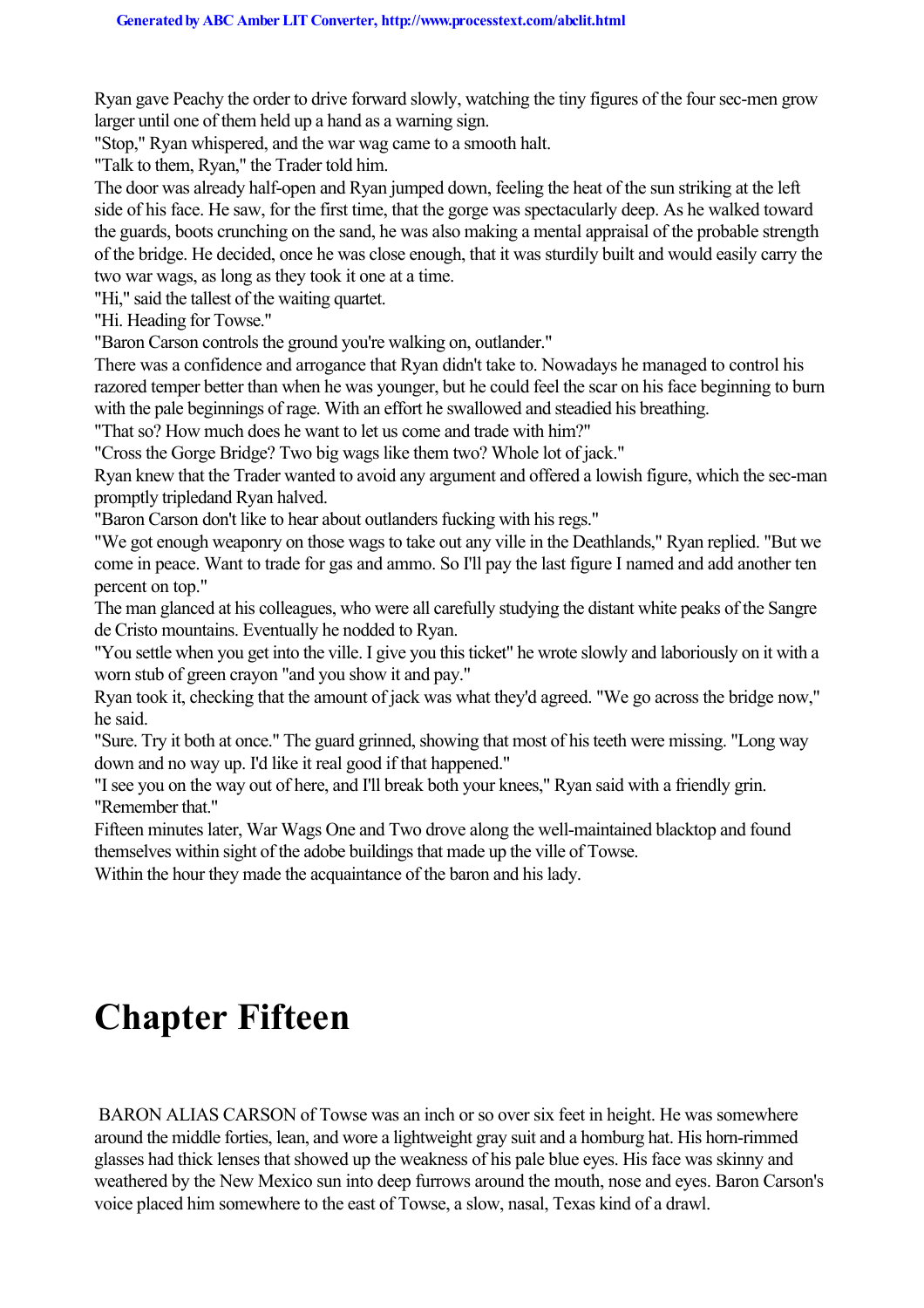Under the instructions of two more of the laconic sec-men the wags were parked in the square of what had once been the Indians' pueblo. The burned-out shell of a church stood stark at one end, the adobe smeared with long streaks of soot. A narrow river ran through the middle of the ville, spanned by a slender wooden bridge.

Baron Carson, with his wife and a dozen heavily armed sec-guards, came striding out of the largest building on the east side of the open plaza.

"You're Trader. Heard you was coming to pay a call on us. Welcome."

Ryan took an instinctive dislike to the skeletal figure, despite the apparent friendliness of the greeting. "Come to deal for some gas and some ammo. Word south was that you had some stocks."

Carson nodded. "Word's right. Living here I'd be a terminal fool if I didn't keep supplies. There's some relatives of the Indians who used to live here that'd be real glad to come and visit one dark night."

"You drove them all out?" Ryan asked. The baron turned his incurious, dull eyes in his direction. "Didn't catch your name, young man," he drawled.

"Didn't throw it, Baron. But I'm Ryan Cawdor. War captain to the Trader."

"Really. How very interesting," Carson replied, the tone of his voice making it clear as a slap in the mouth that he meant the opposite.

The tall, gray man folded his hands in front of him like a priest at prayer, and Ryan noticed that the tip of the little finger on the left hand was missing. It looked as though it had been neatly severed, many years ago. "You chill the folks that lived in the ville, Baron?" J.B. asked.

"They don't live here anymore. That answer the question?"

The Trader tried to take the abrasive edge from the conversation. "This your lady, Baron?"

Alias Carson stared impassively at him, his face totally without emotion. "Well, she sure as shit isn't a camel, mister."

The baron ran a finger round the inside of his collar. Despite the ferocious heat in the square, he wore a vest under his jacket, and a tightly knotted tie that was so dark a blue that it was almost indistinguishable from black.

After an uncomfortable pause, the woman spoke up for herself.

"I'm Sharona Carson. Like to welcome you all to Towse ville."

"Thanks, ma'am." The Trader bowed stiffly from the waist, in a strangely old-fashioned gesture that Ryan had never seen him use before.

But Sharona Carson, woman to Baron Alias, wasn't like any female that Ryan had seen before. She looked as though she'd stepped straight out of the pages of a prenuke clothing magazine. Ryan's guess put her within an inch or so of six feet, but it was difficult to tell because of the spike heels on her open-toe shoes, highly polished and the color of crushed lapis lazuli.

Her dress was some kind of lightweight cream wool that clung to the gentle contours of her body like it was made for them. A slim gold chain was buckled around her waist, and a thinner version was clipped about her left ankle. She wore a gold wrist-chron and every finger carried a fine gold ring. Ryan wasn't particularly an expert on gems, but he recognized the ruby and the emerald, the sapphire and the huge fire opal, and a tulip-cut diamond that caught the sun and threw it back in myriad knives of rainbow brilliance. Around Sharona Carson's elegant throat was a single strand of perfectly matched pearls. Her hair was cornfield blond, tumbling in sinuous curls to her shoulders.

She was stunningly beautiful. Her eyes, an unusually pale lilac, were breathtaking. It was rare in Deathlands to see a lady wearing makeup, let alone the state-of-the-art perfection of Sharona Carson. Sluts in gaudies might daub some black around their eyes and smear some crimson grease on their lips, but here was a delicate and subtle use of shades and textures and tints.

When Baron Alias Carson had come to meet them with his bodyguards, his woman had been standing among the sec-men. Now she stepped forward so that they could all see her.

Ryan had never seen such a walking example of enormous wealth. The jewelry alone would have kept an entire frontier ville in supplies for ten years.

"Is something wrong with your one-eyed friend, Trader? "she asked.

Ryan started and looked away, embarrassed that she'd caught him staring at her, openmouthed.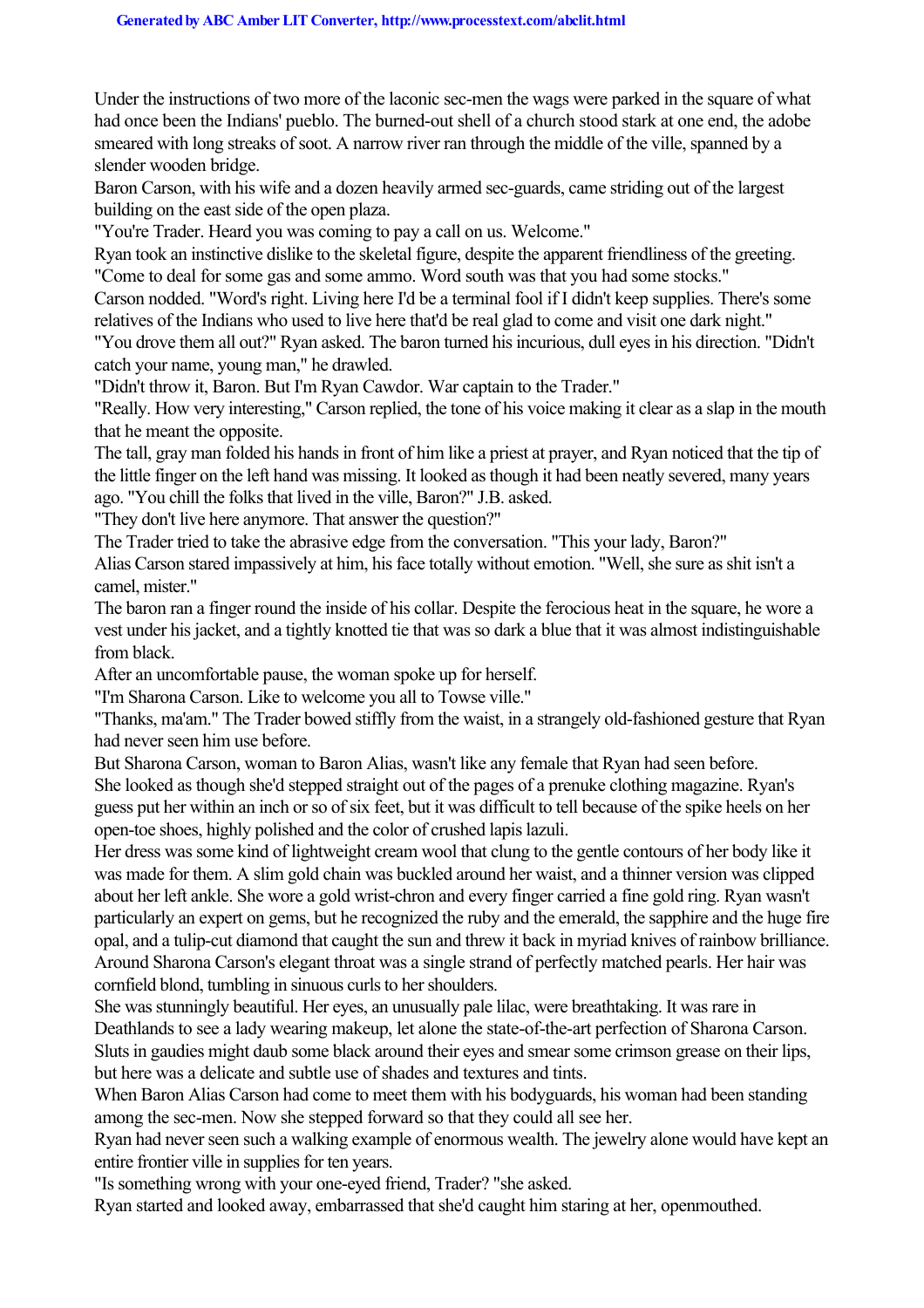"Young men nowadays, lady," the Trader replied with a grim smile. "All gall and no backbone." "Thought he was trying to catch swallows in his open mouth," Baron Carson said without the faintest trace of a smile.

Ryan was relieved when the conversation shifted to a dinner invitation for himself, J.B. and the Trader. The armed sec-men were everywhere. The Trader had insisted that the wags should be guarded only by his own people, keeping the baron's heavies away from them.

There was a table of scrubbed pine that was large enough to seat thirty people, but it held only six place settings. The baron was at the head, with the Trader on his right and Ryan on his left. Sharona Carson sat next to Ryan and opposite J.B. Between the Armorer and the Trader there was an empty chair.

"For my sec-boss," the Baron said. "Ferryman's out on business for me. He radioed in that he'd be a little late. The business didn't quite go according to plan."

"You'll like Ferryman, Ryan," Sharona said. "You and he have something in common." "What?"

"Wait and see," was all she would say.

The earlier inordinate affluence and ostentation of the woman's clothes and jewelry were repeated at the meal.

Baron Alias wore the same clothes as before, sitting ramrod straight, narrowed eyes darting behind the thick lenses to whoever was speaking. He occasionally interjected a comment in his slow, nasal drawl. Sharona had changed.

Her hair had been piled on top her head and secured with a pin of beaten silver, holding in its clawed end a large bead of rough amber. Her necklace was also of unmatched lumps of soft amber. A bolero jacket of light cream suede was draped over her shoulders, pinned at the front across her breasts with small silver clips. Every time she leaned forward to help herself to one of the dishes of food, Ryan was aware that he could very nearly glimpse the nipple on her left breast.

Sharona's skirt was dark green leather, buffed to a dull sheen, its hem reaching to her knees. Her shoes were of matching green leather.

The plates and dishes were of fine china, with a delicate floral pattern etched around the edges. The glass was crystal that rang like a bell if tapped with a fingernail. The cutlery was plain steel, unadorned, but with handles of carved bone.

The food was ornate and was served in tiny portions, surrounded by artistic little pools of bright sauces, and vegetables carved to resemble flowers.

Ryan craved a decent hunk of meat that he could get to grips with, and a realistic helping of potatoes. He helped himself to some honest gravy instead of the endless array of sweet and sour sauces that spoiled every dish.

He and J.B. made some effort to follow the example of their hosts, who picked at their food, constructing color-keyed mouthfuls for themselves. The Trader didn't bother. He simply picked up his spoon or fork and attacked every course with them, scraping up the meat or fish or game and jamming it into his mouth along with the frail florid vegetables. He used a hunk of bread to mop up the sauces.

"You seem very hungry, Trader," Sharona observed, not bothering to hide the patronizing note in her voice.

"I'd need to be to keep eating these double-small portions of overdressed duck, wouldn't I?" he replied, picking at his teeth and hardly bothering to smother a belch.

Eventually, after what seemed like hours, the servants cleared away the last dishes and brought in a silver samovar resting over a blue spirit flame. They settled it in place, ready to make coffee. And at a signal from Sharona, they withdrew.

"Your sec-boss, Ferryman, looks like he's not going to join us," J.B. said.

"He'll be here. Probably attending to the burying first," the baron replied.

"The business cost some?"

"All business costs, Ryan," Sharona replied. "It's a question of whether the price is worth the paying." "Or the prize worth the having," the Trader added, leaning back in the antique oak chair.

"Oh, yes. How true, Trader. But if you truly want a thing, then no price is too high. What do you think,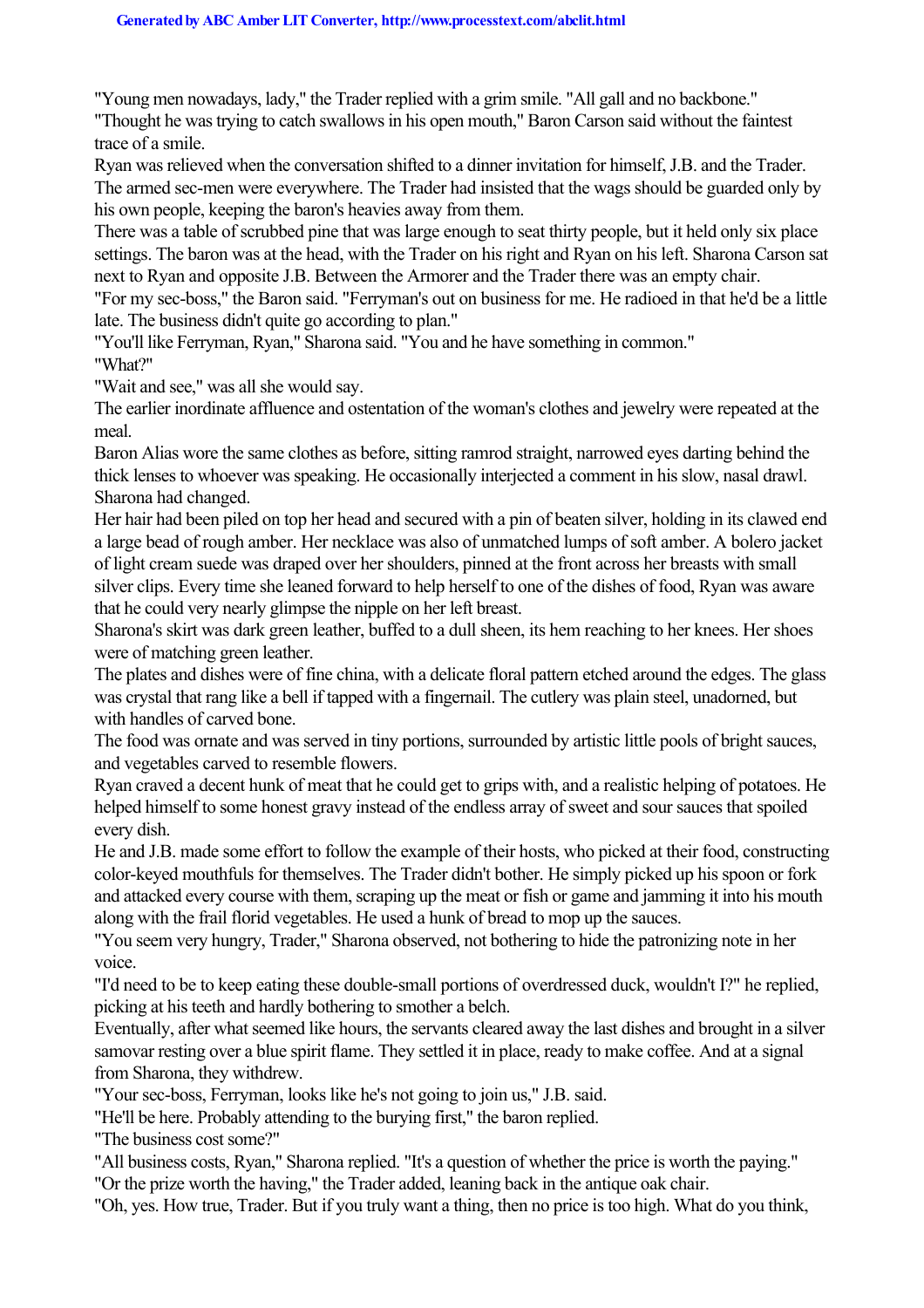Ryan?"

The candles in their silver sconces were beginning to gutter and flare, making the rectangular room shrink in the gloom. Ryan wasn't sure how well Baron Alias could make out the faces of his wife and guests. He hoped that his own face was impassive and his voice pitched normally as he replied to the woman's question.

"There's times that the price could be out of reach," he said.

Her fingers tightened on his thigh. As the meal had worn on, the woman had gradually eased her chair a little closer to Ryan's, until she could rub her right foot up and down the calf of his left leg. It had been during the array of biscuits and fruit ices that her right hand had dropped beneath the level of the linen cloth. She started at his knee and feathered higher.

And higher.

Her fingers caressed the top of his thigh, feeling his raging erection. Then they cupped his balls and squeezed firmly.

At that moment Ryan had dropped his spoon onto his plate with a resounding clatter, receiving curious glances from both the Trader and J.B.

It was the Trader who changed the subject. During the meal he'd made several attempts to steer the conversation around to business, but the baron had always insisted on keeping the talk to other mattersthe recent warm weather, the fortifications of the old Indians' pueblo to make it a secure ville, the difficulty of training the local peasants to serve at table.

Now, with the thick, sweet coffee poured into tiny cups of thin porcelain, the baron was ready to discuss business matters with his visitors.

To Ryan's relief, his wife needed her right hand to hold her coffee, and he was able to relax. "We need ammo and gas."

"And we have ammo and gas," the baron replied, placing the tips of his fingers together like a cathedral steeple.

"Any caliber?"

"Within reason.22 up to .45. We also have a supply of grens. Mainly frags and a few implodes, I believe."

J.B. shook his head. "We got plenty of grens. Low on 9 mill and .38."

The baron nodded. "Lots of men know what they don't want, Mr. Dix. Refreshing to meet a man who knows what he does want."

"Good octane gas?"

"Process it ourselves," Sharona said. She'd finished her coffee and, to Ryan's alarm, her right hand was crabbing its bejeweled way to the edge of the table.

"Price?" the Trader asked.

Baron Carson sighed. "Always the talk comes around to jack. That isn't the way we choose to deal with such matters here in Towse."

"How come you got so much silver and stuff?" Ryan asked. They had been served a rich red wine that tasted of summer fruit, glowing in tall crystal goblets. And it had loosened his tongue.

The woman turned to face him, shrugging her shoulders and giving him another glimpse of the dark tip of her breast.

"Alias stumbled on a redoubt years ago that was filled with old paintings and stuff. Like a place where treasure had been sent for safety. Then the long winters came and nobody remembered it. The jewels and clothes and all sealed airtight. And some of the blasters the sec-men use. Once you have plenty of jack, Ryan, then it's childishly simple to use it to obtain more jack. And then more. Now you have come to force still more upon us for gas and ammo."

The way the Trader had talked about Towse, it had sounded a darker story, a story whose pages were dappled with spilled blood.

Ryan was aware of the scent of Sharona Carson's body, a feral, musky odor, with her perfume overlaying the flavor of her skin. He wanted her more than he'd ever wanted any woman.

The door at the far end of the room swung open, interrupting his dangerous train of thought.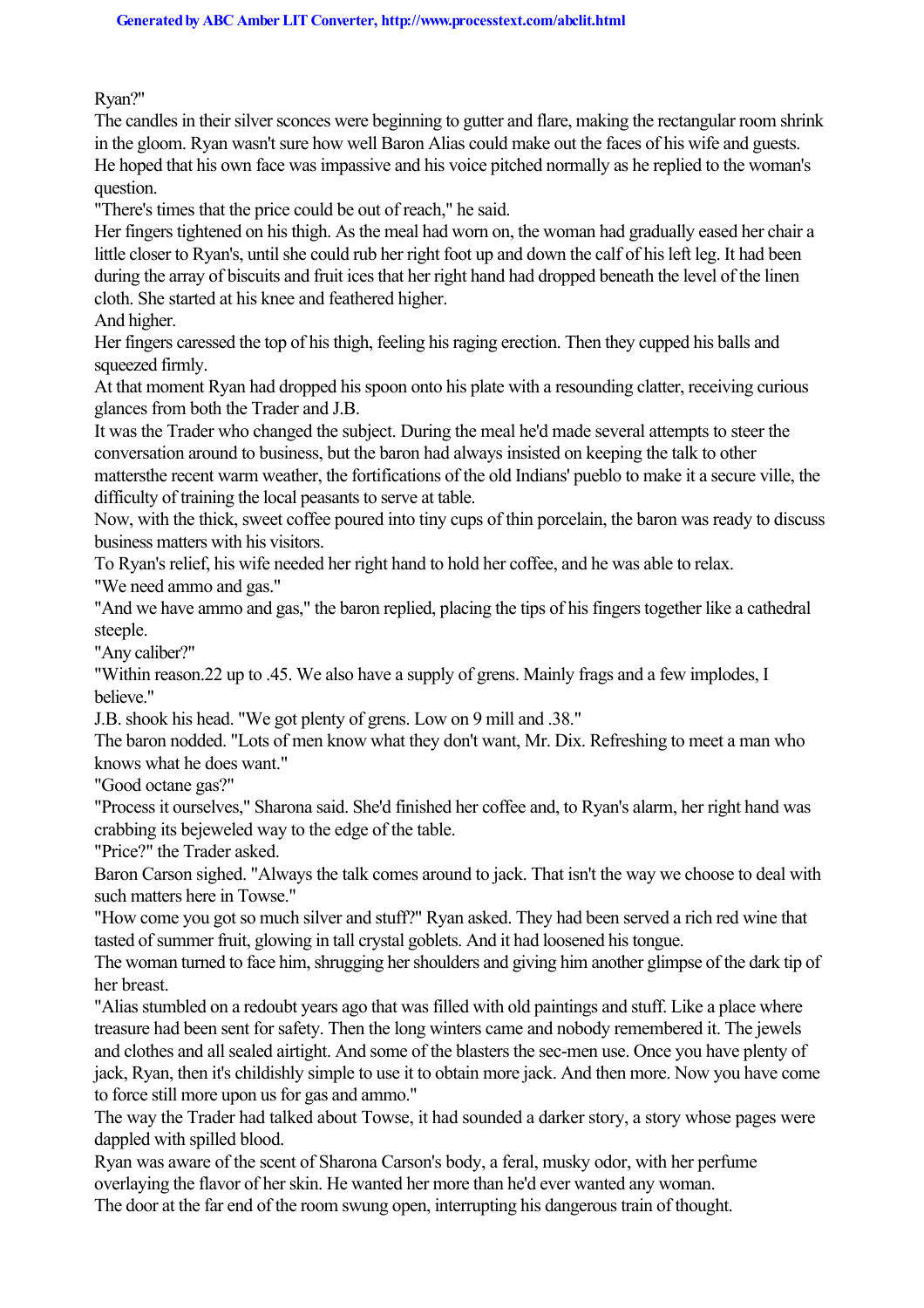"That you, Ferryman?" Baron Carson asked, peering into the shadows.

"Yes, Baron."

Boot heels rang on the old flags of the dining room, and a burly figure approached the table, gradually assuming features.

"Had trouble. Everything was going to plan, then we got interrupted. Another five minutes and we'd have had"

The baron stopped him with a raised hand. "Before you go on, Ferryman, we have visitors. Two war wags and the Trader himself."

"War wags!"

The draft from the door made the candles flicker more brightly, illuminating the face of the sec-boss. And revealing the black patch that covered the socket of his left eve.

## **Chapter Sixteen**

 FERRYMAN DIDN'T speak as he took his place at the table, but he nodded to the baron and to Sharona. He poured himself a glass of the red wine and drained it in a single draft.

"Ah! That cuts the dust better than a gallon of mule's piss."

Ryan and J.B. waited, ready to hit leather and draw their blasters, waiting for the word from the Trader. But the older man didn't speak for some time, sipping at his own glass of wine. Eventually it was the baron himself who broke the tension.

"How many chilled, Ferryman?"

"One from the outlanders. Lucky shot. Bullet hit Kendo clean through his left eye. Then the war wags came along and we lost us another five. Six if you count Shel. Got three rounds in the middle of his belly, and he won't make it through the night. Call it seven chilled in all."

"It's not a piece of arithmetic that I much care for, Ferryman," Carson said, dragging the words out. "Me neither, Baron."

Alias Carson tapped his index finger on the table, six sharp raps. Then he waited and looked around the room.

"Six, Ferryman. And what's the profit? These war wags drove you off and inflicted casualties among my sec-men."

"That's right, Baron."

Ferryman was smiling. Ryan put his age around thirty, with a dark skin that whispered something about Indian blood someplace in his background.

Ryan was starting to get a bad feeling. It was like a game where everyone knew the objective, but only one person knew the rules.

"And why were you out there beyond the gorge trying to stop a convoy of wags?"

Ferryman hesitated, as though he were waiting for some sort of guidance. And the baron gave it to him. "They hadn't paid the tolls, had they, Ferryman? Was that it?"

"Yes, Baron."

The Trader cleared his throat. "Folks paid a mighty high price for walking from some tolls, Baron. Plenty of them fell into the dark. Burned wags. High price, Baron."

"Come within a hundred miles of Towse ville, and cross me or cross any of the boys that work for me, and you can find yourself paying a high kind of price, too."

The Trader stood, the palms of his hands flat on the tabletop. "Conversation like this could lead to some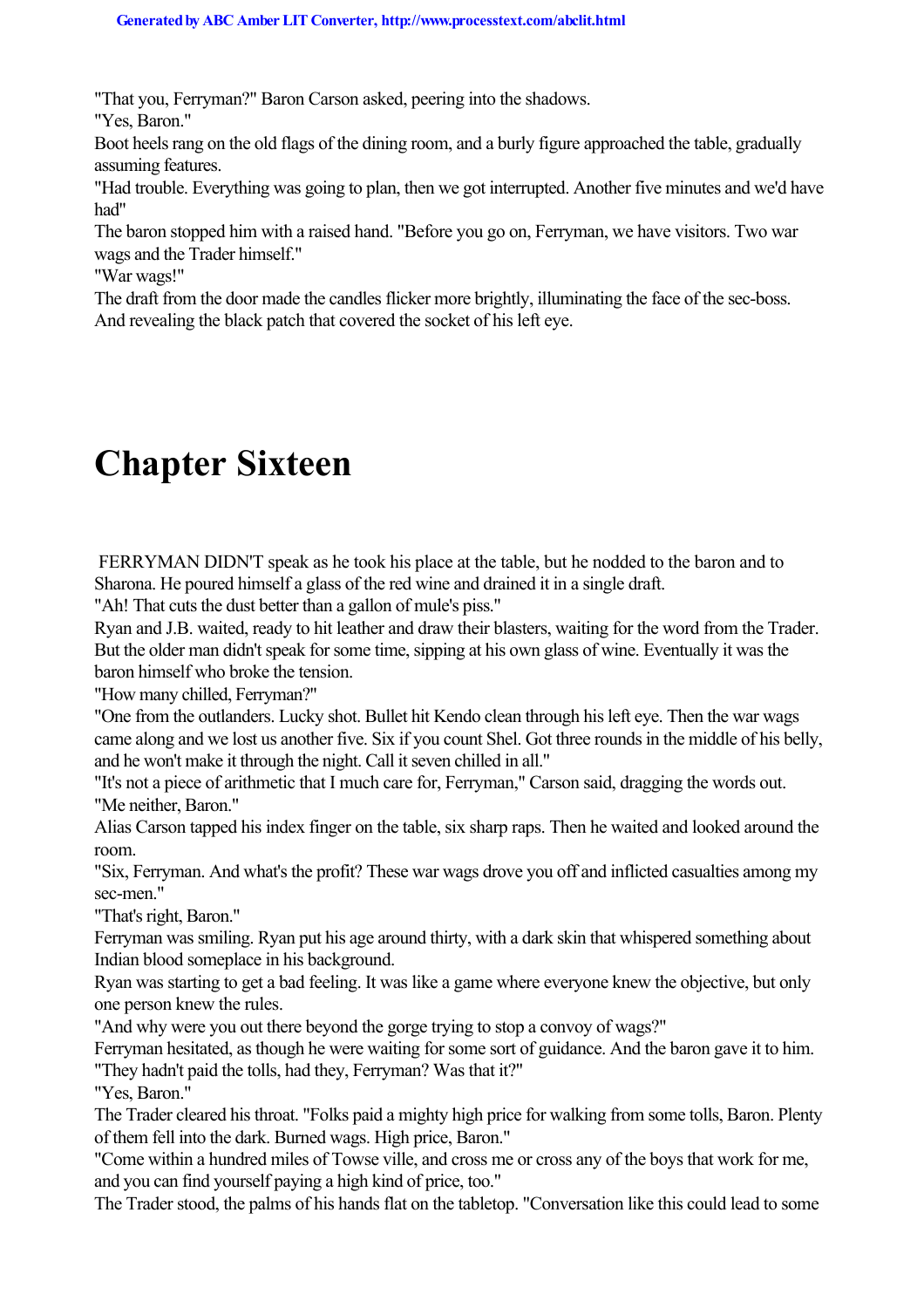real serious misunderstandings, Baron," he said quietly. "Best keep to the business. When can you let us have the gas we want?"

Carson remained seated. "Take a few days. When's the next delivery of gas-wags coming in, Ferryman? Four, five days?"

Once again, Ryan felt that the sec-boss was simply acting as a mouthpiece for the baron, nodding his agreement to the suggestions, which tended to point toward some kind of trickery on the part of Alias Carson.

Then again, it was a common enough saying throughout the Deathlands that if you wanted to talk about something that was rotten or untrustworthy or potentially dangerous, you'd say that it was "Good as a baron's promise."

Now everyone was standing except for Sharona Carson, who was wiping her mouth with one of the embroidered damask table napkins.

"Four or five days, then," the Trader said. "I'll get our quartermaster to do some buying of food and supplies while we're here. How about water?"

"You can drink from the river that flows through the middle of the ville," Ferryman suggested. "If you want to get a bloody flux."

The Trader nodded. "So we'll buy water off you, as well."

Baron Carson shook his head. "No, Trader. While you're here, the water comes free. Man should be ready to step aside a little for a friend."

"Thanks." The Trader looked at J.B. and Ryan. "Time t'move back. We thank you for the meal. Not like nothing I ever seen before. Start doing the trading in the morning."

The gray monotonous voice drawled, "Good to have company. Heard a lot of words about the Trader." Ferryman nodded to them all. "You want anything or you got a problem you come to me. Anyone knows where to find me."

Finally Sharona got to her feet, smiling at the three men. "It's been an evening of greater pleasure than I had thought. It more than came up to my expectations."

The word "up" had the faintest, most subtle emphasis, and she looked directly at Ryan as she spoke. As they walked away from the heavily guarded main building of Towse ville, the Trader turned to Ryan and slapped him on the shoulder. He grinned broadly, his teeth white in the sliver of moonlight. "That lady can be banged," he said.

The two war wags always needed some kind of attention. Since they were closing in on a hundred years old, it wasn't that surprising that they were constantly malfunctioning. The bearing would go in an axle, or the gears would begin to disintegrate. Whenever the Trader ordered a stop in a ville that had some sort of workshops, the engineers would pester him for requisitions for parts and labor.

Dexter wanted time on a big steam-powered lathe to repair the main doors to War Wag Two. War Wag One had been having difficulties with its radio, so Cohn wandered around Towse until he found a store offering all manner of com-parts.

As war captain, Ryan never had too much to do when they were located in a ville, even one that was as potentially hostile as Towse.

Once a rotation of guards had been established, the shifts ran themselves like clockwork. All members of the crews took their parts, two hours on and then ten hours off. That was the way that the Trader ordered it.

Ryan decided that he might as well explore the ville.

The sky was overcast, with the sun veiled behind endless banks of dark clouds. There were no shadows, just a gloom that settled over the adobe buildings of the ville.

On an impulse, Ryan wandered into the ruins of the old church. The splintered remnants of what had once been rows of wooden pews were scattered about. All the windows were shattered, and where the altar had once stood was the bent shell of an old television set. The roof had been partly destroyed by fire, and the charred beams sank into the clay walls. Someone had scrawled something on the one wall, using a burned length of wood, but it was completely illegible.

He walked to the far end, picking his way carefully among the rubbish. As he kicked a length of a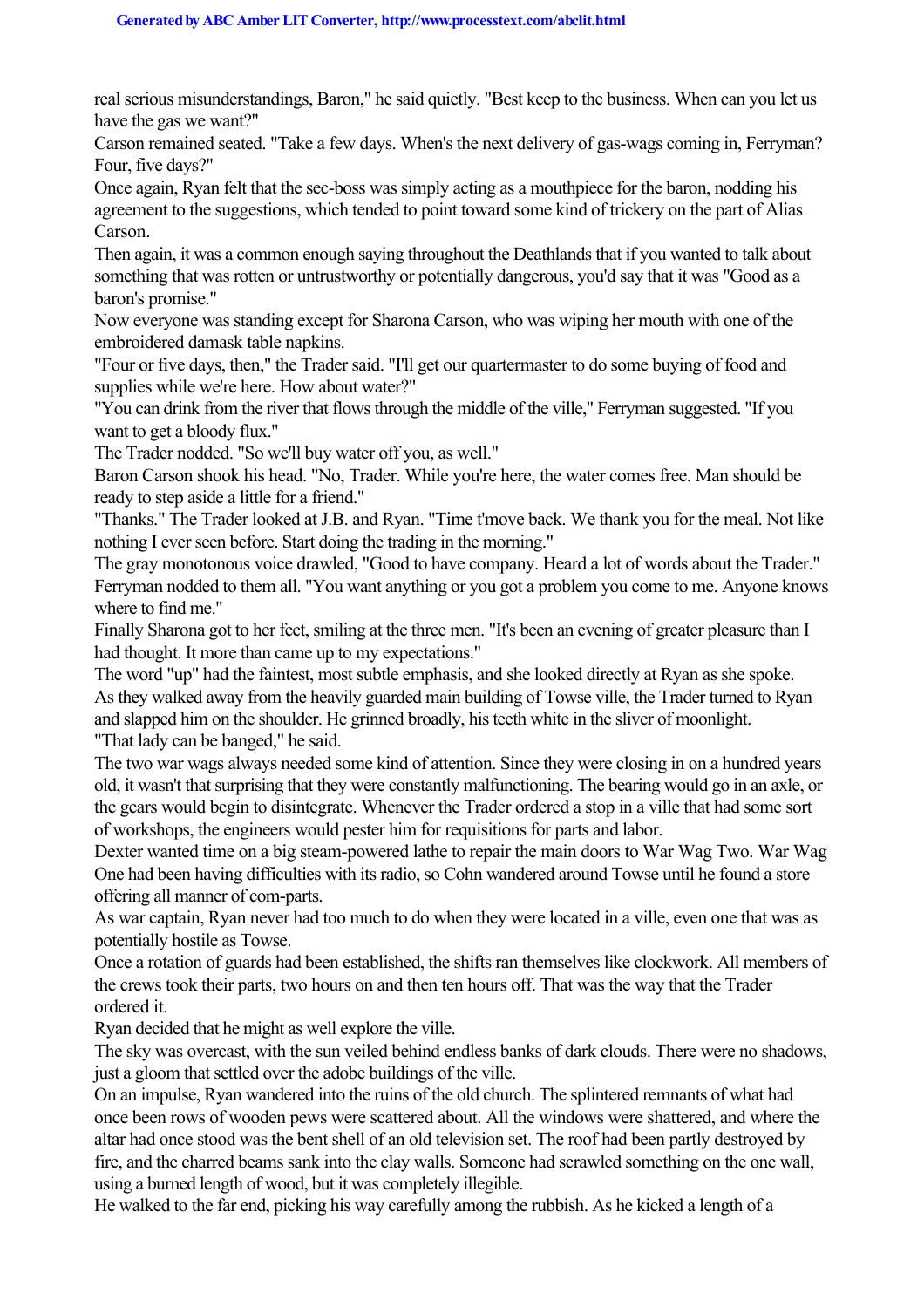smashed bench to one side his eye was caught by something that had been hidden beneath ita glint of vivid green.

Ryan stooped and picked it up. The light was poor in the ruined building, and he had to hold the object up to make out what it was.

It was a severed finger. Desiccated and mummified in the heat, it felt dry and leathery to the touch. The green was a small ring of molded turquoise chips, held in a crude silver setting. From the size of the finger, it had belonged to a woman, almost certainly one of the original dwellers in the old pueblo. With an expression of disgust, Ryan dropped the finger back among the rubbish, but first he slipped the

ring off and put it in his pocket. The original owner wasn't likely to ever ask for it back, and he could easily trade it with one of the crew of War Wag One.

As he moved toward the rectangle of brighter light in the doorway, Ryan spotted two of the baron's sec-men, waiting outside the devastated church. Each man had a hand casually resting on the butt of his blaster.

"Spying around, outlander?" one of them asked in a sneering voice.

"Go fuck a dead pig," Ryan replied.

"Oh, that's real friendly. That's the way the Trader's ass-lickers talk!"

"Better'n being ass-licker to the baron of some border pest-hole."

The two men had badges, plas-covered, pinned to the lapels of their shirts.

The one on the right, who toled a Charter Explorer 3, chambered to take a .357 round, was called Long Dog Hodgson. His colleague, Remmy Stedman, had a Renato Gamba Trident Fast Action .38. Both blasters looked to be in good, clean, working order.

Ryan kept his right hand well clear of his own Smith amp; Wesson. If these two sec-men were simply trying to talk tough, then he wouldn't need the blaster. But if it went that one short step further, then any sudden movement could prove terminal.

Across the far side of the main square Ryan thought he caught a glimpse of the distinctive figure of Ferryman, behind a half-shuttered window. But the person moved back and he couldn't be certain.

"Think we should take this fat-lip in for a coupla hours' interrogation?" said Long Dog Hodgson. "Sorta teach some manners."

His companion giggled. "Best kind o' teaching's spread over the table with his cheeks greased. Learn him good."

Rape was a common, everyday occurrence for anyone who was unfortunate enough to fall afoul of sec-men.

It didn't much matter either way if you were male or female. Sec-men weren't picky when it came to abusing any of the bodily orifices.

"Yeah," Hodgson agreed. "Hand over the blaster, outlander, and come talk to us about looting one of Baron Carson's buildings."

"And a fucking church, too," added his giggling companion.

"No."

"No? Did I hear that boy right, Long Dog? Did he say what I think he said?"

"Yeah, Remmy. I believe he did. Turning down a bit of interrogation with us. That's not the right kind of attitude."

"Calls for a spanking, does that," Long Dog said.

"Easy or hard, outlander?"

"That answer's still the same."

Ryan's original anger had cooled as he fought successfully for self-control over himself. The Trader often said that a man who stayed calm was a man who stayed alive.

"All right. Talk's over. You want it hard.... Blast-blindness! You'll fucking get it!"

The two sec-men both went for their blasters together.

Ryan didn't hesitate. All his reflexes had been straining for this moment, his fighting experience telling him it was inevitable. He didn't try to draw, knowing that he was framed in the doorway as a perfect target. Movement came a hot first.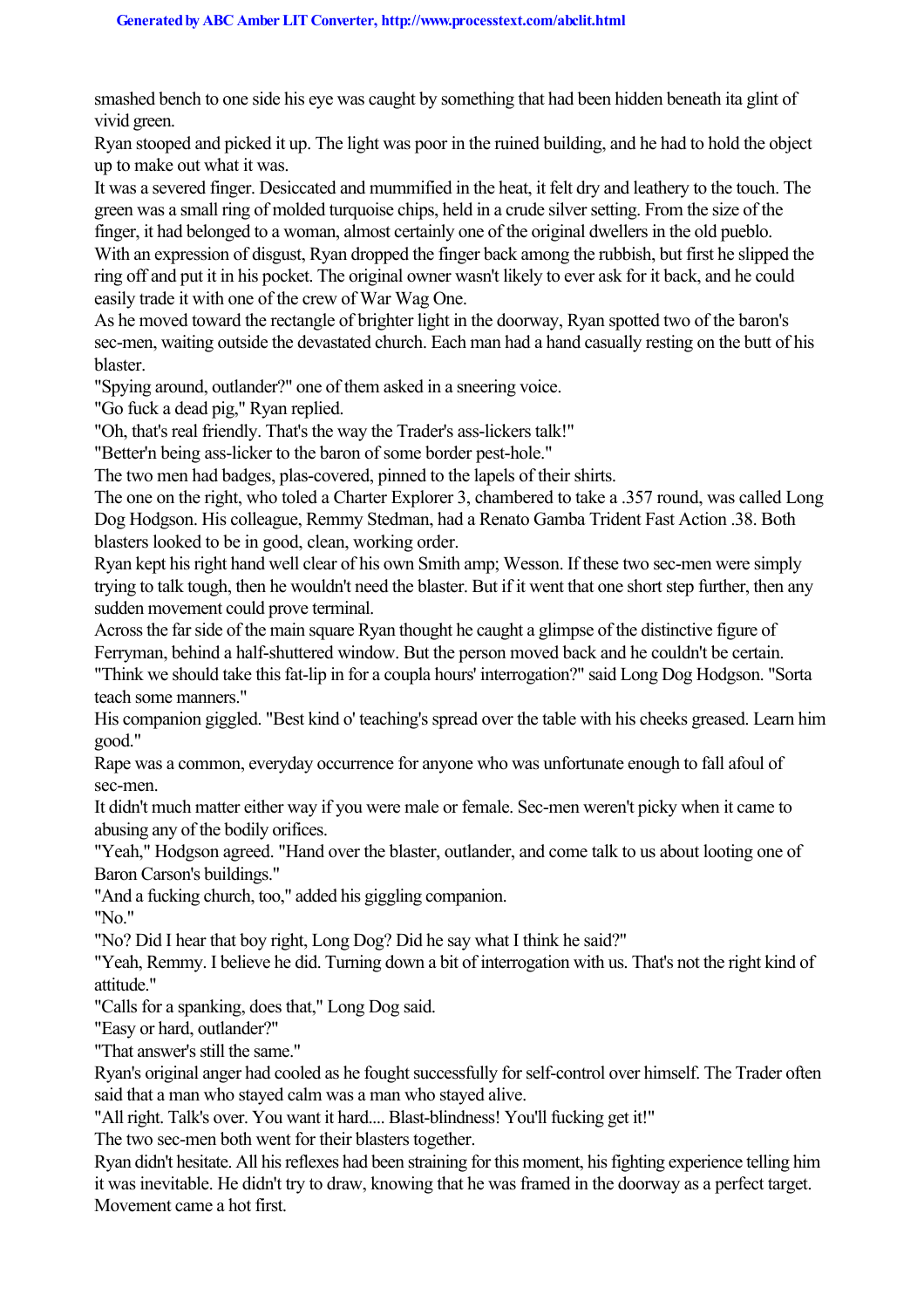He dived to his left, breaking his fall with his arm, gasping at a sudden shock of pain as his elbow hit one of the jagged chunks of torn wood that littered the floor of the church. His right hand was already beginning to draw the long revolver from its holster while he was still in midair.

As Ryan rolled over into a crouch, steadying his right wrist with his left hand, he heard a calm, familiar voice from outside on the plaza.

"Some sort of trouble?"

"In here, Trader!" Ryan yelled.

"I know that. Come on out."

Rubbing his bruised elbow, Ryan emerged cautiously into the dismal morning.

Long Dog Hodgson and Remmy Stedman were standing sheepishly on either side of the doorway. Each still held his handgun, but the barrels were pointing toward the dry earth.

The Trader was behind them, cradling his beloved Armalite. Half a dozen members of the crews were with him, including Ray, a walking stick in his left hand, one of his .32s in his right. Ben was casually holding his Uzi, grinning at Ryan.

"Trouble, Ryan?" the Trader asked.

"These guys wanted to start playing double rough," he replied.

"Looting a church! Ferryman told us special to watch for thieving bastards from the war wags' crews. Warned us."

The Trader looked at Long Dog, staring pointedly at the revolver in his hand. "Well, he ain't looting now. And you'd best put that toy cannon back in your pocket, before someone gets hurt."

"Good advice." Ferryman had appeared silently from nowhere. Ryan noticed that he was wearing a different patch over the blinded eye. It was soft maroon leather with some silver embroideryan ornate letter F . The affectation diminished the man in Ryan's view.

"But you said they" Stedman began, shutting up when the sec-boss lifted a hand.

"What we have here, Trader, is simply a failure of communication," Ferryman said, turning to the sheepish couple at his side. "Come see me in a half hour. I'll make it plain."

They bolstered their blasters and shuffled off toward one of the main adobe buildings on the far side of the wooden bridge.

"Thanks," the Trader said.

"Boys get a little eager. Mebbe better if you tell all your boys" he looked directly at Ryan "to keep close to the wags. Avoids misunderstandings. You take my meaning?"

"Sure." With a narrow smile, the sec-boss turned on his heel and followed his two men across the fast-flowing river.

The Trader turned to Ryan, who slowly holstered his weapon.

"Look for more care from you, Ryan," he said.

"I told them that"

"Talk comes cheap. Action costs. Be more careful while we're here."

"Yeah"

#### **Chapter Seventeen**

#### THREE DAYS DRIFTED BY.

On the second day there was the threat of a chem-storm, with towering thundertops clustered around the white-tipped peaks of the Sangre de Cristos. Lightning ripped into the forests that smothered the lower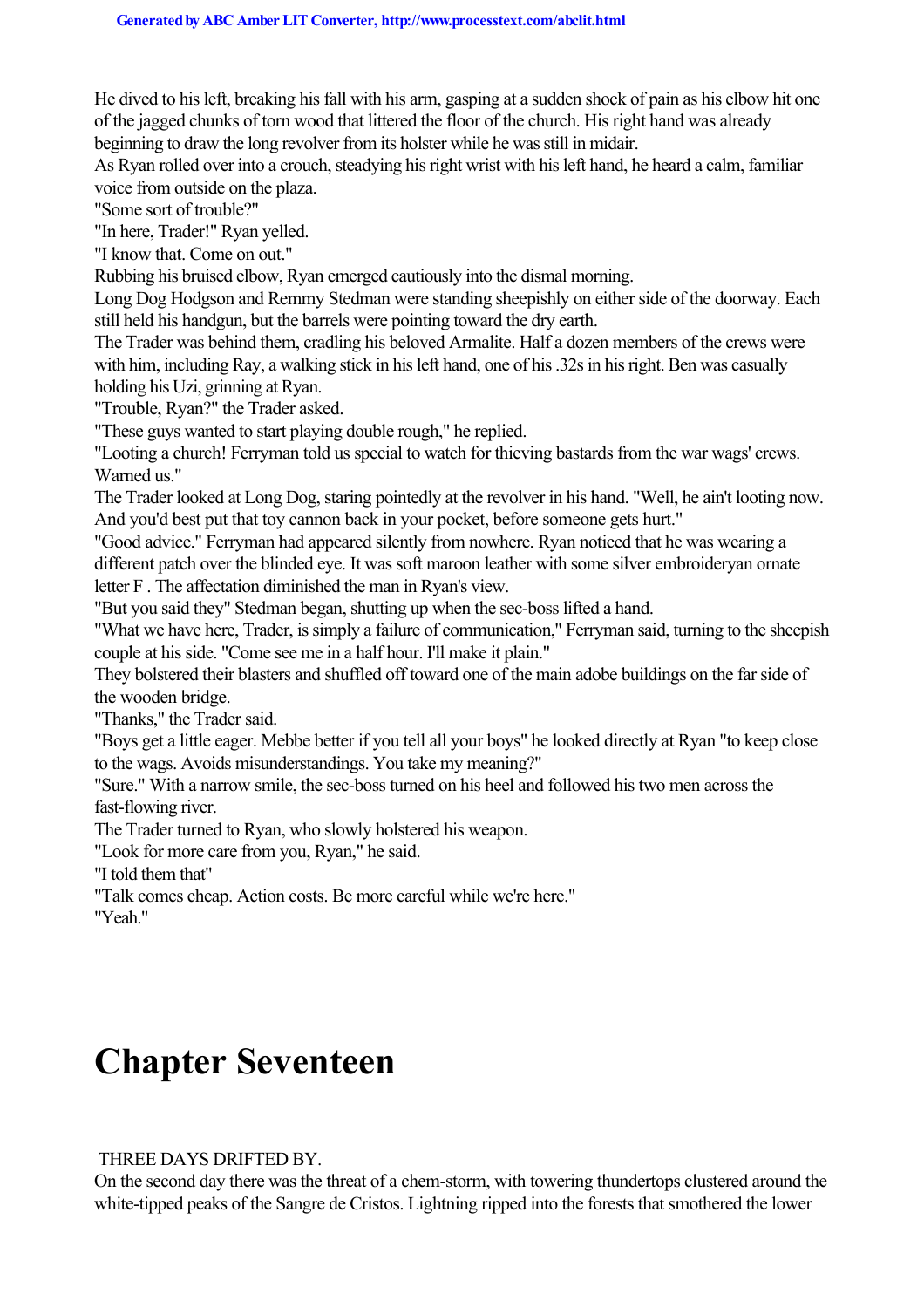slopes, starting a couple of small fires. But the torrential rainfall that followed quickly extinguished the orange flames.

"Could've been worse," Ferryman said, standing next to Ryan near the fortified outer wall of the ville. "You get some big winds down here?"

"Sure."

"Acid rain?"

"No. That's farther south, near the sea. And down the acid lakes to the east, around Norleans. But we get the hurricanes."

"Strip paint?"

Ferryman spit tobacco juice in the gray dust by his feet. "You bet. Most animals out wild know when the wind's on the way and get into the canyons. Man gets caught out in it and you don't recognize him. Clothes go. Skin. Eyes. Lips. Hair. Most of the hair. Cock and balls, too."

"Thanks, Ferryman. More than I ever wanted to know about it."

Beyond the gate they could hear the sound of a high-pitched engine, running rough and hot, whining toward the ville.

"Sounds like one of our recce boys coming in off patrol in one fucking son of a hurry," said the sec-boss. Ryan recognized the noise as being an old two-wheeler wag. It was surprising how many of the ancient Harleys still survived around Deathlands.

The main sec-gate was thrown open on the yell of recognition from the main lookout tower, and a dusty motorbike came into Towse, skidding sideways in a shower of grit and sand. The rider was goggled and helmeted and wore what looked to be a flak jacket over a dark blue T-shirt. He turned off the engine, dismounted and walked toward Ferryman and Ryan.

"Hi, there, McMurtry," the sec-boss greeted. "What put you in such a tire-wrecking way?"

"White lion," the man replied, pulling off the helmet and easing up the goggles, showing twin rings of clean skin amid the caked grime.

"White line?" Ferryman looked puzzled. "What white line?"

"No." The man shook his head so vigorously that it almost disappeared in a cloud of pale dust. "Lion. A white lion. Cougar. Puma. Don't matter what the fuck you call it. A white lion."

Albino animals weren't that unusual throughout the Deathlands, but Ryan knew that some of them were valued for their rare pelts.

"Baron'll be interested in that, McMurtry. Go get cleaned up and the report direct to him. Where'd you see this white lion?"

"Didn't see it myself. But I caught this ole Indian woman and took some of her water. Was going to give her a kicking for being near a highway. And she started talking on about this animal."

Ferryman sucked at his front teeth. "And you believed her, McMurtry?" "Sure."

Somewhere on the far side of the quiet plaza there was the sound of breaking glass, and all three men turned in that direction. But a child came running out of a doorway, pursued by its angry, cursing mother. McMurtry tried again. "Listen. I didn't just take the old slag's word, did I? I'm not a triple-stupe, boss. Took her to her hogan and asked the others. Old man and some women and kids. All told the same story. One of them women had seen it only yesterday. Scared the shit out of her, way she looked." "Where?"

"Beyond the big sand dunes. I figured out from her words and gestures that she meant the head of Trick Canyon. By Dry Falls Creek there."

The sec-boss rubbed at the side of his nose, looking at Ryan. "You heard anything about a white lion? On the road?"

"No, but we move on through. Don't stop much. The Trader doesn't like the stopping."

"Yeah. He's already been bitching to the baron about the delay in the gas."

"Should I go tell him about this, boss?" McMurtry asked.

"Yeah. He'll want to get a hunting party up soon as possible."

The scout pushed his two-wheel wag away, leaving double tracks in the sand. Ryan and Ferryman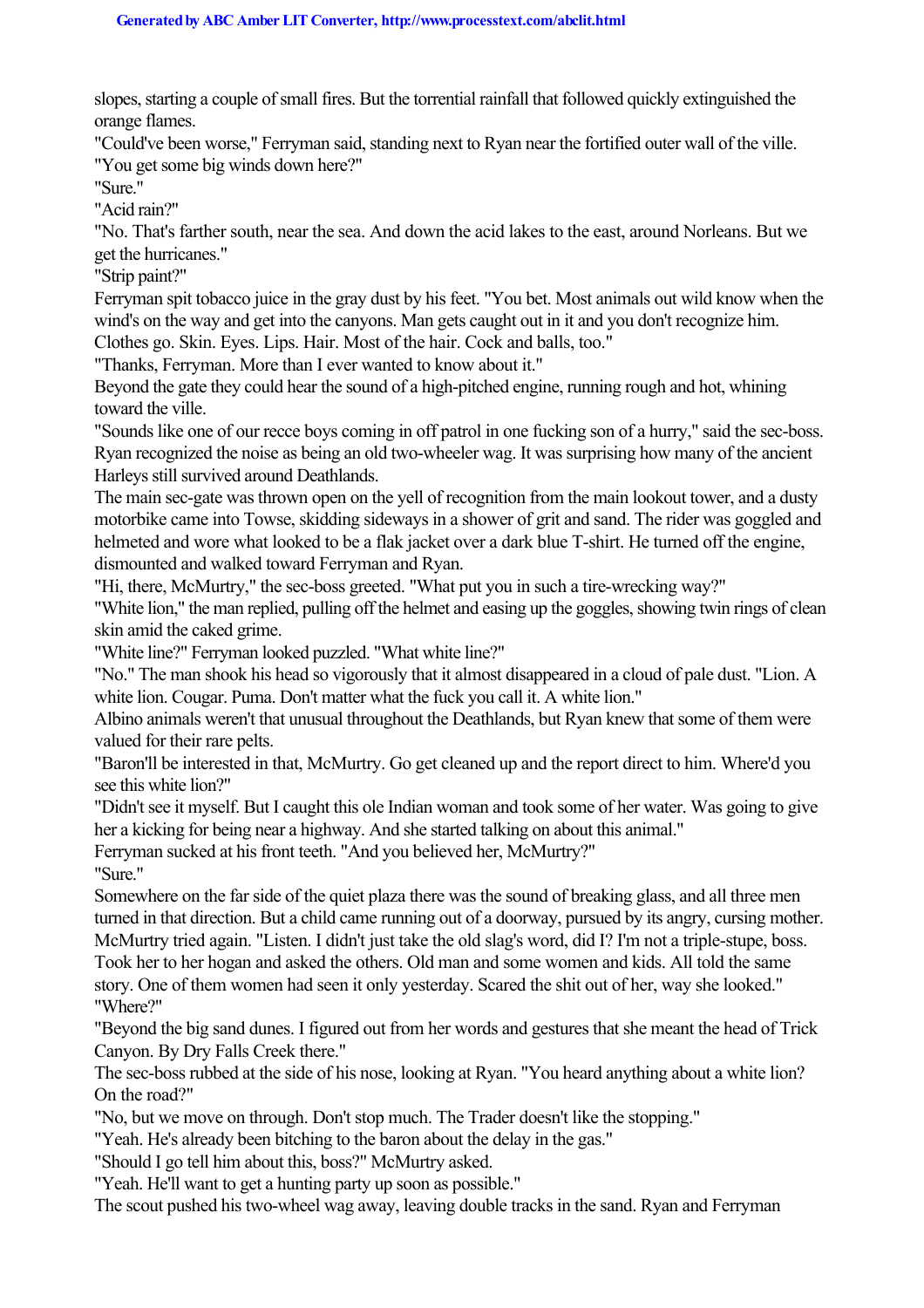watched him go.

"You a hunting man, outlander?"

Ryan didn't answer immediately. When he'd been a boy, in Front Royale ville, hunting had been an everyday activitypartly for food, but mostly for what passed as sport.

"I'm hungry, then I'll kill. I'm cold, then I'll kill."

"No other reason?" Ferryman leaned so close to Ryan that he was enveloped by his sour breath. Their faces were almost touching.

"Yeah. I kill when I have to."

It was more like a military expedition than a hunt for a single animal. Wearing his inevitable three-piece suit and gray hat, Baron Alias Carson rode in an armored jeep at the head of a procession of a dozen vehicles.

The Trader had asked him whether the mythical white lion was worth all this amount of logistical trouble for his ville.

"If a thing is worth seeing, sir, then it is worth killing." was his drawled reply.

There had been a brief discussion between Ryan, the Trader and J.B. about how many from the crews of the two war wags should be allowed to go along on the hunt. In the minds of all three men was the ever-present possibility of treachery from the baron.

"The men and women are getting hot-pissed about hanging around for the gas," J.B. said.

"Baron says he'll lend us two of his smaller wags," the Trader said. "That way they can watch out for backstabbing."

"How about the wags here?" Ryan asked.

They were leaning against the starboard side of War Wag One. The Armorer had managed to get hold of a supply of his favorite thin black cheroots, and he puffed a cloud of aromatic smoke into the cool, damp air.

"Can't all go rushing around the desert after some bleached puma," he said. "Need enough crew to guard them safe."

In the end they agreed that a total of a dozen, split between the two wags and drawn by lot, would go out hunting.

The two borrowed vehicles would be commanded by the Trader and J. B. Ryan hadn't been very keen on going out into the wilderness as part of a mass hunt, and had volunteered to stay in charge of War Wags One and Two.

"Watch out for stray bullets," he warned the Trader. "Ferryman's got a score against us. Go up a blind arroyo and you get a full-metal jacket through the middle of your spine."

The Trader gave his thinnest smile, one that barely touched his lips and never approached his eyes. "Not with you and the war wags right smack in the middle of his ville. Blood price'd be too high for him to risk."

"Guess that's right."

Ryan got a pat on the shoulder from the older man. "Part of learning, Ryan. Young man gets to see a little part of the picture. Grow up some and you can, mebbe, take in the whole picture."

The early rain was absorbed so quickly into the earth that the mud became dust within a few minutes. The wind had risen again, obscuring the tracks of the Harley across the main open area of the ville. Most of the men and women going on the hunt had goggles slung around their necks in anticipation of the weather to come, and everyone had a scarf of some kind tucked about their throats.

Ryan stood by the war wags and watched the final preparations being made. Ferryman strode across to join him.

"Sure you can't be tempted, outlander?" he asked. "Don't see a white lion every day. Might be something to tell your grandchildren."

"Need children before you get grandkids. And I aim to avoid that for as long as possible."

"Man should leave something behind him. Read something once about footprints in the sands of time. Know what I mean, Ryan?"

"Yeah. I buy the farm now and what've I left?" An engine roared into life, revved up, then fell away to a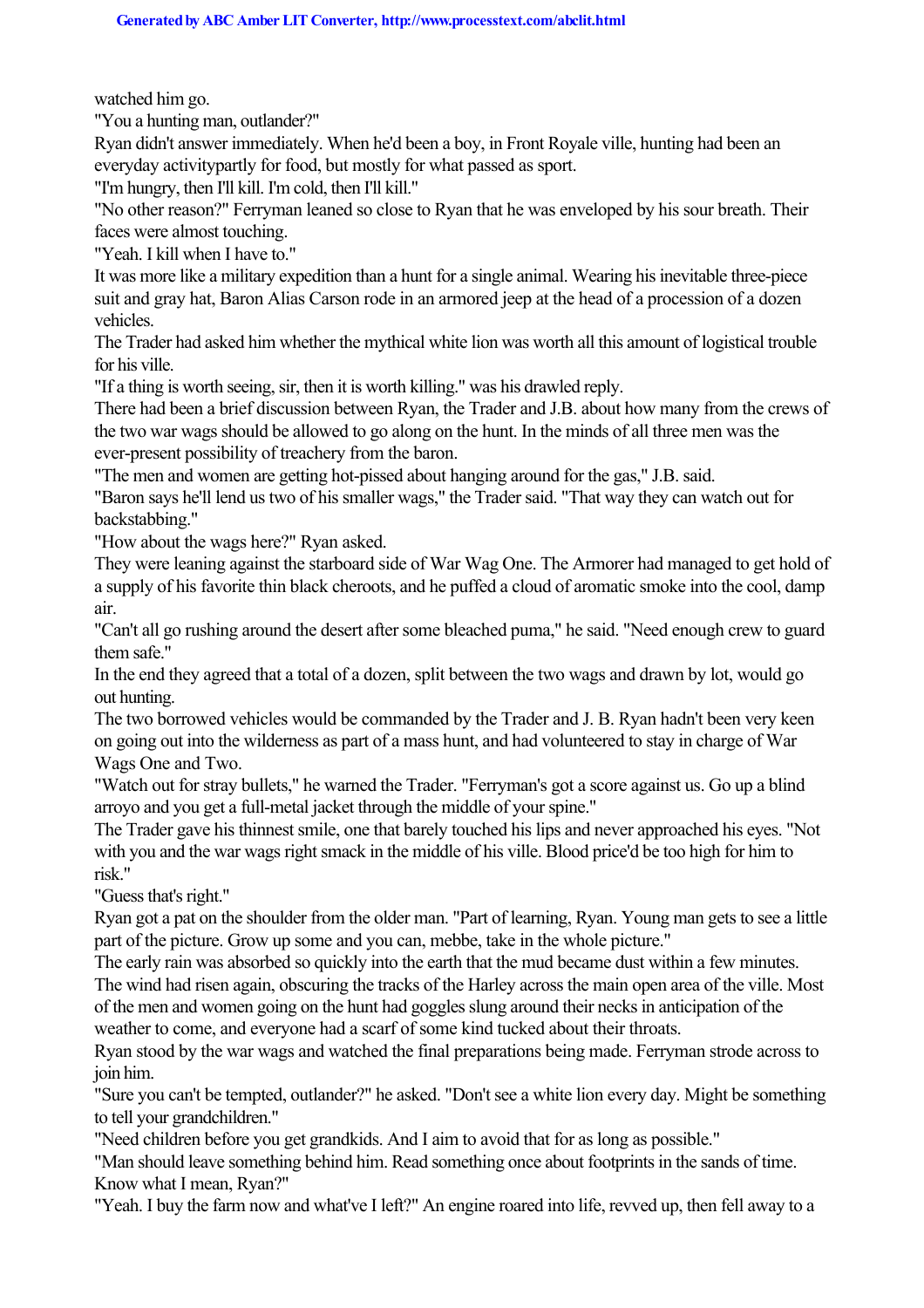gentle rumble. "Not a lot, Ferryman. No brats. But a shit-load of corpses. That's what I leave behind me."

Sharona Carson had come out to join her husband. She was wearing comparatively dull clothes skintight jodhpurs tucked into highly polished riding boots, a blouse of milk-white silk and a kerchief of maroon satin around her neck. Her blond hair was pulled back into a short ponytail and held in place with a silver clip shaped like an eagle's claw.

Ryan was exchanging a last few words with the Trader, nuts-and-bolts details about the running of the war wagsfood and drink, and oil changes and sentry patrols; who should cover for whom; what changes they might make to the normal timetables and duty rosters.

They'd been told that the hunters should return to Towse before sunset. Ferryman had grinned at the news.

"Folks left outside after dark likely won't ever be coming in," he said. "Like the baron mentionedthe ville's not much loved." He spit again in the dirt. "Not that it matters. Long as they fear you. That's what matters."

Baron Carson pressed the button on his musical jeep horn.

The discipline was impressive. All of the sec-men going out with him on the hunt fell silent, allowing his words to ring clear.

"Let's to it, men. Ride on the nova express to hunt the legendary white lion. I want his skin, and I want it intact. Man that scars the pelt gets to chew on broken teeth."

Sharona was about to climb into her husband's wag when her eyes were caught by Ryan, standing away by the other vehicles.

"Not coming on the hunt, outlander?" she called. "You'll miss all the excitement."

"It's a dirty job, lady, but someone has to do it."

She laughed. "Then we shall meet up at supper tonight when Oh!" As she was stepping up into the jeep she seemed to slip and twist her ankle, nearly falling. She grabbed on to the seat of the small wag to save herself. "Oh, my leg!" she cried, her face contorted with sudden pain.

Her husband looked down at her without the least change of expression or concern, but his words carried in the stillness. "You had better rest that, my sweet honeycomb. I suggest that you find some way of taking weight off it."

"I will."

"Best be well by the time we get back with this white lion."

"Of course."

Ryan sensed that all things weren't as they appeared, but he couldn't work out what was going on. It was almost as if the baron and Sharona were acting in some little drama, a play that they'd perfomed before and were giving a repeat performance.

Ferryman, in the second of the baron's command vehicles, turned very slowly and looked directly at Ryan. He held his glance for a moment, then looked away.

At a signal from the baron, the hunting party drove out of Towse ville, dust boiling around them. The main sec-gates slammed shut, and the settlement went about its business.

And Ryan Cawdor and Sharona Carson were left alone in the main plaza.

"Well, outlander," she said. "I've been told to take the weight off my ankle. I'd best do that. Will you give me a hand to my room?"

"Sure."

## **Chapter Eighteen**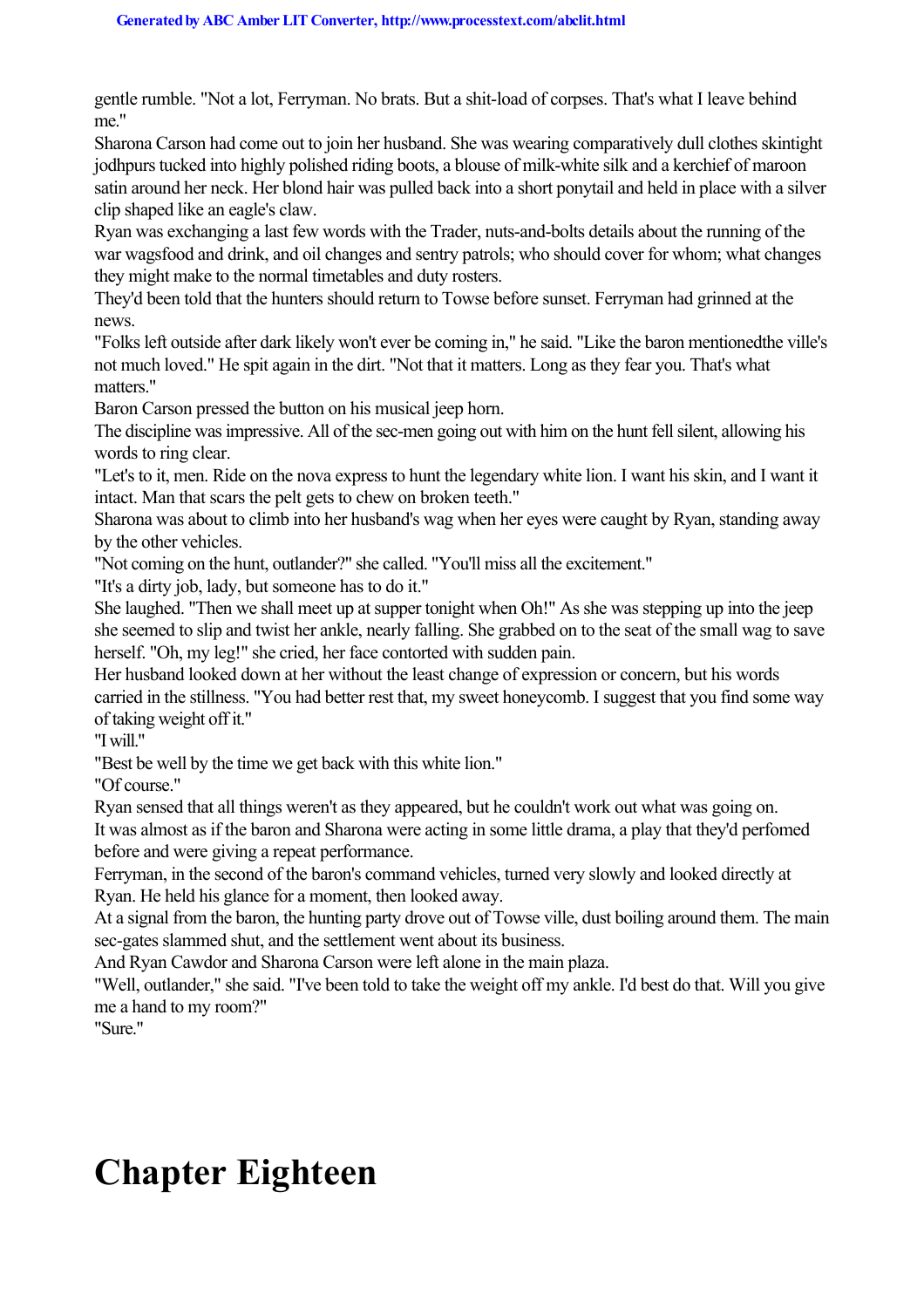RYAN DIDN'T KNOW much about furniture, but he guessed that the four-poster in Sharona Carson's room had to date back well over two hundred years, to the early 1800s.

It was oak, so dark and weathered that it was almost black, and carved in an ivy-and-acanthus pattern. A large chest and a side table matched the bed. The walls were pale cream adobe, a couple of feet thick in order to keep out the scorching heat of New Mexico summer.

The room contained a single square window, the glass of which was crazed by the scouring desert wind. Iron bars were set firmly into the walls as a security measure. Additional safety was provided by metal-bound shutters that locked tightly across the window and turned the bedroom into a darkened cavern.

The floor was a pattern of rectangular tiles, iron-blue, slightly uneven, and a single Navaho rug of black, white and crimson was set in the middle of the room. A similar rug was hung on the wall opposite the window.

The door was iron-studded and had three large black bolts at top, middle and bottom. All of them were slid across. There was an inner door that opened onto a small, well-appointed bathroom.

A pair of highly polished black riding boots stood like sentries against the oak chest. On it, folded neatly, was a blouse of milk-white silk and a crumpled pair of jodhpurs. A maroon satin kerchief had been tossed on top of the blouse.

Sharona's badly sprained ankle lasted just long enough for Ryan and herself to hobble together across the plaza of Towse ville, through the entrance of the baron's living quarters, along the corridor that arrowed down the middle of the cool house and into the bedroom of the mistress of the ville.

She pushed Ryan's supporting arm away and turned quickly to slam the door, ramming each bolt across with what seemed a particular venom.

"There! Keep the prying eyes of them Mex slut-bitches off of us!"

She smiled at Ryan, making a half move toward him, glanced around and realized that the shutters were open and anyone walking by could look straight into the room.

"White light!" Her heels clicked across the stone floor. The shutters clamped tight shut, making the room seductively dark. "There. That better, Outlander Ryan?"

"Better." He hesitated. "You sure?"

"Am I sure what?"

"Baron's often kind of Your husband didn't strike me as a man who'd be that generous with lending out his possessions."

"Meaning me?" He could just see her face as a pale blur in the dimness, but he could hear the sharp edge to her voice and knew that he was walking on treacherously thin ice.

"Sort of. That's the way some barons think about their women."

The sharpness blunted a little. "Long as you don't look at it that way, Ryan."

"I don't want to wake up in that bed and find there's a .44 Magnum pressed behind my right ear." He paused. "Or my left ear, if it comes to that."

"Alias won't be back for at least four hours. If they've got to go scour Trick Canyon all the way to Dry Falls Creek, it could be close on dark. Nobody in the ville would speak to him about what I do. Sure, he might kill me and might reward an informer. But they know I'd get to them first and chill them."

Ryan risked firing off a round at random, after a guess. "And even if he knew, mebbe he wouldn't care that much, huh?"

Her white teeth flashed. "I was right about you, Ryan Cawdor. You are something a little special, aren't you?"

"Everyone thinks that. That they're special."

"Sure. But you Why don't we get on and find out just how special you might be?"

Ryan had enjoyed his fair share of sexual encounters in his twenty-five or so years, but a lot of them had been with scrawny little whores in frontier gaudies, places where you kept as many of your clothes on as you could and only handed over the jack after it was all over.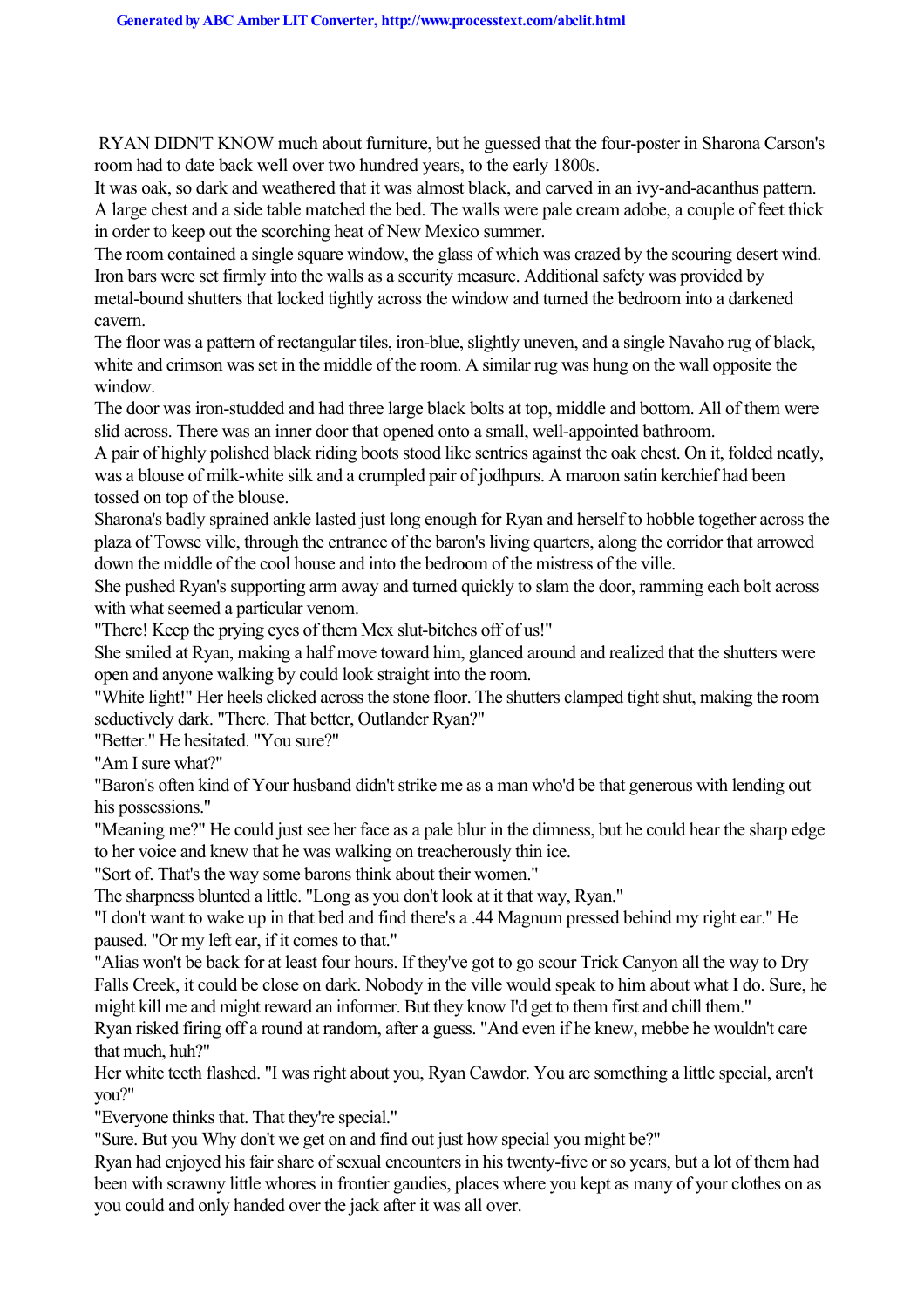Of course, he'd had plenty of women who hadn't wanted paying, but never anyone remotely like Sharona Carson of Towse.

For a start, Ryan wasn't used to finding a woman who insisted on making all the movesnot that she actually put it that way. But that was the way it turned out.

"You take your clothes off first, Ryan. I like to see a man while I'm still dressed. Makes it more of a turn-on for me."

Ryan looked at her for a moment, considering the request. He'd checked out the room. Nobody could get in without making a whole lot of noise and taking a lot of time. Unless the woman was going to kill him herselfand that didn't seem logical or likelythere wasn't any immediate danger. But the habits of a lifetime still made him hesitate.

"Let me help you," Sharona offered, standing close to him and kissing him long and slow on the lips. The tip of her tongue probed between his teeth with a sensual urgency that removed the last pathetic shreds of his hesitation.

He sat on the bed while she knelt before him and unlaced the steel-toed combat boots. She pulled them off, along with his wool socks, brushing his bare feet with her lips.

He took off his shirt and laid it on the chest, drawing the Smith amp; Wesson from its holster and tucking it carefully beneath the fluffy white pillows at the top of the bed.

The belt was unbuckled by Sharona's long, strong fingers, and the front of his pants yielded to her. Ryan stood still while she knelt again, pulling them down over his ankles, followed by his shorts, which got a little snagged up.

"Sorry about that," she whispered. "Hope it didn't do any serious harm."

"Doesn't look like it," Ryan replied, a little more hoarsely than he'd intended.

"I'll just give it a little kissing to make sure."

The room was surprisingly cool, and Ryan suddenly shuddered.

Sharona looked up at him, smiling. "Cold, lover? Or someone wander by your tomb?" "Cold feet."

"Soon get warmed under the sheets." She stood up. "Now it's your turn to get me naked and ready." While he knelt down, she sat on the bed, legs slightly apart, allowing him to slide the mirrored boots off.

On an impulse Ryan lowered his head and kissed her bare feet, as she'd done for him. Sharona sighed with pleasure

The blouse came next. It was no surprise at all to find she wore nothing beneath it. The pressure of her nipples against the smooth material had already told Ryan that.

He stood away from her a little then reached out with both hands, stroking the tips of her breasts with his callused fingers. Sharona closed her eyes and sighed again. "That's real nice, Ryan. Real nice." He unknotted the maroon kerchief and dropped it on top of the blouse.

The riding breeches were more difficult. They fitted her so tightly that it was a struggle to remove them. In the end she had to lie on her back on the bed and brace herself while he pulled them down, unrolling the material over thighs and knees until they eventually came free over her bare feet.

"Careful with those, lover. They're Armani, and there's only one more pair left in my closet."

She stood again and made sure her blond hair was still snug in the silver-clawed brooch. Ryan gazed at her naked body, shimmering in the half-light of the shadowed room. All she wore was a tiny pair of turquoise silk panties.

Sharona hooked her thumbs in the waistband, pouting at him.

"Want to take these off for me, Ryan?"

"Yeah. Sure."

"I'd like it a lot if you took them off with your teeth, lover. But real slow and real careful. Come on." He felt the cold of the tiles against the skin of his bare knees as she swayed toward him. Once again his breath was filled with the scent of her body.

Afterward as they dressed, Sharona peeked out through the shutters. "No sign of any dust trail. Still a couple of hours to dusk."

Ryan bolstered his blaster. "I'll go check out the guards."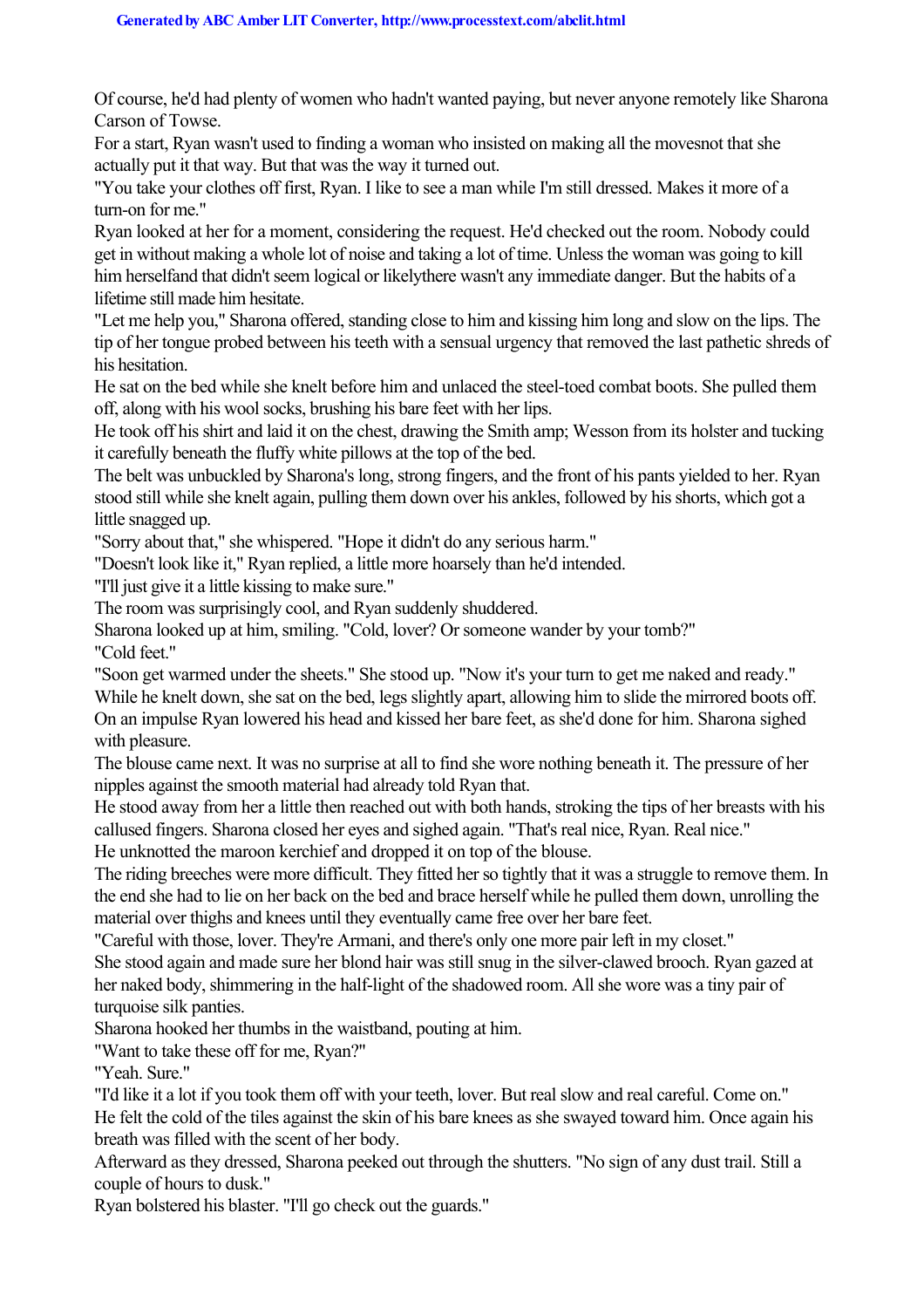"Breathe a word, Ryan, ever, and I'll see you down and dead. Remember that." He nodded and quietly slid back the bolts, walking from her bedroom without another word or a backward glance.

## **Chapter Nineteen**

 IT WASN'T a white lionit was a tired, old, dusty, yellowish puma, half its teeth broken or missing, with a barely healed spear wound along its flank.

As they walked near the wags, the Trader asked Ryan what had happened in the ville while they were away.

"Nothing. No trouble."

"Nick said they didn't see much of you during the afternoon. You went off, helping the woman, after she hurt her ankle."

The pause in the middle of the sentence was measured and deliberate, but Ryan chose not to surface to the lure.

"That's right. Saw her to her quarters and let her people look after her."

"Was it bad, Ryan?"

"The ankle?"

"Yeah. Her ankle. Was it bad?"

Ryan shook his head. "No. Kind of swelled over the side bone. She got one of the women to bathe it in cold water."

"And then?"

"Then I went walking."

"See anyone?"

"No." He was unable to conceal the edge that was creeping into his voice.

The Trader smiled and wiped dust off his face. "Slow it down, friend, slow it down. Just want to know how my war captain passed a few hours in the middle of a strange ville."

"I passed them, Trader, if that's okay with you. Fireblast! What's the questions for?"

The Trader's smile disappeared like the shroud of dew on a summer meadow. "Just want to be sure I left a man in charge of the war wags, Ryan. Not some green kid that'll go sniffing around the skirts of the baron's slut!"

Ryan blinked, trying to clear the crimson mist that had suddenly drifted across his vision and clenched his fists at his side.

"Not fucking fair," he said, keeping his voice pitched low so that the whole crew wouldn't hear their quarrel.

"No?"

"No! Sure I went with her. Dark night, Trader! She has to be the most beautiful woman I ever seen in my life."

"Won't argue with you there, son. But that doesn't change the fact. You were gone for three close on four hours."

The fog of anger began to fade. Ryan swallowed hard, recognizing the inevitable truth that Trader was right. He shouldn't have left the wags like that. Nothing had gone wrong, but that could be put down to luck, not judgment.

Finally, slowly, he nodded. "Guess that's right," he admitted.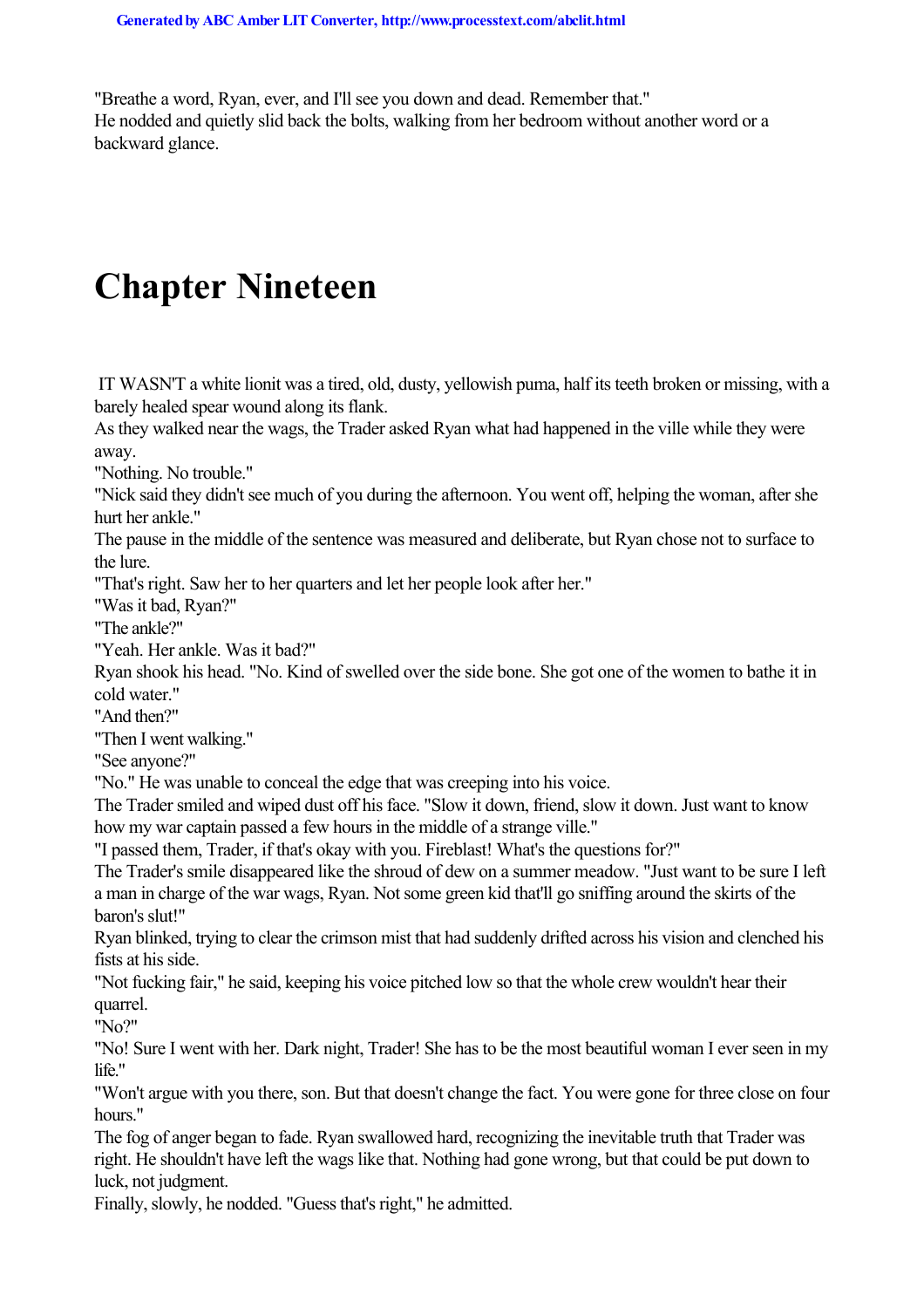The Trader's smile flooded back, like sunlight filling a dark valley.

"Sure it is." He moved closer. "Ryan, you're a good man. Why d'you think you're my right hand when there's older, more experienced men and women in the crews? Because you're the best I ever saw. But that don't mean you're real perfect."

"You made the point," Ryan said eager now to get away.

"You want to fuck anything that moves, then you go do it. Your cock'll rot off, but that falls into the area of being your business. You risk my wags or my people, and then it falls into being my business. I know you know that, Ryan. But I gotta say it when I see it. That's all."

Within a day or so there was a far more serious problem to be confronted.

Despite Baron Alias Carson's repeated promises, there was still no sign of the gas supplies. The Trader, accompanied by J.B. and Ryan, demanded a meeting with the baron, who saw them in his council room, with Ferryman at his side and a half dozen well-armed sec-men positioned casually around the room. Carson, as ever, was wearing a conservative suit of 1980s cut, and in his buttonhole was a tiny pink flower.

He noticed their eyes go to the small adornment and touched it with a lazy hand. "Guess I'm sentimental after all. Five years t'the day that my first wife, Consuela, went off on the last train west. Sorry business, that was."

Ryan had immediately been aware that the room smelled heavy from drinking, and Carson's speech was a little more slurred than usual.

"Little bit of Mex in Consuela. Pretty as a doll. But she was kind of crazed. Too much tequila and not enough control. Got me riled once about my shooting, she did."

Ferryman coughed. "You want to talk about that, Baron?"

"Why not?"

"Times past. Not worth remembering, Baron. What happened five years back it happened. Weren't nobody's fault."

"Sure, sure, sure." He sighed. "But I've started this so I'd been drinking some. Don't hardly touch a bottle now. She pushed me. Kept damned pushing at me. Put a glass jug of red wine on her head and stood out that door. Dared me to shoot it off her head. Dared me."

One of the first things that Ryan had noticed about the baron was that he didn't seem to sport a blaster. It wasn't unique in his experience, but it was unusual for the baron of a frontier ville like Towse.

"Had an Astra .44 Magnum in those days. Good with it, wasn't I, Ferryman? Yeah, I was good with it. I sat here and I drew down on her. On my wife. And what happened, Ferryman? Tell the outlanders. Tell Trader"

"You shot her, Baron." The sec-boss's face was as blank as a granite wall.

"I shot her." Each word was drawled out to an almost unbearable length. "I squeezed the trigger of my good old Magnum. Still feel the jolt that ran clear up my arm. Saw her fall. Saw Consuela go down in the dirt. Had on a long white dress of cotton. She hadn't raided for clothes like Sharona with I stood up and walked to that door there and looked down at my wife."

The light wasn't good in the long, cool adobe room, but Ryan was sure he saw the gleam of a tear among the leathery furrows of Carson's lizard skin.

"I thought it was the wine. The red all over her. The glass was broke. You thought it was the wine, didn't you, Ferryman?"

"Wine like blood, Baron."

Carson lifted his face from his hands to stare at his sec-boss. "What? What's that you said, about blood?" "The wine looked like blood."

"That's right. That's right, it did. She was kind of moving around, like a gutted fish. Jerking. Bare feet in the sand. She'd pissed herself. Saw that. Then I seen the little black hole in the middle of her forehead. Little." He held finger and thumb apart, almost touching. "That big. Didn't look like that could've harmed a strong woman like Consuela. I knelt down. Put the gun in the dirt and never picked it up again. You destroyed it for me, didn't you, Ferryman?"

"Yeah. I did that, Baron."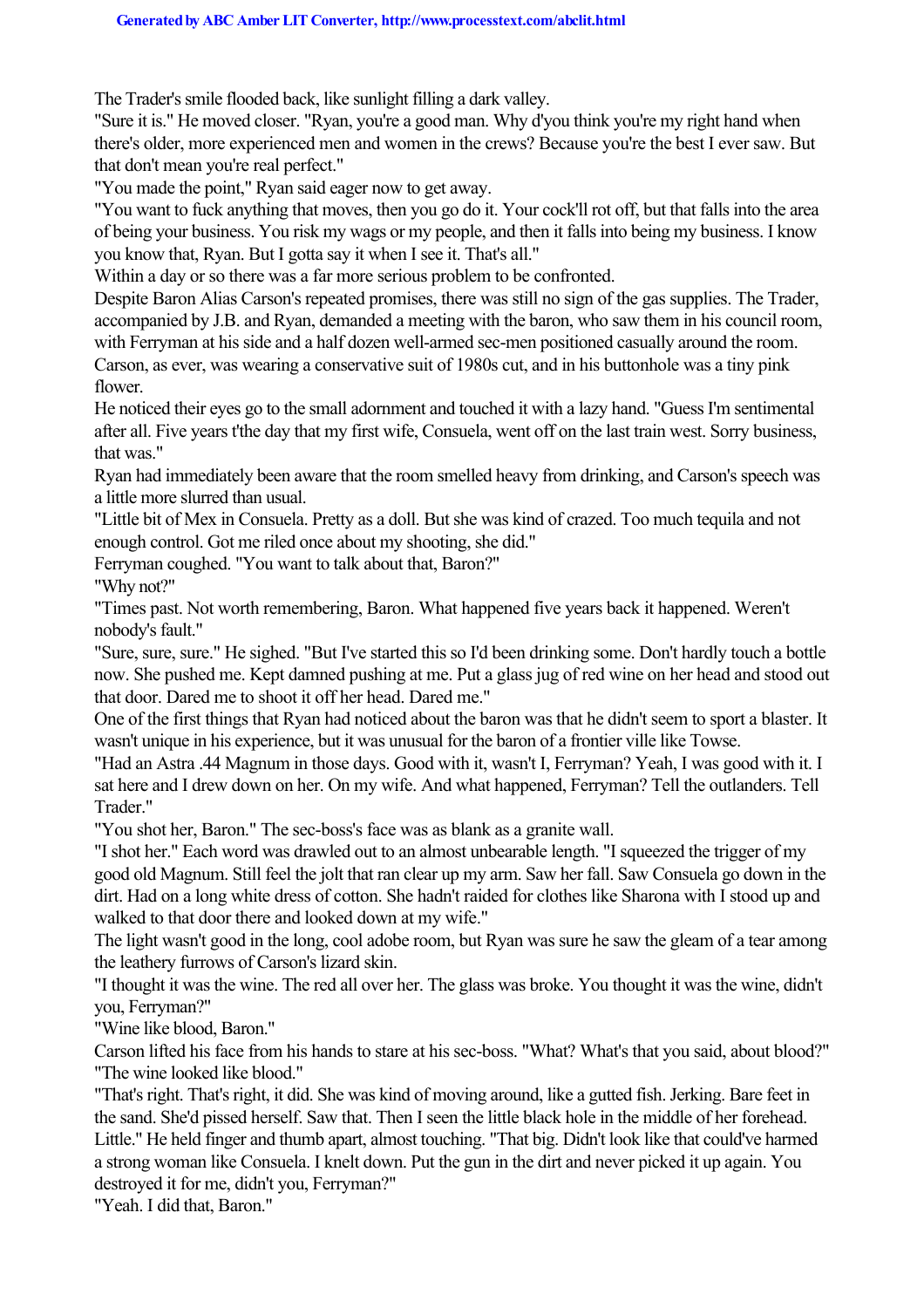There was a fly darting erratically around the council room, seemingly bemused by the darkness and the number of men. But everyone ignored it.

"I lifted her and held her head in my hand. This right hand. And and the back of her skull was like cornmeal mush. Her brains just spilled out into the palm of my hand."

The only sound in the room was the wings of the insect, humming backward and forward. As it flew past the sec-boss, he moved with a deceptive, casual speed, plucking the fly out of the air and crushing it. The movement broke the spell of the stillness. Baron Carson looked up. "Why, Trader. How may I help you?"

"By getting us the gas."

"You got food and water?"

"Sure."

"Ferryman."

"Yeah, Baron."

"Have the outlanders been supplied with all of the ammo they wanted?"

The Trader spoke. "I don't much care for playing games, Carson. We got food. Got water. Got the ammo, and you got the jack for all of that. We don't have the gas, and time's wasting. You keep telling us it's coming. It don't come."

There was rising irritation in the Trader's words. Ryan knew from their morning conference, before this meeting, that he was becoming seriously concerned, that Carson was getting some sort of plan into operation that might win him the invaluable war wags. Guards had been doubled, and every man and woman had been warned about keeping alert.

"Why not go away and then get back here in in a week, Trader," Baron Carson suggested. "Man sits on his ass too long he suffers from piles. Go out hunting someplace. There's that redoubt the Indians talk about, isn't there, Ferryman?"

"Many Wolves Canyon?"

"That's the one."

Ryan knew the suggestion of a redoubt was the one thing that would switch the Trader aside from his purpose.

"Redoubt? If it's there, then how come you haven't opened it up?"

Carson stood up, smiling past him. "A fine good morning, Sharona. Come join us."

Ryan hadn't set an eye on her since their lovemaking.

Today she wore an elegant dress in a soft green velvet that reached just below the knee. The black leather belt was fastened with an ornate golden letter G . Her hair was loose and flowed down either side of her perfect, heart-shaped face. She smiled at everyone in the room.

"Did I hear someone talking about that old ghost fortress in the mountains?"

The Trader nodded formally to her. "That's right. Just asked the baron how come you hadn't cleared it out if you know it's really there."

She sat on a chair held for her by one of the armed guards. "Oh, I believe it's there, but it's in the Blood of Christ mountains, stronghold of the Indians. Ferryman here has a good map, don't you? You could let the Trader have it."

Ryan looked sideways at the Trader, seeing the gleam in his eyes, the set of his head, the squaring of his shoulders. The gas was almost forgotten. What mattered now was the chance to find and explore a new, lost redoubt.

"How far?"

The baron looked at the Trader. "Still worried about the gas? Guess we can advance you a few gallons, can't we, Ferryman? And I'm sure and certain that the shipment'll be here anytime soon. Take five days break. Do your people good to be on the road again. When you get back here, I'm positive the gasoline'll be flowing like milk and honey in Canaan."

Despite his eagerness, the Trader hadn't earned his reputation by sticking his head into a noose. As soon as they got back to War Wag One he sent Beulah Webb over to talk to Ferryman and check out the map showing the route to the supposed hidden redoubt in the Sangre de Cristo range. And he joined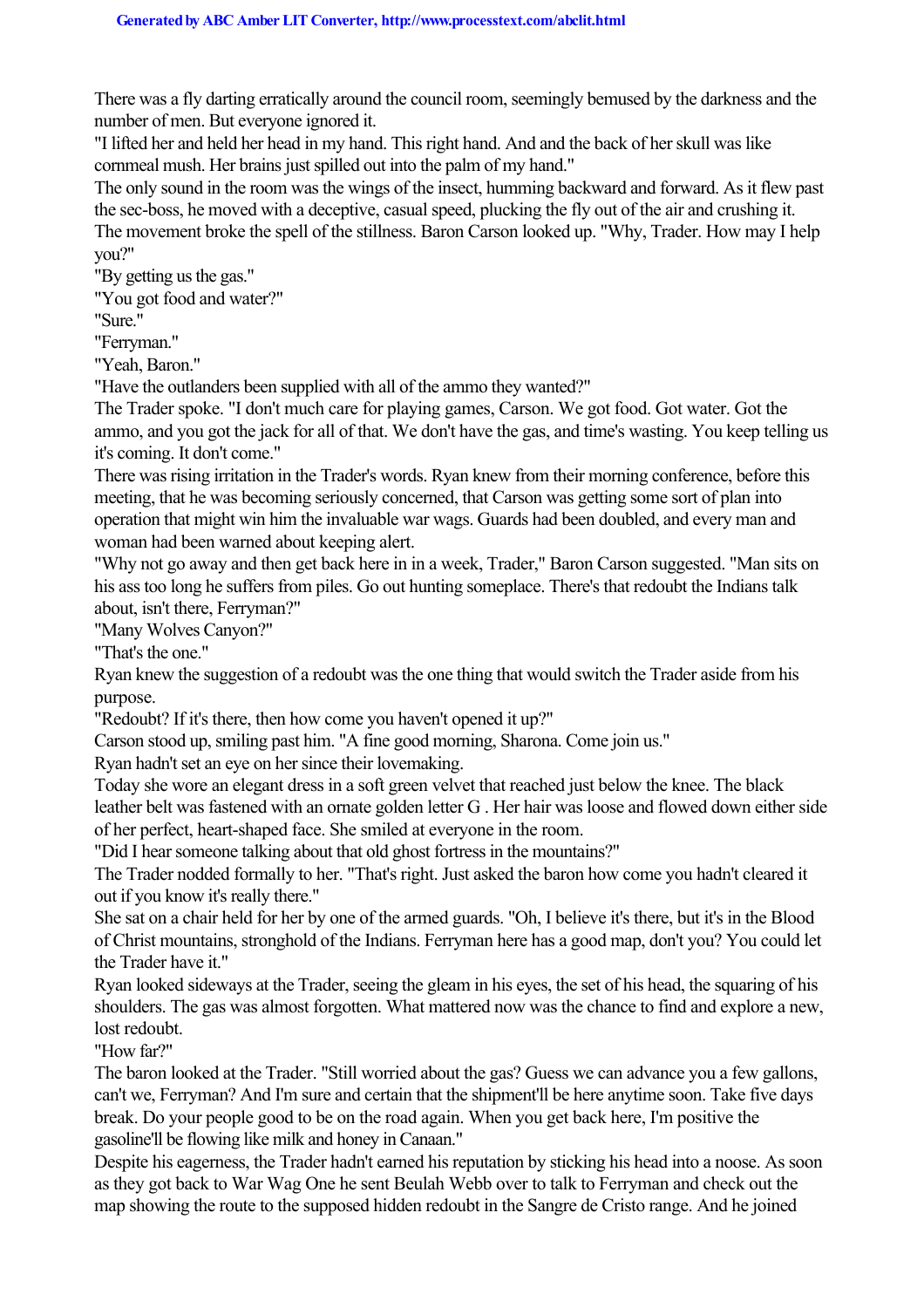with J.B. and Ryan to discuss this unexpected new development in the game. "He shitting us?" he asked. Ryan shook his head. "Don't see what he wins. The gas is coming or it isn't. Either way, why send us off on a fool's chase?"

J.B. had taken off his glasses and was polishing them on a strip of cotton, holding them to the light and peering through them. He took his time before replying.

"Only two things. Baron's straight, so we go check out the redoubt. Come back and get the gas. Or he's a misfire. No redoubt. Way of setting up some kind of ambush on us."

The Trader lighted one of the cigars he relished, offering one to the Armorer, who shook his head. "It's about trust," the Trader said. "We got men and an overkill blaster capacity with the wags. No way he'll front us out of them, though he's got some good weaponry and a strong ville." He was almost thinking out loud, rather than talking directly to J.B. and to Ryan.

Beulah appeared, carrying a hand-drawn map. She saw that the three men were in conference, and turned on her heel.

"So far, there's been nothing to show he's a misfire. I figure the white lion hunt was for real. Never seen so much disappointment in a man. So if we go off and find the redoubt, for better or worse, when we come back we'll mebbe trust him all the way. Mebbe we will mebbe."

Ryan saw the way the older man's tactical brain was moving. "And that'll be the time to be triple-guarded, Trader."

"That's an ace on the line, Ryan."

A little after dawn on the following morning, War Wags One and Two rumbled out through the gates of Towse ville and rolled steadily northeast toward the Sangre de Cristo. The rising sun had colored the jagged peaks, turning the patches of fresh snow into pools of crimson blood.

# **Chapter Twenty**

 THEY CROSSED the wooden bridge again, but this time the four-man patrol stood back and simply waved them by

The map showed a main highway to the north, with a cutoff east on a narrower road near an old settlement called Questa. Beulah had found all that on her ancient Rand McNally Road Atlas and Vacation Guide .

"Red River Ski Area, up this little red line," she said, pointing it out to Ryan.

There was no point in showing the Trader, who found reading and writing about as easy as juggling a handful of eggs.

Ryan looked at the scuffed, faded print, angling it to catch the morning sunlight that came in through the open-roof ob-slit.

"Hey! What's that say?" he asked, pointing to some pale green letteringCarson Nat'l Forest.

"One of the national recreational areas," Beulah said. Then the significance of the name struck her as well. "Oh, Land O'Goshen! Named after the Baron of Towse himself."

"But that map's a century old," Ryan said wonderingly. "How can it be named after Alias Carson? He wasn't even born."

It was Matt, the relief driver of War Wag One, traveling with them for the morning to gain more experience, who supplied the answer. His collection of comics covered all kinds of superheroes, but he also had a small number of fragile Western mags.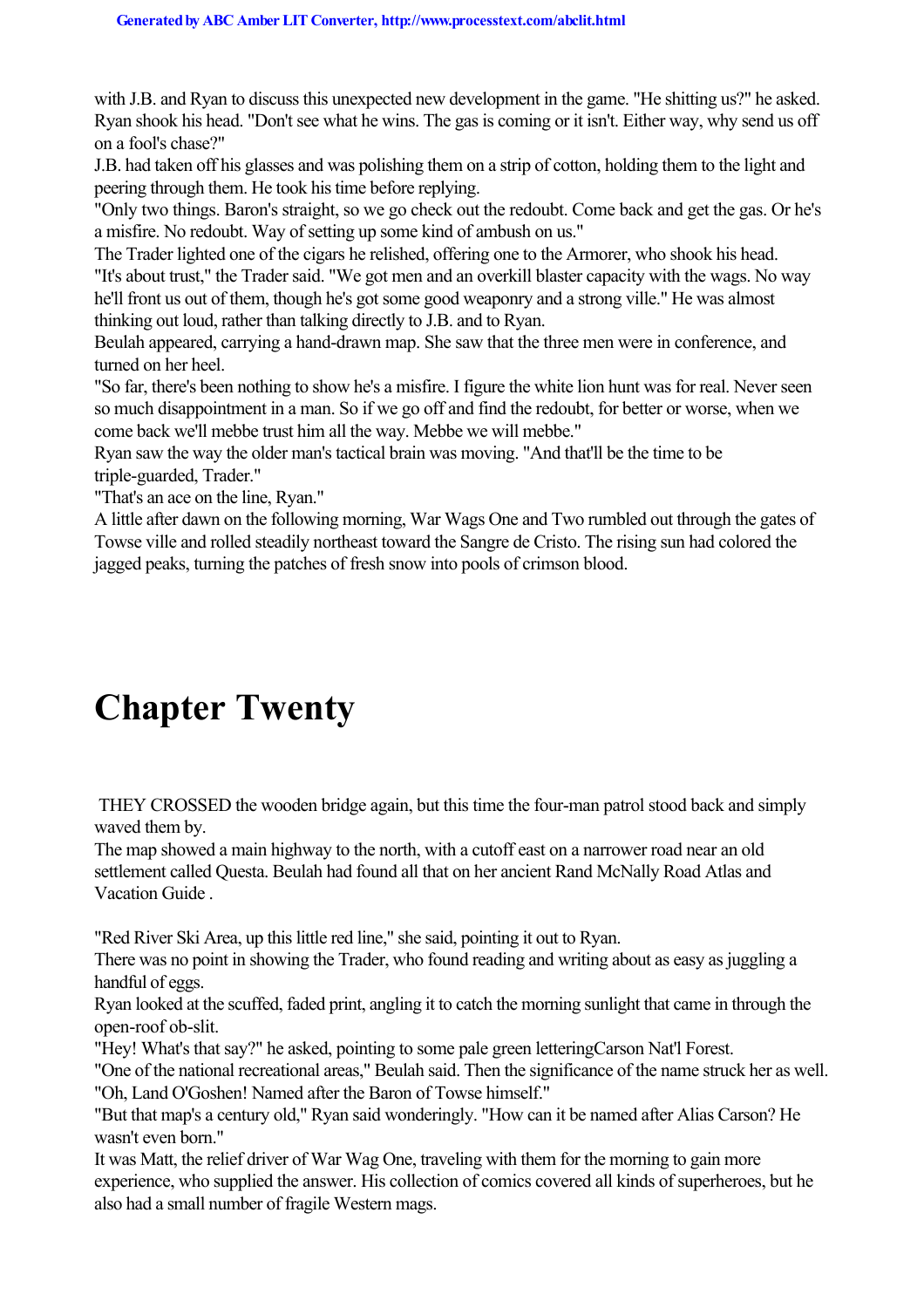"Kit Carson," he suggested, overhearing the conversation. "Real famous cowboy and Indian fighter. Mainly around these parts. More'n likely that forest was named after him."

Ryan felt vaguely disappointed at such a mundane explanation.

For the first few miles it was obvious that the two-lane blacktop had been well traveled. But gradually the going got tougher.

The saturation use of missiles by all the countries involved in the brief but terminal Third World War had caused devastation far beyond anything that the military tacticians and logistical experts had ever predicted. Even in the "worst worst" scenario, there'd been forecasts of some kind of eventual rebuilding of society through minimum levels of survival.

But nobody had taken into account the way that the land itself would react to the total assault. Hundreds of thousands of square miles of what had been the United States of America had vanished into the oceans. Low-lying areas had become measureless lagoons or lakes. Mountains had crumbled and new peaks had thrust skyward. The land had rippled as though it were soft and liquid. What had changed across the face of the continent had changed forever.

The earth tremors had affected the northern parts of what had been New Mexico, diverting rivers and turning highways into ribbons of broken, corrugated stone.

Hun was at the driving controls of War Wag One, her ob-shield open. A current of fresh air washed through the stuffy interior of the huge vehicle. Their speed had been slowing down ever since they crossed the deep gorge. Nobody really knew how fast a war wag could go under ideal circumstances, mainly because they never encountered anything remotely resembling ideal circumstances.

Ryan had known Hun to push them up over fifty miles an hour, when they'd been fleeing a forest inferno started by some suicidal muties near old Wyoming. A more normal kind of average speed was a whole lot closer to twenty-five.

Immediately north of Towse they'd gotten up to thirty-eight miles per hour. Beyond the wooden bridge that had dropped to the mid-twenties and a few miles farther Hun had eased back into third gear and slowed to around fifteen.

"Getting worse, Trader," she reported, her voice crackling over the intercom.

"Bring it to a walk," he replied. "I'm going up top for a look. Ryan?"

"Yo?"

"Come up."

It was a warm, sticky kind of a day, with the clouds obscuring the sun. Above the mountains on their right they could see the dense shape of a dark storm.

The war wag rattled and heaved as Hun pushed down to a lower gear. Behind them, linked by rad-com, War Wag Two also slowed, keeping station around two hundred yards behind. It was far enough to avoid an ambush, but near enough to provide emergency assistance for War Wag One if needed. Ahead of them the two men could see what had worried Hunaker.

"Switchback time," Ryan said.

The relatively level pavement disappeared a quarter mile ahead of them and was replaced by an undulating series of dips and bumps, some of them twenty feet high. At the bottom of the nearest hollow they could both make out the glint of water, which probably meant swampy ground.

"Won't get over some of them," the Trader mused. "Don't relish getting us stuck in this kind of place. Towse is the nearest ville, and I guess there's plenty of locals that'd welcome some killing."

In their conversations with Ferryman and some of the sec-men, the recurrent theme was the danger from hostile Indians who were the scattered survivors of Carson's massacre at the old pueblo.

Ryan stood up, waist-high out of the top of the wag, and braced himself against the pitching and jolting. He tried to make out what the ground was like on either side of the ruined highway, deciding that it could be passable.

The Trader called down to Beulah, trying to find out how much farther before they were due to turn off toward the mountains.

"Close. Any sign of Questa?"

Both the Trader and Ryan peered ahead. The Trader had a battered pair of Zeiss glasses, and he called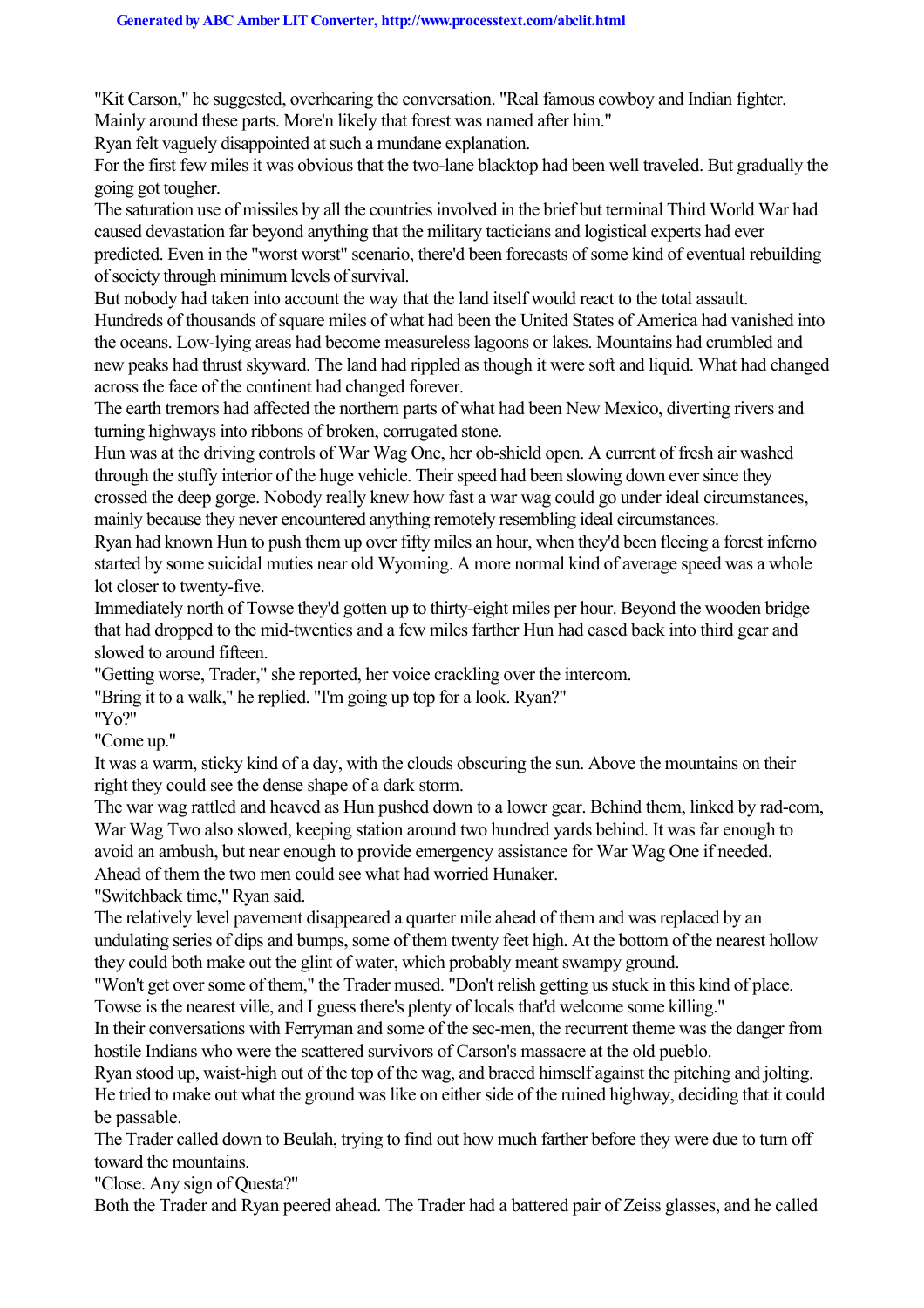down for Hun to stop while he checked the vicinity.

The engine ticked over quietly. Ryan spotted a lone coyote, head and tail down, scurrying along a shallow ridge a half mile to the west. Apart from that, there was no sign of life anywhere. Not even a buzzard circling optimistically overhead.

"See anything?"

The Trader shook his head and lowered the binoculars. "Nothing. If there was a town there once, it sure ain't there now. Can't see no sign of any road going east, neither."

"Want me to go on?" Hun asked. "Left or right?"

"Right's clearer," Ryan said.

"Must've been like this in the old frontier days of the Conestoga wagons," J.B. said a couple of hours **later** 

"Ox-drawn, weren't they?" Ryan asked, coughing as he swallowed dust.

The trail was so rough that most of the two crews had gotten out of the wags after the Trader had given them permission. They preferred to walk rather than ride in the sickly, sweltering metal boxes that the war wags had become. Speed had dropped to a little less than a steady walking pace.

"Mostly oxen. Some mules. Not many horses. Funny. Most old vids show horses pulling their canvas-topped wags."

J.B. had tugged his fedora down low over his eyes and knotted a scarf around his mouth and nose to make breathing easier.

"You told me once that a lot of the cowmen were black, didn't you? Never see that on the old vids, neither."

The wags were now going due east, with the lowering sun at their backs. The Trader was sitting out on top of War Wag One, his head bare, smoke curling from his cigar. He looked completely relaxed.

"Look at the old bastard," Lex said, panting and sweating along with J.B. and Ryan. "Like the baron of the whole fucking world."

"If he wanted to be, I guess he could," July said quietly, joining them. "I never met anyone like the Trader."

"You never will," Ryan said.

It took them two whole days to cover the miles into the foothills of the mountains. Beulah was delighted to find that the rough map that Ferryman had given her was accurate. It had showed the breakup of the highway as well as the point where the forest began to encroach toward the road. If there'd been trees in close a few miles farther back, the journey would have come to a sudden halt. As it was, the war wags were able to move back onto the ribbon of highway. The seismic devastation lower down on the plain wasn't repeated in the hills, and they picked up toward ten miles an hour.

It was early in the morning of their third day that the first Indian was spotted. He was a lone man, ragged-trousered, bare-chested and clutching what J.B. swore was a nineteenth-century Springfield carbine. He stood for a few moments in the clear sight of the waking camp, on a steep slope above a rushing stream of clean water. By the time that the nearest guard had shouted a warning and begun to draw a bead on the intruder, the Indian had vanished again.

"Best go to yellow," was Trader's comment.

The finest scout on either war wag was a rear gunner in One, named Garcia. He had once kept a camp-fire crew entertained for an hour while he tried to explain the mix of grandparents that had resulted in his dark skin, blond hair and eyes so dark that they almost disappeared in their sockets. Ryan couldn't remember that complex web of relationships, but he did recall that there was a bit of Crow Indian in there someplace. Garcia had joined them on a previous expedition south of the Grandee.

Now he was out front, kneeling in the middle of the track, the noon sun pouring his black shadow tight around him. J. B. Dix and Ryan stood a few paces behind him. The Trader had sent them out to try to check if anyone had been using the old lost highway through the woods.

Garcia finally stood up and looked around. He grinned at Ryan, flashing his solitary gold tooth. "Look empty to you, amigo?"

Ryan had some skill at tracking, but the dusty, leaf-covered stretch of road didn't share its secrets with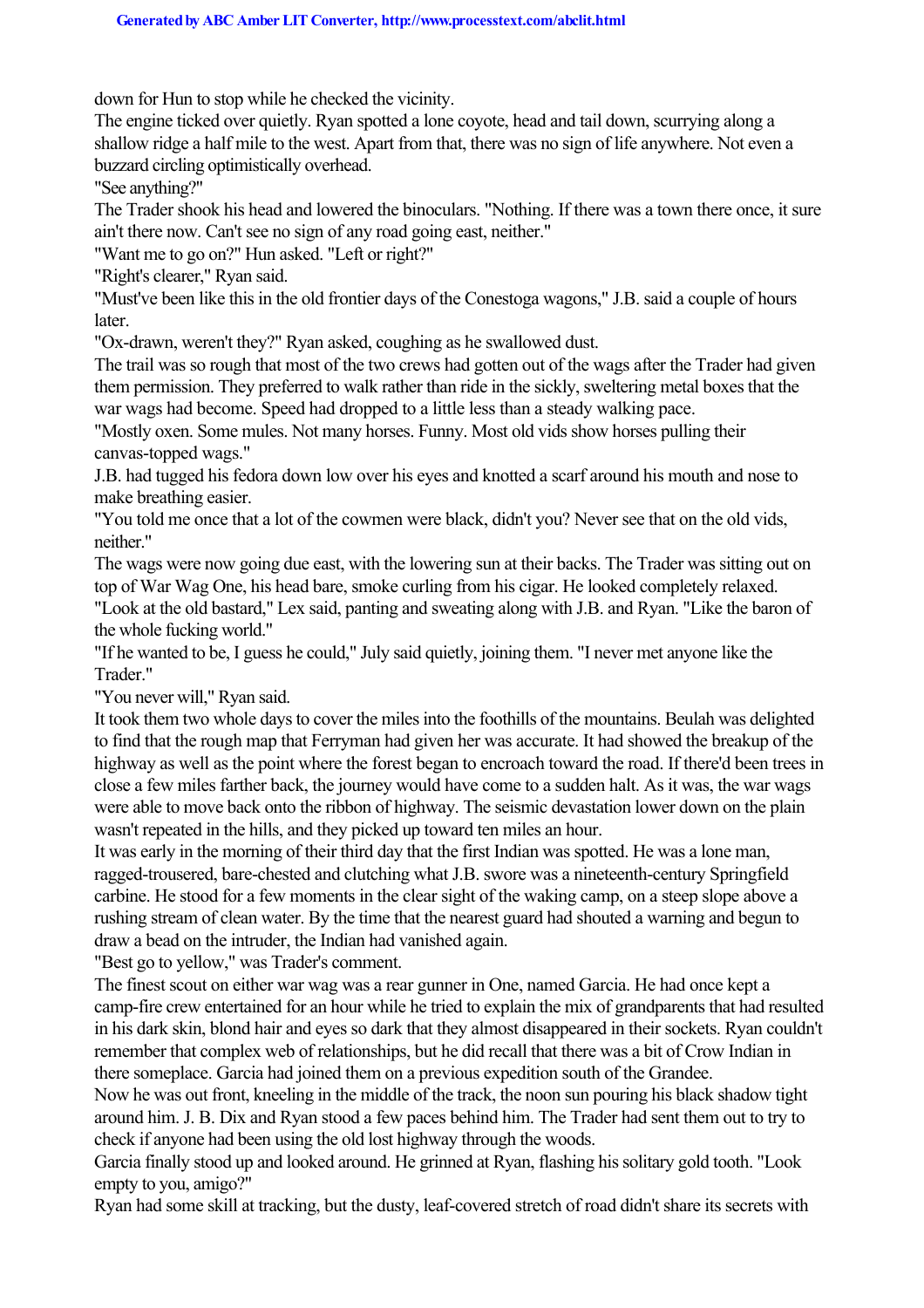him.

"Sure does."

"Las apariencias engaan."

"How's that, Garcia? You know I don't speak that Mex stuff."

"You must not decide how good a book is by just looking at her cover, amigo. This road, she tells many stories to me."

"Wags?" J.B. asked. That was the big question. Carson had said the redoubt hadn't been visited by anyone from the ville, that it was just local tales. If there were wheel marks, then he'd likely been lying to them.

"No. No wags. Not since the long winters, far as I can see."

"Horses?" Ryan asked.

"Ponies, off trail. Shoeless, so you wouldn't ride 'em on this hard pavement less'n you had to. Ponies. Mebbe Apache."

"Apaches? This far north?" Ryan couldn't conceal his surprise.

"Sure. Nothing like a holocaust to change the hunting grounds. Lots of the plains people got chilled. An Apache, he live in the canyons. Now they moved ways north. The warrior we seen looked Apache to me. Mebbe wrong. But I know one thing, Ryan."

"What?"

"Less my guess wrong, we see them again, before long."

Finally the trail simply ran out, as all trails eventually do, the track stopping at the bottom of a sixty-foot cliff. There was a clearing in the trees with an open flank to the north and dense forest to the south. Double patrols were set on the southern side, some a quarter mile into the woods, and another line about a hundred and fifty yards from the wags. If they were attacked, then it would surely come from the trees. The Trader called J.B. and Ryan, this time asking Beulah to join the discussion.

"Map's still about right," she said. "Shows this place as where the main track vanishes. From here you have to walk on for around four miles. Kind of steep, I figure. But the scale's not always consistent. Could be more. Doubt it'll be less."

"Best split up and take a foot party. No more than a dozen, well armed."

The Trader looked at both J.B. and Ryan, and they grinned back at him. The two young men had ridden long enough with the Trader to have a shrewd guess at what he was going to say next.

When there was the most remote scent of an undiscovered redoubt, the Trader tended to get his priorities a little scrambled. Though he was now well into middle age, he became like an enthusiastic young cub.

Today was no different.

They were in an unknown and potentially very hostile environment, which called for him to remain with the wags and delegate the patrol to either J.B. or Ryan.

Or to both of them.

"I'll lead with Ryan. J.B., you stay in command here."

"What a surprise, Trader." Beulah smiled. She'd already been long enough with the pair of war wags to predict how the Trader might react when he was within walking distance of a redoubt.

They scrambled up the steep path, with Garcia on point. The Trader and Ryan were at the front of the supporting group of nine men and women, with Otis bringing up the rear.

They found the entrance to the lost redoubt about thirty seconds before the Apaches found them.

### **Chapter Twenty-One**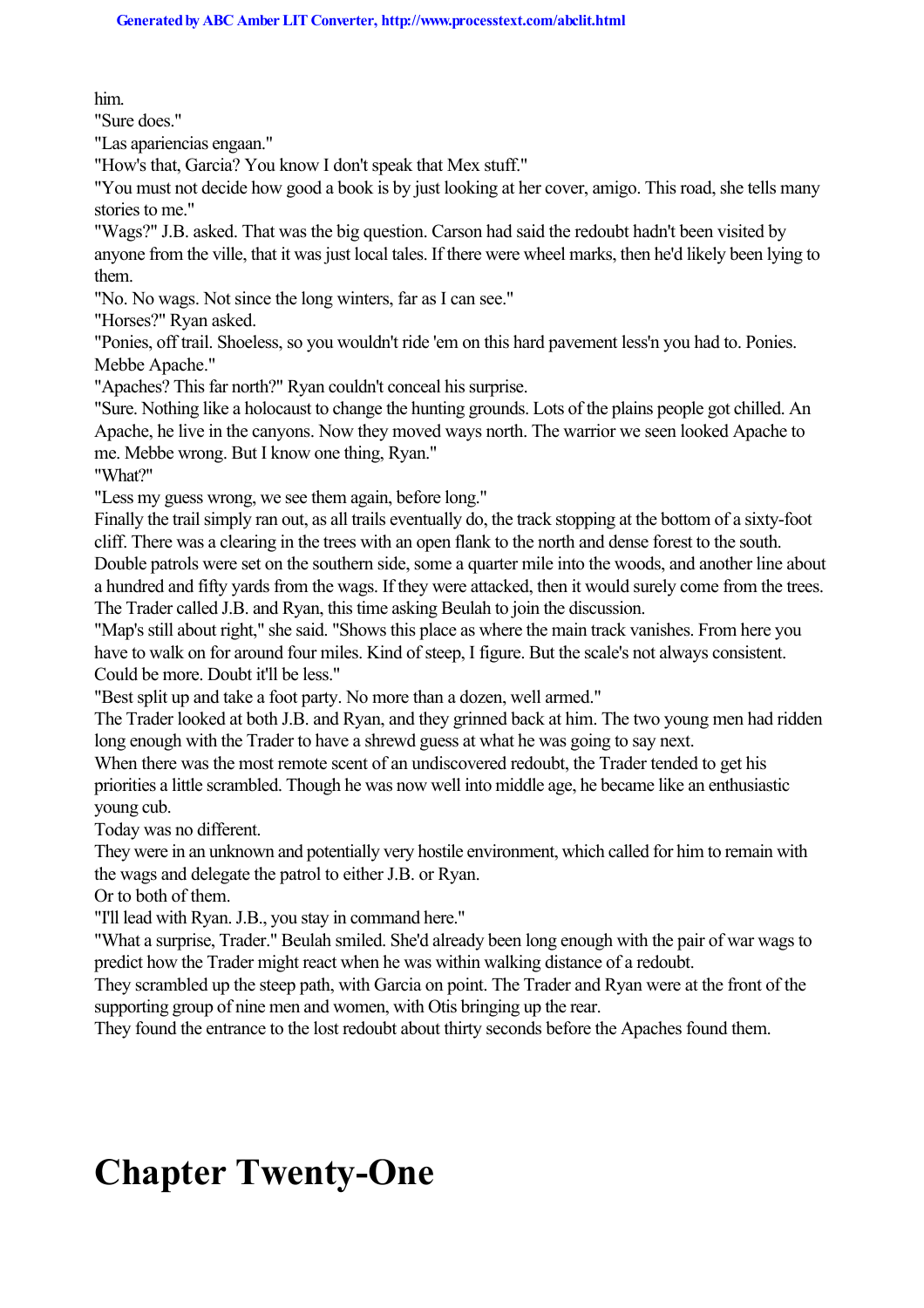THERE WERE SIGNS of a massive earth slip. It looked as if there'd once been a well-maintained blacktop leading directly across country from the main road toward Raton and the Colrada line, but the land had reared up and swallowed it whole. Now they stood near the last few yards of that road, which ended in a sharp drop down a sheer cliff. At the other end, twisted and buckled, were the remnants of a pair of dark green vanadium steel sec-doors.

"Doesn't look very promising," Peachy said, rubbing a tentative hand over his sprouting beard. The arrow hit him through the wrist, pinning it to his neck, and Peachy went down with a bubbling yelp of shock and pain. Ryan had a moment to see that the feathers on the arrow flights were notched from a gray goose. Then the boy was kicking in the dirt, and the air around them was humming with more missiles.

A spear buried its point in the sandy earth just in front of Ryan as he drew his pistol, missing him by less than a foot.

"Inside!" the Trader yelled. "Bring the wounded!"

Apart from Peachy, whose lifeblood was seeping out of him, other members of the patrol had taken hits. Garcia was cursing in Spanish as he tried to pull a shaft out of his shoulder. Janine, a radio operator from War Wag Two, had taken an arrow in her left arm, just above the elbow. Instead of panicking and trying to pull it out, ripping the muscle away on the barbed tip, she calmly knelt and snapped the narrow shaft, pulling the jagged point clear without harming herself.

"Good one!" Ryan shouted as he paused near her, in case she needed help.

"Bastards," she hissed. As she stood, a bullet hit her in the left side of her chest, knocking her to her knees again. Before Ryan could move, a second bullet smashed into her head, just above the left ear, killing her instantly.

"Fireblast!" Ryan cursed.

The worst of it was that there was no target available for his own blaster. The rain of arrows and the occasional bullet came from the shelter of the surrounding trees and boulders.

The entrance to the redoubt gave them temporary relief from the attack. Apart from Janine, whose corpse was left where it had dropped, they all made it safely. None of them, except Peachy, had injuries that were likely to prove terminal.

As soon as they were out of sight, there was a harsh shouted word of command. And silence fell. The Trader beckoned Ryan to his side. "I never seen a one of 'em. You make who they are?" "Sure as shit aren't sec-men. They only got single-shot blasters. And only four or five of them. Rest got bows. Must be Indians."

"Main thing is, make sure they can't get around behind us. Now that we're snug in here we can leave a couple with automatic rifles, and they can hold off the entire damned Sioux nation."

"Apaches, Trader," Garcia interrupted. "Saw one moving around. Apache. Sure of it."

For the first time there was a moment to survey their surroundings.

Ryan had been with the Trader on a few previous occasions when they'd scouted a newly discovered redoubt. Most of them had been like this.

The destroyed sec-doors were the giveaway. It meant that the fortress had been opened up, maybe within the past year. If the entrance was peeled open, then the chances of finding anything worthwhile inside stood between one and zilch. Probably nearer to zilch.

With the Trader, deciding and acting were only a heartbeat away from each other. Once he'd made a plan he'd act upon it.

Two members of the group, along with the worst wounded, stayed just inside the entrance. The remnants of the doors, combined with a lot of fallen concrete, provided excellent cover. With Uzis and a British Enfield Support Weapon, they had all the firepower they could need to hold off even a direct frontal attack. Nightfall was still a long way off, so they were secure.

The Trader and Ryan, with the rest of the party, moved inside, the hand lights they'd brought with them at the ready.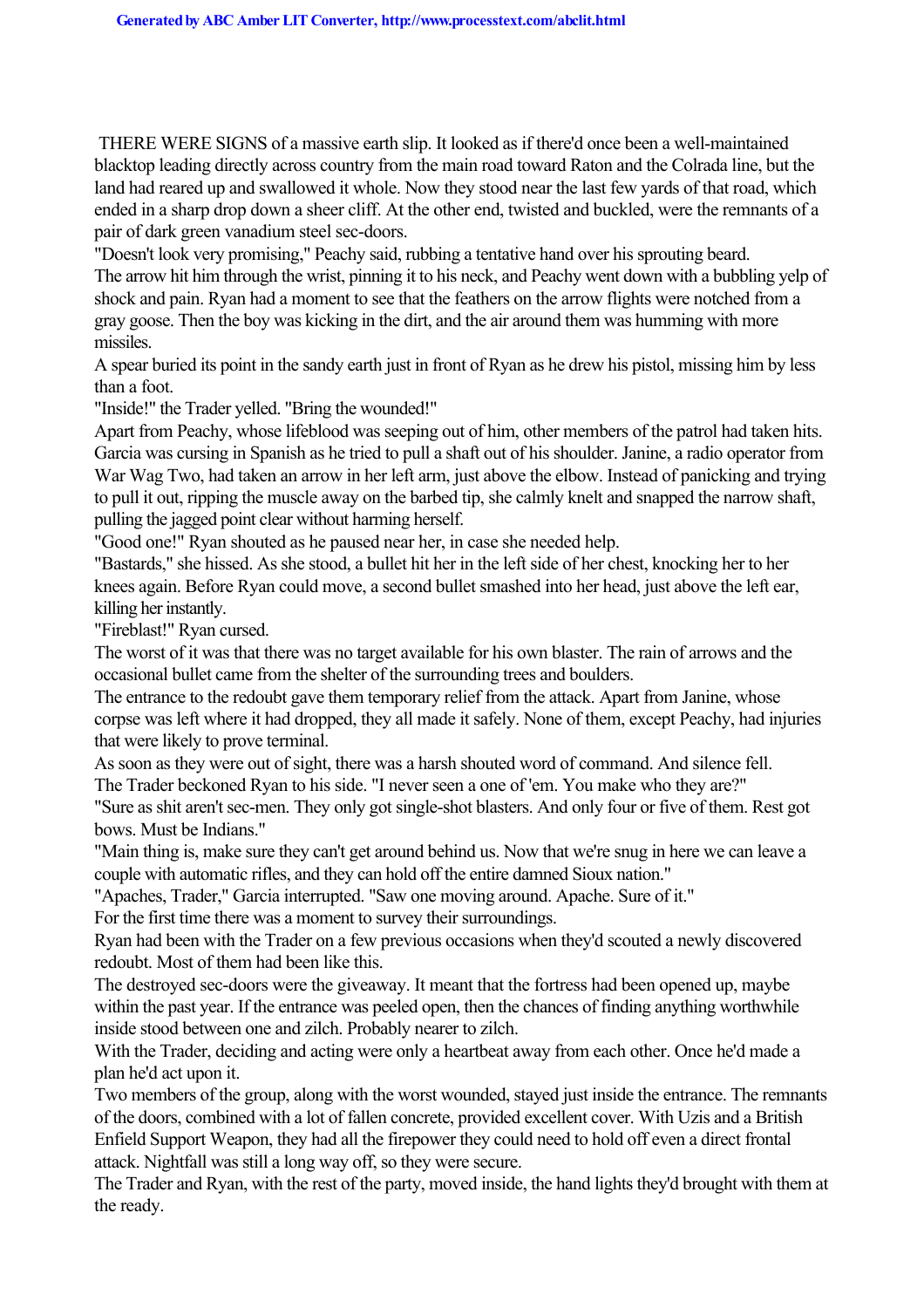The ceiling had fallen in several places, revealing the mesh of rusting iron above it. Water had seeped through from somewhere higher up the mountain and dribbled down the moss-covered walls. The floor was ankle-deep in stagnant pools of water, covering a tangle of tumbled rubbish.

"Air's bad," Garcia said, stopping and sniffing. "Don't seem like another entrance."

Ryan could tell that himself. All over Deathlands there were ruined buildings, and some of them had never been entered since the day of sky-dark. You got used to telling the difference in the air. This redoubt smelled of decay, of urine and animals. Often there'd be a link with other parts of the huge fortresses, and there'd be some kind of air flow. In a few redoubts the nuke power units still functioned, and you had lights and heat.

Those were the ones where you looked for some kind of trading treasure.

"Want to go on?" Ryan asked the Trader.

"No point. I can smell the rotten stillness. No point."

They'd only gone about two hundred yards into the cavern, but the weight of the earth above them was already becoming oppressive. It was like being inside your own tomb, with the worry that someone outside was about to slam the door and turn the key on you. It wasn't a good feeling.

Behind them they all heard a sudden thin cry that rose and fell, fading away into a soft bubbling sound. "Guess that's Peachy," Ryan said. "Off to buy the farm."

The Trader punched one hand into the other. "Rad-blast it! I truly hate to lose a young one." They quickly made their way back to the main entrance. There'd been a single, brief burst of fire from Giardino, who had the Enfield.

"Coupla them showed up between them trees. Think I hit one. Mebbe both. Mebbe not." Janine's body lay where it had fallen, and the corpse of Peachy had been dragged to the side of the redoubt entrance. Ryan only glanced at it as he went by. The pile of meat and clothes wasn't the bright, laughing kid anymore. He'd gone forever.

"Standoff," the Trader said, squinting around the corner of one of the tumbled sec-doors. "They can't get in at us, and we'll find it hard to get out safe. What's the moon?"

Ryan's job as war captain included keeping up with that kind of knowledge. Being certain if you had a full moon or only a thumbnail of a sliver could easily mean the difference between breathing and choking. Being trapped in the old redoubt was exactly that kind of situation.

"Quarter," he replied. "Most likely the clouds'll clear after dusk. Be enough for them to make us if we try to move."

A few pebbles rattled down in front of the entrance, pattering on the concrete. The Trader looked around at Ryan.

"Above us," he said.

"Yeah," Ryan agreed.

Some more stones and a couple of larger boulders came crashing down. It seemed like a good move from the Apaches. If they could start a slide that would fill the doorway to the redoubt, they wouldn't have to risk anything. A few hundred tons of bedrock would seal in the invaders and leave them nowhere to run.

Ryan went inside to look again at the broken remnant of the plan of the redoubt, hoping that he might somehow find a clue that would open up an avenue of escape. But the air remained still and stagnant. He walked slowly back to rejoin the others, waiting in the dripping gloom. Outside, there was bright sunlight and no sign of the men behind the ambush.

The voice was sudden and grating. "We will break stones and make the mountain fall. But you go alive if you send us out the man with one eye."

Everyone, including the Trader, looked at Ryan.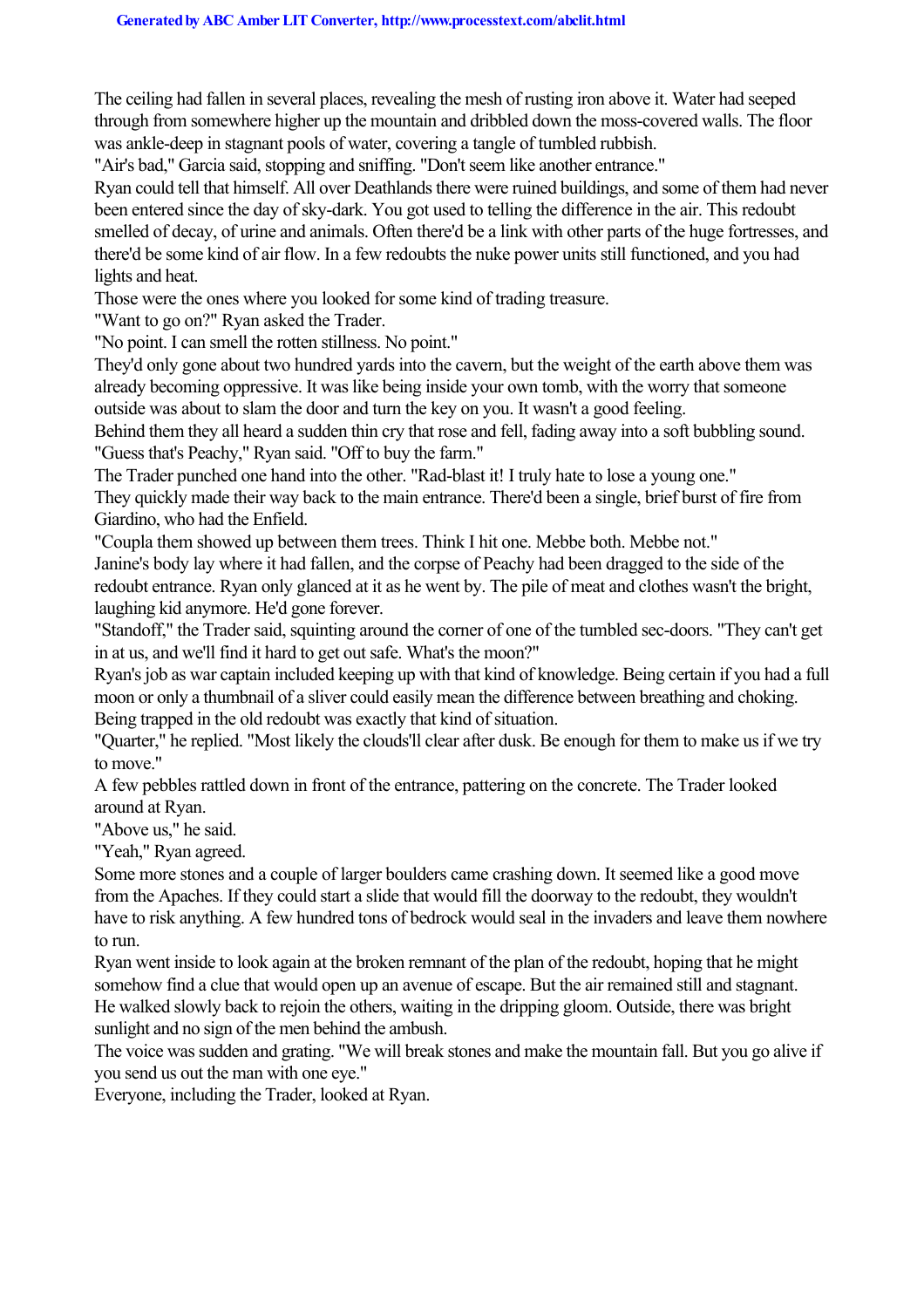# **Chapter Twenty-Two**

 DOC TANNER WAS praying. It wasn't an activity that came naturally to the old man, not lately. He'd prayed a lot, wildly, after he was trawled forward from 1896 to the alien year of 1998, plucked from the side of his beloved wife and two little children. Doc had tried all sorts of desperate entreaties to any kind of deity that might be listening, knowing all the time that it was futile, that there was no possible way of jumping him back through time to rejoin his family.

Now he prayed for Ryan Cawdor.

"Please, Lord, hear me. I know that this man, Ryan, might not have been what some folks would call a good man. I know he's butchered many of the ungodly, but the overwhelming majority of them truly had retribution coming. He's totally loyal to his friends, and he upholds the right. Isn't that what it's all about, Lord? About upholding the right? Ryan Cawdor is a man who walks through the valley of the shadow of Deathlands and fears no evil. He doesn't pass by on the other side, Lord. So, now he needs you now he's slipping into the darkness aid him with thy rod and thy staff, Lord."

On his knees in the dimly lighted room, Doc wasn't aware that the others had come in to stand behind him, listening to the sonorous, measured voice.

Jak raised a silent hand to brush an errant tendril of snow-white hair off his high forehead.

J.B. leaned against the edge of the door, face lined and tired. He'd been searching desperately for some other way out of the redoubt, for something that might save the life of his oldest companion.

Krysty stood by him. She and Mildred had been experimenting for a day and a half with the limited supply of drugs, trying to hit upon some combination that might drag the deeply unconscious man out of his coma.

Mildred had explained to her that the damage to Ryan wasn't caused by the bacteria from the food. So a normal course of antibiotics would be fruitless. It was the toxins that the bacteria had left in the stew that were killing him. Antitoxins would save him, but the medicine cupboard didn't contain what Mildred needed.

Experimentation was the only hopeto stumble upon something that would ease the progress of the fatal disease.

Now he lay there, as still as a carved statue. His chest was barely moving, and his breathing was stilted and labored. Twice already Mildred had been forced to help him breathe through a crisis, and feeding was out of the question.

Doc, face buried in his hands, was ending his prayer.

"I think that this might be fruitless as whistling in the dark. But if there is someone beyond the veil, someone listening to the rambling words of a damned old cretin, then help me. Help us. Help Ryan Cawdor, Lord. I beg you. In the name of the Father, the Son and the Holy Ghost."

The chorus of "Amen" from behind him made the old man start and look around, nearly losing his balance and falling in the process. Krysty stepped forward and helped him to his feet, his knee joints cracking like distant pistol shots.

"Thank you, my dear. I do hope that you don't think the old chap's losing his marbles?"

She smiled and squeezed his hand. "Course not, Doc. If it helps if anything'll help, then it's worth a try." "Why not Earth Mother's power, Krysty?" Jak asked.

She shook her head. The curls of dazzling scarlet were bunched and dull. "Can't, Jak. Not the way Gaia's forces work. I could lift him up and break metal and and do anything that needs 'power.' But it's more strength, Jak."

"Ryan needs strength."

"Sure. But from inside him." She managed a wan smile. "Sure I can help him a little. Hold him and talk to him. It helps some. But when you get to the ace on the line, Ryan'll make the scoreor he won't. That's all."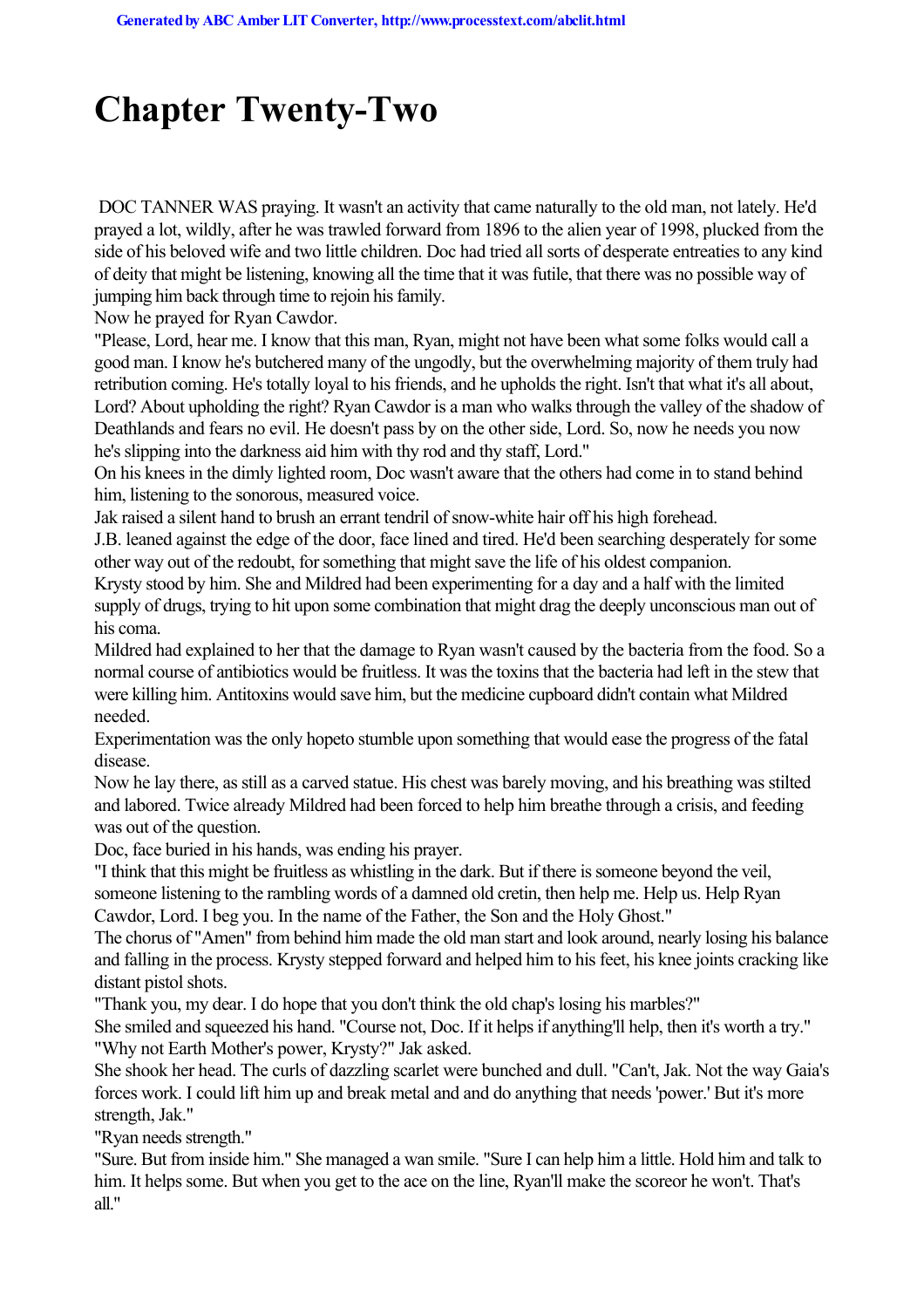Doc looked at Mildred. "Any joy with the medicines?"

She rubbed her eyes and sighed. "If I never look at another mix of powders, pills and liquids it'll be too damned soon. I don't know, Doc. I've worked out something that might do the trick. Got it in this syringe here. It could combat the poisons. If it does, then Ryan could pull through. Like Krysty said, he's got the inner strength."

"If needle doesn't work chilled?" Jak said.

"That's about it. The paralysis of his muscles is almost total. Face is like granite. The heart's slowing all the time, and I don't think his breathing can carry him through another three, four hours."

"Then I suggest, madam, that you use that needle. And let us hope that your medical skills and my poor prayers combine to aid him."

Mildred took the stopper off the end of the needle and squirted a tiny silver spray in the air to remove any risk of causing an embolism. She knelt by the bed. Ryan was completely still, the gray blanket over his body seeming motionless. His eye was closed, his lips slightly parted, and his skin had a deathly waxen pallor.

"Not easy to hit a vein," Mildred muttered, flicking at his forearm with her index finger. "Ah, we got us a live one here." The needle slid into the skin, and she steadily depressed the plunger. Withdrawing it, she gave a quick wipe to the puncture with a strip of cotton that had been soaked in surgical disinfectant. "Now?" J.B. asked.

"We wait."

"How long."

"How the" She controlled herself. "I don't know, J.B., and I don't want to guess. But if it hasn't worked in, let's say four hours, then I think Ryan will be dead."

They stood in a silent circle. Ryan had an oddly withdrawn, faraway look, as if he were listening to some distant voice calling to him, calling out to the one-eyed man.

### **Chapter Twenty-Three**

 "THE MAN WITH ONE EYE. What the hell you done to upset them, Ryan, got all their women pregnant? Deflowered every virgin on the ranch?"

Otis was laughing, oblivious to the mortal danger that they were in. If the attacking Indians kept their word and managed to lever down half the cliff and block the redoubt entrance, then everyone's life expectancy was going to suddenly get really short.

"I never been down this way before," replied Ryan. "Why'd they want me?"

"Ten minutes, killer of the helpless! We will give you the quick death you gave our women and our babies. The others will walk free."

The Trader slapped his hand against the side of one of the doors, making the steel ring. "Fireblast! Of course."

Ryan was only a moment behind him. "Sure. That's why."

Some of the others were much slower on the uptake, still looking at one another in bewilderment. J.B. explained. "Those guys out there want the one-eyed man. They've seen Ryan, but he's not the one-eyed man they really want."

"Ferryman," July said. "Course."

There was some laughter and relieved chattering, but the Trader shut them up.

"They could take some persuading, my friends. We can tell Ryan from the sec-boss. I wonder if these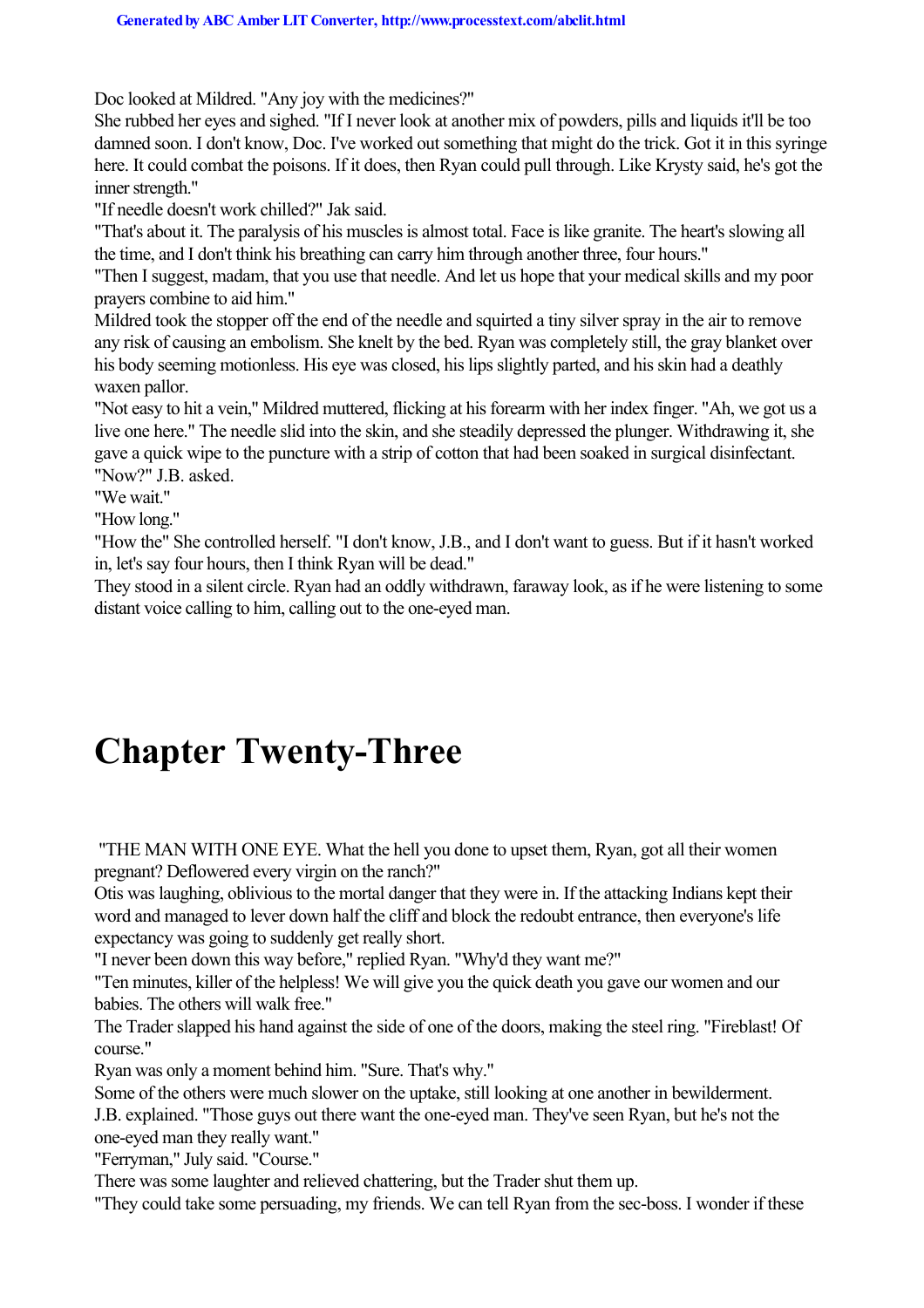men can. Or even want to. They got them a one-eyed man snug in the nest. Why worry about whether he's the right one?"

"Two minutes then all die!"

"I'll talk to them," the Trader said.

Very cautiously he edged toward the entrance, waving a hand and shouting that he wanted a truce, wanted to speak to their chief.

Nobody shot at him, but nobody answered him either. He glanced around at Ryan, who shook his head. "Don't risk it, Trader. Wait there."

"One minute. All die!"

"Listen, you dumb-ass piece of double-stupe shit! I wanna talk!"

"Tactful, Trader," Ryan said. "Real tactful."

"Why talk?" The voice was doubtful. "Give One-Eye to us. All live. He die. Keep him and he die. All die. What is to talk?"

"We come out and mebbe we all die, but some of you get chilled. You know it's true. Talk and it could be that nobody gets to die at all. What's wrong with that? Sounds a good idea to me."

The Trader took another half step, so that the light threw his shadow back into the dank cavern. Ryan and the others had fingers on triggers. If the Trader had gone down, Ryan would have led the charge outside. That would be the last and only option.

"I talk. Me. You. No others. No bows. No blasters. You come two hands of steps."

"Ten yards forward," Garcia interpreted unnecessarily.

"You come same distance," the Trader insisted, turning and calling into the redoubt. "Rest of you stay ready."

Ryan moved to a position where he could cover the Trader. Part of his mind was conscious once again that J.B. was right, and that he really ought to get himself a long gun. If the Indians appeared and started blasting, his own Smith amp; Wesson revolver wouldn't be the best weapon to have in his hand.

The Trader moved out into the open, counting his steps out loud, toward the sheer drop where the blacktop had been severed.

After a brief delay, a stocky figure appeared near a single tilting lodgepole pine, holding an old carbine at the trail. The Apache wore cotton trousers and a loose shirt and had his long hair tied back in a green bandanna.

The two men stopped a few paces apart, but the day was still and it was easy for everyone to hear their conversation.

"I'm Trader. Who're you?"

"Slow Eagle. Of the Mimbrenos. Why do you come to Many Wolves Canyon?"

"Why not?"

"I have lost a brother to your blasters. You have two who will not ride tomorrow. Why?"

The Trader coughed. "My business. Better question is why you attack us like sneaking back-stabbers? Tell me that."

"This is our land."

"Doesn't give you any right to chill folks minding their own business."

The Apache's voice rose in anger. " Your business! The business of Butcher Carson is death!"

"Business of Baron Carson's no concern at all of ours."

"Liar!" The word was shouted so loud that it echoed from the surrounding cliffs.

For a moment Ryan really believed that the Trader was going to draw down on the Indian. There were things you could kid his boss about, but the one thing you never did was question his honesty.

With an obvious effort he controlled himself and kept his voice surprisingly calm and gentle. "It is not a thing of honor to say another man lacks honor."

Slow Eagle had taken a half step back and lifted his blaster to his hip. Then he lowered it again. "You are the men of the baron."

"We are not. Told you. I'm Trader. These are my people. We're at Towse to buy and barter for gas and ammo."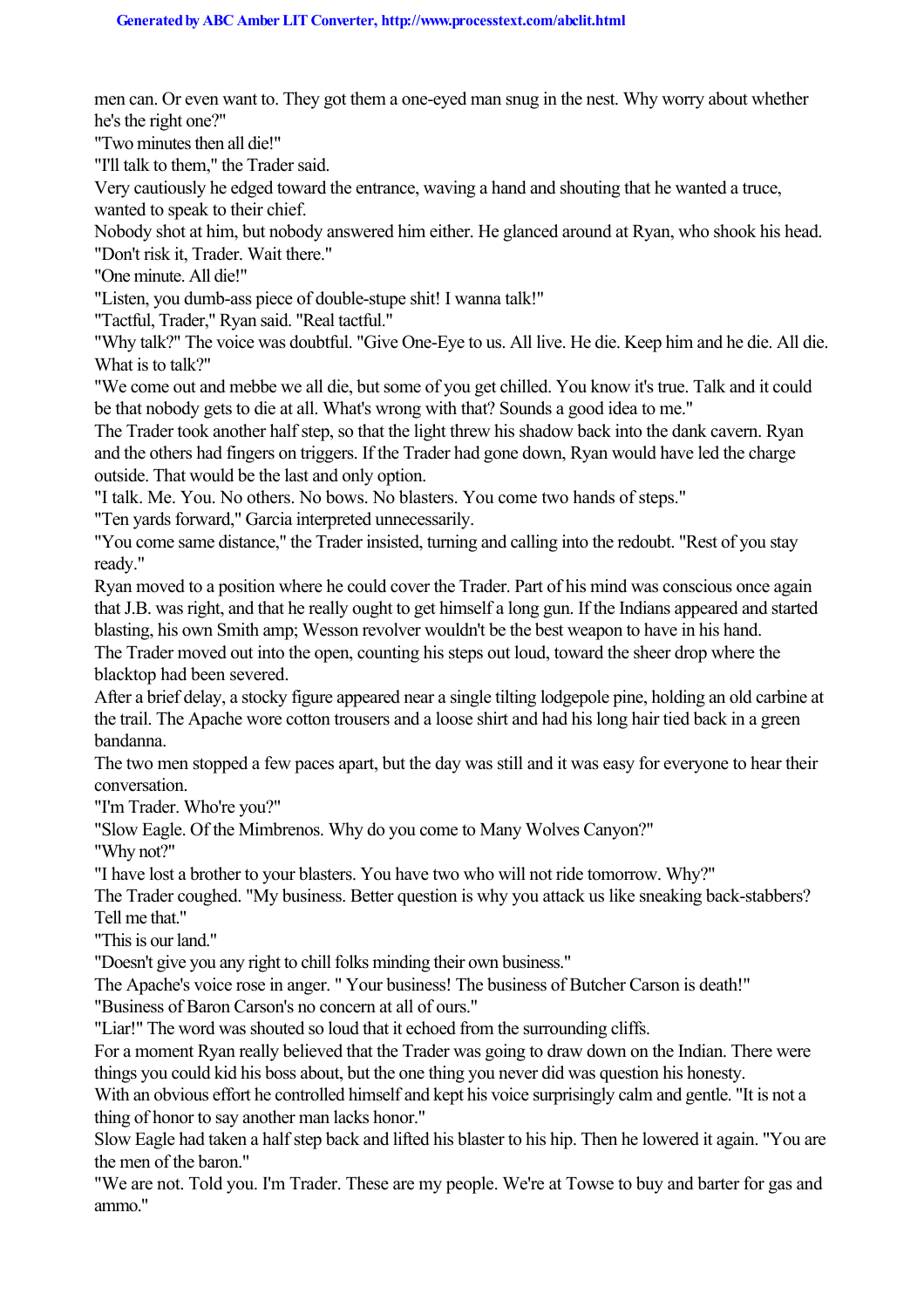The Apache shook his head. "I still say your words are the glitter of light upon a fast river, carried away and not worthy of notice."

"Now, why the dark night d'you keep saying that, mister? You got no call."

The Indian's finger pointed out like a striking rattler, aimed at where Ryan was waiting in the shadows of the redoubt.

"There is Blind Night," he crowed, "the butcher of babes. Carson's sec-boss! Do you think us fools that we do not see him?"

"Oh shit," someone said behind Ryan. "That empties the tank on us."

"You think that's Ferryman?" the Trader asked. "His name's Ryan Cawdor, and he's my war captain on the two wags."

"Blind Night," the Mimbrenos chief insisted. "He is well remembered."

The Trader turned and beckoned Ryan toward him, asking the Indian first if he would let him come without shooting him from cover. Slow Eagle nodded his permission and called a guttural warning to his hiding warriors.

"Look closely," the Trader urged. "Ryan has lost an eye. Ferryman has also an eye missing, but Ryan is taller. His skin is not so dark. Can't you see that for yourself?"

The Apache stared intently at Ryan through narrowed eyes, shaking his head doubtfully and then coming a few steps closer. From the cliffs above the sec-doors someone shouted something in the Indian tongue. Slow Eagle didn't reply.

"What did he say?" the Trader asked.

"That no person of the Apache has ever seen Blind Night close to the face and lived."

"Must be some way of settling this," Ryan said. "Isn't there anybody who seen Ferryman who'd know him again? Anybody?"

The Apache shook his head again. "The man is walking death to all. He led the raid on our pueblo and torched the church. Buried babies living. Drove our women into the fires so they ran and burned and screamed. They screamed, Blind Night!"

He spit at Ryan, who slowly lifted a hand and wiped the spittle away.

"One time more, you stupe bastardI'm not fucking Ferryman! Not Blind Night! What do I have to do to prove it?"

The moment stood astride a razor, and Ryan's fingers twitched for the butt of his blaster. It was clear as crystal to him that talk wasn't going to sort this out. It was going to be sorted by fighting and by chilling. No other way.

The voice from the top of the cliff rang out again, obviously asking a question. The chief replied, then a general, bellowed conversation developed, questions and suggestions raining in from all around them.

The Trader took the moment to whisper to Ryan out of the corner of his mouth. "Gut-shoot him when I say, and fly like goose shit off a shovel. I'll bring the others."

Ryan knew it was the best plan there could be. He was obviously the main target for the anger of the Apaches. Put their leader down in the dirt, and you could make them stop and think.

Slow Eagle held up a hand for silence, looking once more directly at Ryan.

"The oldest of our warriors makes me think you can test your word."

"Test?"

"Is it not real word?"

"Yeah. But I don't know what you mean. How can I test if I'm telling the truth about who I am? How?" "By blood."

The Trader looked at the Apache. "Stop talking behind your hand, mister. Just tell us what you mean." "Blind Nightman who says he is not Blind Nightcan fight to death against our best warrior."

"Blasters?" Ryan asked.

For the first time there was a hint of relaxation from the Mimbrenos chief. "Your long and small guns are too strong. If you fight it will be knife against knife."

"Fine by me, Trader," Ryan said. "Back myself against any scrawny, half-assed little Indian son of a bitch with steel in my hand. Yeah. Tell him let's get to it."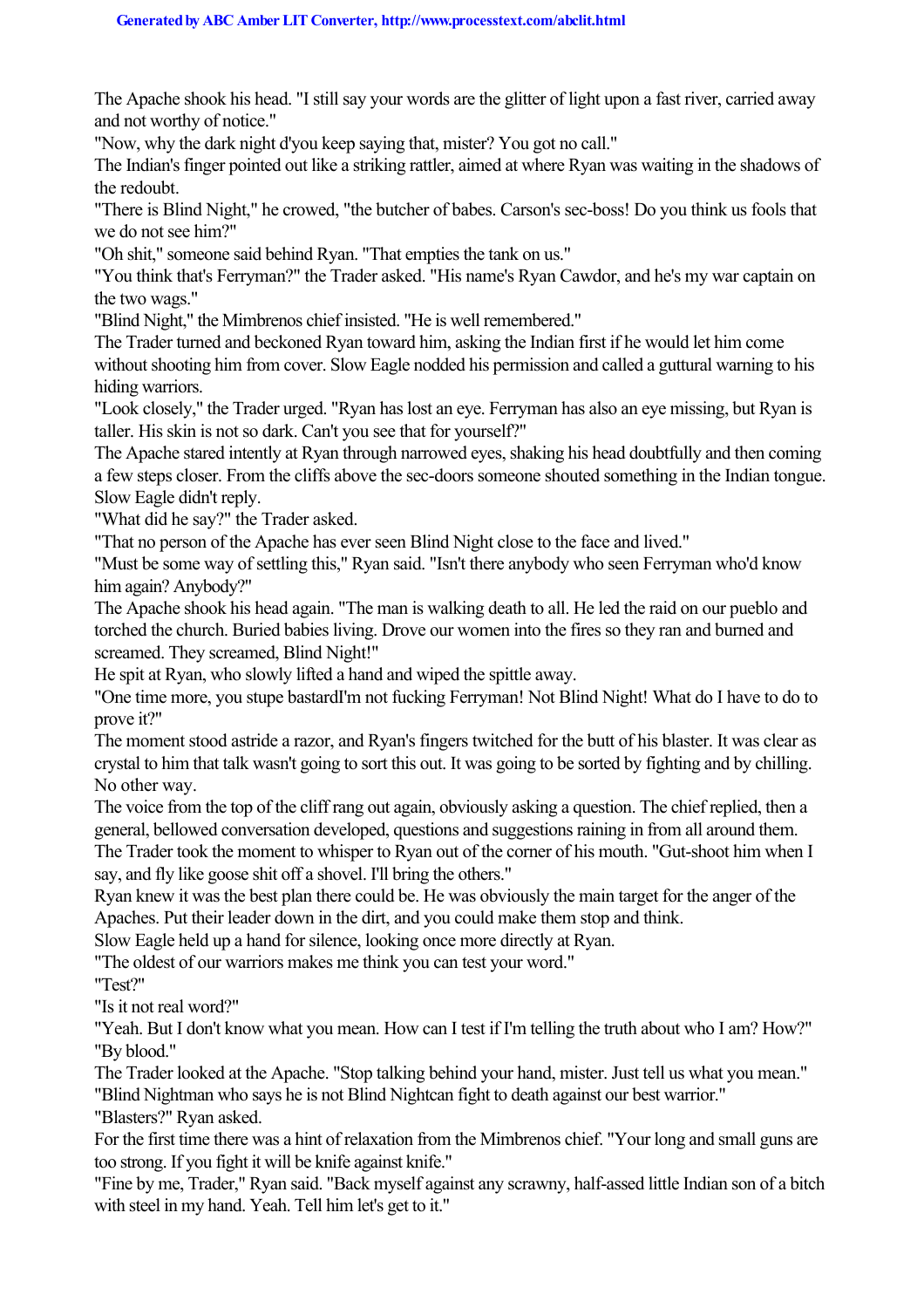"Go into the redoubt. Make ready. I'll set out some rules with the chief here. Like what happens when you win."

Ryan appreciated the confidence in the Trader's voice.

It didn't take long. The Trader strode back, his grizzled face looking slightly puzzled. He stepped into the darkness, blinking. "Where's Ryan? Ah, there."

"Something wrong?"

"No. Well, yeah. If they're so rad-blasted scared of Ferryman, I don't get how they're so eager to have one of their fighters come against you with just steel. There's something"

"Trap?" Otis suggested.

Garcia interrupted. "No. They give their word, then they keep it." The torn material tied around his wounded shoulder was already starting to leak fresh blood.

"If you lose, they say we go free," the Trader continued.

"If I win?"

"Chief says we all go free. You as well. I kind of pressed him on that. He said the gods would decide if you spoke the truth. Some kinda heathen bullshit about the spirits of truth sitting on the shoulder of the guy who wins."

"Me." Ryan grinned.

"Sure. No rules. One knife each. Kicking, gouging and all that anything goes, Ryan. Start on a word from Slow Eagle. I said we'd be ready in a coupla minutes."

"Ready now. Where's the little bastard I have to chill?"

The Trader sighed, rubbing the small of his back. "Think I jarred something when I dived in here. Who d'you fight? Some Apache with a real weird name. Man Who Tore His Mother's Belly Apart. Chief says they also call him Dark Cloud."

"Man that slashed open his own mother's stomach!" July shuddered. "What a psycho sicko! Better watch him, Ryan."

"I'll watch him." Ryan drew his long-bladed Bowie knife from the sheath at his left hip, checking to make sure it was honed to a whispering edge. He re-sheathed it, drew his blaster and handed it to July for safekeeping. He then peeled off his shirt and chucked it to Otis. The damp air struck cold against his skin, and he felt the goose bumps rising.

"Bring on the mother-chiller."

Ryan made sure he was out in the sunlight for long enough to get his eyes well accustomed to the brightness. All members of the recce party were lined up with their backs to the devastated redoubt, far enough away to make sure nobody started dropping boulders down on top of them. The Trader had asked the Apache leader to bring his warriors from the cliff face, and he had obliged.

The Indians had slowly filed out from their various hiding places. It was an odd situation, with the threat to the Trader's group almost vanished. In an open firefight now, they'd massacre the poorly armed Apaches. Two or three of the crew had suggested it to Ryan and the Trader, and Ryan had given them the answer.

"Could chill them easy, sure. They only got five old blasters 'tween them. But we don't know how many more there might be. Could do us some damage on the way back down the mountain. No. Better I beat their man and we walk easier."

The morality of betrayal didn't bother anyone in the Trader's party, not with two corpses beginning to stiffen.

The sun warmed Ryan's muscles, and he felt loose and ready. He'd considered taking off the heavy combat boots, but the ground where they would fight was good and hard. It was a natural arena, about one hundred feet across, with the Apaches on the wooded side and the Anglos by the redoubt. One flank was a blank wall of steep rock, and the fourth side was a sheer drop to some broken crags. "Where's your man, Chief?" Ryan called. "Time's passing."

"Dark Cloud is praying for strength," Slow Eagle replied.

"He'll sure need it," Ryan said to the Trader, who was at his shoulder.

"Looks like he's coming," Otis said.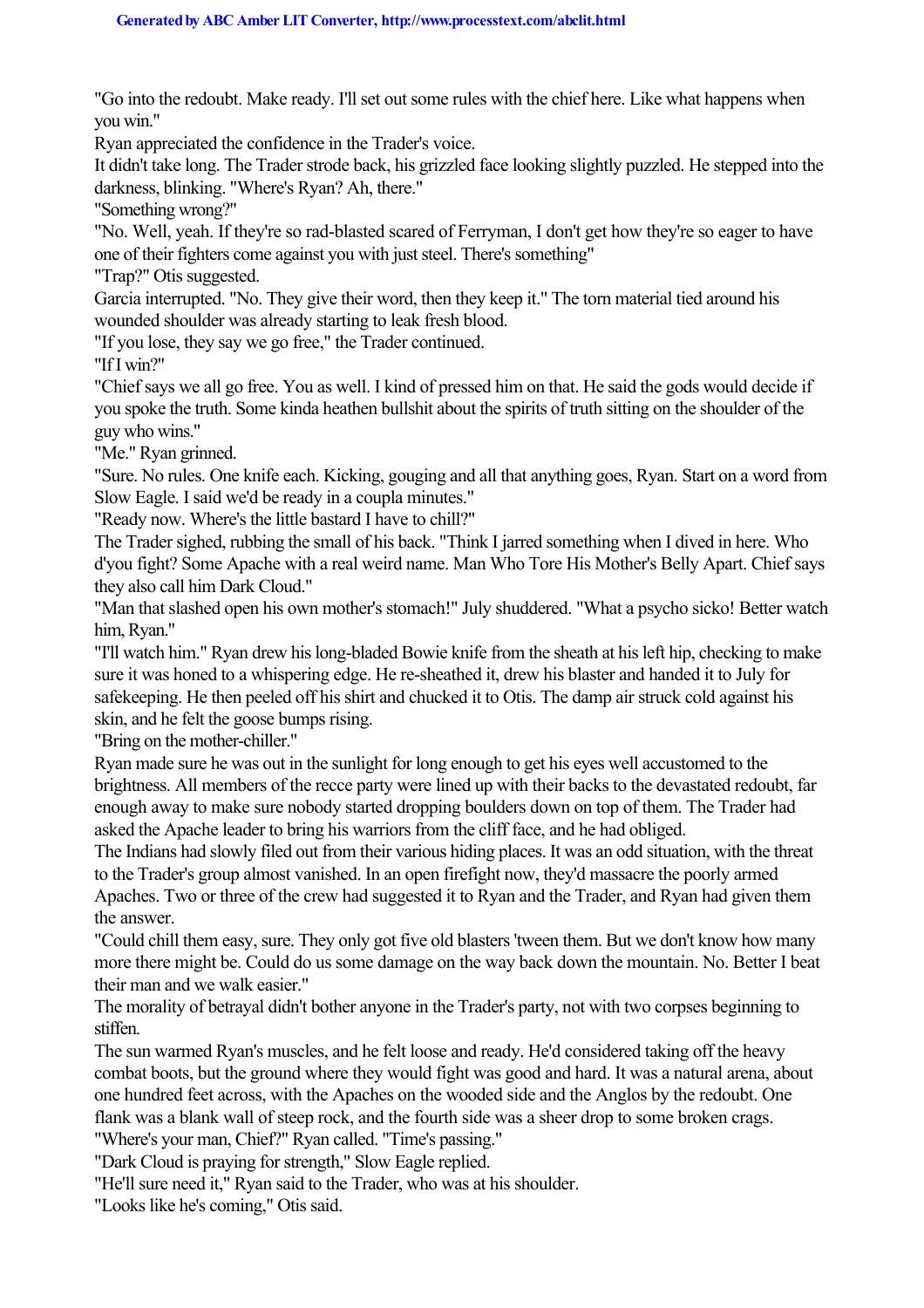#### **Generated by ABC Amber LIT Converter, <http://www.processtext.com/abclit.html>**

The row of Indians parted to allow their champion through. "Fireblast," Ryan breathed, shocked. Dark Cloud was just about the biggest man he'd seen in his entire life.

#### **Chapter Twenty-Four**

RYAN STARED at the hulk, only vaguely aware of the buzz of chatter from his companions.

"Seven foot six if he's an inch."

"Got to weight three-fifty."

"Four hundred."

"Yeah. Four hundred, easy."

"Lookit the knife."

"Fell a pine with that."

"One blow. Whoosh! Timber!"

Slow Eagle waved a hand toward the warrior. "This is Dark Cloud. He will fight against your man with one eye who you say is not Carson's man with only one eye."

The Trader looked sideways at Ryan, who shrugged his shoulders and nodded. What else was there to do? They hadn't told him he was going to have to fight this menacing giant. Why should they? "It's fine," he said.

The Trader looked straight at him. "Don't mix up big with slow, Ryan. Could be a real serious sort of mistake if you did."

It was a fair point, well made.

Dark Cloud stood completely still, holding his knife in his right hand, except it wasn't properly what you might call a knife. Ryan's Bowie knife was a substantial weapon, its blade sixteen inches long. The Apache was gripping what looked like a honed-down cavalry saber. It had a brass grip and a slightly curved blade, fully forty-five inches long.

He wore the same kind of cotton shirt and pants that the other Indians were wearing, the legs tucked into soft fringed boots of brown leather. The other mistake that could be made was to mix up being big and being soft. Ryan's fighting eye weighed up the Apache warrior and couldn't see an ounce of fat anywhere on the huge body.

"It is to the death," Slow Eagle pronounced.

"I know," Ryan replied.

"Your man is ready?" the chief asked, turning to the Trader.

"Sure is. Let's get to it. Good luck, Ryan. Do it to him, 'fore the double-big son of a bitch does it to you." The only sound was the wind as it sighed through the slender tops of the surrounding pine trees and the shuffling of the feet of the two fighters.

While he'd been waiting, Ryan had been slowing his breathing, trying to relax, knowing the fight wasn't likely to last more than three or four minutes.

"Go," Slow Eagle said.

The Apache didn't come rushing in, trying to overwhelm the Anglo with his superior weight. He stood off, narrowed eyes watching Ryan. His broad face showed no trace of emotionno anger or hatred, no lust for blood. Just a serene, calm confidence.

The spectators were silent, watching the two ill-matched men as they moved cautiously around each other. It wasn't like a fistfight for jack, with odds on one or other of the men. Everyone who rode with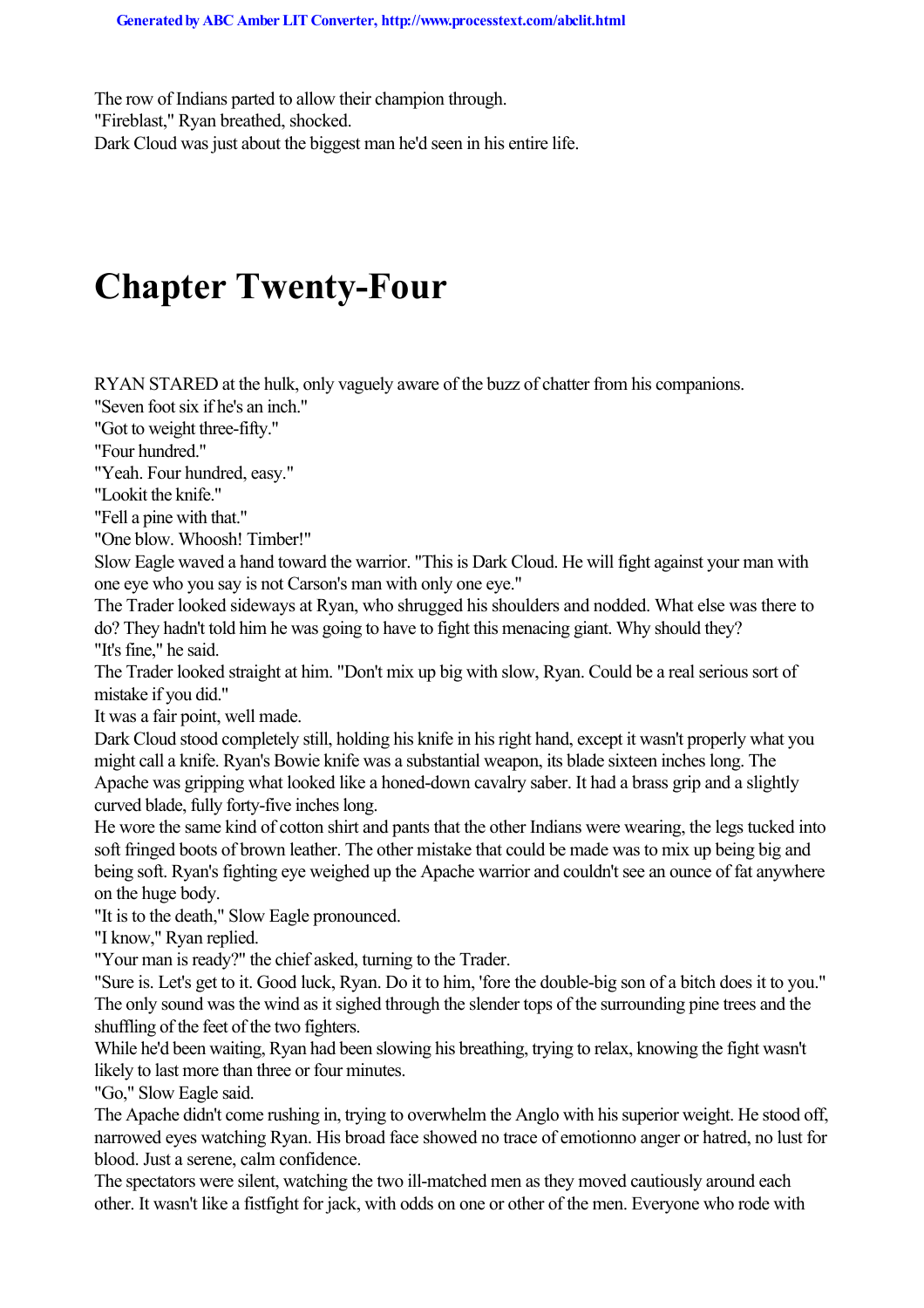the Trader knew that concentration was vital, and if one of them called out to Ryan it might just distract him for that one vital, life-robbing second.

Neither Dark Cloud nor Ryan wanted to make the first move. With blades, it was often better to use a counterstroke, rather than risk the first vulnerable lunge. Ryan held his own knife point up, hoping for a chance to thrust at the Indian's stomach, the classic winning blow that was amplified by a savage twist of the wrist.

But the Apache's reach was so much greater than Ryan's that it was a difficult problem to get close enough without being cut to ribbons.

It crossed Ryan's mind to risk it all on a single throw of the heavy knife, but the Bowie wasn't particularly well balanced for an underarm pitch. And with a man as enormous as Dark Cloud, you had to hit him in a vital spot or he'd just walk on through and hack you to pieces.

Ryan tried to maneuver his opponent so he had him with his back to the sheer drop, but the Mimbrenos was ready for him, sliding sideways, balancing easily on the balls of his feet. Slowly he started to close in toward the smaller white man, the saber probing at the air in front of him.

The longer Ryan waited, the slimmer his chances became.

"Let's go," he gritted to himself.

He slid in, crabwise, ducking under the first whistling cut of the saber and feinting at the Apache's groin. Dark Cloud was even faster than Ryan had guessed, and his backswing with the long blade was lethally quickquicker than such a big man had any right to be.

As Ryan dodged backward, his heavy boots slipped on the loose gravel and he stumbled for a moment. The Mimbrenos warrior didn't follow him in, but Ryan caught the flash of excitement in the deep-set eyes. It had nearly been a chance for the Indian, and he'd let it go by. And Ryan knew that he knew he'd let it slip.

"Next time," the white man breathed.

Again he danced in, ducking and weaving, allowing his own knife to paint a whirling pattern of polished death, coming closer to Dark Cloud, readying himself for the attack.

This time he feinted to cut at the hand that held the saber, but again the Apache was lightning fast. Ryan was forced to duck away, and again his combat boots slipped. But this time the slip was infinitely more serious.

This time he actually fell, crashing down in a clumsy tangle of arms and legs. As he struggled to get to his feet, something went wrong and he dropped the Bowie knife. It skittered eight or ten feet away from him, mockingly close, but an eternity beyond his reach.

The drama dragged the crowd of watchers from their silence.

The Apaches gave a great yell of encouragement to their man, seeing that victory was a scant handful of heartbeats away.

"Roll, Ryan, fucking roll!" shouted a voice that Ryan recognized as Otis's. It was good advice, but he ignored it. He lay on his back and watched the giant Indian looming toward him, the saber raised for the death thrust that would pin him to the bedrock.

Dark Cloud's impassive face cracked into the beginnings of a smile of triumph.

Ryan moved, so fast that the Apaches were still cheering his death.

Instead of trying to wriggle despairingly away from his opponent, Ryan made his move toward him, pushing off the palms of his hands like an acrobat, kicking out at Dark Cloud with the heel of his combat boots.

The giant had come a half step too far, lured in by Ryan's apparent helplessness. He reared back, trying to avoid the kick, but this time he was too committed, too slow.

In that frozen moment of time, Ryan felt the exultant flush of victory, transmitted by the solid crack as his heel made a violent contact with the right knee of the Mimbrenos. His ear caught the sound he'd been hoping for, the sickly crunch of the delicate joint imploding. Protective bone splintered, tore cartilage, ligaments and tendons. The damage was so radical that the Apache would be a cripple for as long as he lived.

Dark Cloud screamed then, the only sound that Ryan had heard him make. He toppled sideways, arms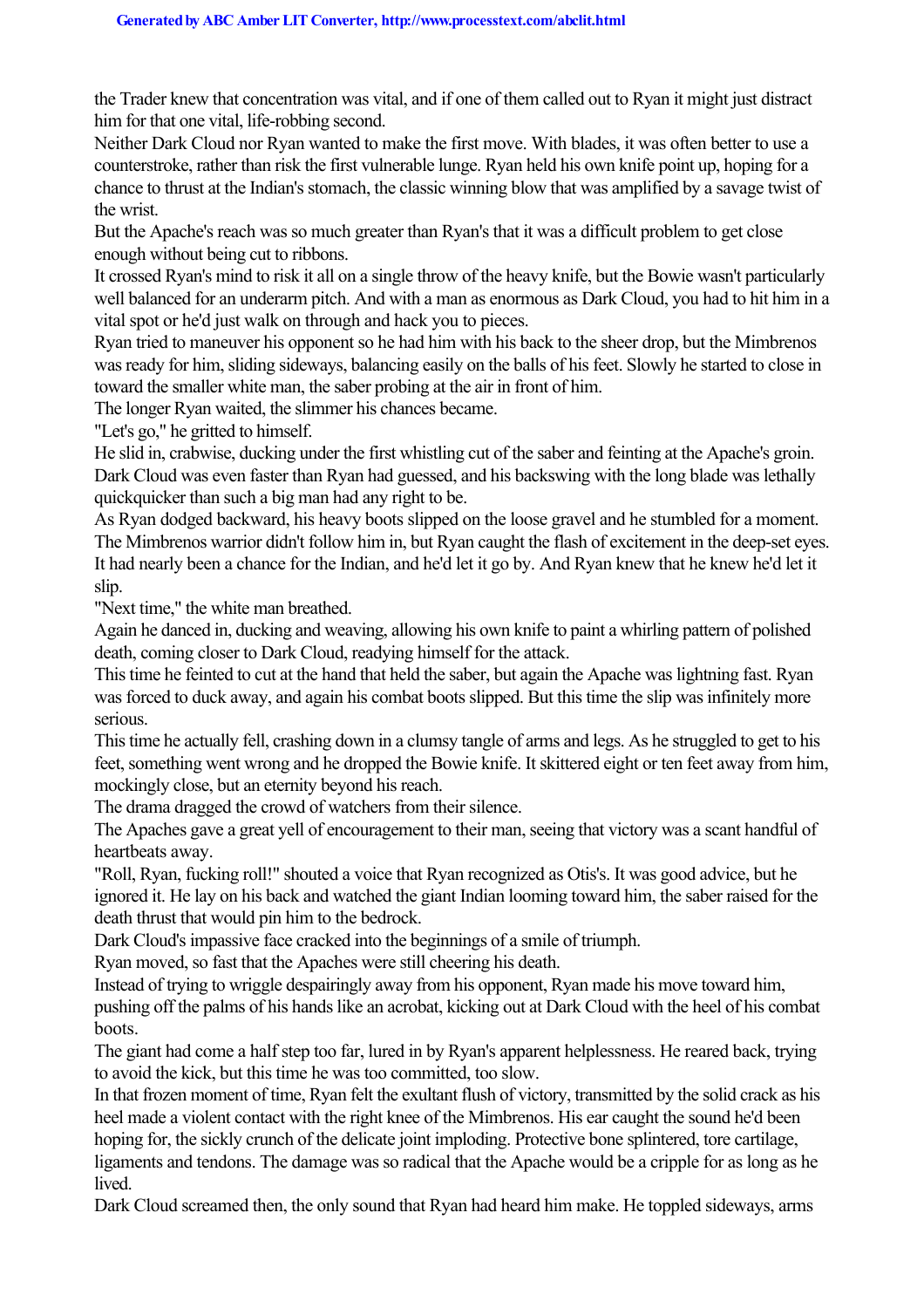out, the saber flying from his crooked fingers.

"Timber," someone said behind Ryan, voice awed and quiet.

Ryan was dimly aware that his opponent was falling, but he was too busy following through on the next step of the combat plan. He tumbled away in a sort of slanted backward roll, coming up poised on hands and knees, his hand automatically finding his own Bowie knife where he'd dropped it.

The Indian was still trying. Despite the blinding fire of agony that blazed in his knee, he was struggling to get up on his left leg, hopping like a stork. But the pain had fogged his fighting brain, and he couldn't find his fallen blade.

"Take him, Ryan," the Trader urged.

Ryan didn't need telling. He moved in with lethal grace, easily dodging the clumsy flailing arms of the huge man. His razored steel pecked at the hamstring that corded the back of the Indian's left thigh, and blood seeped through the thin cotton pants. Dark Cloud fell again, clutching at the knife wound and rolling in the dust.

The watchers were silent.

Slow Eagle and his warriors were stunned by the sudden and horrific defeat of their utterly invincible tribal champion.

Ryan cautiously circled the stricken giant, located the long saber and picked it up. He shook his head with amazement at its weight. To wield it the way Dark Cloud had done spoke of an almost unbelievable strength of wrist and arm. He turned back again to the Apache.

Dark Cloud's face was beaded with rivulets of sweat, and a trickle of blood oozed from his mouth he'd bitten his tongue in shock and pain. His eyes were screwed up, nearly closed.

Ryan moved closer in, not taking any chances on coming within reach of those crushing arms. Dark Cloud's eyes opened wide, staring intently up at him. His lips parted, and he spoke to him, a short, harsh sentence.

Watchful of a trap, Ryan glanced away, looking for the face of Slow Eagle. "What'd he say, Chief?" "He said he wished for swift passing to the mountains beyond the darkness."

"Yeah"

"Give it, white man. You have won. I believe you are not the creature of Carson."

"You reckon?"

He paused a long moment, then said reluctantly, "Yes. The gods have shown it so."

"No need to chill your man, then."

"It was to the death, Ryan," the Trader reminded him.

"Wouldn't want it said all through Deathlands that Ryan Cawdor butchered a helpless man, Trader. Not for no reason."

The helpless warrior repeated the same pleading sentence, but Ryan shook his head and began to walk away, toward his waiting friends. A shout from Slow Eagle stopped him. "No!"

"No what, Chief?"

"It must be done."

"Chill him? Like slitting the throat of a penned steer? No thanks, Chief. Not my style."

"You must. Word was given that the fight would be to the death."

Ryan was insistent. "Won't do it, Chief. I'd have chilled him while the fight was going on, not now. Not after."

He'd sheathed his own knife, having wiped it clear of blood in the dirt. Holding the saber in his left fist he went to the wounded man and offered a hand, knowing that nobody would still expect him to chill Dark Cloud after that.

The monolithic warrior watched him, eyes puzzled. Finally he recognized that the one-eyed man was reaching down with a gesture of friendship.

Wincing in pain, he stretched up and gripped Ryan's right hand. Then, snarling with a savage ferocity, he tried to draw Ryan down, the fingers of his other hand clawing for his face.

"Fucker!"

The final struggle lasted less than five seconds. The moment Ryan realized the murderous intention of the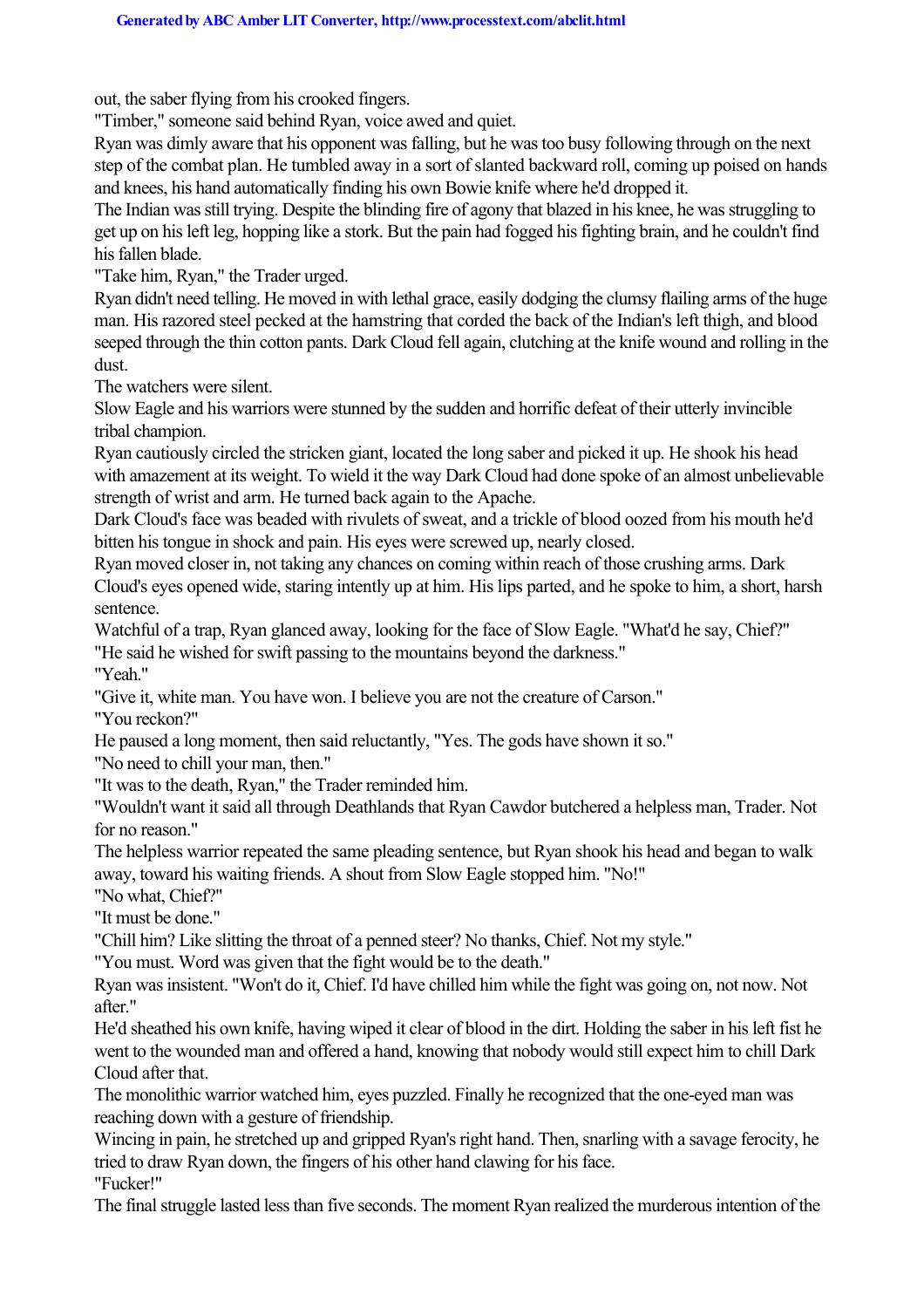crippled warrior, he reacted with a lethal speed. He pulled away from the clutching hands and thrust the needle point of the saber at the center of the Apache's muscular neck. He then leaned on it with all his weight.

The steel slid into flesh like a cormorant diving into water.

Ryan could feel the tip as it grated past the vertebrae. Dark blood trickled around the curved steel, tumbling down the sides of the man's throat, muddying the dust.

The fingers of the Apache continued to tighten on Ryan's hand, making him wince at the clamping pressure. Breath gurgled in the warrior's chest as he tried to lift himself, pushing against the saber that pinned him to the earth.

"Die, you bastard!" Ryan panted. Only a moment ago he'd been eager to spare the life of Dark Cloud. Now every fiber of his soul yearned for the Indian's death.

The hilt of the saber was hurting Ryan's chest, where he was braced against it. The Apache's head rocked from side to side, hastening the ending.

The last scene was suddenly, swiftly over.

Ryan felt the fingers loose their hold, leaving him with swollen weals on his hand. The head stopped its shaking, and stillness came.

The eyes went blank, looking inward. The mouth sagged open and there was a great sigh of breath, carrying crimson bubbles.

Ryan straightened, leaving the long sword where it was, the brass hilt only three inches from the front of Dark Cloud's throat.

Slow Eagle came toward him, nodding. "It was well done. There was honor."

"Fuck your honor, Chief. It was just another bloody killing."

Dusk was closing in across the land. Most of the Mimbrenos had taken away the gigantic corpse of their hero, leaving their chief behind with a couple of the older warriors of the tribe.

Slow Eagle had done everything he could to persuade the Trader to help him and his people against the ruthless tyranny of Alias Carson. Ryan's success seemed to convince him that they were not allies of the baron, but he wrongly assumed that they must therefore be the enemies of Towse ville.

Finally the Trader rose from the boulder where he'd been sitting and shook his head. "No. I sure figure you got a whole lot of righteous grievances against the baron, but the answer's still the same. No. We aren't masked avengers of injustice, coming in to the ville on white horses."

"They are too powerful. Too many men and too many blasters."

Ryan was at the Trader's elbow. "That's how the world is, Chief. You had it. They come and took it. Now they got it."

"With help we could take it again. The land is for the people. There have been people there for hundreds of years. Navaho and Hopi and our people. You would not send all baron's sec-men into darkness. Send some. Open doors. We will take the rest."

The Trader hesitated and glanced at Ryan, who shook his head. The older man spoke to Slow Eagle. "My war captain thinks like me, Chief. No percentage in it. We stand to lose some good men and women, and we might not get the gas we need. What do we win?" "Honor"

Ben was standing near them. "Honor," he said. "Who has honor? He that died today. Honor's another word for dying well."

The Trader sighed. "That's about right, Chief. Wish you luck. Take back your ville and I'll gladly come and trade with you."

The Apache looked him in the eyes. "There will be no trade. What we have lost will not ever be won again. I see that."

"Real sorry. But it's getting close to dark and we best get back to the wags. Wasted time visiting the redoubt. Nothing there for us. Nothing at all."

Over to the west, the orange sun was sinking into a bank of dark thunderheads.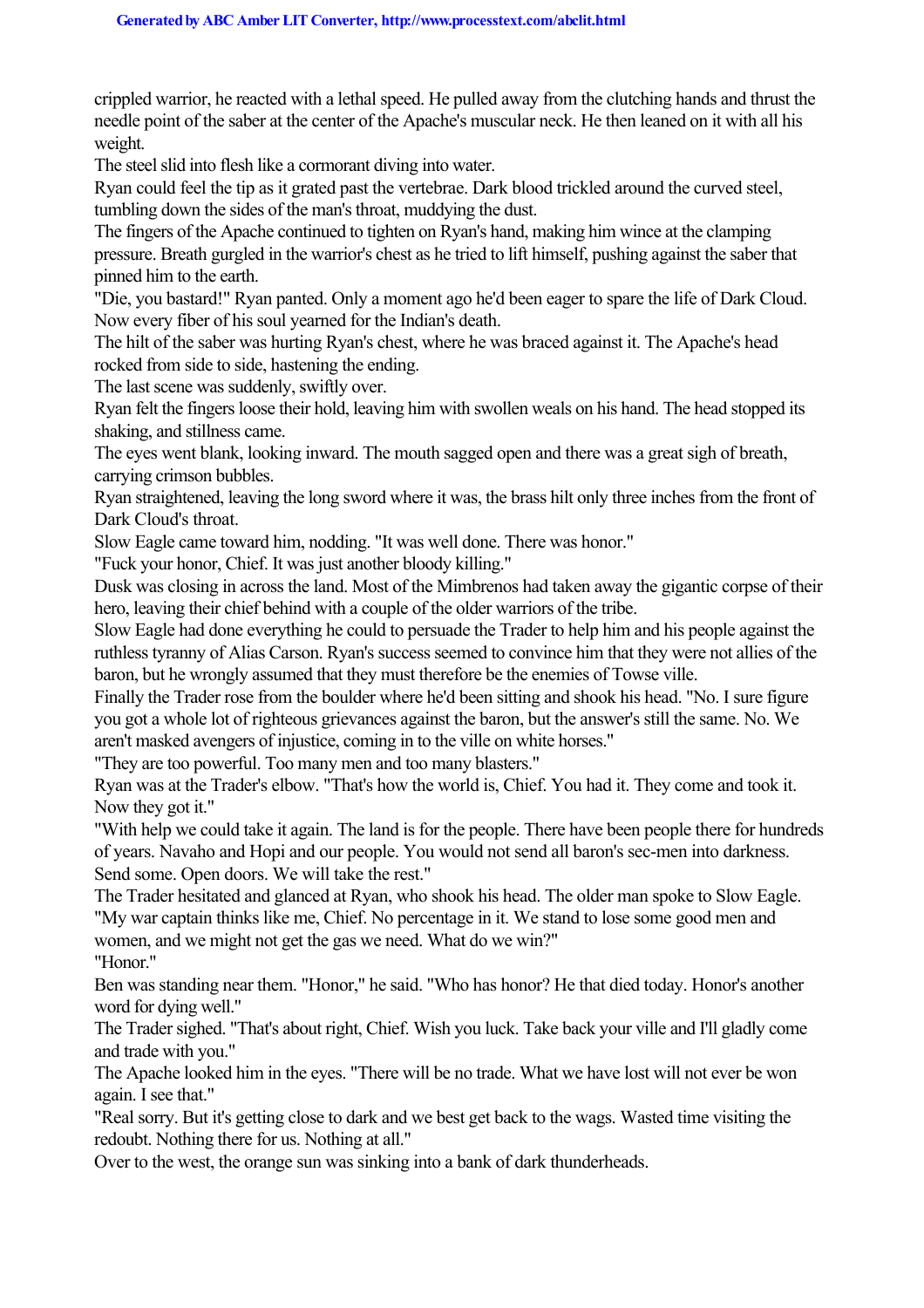### **Chapter Twenty-Five**

 ONE TANKER OF GASOLINE had arrived when the two war wags eventually returned to the pale adobe walls of Towse ville.

Baron Carson wasn't particularly interested to hear that they'd located the redoubt. He asked if it held any weapons or any gas. Once he'd learned that the fortress was completely ruined, he completely lost even minimal enthusiasm.

The deal on the gas meant that the fuel tanks of War Wags One and Two were now partly full, but their consumption was enormous, with a poor miles-per-gallon ratio. Carrying all that steel, the wags were the ultimate gas guzzlers.

Carson shrugged his narrow shoulders when the Trader tried to press him about when the rest of the fuel would turn up.

"You can't eat the chicken until the egg's been laid," he drawled. His slitted eyes peeked out at the Trader and his mouth trembled into the beginning of a grin.

"Could wring the chicken's neck soon as look at it," the Trader replied, "if it don't hurry up and squeeze out the rest of the damned eggs."

"Patience is the greatest of human virtues," the baron uttered with a virtuous nod to the sky.

"A .38 through the eyeball settles most arguments."

Alias Carson finally managed his thin lizard smile. "Guess I like the cut of your coat, Trader. Shame you can't stick around here a while longer. Talk gets precious in Towse."

"I'll give till noon, day after tomorrow. Then I start to get angered some," the Trader warned. "No more extensions."

"Your wish is my command, Trader. Or should that be your command is my wish? I always get sort of terminally confused with that old saying. Know what I mean?"

The run-in with the Apaches had only raised a flicker of interest from the baron. But his sec-boss had been a whole lot more excited to hear all about it.

"You chilled their fucking giant?"

Ryan and the Trader had talked to J.B. in a council, and they'd agreed that they'd only give the bones of the confrontation with the Indians and avoid any mention of Ferryman or the request to help them against the baron. Ryan's fight was forced upon them as the price for walking free from the ambush. The sec-man accepted the amended version without any question.

"Got lucky," Ryan said.

"Luck like that you made yourself. It's called 'skill' not 'luck,' Ryan."

"Mebbe."

That evening, the Trader beckoned for Ryan to go walk with him around the perimeter of the ville, and the two men strolled through the warm evening. During the afternoon, the temperature had risen sharply and the wind had dropped. Now, close on ten o'clock, the thermometers were showing better than twenty-five degrees centigrade. The crews had all moved their sleeping bags outside, away from the ovens that the vehicles had become. To economize on fuel, the Trader had ordered power units switched off or down to low.

As they crossed the narrow bridge over the river that foamed through the pueblo, the Trader paused and leaned on the handrail, staring down into the water. He reached into the pocket of his combat jacket and fished out a black cigar.

"If things was different, Ryan, this could be a hell of a good place. Guess it was, once. Nowtoo much edge. Too much closed doors. Too much not knowing what kinda game's being played."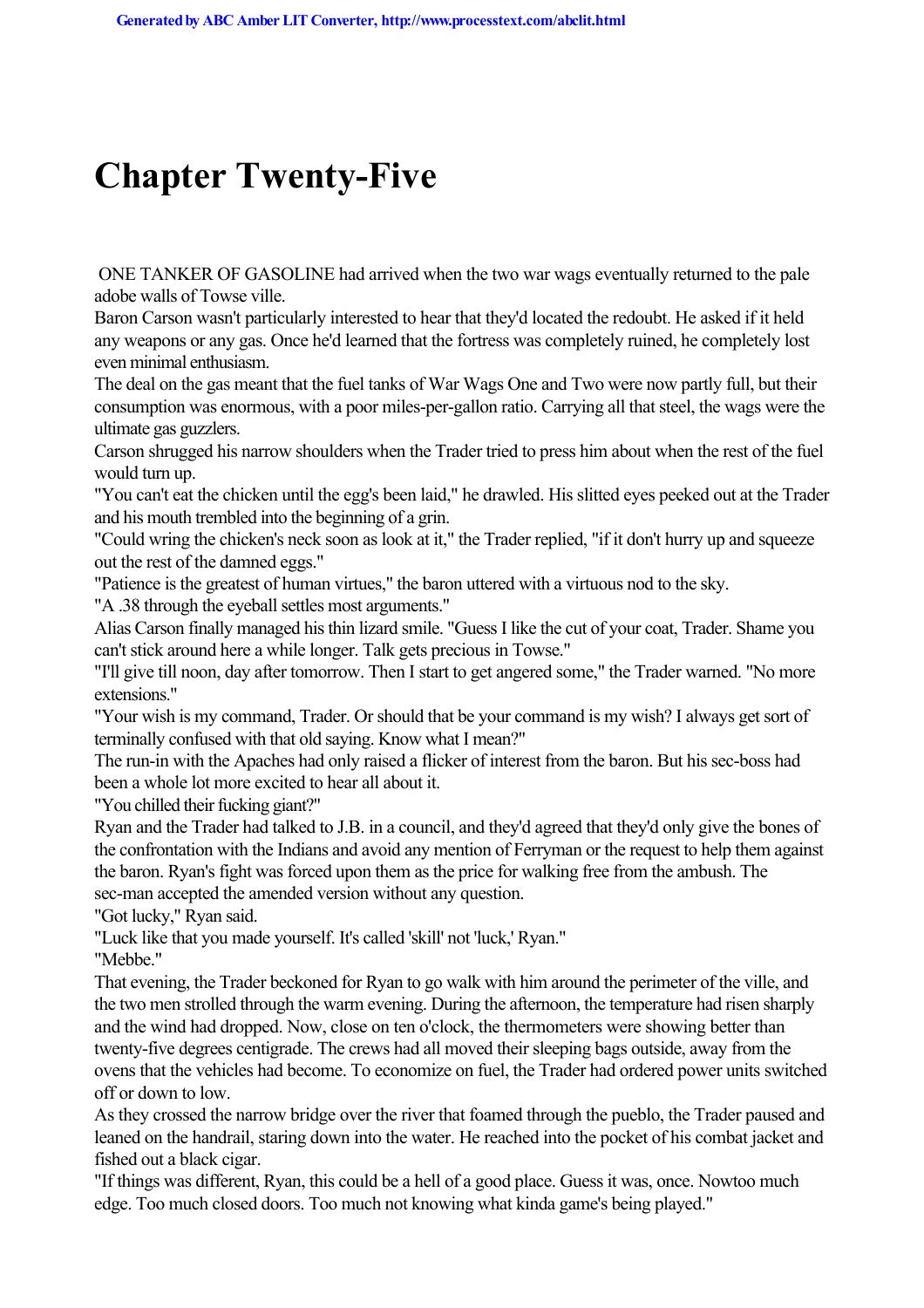Ryan nodded. Away to their left, in the adobe block that housed the sec-men, a shuttered window was thrown open, splashing a golden rectangle of light across the square. Someone shouted an obscenity, and the lamp was extinguished. But the shutters remained open and Ryan was conscious that someone was standing there watching them.

"Too many eyes, Trader. Not enough mouths."

"How d'you make Baron Alias Carson?"

"Not like most barons. Doesn't swagger around with a pair of matched .45s in a handtooled Mex rig, but he runs a real tight ville."

"What's he want from us, Ryan? You tell me the answer to that."

He didn't reply immediately, sifting and weighing his feelings, allowing them to meld. "Only two possibilities."

"Yeah?"

"He's straight and the gas'll come. Or not."

"Some came, like he said." The Trader picked at his mouth and spit a shred of tobacco into the tumbling stream.

"Guess you trust himand carry a loaded blaster."

"How about this woman?"

Ryan watched the far-off pattern of silver lightning playing on the peaks of the distant mountains.

"What about her, Trader?"

"Figure she knows his plans?"

"Could be."

"You just seen her the once?"

"Yeah"

"Why not see her again?"

Ryan laughed. "Now, what does 'see' mean?"

The Trader also laughed, a sudden, harsh barking sound. "I don't care what it means. Just spend some time and talk some with her. See what you can find out."

"Spy?"

"Prefer to say it's a recce in a hostile zone, Ryan."

"How about the baron?"

"Steal food from a man's dish, in front of his face, and he'll likely get angered. Take it from the back shelf of his larder and he won't even notice it's gone."

"I'll be careful."

"Know you will."

They stood together in a companionable silence. Ryan noticed that the window had been closed in the sec-men's headquarters. The lightning was becoming ferociously brilliant.

"One of the women who brings us food said there was big storm brewing," the Trader observed. "She was part Navaho and said she could feel it."

"Could be right. The night doesn't feel good. Too quiet. Too sticky."

The Trader took a last draw on his cigar and flicked the glowing butt into the river, where it vanished silently.

The chance came next morning.

McMurtry wandered over to watch the crews of wags going through their daily ritual of checking and cleaning all blasters under the eyes of J.B. The ville's sec-man was wearing a faded blue sweatshirt with a slogan printed on it that was barely legibleIf You Find Me, Can You Tell Me Where I Am? "How you guys doing?"

Ryan and the Trader were standing together, near the big front wheels of War Wag One. They turned at the approach of the sec-man.

"Doing fine. How's the Harley?"

McMurtry's narrow face brightened. "Real good. Going out on it at noon. Sharona's off on one of her painting gigs. Baron wants two of us with her in case the skins get a taste to pick her off."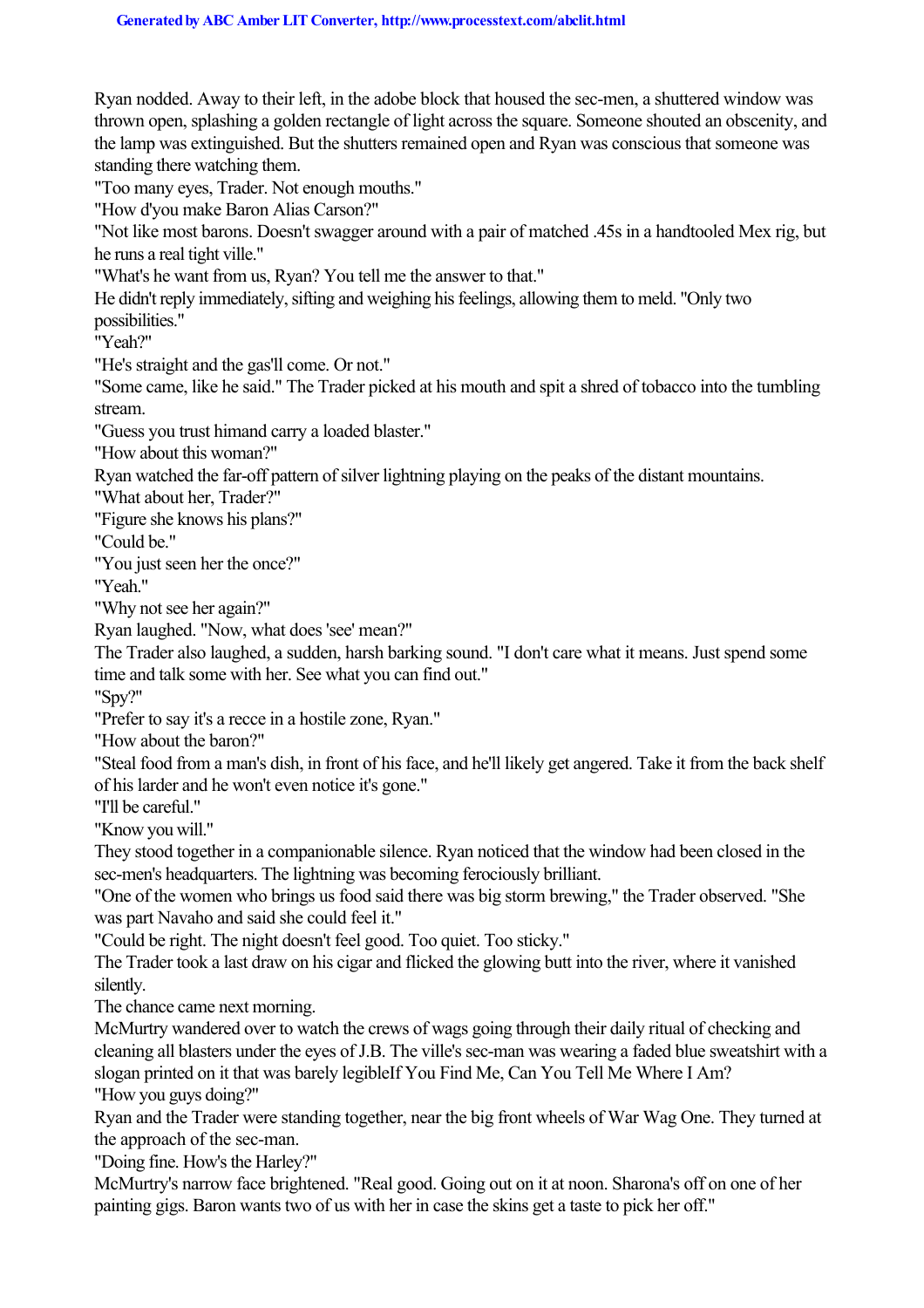"Painting?" the Trader asked. "You mean like making up pictures?"

"Sure. We don't go far. Baron wouldn't let her. Old ranch near the water at Abbyqu."

Ryan glanced around. "Sure wouldn't mind getting out of this damned place for a few hours myself. Think the baron mind if I came along with you?"

"No. Can you ride a two-wheel?"

"Yeah. The woman ride a two-wheel?"

"Bitch can ride anything." He paused, and the grin broadened. "Or anyone!"

When Ryan went out to join McMurtry, the Trader came with him.

"Don't lose sight of why you're going out with the woman," he said, patting Ryan on the shoulder. "It's a dirty job, my friend, but someone has to do it."

"I'll close my eyes and think about you and the war wags."

The baron came out of his living quarters and joined them as they reached McMurtry by the four motorcycles.

"Understand you'll be joining the art school outing, Cawdor."

"Going along for the ride, baron." The words were no sooner out of his mouth than he wished he'd avoided the word "ride," bearing in mind McMurtry's lewd comment about Sharona Carson. "There's not been any trouble with Indians up that way for some time, but you all keep your eyes open. Return if there's any suggestion of harm."

Ryan glanced at the machines they'd be riding. McMurtry had his Harley. The other sec-man, called Smitty, was a long-haired, bearded man, carrying forty pounds excess around the guts. His bike was a much-rebuilt Suzuki. Ryan had an antique English Norton, 350 twin, its chrome winking in the patchy sunlight. Sharona Carson had a chopped Harley, which had been converted into a trike with raked sissy bars, and had a small, two wheeled trailer at the rear.

At that moment, the lady herself appeared and posed briefly on the shadowed porch before striding across the patterned sand toward them.

Ryan had once been shown a page from a frail, crackling women's fashion magazine, which had shown a skinny, elegant woman dressed in a bizarre fantasy of how someone imagined pretty Indian girls looked. Sharona Carson seemed to have decked herself out on the basis of something remarkably similar. Her hair was braided, with tiny beads and semiprecious stones knotted among the strands so that it constantly tinkled. A pair of smoked glasses hid her eyes; a pale lilac scarf was tied around her throat, chosen, Ryan figured, to match her invisible eyes; her jacket of golden leather was unzipped, showing a low-cut blouse of silver satin; the fringed skirt in light cream suede fell just above the knee; soft boots in matching suede, low-heeled, fitted just above the knee.

"Looks a barrel of jack," the Trader whispered in Ryan's ear.

"Dirty job, Trader," Ryan replied.

They set off in convoy. McMurtry was in the lead, with Sharona immediately behind him. Ryan came third, grateful for the goggles and scarf that J.B. had pressed on him. Smitty, his two-wheeler coughing spasmodically, brought up the rear. The highway was straight and clear leading north, but the mountains had disappeared behind towering chem-clouds of purple.

# **Chapter Twenty-Six**

 ALL FOUR of the bikes were fitted with heavy-duty ribbed tires for off-trail riding. Every now and then the blacktop was in such poor condition that Ryan was thankful that they possessed them. He enjoyed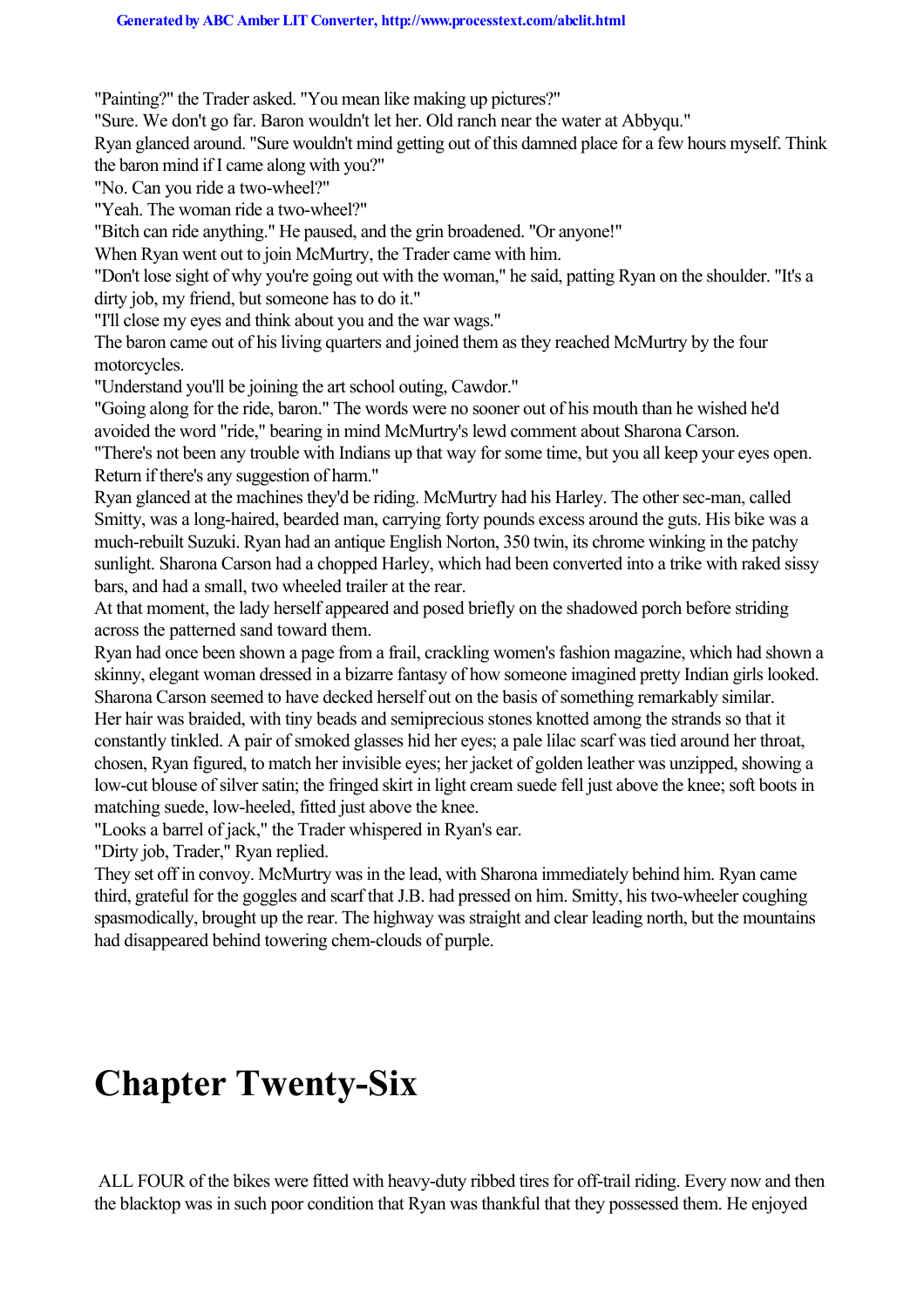the ride, in spite of the bouncing and jarring.

And despite having to detour around earth slips or fallen trees or washouts, they still made excellent time. They reached the outskirts of the abandoned, scattered village of Abbyqu in less than two hours.

They were surrounded by outcrops of twisted rock, layered in a dazzling variety of colors, ranging from a soft muted gray to vivid pinks and oranges. Millennia of wind and rain had tormented the cliffs, producing sculptured forms that even Ryan could recognize had their own bizarre beauty.

Smitty's Suzuki began to give more trouble, its coughing growing worse. "Mother's blowing too fucking hot!" the bearded man yelled, holding up a hand. He pulled off to the side of the road near a clump of stunted sycamores.

The others all rolled to a halt. Sharona looked back over her shoulder. "We're nearly at the ruins of the old ghost ranch where I want to do some painting. Mac, you stay with Smitty and get his hog fixed up. Me and the outlander'll go up the trail and stop there."

McMurtry wasn't all that happy about her suggestion. "Best we stick together."

"No. Time's wasting."

"Baron said"

"I know what he said, Mac. But we're so close now."

Ryan, standing astride the big Norton, was just glad to have the weight off his backside for a few blissful minutes.

"Shouldn't take more than a half hour for her to cool down some," Smitty said, getting off the two-wheel wag and kicking the stand into place.

"Come on, Mac. We all got blasters. Any sign of trouble and I'll shoot off a couple of rounds, and you can come a'running."

The sec-man was clearly unhappy at the suggestion, but he was also clearly frightened of the baron's , wife

"Sure."

"Come on, Ryan," Sharona said. "See you two in a while."

"Take care," McMurtry called.

Just for a moment Ryan wondered whether the parting shout was directed at Sharona or both of them. Or just him.

The cliffs rose gently to their left. The air was stifling, but there was now a breath of roasting breeze coming from the northeast, where the sky was looming black over the Sangre de Cristo range.

Sharona throttled back as the tumbled ruins of an old ranch appeared close ahead of them. A windmill, its tower grotesquely rusted, shuddered and creaked in the rising wind. Dry as ancient bones, the fallen remnants of stock fences lay scattered everywhere. The roof had long gone off the adobe house, but the walls were still secure. At one end there was a solid extension, looking newer, with a workmanlike roof still in place.

It was a beautiful and picturesque place, and Ryan found his imagination stirred by it, wondering for a passing moment what life must have been like in such an idyllic location before the long winters took the land by the throat.

The two engines both cut at once, and silence came flooding in. But it wasn't a total silence. Ryan could hear the squeaking of the weather vane, the rising breeze stirring the top branches of the live oaks where the corral had been and the river, moving determinedly along on its own private business.

Sharona swung off her chopped trike and stretched her arms high above her head. "My sweet Lord," she moaned, "but I'm stiffer than a grizzly's dick."

Ryan also dismounted the Norton, relieved at the peace. "Want me to give you a hand with that painting stuff?" he asked.

"No, Ryan. I want you to give me some good loving with that pork mortar you got tucked into your pants. And I mean now!"

There was no time to be wasted.

"We got a half hour, tops. Then them two lamebrain dickheads'll be riding in to protect the baron's possessions," she said. "Inside. No, not the main house. That's long fucked. The storeroom. There's a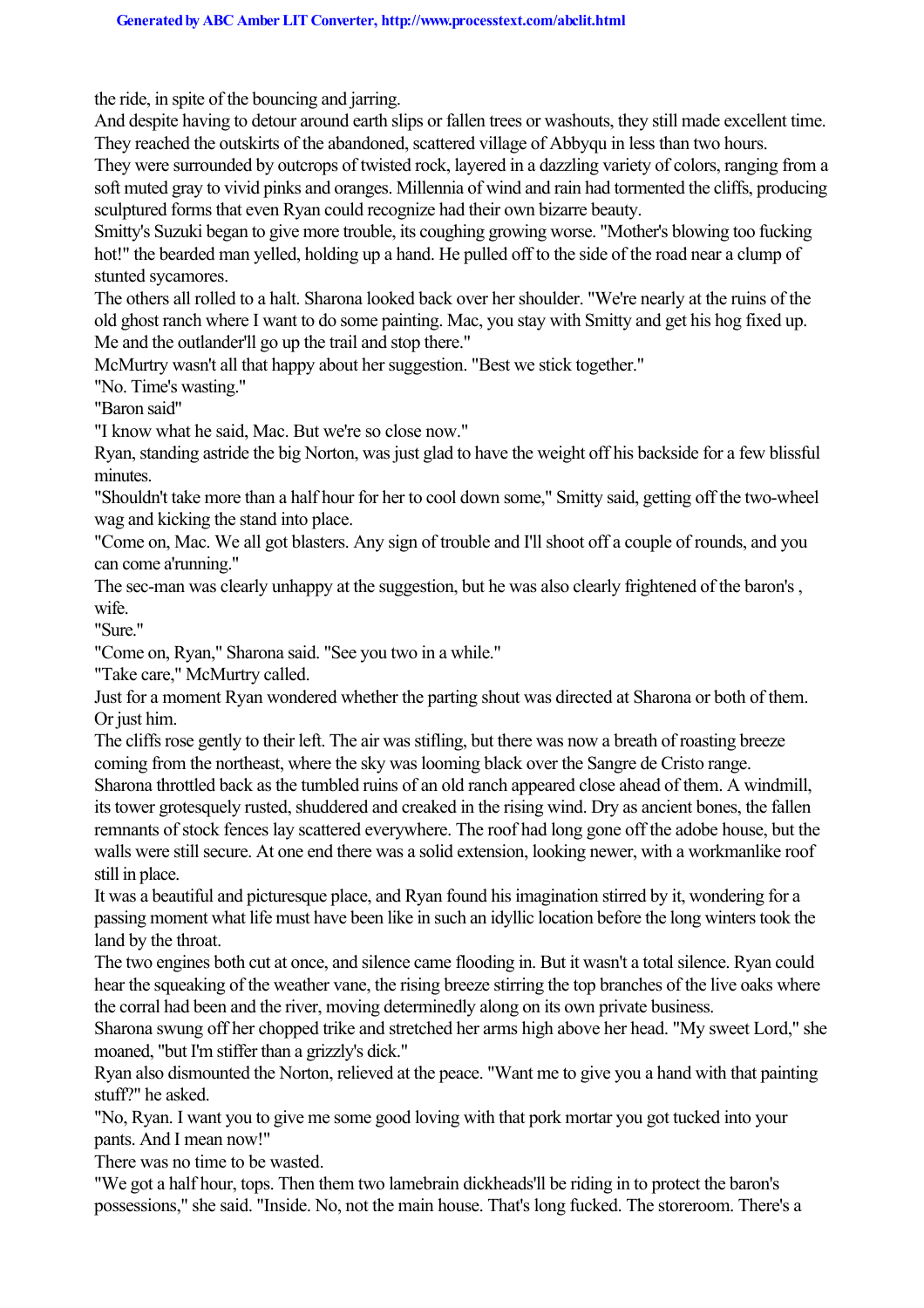mattress and some emergency rations there."

Ryan rode with it. He consoled himself with the thought that he was, after all, merely obeying the orders of the Trader.

Sharona left the door ajar so they could listen for the approach of the bikes, even though the fast-rising wind was already drowning out the sound of the river. As they went inside, Ryan caught a last glimpse of the sky to the northwest, and the sight made him hesitate.

"What's wrong?"

"That storm. Coming this way faster'n a one-legged man in a forest fire."

Sharona, her dark glasses already in her pocket, stepped back outside to look where he was pointing. "Yeah," she said. "It'll blow over."

"I don't know. Those clouds are boiling. Look at them. I never seen"

The massive nukings of the last and final war had not only had a terrible effect upon the face of the planet, it had permanently upset the balance of the world's climate.

Now there were storms throughout the American continent that were more devastating than any prior to day-dark. Ryan had experienced many of them during his life, but he'd never seen a sky quite like the one that was menacing them now.

Far above the cloud layers was a line of startlingly vivid silver, and this seemed to be giving birth to a constant cascade of lightning, great spears and sheets of forked lace that dazzled the darkness. It was impossible to make out where sky and mountains were conjoined, because of boiling dust. The clouds themselves were mainly purple to black, but they were streaked with fiery crimson and slashes of a wicked green. Despite the wind, they could both hear the sound of almost continuous rolls of thunder. "Told you. It'll blow over. Come on, lover. Let's get inside and comfortable."

She turned to him, standing so close that he was enveloped in the musky scent of her perfume, combined with the feral odor of her sweat. Sharona reached out and allowed her fingers to brush gently across the front of his pants.

"Well, I'm glad some part of you wants to get inside."

Ryan decided that afternoon that he really didn't like having the initiative taken away from him during lovemaking. It was good and exciting to find a woman who was as enthusiastic as Sharona Carson, but she only really wanted it on her terms, her way, when and how she wanted it.

The first time was standing up, her beaded hair rattling against the adobe wall behind her. There wasn't any tenderness or any foreplay. She simply dropped her panties in the dirt and quickly unzipped Ryan's pants, cool fingers reaching hotly for him.

The second time was nearly as quick.

Sharona was so hot to boogie that Ryan barely managed to reach his own climax before she was hustling him for seconds

"Sit down, lover. Quick, before those two bastards come 'n catch us."

She pulled his trousers to his ankles, waiting impatiently while he sat down, back against the wall. Sharona stood astride him, the heels of her suede boots easing his legs farther apart. The hem of her short skirt was only inches away from his eyes, and for a moment he considered leaning forward and using his tongue, but she

"Keep still and let me move," Sharona hissed as she lowered herself onto him, impaling herself with a gasp of pleasure on his swollen maleness. Her gold leather jacket was open, and she shrugged it off so that he could admire the way her nipples thrust hard at the silver satin of the tight blouse.

"Oh, yeah," she moaned, rising and falling, eyes squeezed shut as she lost herself in her own pleasure. Ryan put his arms around her waist, steadying himself and preventing her from moving so fast that she risked losing him. The Trader's joke about it being a dirty job came back to him at that moment.

Two factors kept Ryan from giving himself up to the delight of their coupling. One was his straining to hear the sound of the two-wheel wags coming along the dirt road toward the ruined ranch, and the other was his awareness that the grandfather of all storms was raging in toward them.

He'd taken the precaution of wheeling his Norton into an angle between the walls of the main building, where it would get some protection, but Sharona's chopped hog was out in the open, not far from the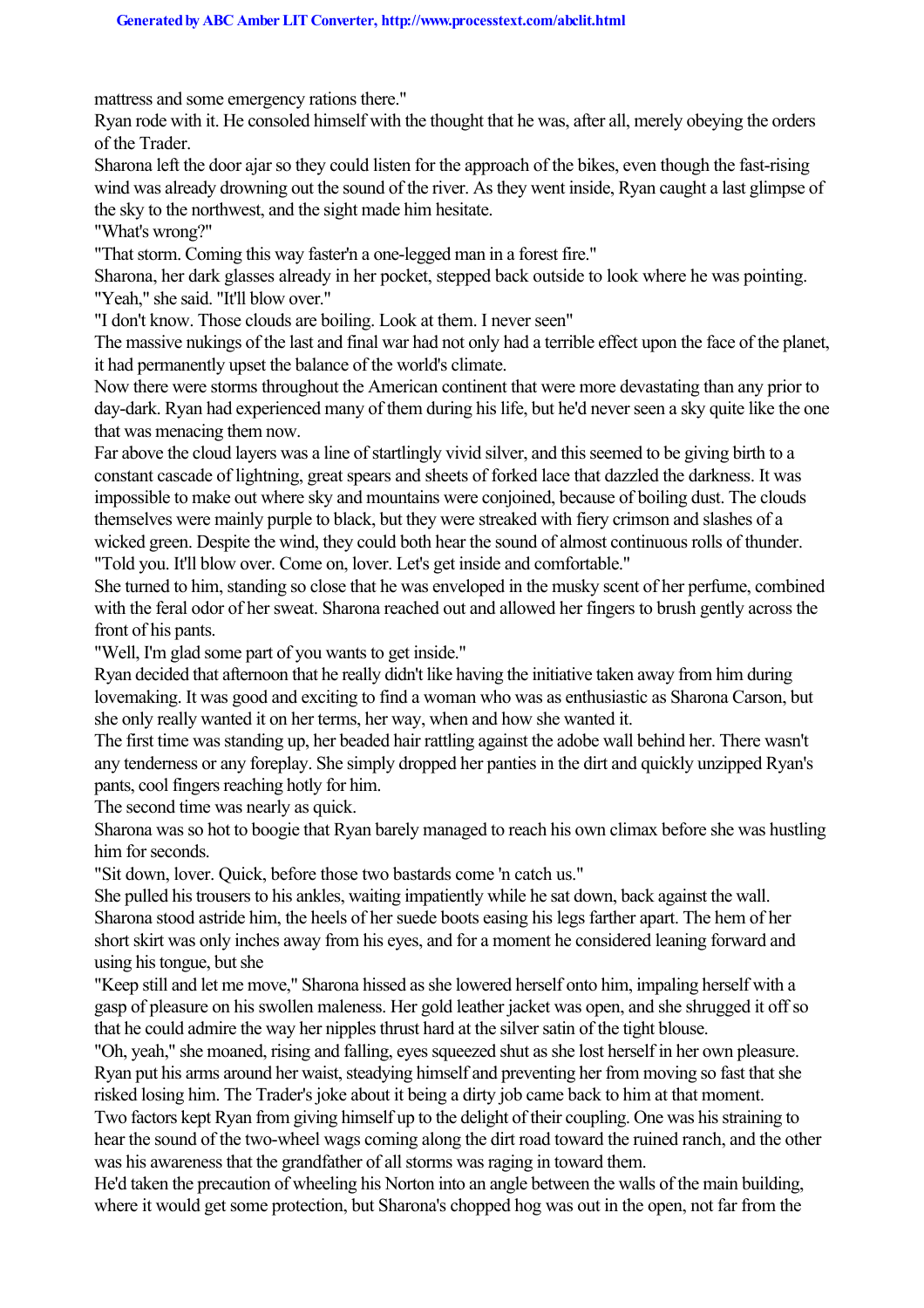river.

"Oh, yeah! Come on, you son of a bitching bastard, Ryan! Gimme it all, all, all!" Her head was thrown back, the cords in her throat standing out as if she were being throttled. Her mouth gaped open in an expression of near idiocy, and spittle was stringing from her full lips.

Knowing he wasn't going to get there, Ryan concentrated on sustaining his erection to avoid disappointing the gasping woman. Outside, over her heaving shoulders, he could see that sunlight had disappeared, and the day had become dusk. Sand swirled around, and the door began to swing back and forth in the howling wind.

Ryan had expected Sharona to scream her climax, but she simply collapsed on him with a long-drawn sigh of pure delight.

She was kissing him on the lips, the face, his good eye, his neck, his forehead, tiny nibbling kisses that kept him roused.

"Oh, dearest, that was wonderful. Again. We gotta do it again. We got time."

"No, Sharona."

"Yes. Don't worry about the sec-men. They won't get here. Please, lover. Anything you want. I'll be so good for you."

"No. The storm."

"You can be baron of Towse, Ryan. With me to help you."

The noise of the hurricane was so piercing that Ryan wasn't sure he'd heard her properly, even though her lips were against his ear. She had started to move again, little risings and fallings, making him stir with arousal.

"What d'you say?" he shouted.

"You and me, Ryan. You're man enough to take him out."

"Take him? The baron?"

"Chill him, lover."

She was moving more, one hand stroking his face, sliding her index finger into the corner of his mouth. But Ryan shifted away from her touch.

"No. You want me to chill Alias Carson for you? That it?"

Dust was billowing around the small, square building, and the wind was deafening.

"Yes. Chill him. I'll arrange it. No risk. He doesn't even have a blaster. Do it, lover, and you'll have me for always and all the power and all the jack. All of it."

Ryan closed his good eye, blinded by the dust. When he opened it again, moments later, he stared straight into the muzzle of McMurtry's blaster.

### **Chapter Twenty-Seven**

"THIS IS BUSINESS, Ryan," McMurtry shouted, shaking his head sadly.

"Yeah," Smitty agreed from behind him, also holding an automatic pistol. "We heard what you said, and we seen what you done. What you're still doing by the look of it."

Ryan with Sharona Carson sitting astride him, knew that this was as close to death as he'd come for a long, long while. Either the sec-men chilled them both now, or they got taken back to Towse. The latter might give him some sort of a chance.

"Do it now, Mac? Or take 'em back for the baron? Which?"

McMurtry sniffed. "Fucking dust gets I don't much like the idea of having to watch this one-eyed son of a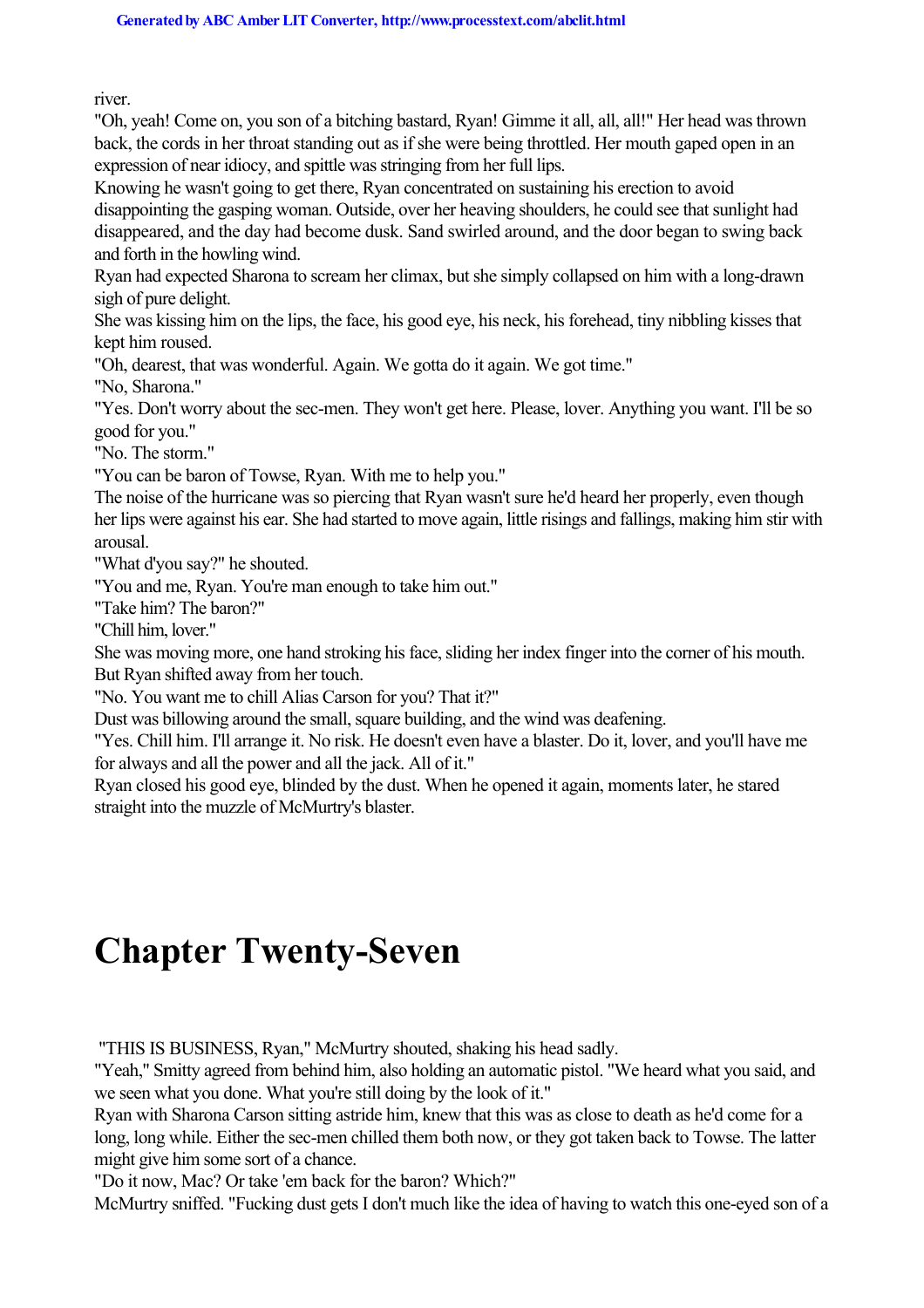bitch all the way back to the ville. Guess it looks like now."

That was the same decision that Ryan would have taken if their respective positions had been reversed. Now was generally best.

And safest.

The hut was about ten feet square. The mattress where he sat, back against the wall, took up about a third of the space. The door was still swinging back and forth, slamming against the latch. A ferocious wind screamed outside, sending spiraling fountains of red dust into the crowded room.

Sharona, her back to the intruders, hadn't said a word, seeming paralyzed with shock. She slumped forward, her left hand at her face. The right was on the blind side, clutching, oddly, at her ankle, just inside the soft top of the suede boot.

Peering through the fog of sand, Ryan tried to make out what kind of blasters the two sec-men were carrying, but his eye was prickling and tears filled it. All he could see was that they were both hefting standard .38s. At a range of six feet, it didn't much matter.

"Ready?" McMurtry asked.

Sharona turned around at last, staring up at the sec-man. "Any use offering you jack?"

"Jack'd buy us good graves with real pretty coffins. Brass handles and all. Won't buy us life if the baron got to hear about what you said and done."

"If Ryan chills him, then you'd be safe."

Her right hand was reaching for Ryan's fingers, as though she sought the comfort of a human touch in the final seconds of life.

"Nobody can chill Baron Alias Carson," Smitty bellowed. "Man lives for ever and ever."

"Amen to that," McMurtry said.

"Please. You can both have me if you let me go. Just chill Ryan."

The sec-men laughed. The eerie shriek of the storm was all around them, and Ryan couldn't actually hear the noise of the laughter. But he saw Smitty's layers of belly rippling with his amusement.

"You'll fuck with us, Sharona?"

"Yes. Any way you like."

Now her hand was locked into Ryan's hand, and he could feel what she was holding.

McMurtry shook his head. "You don't have nothing other sluts don't have. Not 'nough to buy the farm for. No. This is it."

She passed Ryan a knife, short, with a very heavy blade, shaped like a broad leaf. The slender hilt felt like carved bone to Ryan's fingers.

McMurtry was partly hidden by Sharona, but Smitty was a little to the left, his grinning face and raggy beard hanging over the barrel of the blaster.

Hampered by the woman, and with an unfamiliar blade, Ryan knew that he had to go for the ace-on-the-line throw. That meant the throat.

He powered himself into explosive action.

Bracing his legs and pushing Sharona directly at McMurtry, he simultaneously flicked the small knife toward Smitty's neck, not waiting to see how successful the throw was.

The combat logic was very simple.

If the knife missed, then the fat man would shoot him. If he waited to see whether he'd hit the target, then McMurtry would recover and shoot him.

Sharona sprawled on her back, legs wide apart, arms clawing toward McMurtry, who staggered a couple of paces, banging his shoulder against the swinging door. The blaster went off, almost mute in the inferno of noise from the appalling chem-storm that raged outside. Chips of adobe flew from the wall by Ryan's shoulder, peppering him with the sharp splinters.

A tiny fraction of Ryan's fighting brain was conscious of how vulnerable he was, with his pants down and sand stinging the exposed flesh.

Hobbled, he barely reached the sec-man, his hands snatching at McMurtry's groin. He locked his fingers into the softness and tore at it with all his strength. There was a mewing squeak, and the sec-man tore himself free, stumbling and falling halfway through the door. Ryan chopped with the edge of his right hand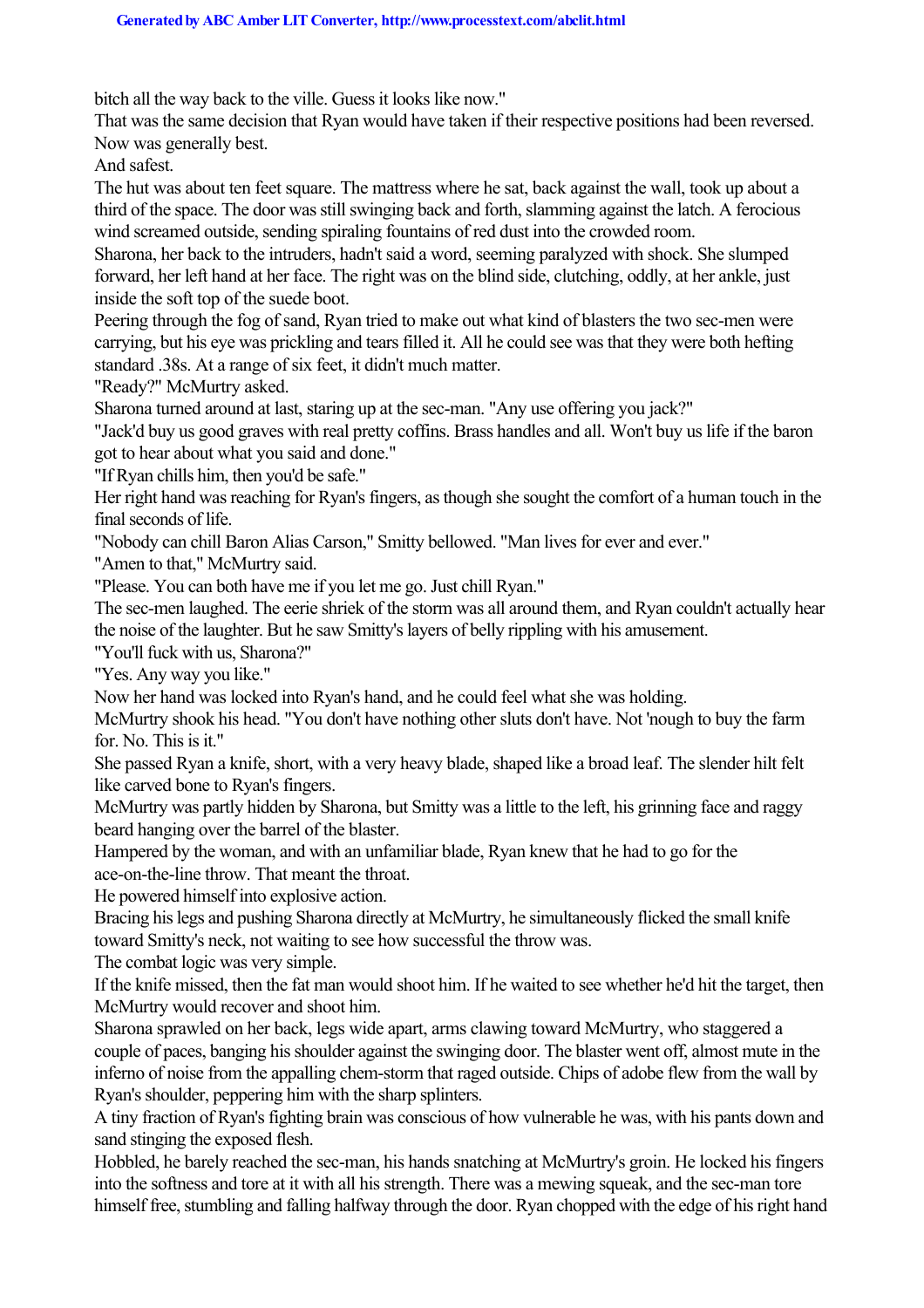at McMurtry's unprotected groin, feeling the jar as he pulped the genitals against the ridge of the pubic bone.

The man's knees came up in an involuntary reaction, and his whole body went into a shocked muscular spasm. Ryan knew that the sec-man wouldn't be taking any interest in things for a while, and he turned his attention to Smitty.

The fat man was kneeling against the far wall, sand smearing his sweating face. The ivory hilt of the throwing knife was stuck in the side of his fleshy neck, blood leaking fast. The pistol had fallen from his fingers, and he was fumbling for it with his left hand, while the right hand touched the hilt of the knife cautiously, as though he feared he would hasten his own passing if he was clumsy.

Sharona lay where McMurtry had kicked her, doubled over, eyes shut tight.

Ryan snatched a moment to hoist his own pants, clicking the buckle closed. Then he stepped across to Smitty. The sec-man squinted up at him through glazing eyes. His lips moved, but Ryan couldn't hear a sound from the dying man. He stooped and picked up the blaster, throwing it into the corner of the hut. Smitty was rocking slowly back and forth, head moving from side to side. Eventually the knife would take his life, but Ryan wasn't about to stand there waiting.

He bunched his right fist and struck a single, lethal blow to the side of the sec-man's neck, just below and behind the right ear. Smitty slumped on his face, legs twitching, fingers scrabbling in the piled sand. Sharona had recovered enough to drag the semiconscious figure of McMurtry inside the hut, gesturing to Ryan to close the flapping door and shut out the hurricane.

As he threw all of his weight against the heavy oak door, Ryan glimpsed a scene from hell. The trees of the river were folded double, all of their leaves stripped by the demonic gale. Visibility fluctuated between forty yards and zero. With a great effort, Ryan braced his shoulder against the door and forced it shut, slamming the bolt. A tiny barred window of thick glass, set near the ceiling, provided murky light, enough for him to see Sharona bending over the moaning figure of McMurtry.

The noise outside was still deafening, but inside the adobe walls there was a reasonable level of sound. "What're you doing?" he shouted.

"Making sure, lover," she replied, straightening up.

She'd drawn the ivory-hiked throwing knife from the neck of the corpse and placed the point inside McMurtry's left ear where he lay in the dirt. The white bone handle was smeared with Smitty's blood. It stood there, like a marine creature probing at the interior of a shell, moving slightly in time with the breathing of the barely conscious sec-man.

"Now what?"

Sharona turned to him, her eyes staring white with shock, her lips folded back off the perfect teeth in a vicious snarl.

"This," she called.

Lifting her right foot and positioning it carefully over McMurtry's head, she stamped down with all of her weight, the sole of the boot driving the sharp steel deep into the sec-man's skull. The impact was so great that Ryan heard the hollow sound of bone bouncing off the stone floor of the hut.

There was hardly any blood from the mortal wound, just a little, very dark, seeping out around the sculpted ivory hilt.

"Now we put 'em out," she yelled.

Ryan immediately saw the cunning of her plan.

Someone, sometime, might want to take a look at the corpses of the two sec-men, and if they found knife wounds then it might prove difficult for Ryan and the woman to explain. But out in the scouring gale "Pull that blade," he said.

"I put it in. You take it out," she argued, wiping her hands in the sand to clean off the flecks of blood. Ryan wasn't in the arguing mood.

He reached inside with finger and thumb and was just able to grip the slippery haft, drawing it smoothly out and wiping it on the dead man's T-shirt. He handed it to Sharona, who tucked it snugly back inside her right boot.

"Lucky you had that," he said.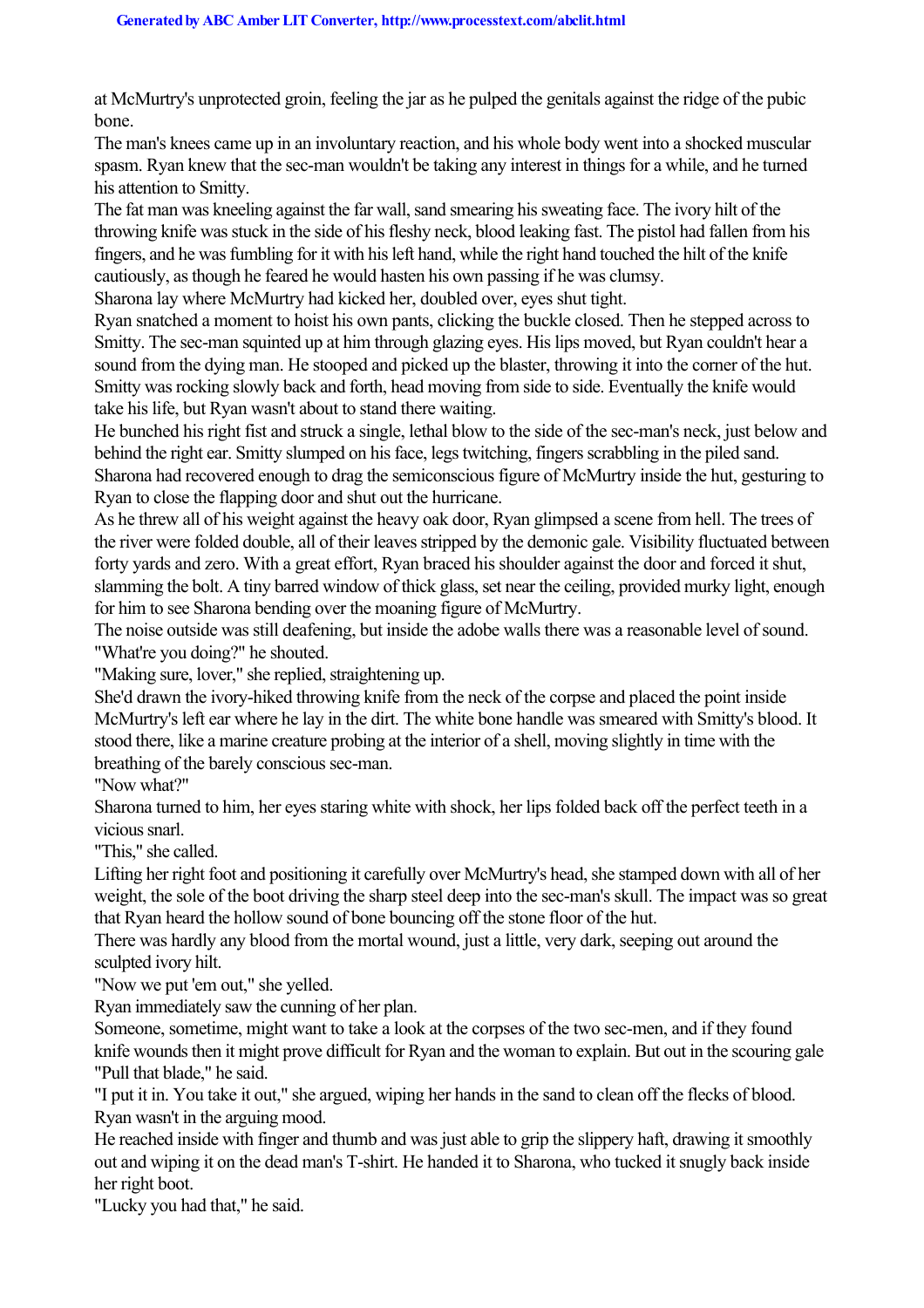She pointed to the two dead men with her foot. "They were unlucky. We were better." It was easier to talk about dumping the bodies outside the protection of the hut than it was to actually do it.

The chem-storm was so unrelentingly savage that it whisked away the senses. Once the door was opened again, both Ryan and Sharona were blinded and deafened. The sand lashed at their skin, making it impossible for them to see what they were doing. Communication was out of the question.

Finally Ryan pushed the woman down on the mattress while he stooped and lifted Smitty under the arms. He heaved him a few paces out the front of the ruined ranch, dropped him and went back to fetch McMurtry's corpse.

He battled back into the hut, surrounded by constant thunder and purple lightning. The air reverberated and buffeted him, filling his nostrils with the bitter stench of ozone.

Ryan jammed the door shut, fighting for breath. Sharona sat hunched on the stained mattress. "Now we wait," he said.

# **Chapter Twenty-Eight**

 AS FAR AS RYAN could calculate, the eye of the chem-storm passed over them around five o'clock in the afternoon. That was when they were both conscious of a sharp, painful change in atmospheric pressure. Sharona cried out, clapping her hands over her ears. Ryan did the same, swallowing hard to try to minimize the sudden discomfort.

The noise dropped for a quarter of an hour, then resumed again with a banshee wail. It persisted for several more hours, bombarding the sturdy little building. Long after dark, the noise began to ease. The thunder drifted slowly away, and they could no longer see continuous purple lightning through the one tiny window.

"Is it over?" she asked, breaking the long, long silence between them.

Ryan considered his answer. "The storm, you mean? Yeah, that's over?"

"How about what I said?"

"That's over, too. Fact is, it never got itself started."

"And us?"

"Us?"

"You and me, lover?"

"Over"

Ryan opened the door and glanced out. The sky was shrouded in unbroken cloud, hiding the moon completely, making it impossible to see what had happened to their hogs or to the corpses of the sec-men.

He closed the door again and went back to the mattress, curling up beside the baron's wife and falling immediately asleep once more.

When Ryan next came smoothly from sleep, he saw the first pallid lightening of the dawn sky through the window above him. He had slept fully dressed and he swung himself upright, stretching the kinks from his muscles.

The movement woke Sharona. "Time to get up?" she asked.

"Storm's done."

"Sweet Lord! I feel like I've been rad-blasted up and down and in and out. My mouth tastes like a rabid cougar pissed in it."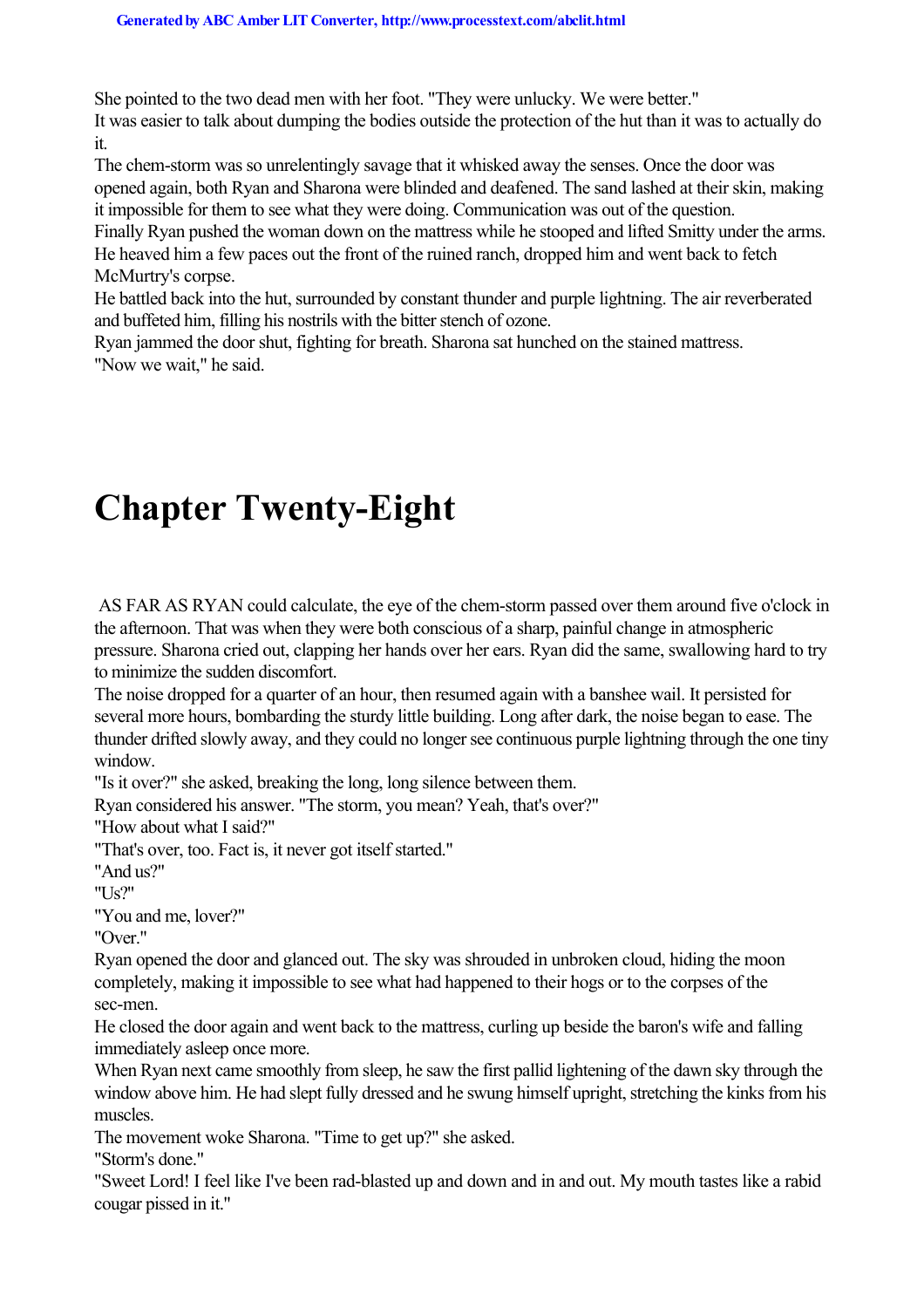The door was blocked by a drift of blown sand. Ryan levered it open enough for them to get out and look around.

It was a thoroughly beautiful morning, with the air clean and fresh, the peaks of the Sangre de Cristo looking close enough to touch.

The sun smiled serenely from a flawlessly blue sky. At a first glance around them, nothing seemed to have changed.

The contours of the land were the same. Ryan could see that the river was still running, though its waters now looked swollen and muddied. The devastated house and hut were much as they'd been before, though the adobe walls looked as if they'd been scoured clean by a team of sandblasting workers. The trees had gonenot totally, but only splintered trunks remained. Every leaf and twig, and virtually all of the large branches had been stripped away.

"Look at 'em," said Sharona Carson, standing at his elbow.

Ryan looked.

At first glance it was difficult to even recognize the corpses as human bodies. Sand was piled around and over them, almost providing ready-built graves.

Ryan walked toward them, his boot heels crunching through the scattered, glittering sand. He stooped and brushed away at the corpses, checking that the marks of their violent deaths had been removed by the chem-storm.

"Nothing to worry about," he said quietly.

He straightened and brushed his hands free of the orange dust.

The clothing of the sec-men had gone, except for a few ragged threads that had been partly protected by the weight of the bodies. Their skins had been flayed away, often taking the flesh with it. In several places at shoulder, knee, elbowthe polished whiteness of exposed bone.

McMurtry's face was unrecognizable. His eyes had been torn out, as had his lips and the soft tissues around his throat and mouth. His jaw gaped, and his teeth bore an unnatural gleam of scoured ivory. Smitty's beard had protected a little of the flesh around the jaw, but the rest of the face was disfigured in the same way as the other sec-man.

"Tell it like it was. Smitty's hog overheated. Mac stayed with him. We went on and got to cover. They didn't make it." The woman's voice was calm and totally lacked expression. She stared at the bodies, avoiding any sort of eye contact with Ryan.

"Sure," he agreed. Sharona was quite right. Best lies were the simple ones. You got caught out when you tried to be clever and elaborate. Tell it like it happened.

More or less.

The two-wheel wags of Sharona and the sec-men had been destroyed by the insane power of the chem-storm. Not a flake of paint remained on any of the machines. When Ryan tried the starter on the Harley trike, there was just the faintest grating sound. McMurtry's hog and Smitty's Suzuki were totally, terminally mech-dead.

"Where's youroh, I remember. You put it inside there, didn't you?"

He nodded and walked through the empty doorway. His Norton was relatively unscathed.

Sharona followed him in. "You're one of the most careful men I ever met, Ryan Cawdor. You wouldn't want to reconsider"

He didn't even bother to turn round, throwing the words over his shoulder. "I said it was over, lady. Over."

Before starting off toward Towse ville, they snatched a hasty meal from the emergency rations in the hut and shared the remaining drinking water from the metal canteen. Ryan opened a couple of the cans, none of which bore any labels.

"Corned meat in this one," he said, "and I guess this is some kinda squash. You got a preference, or can we eat half each?"

"I don't care."

"How about if I eat it all, if you really don't care?"

"Fuck you lover," she spit, snatching the tin of meat from him.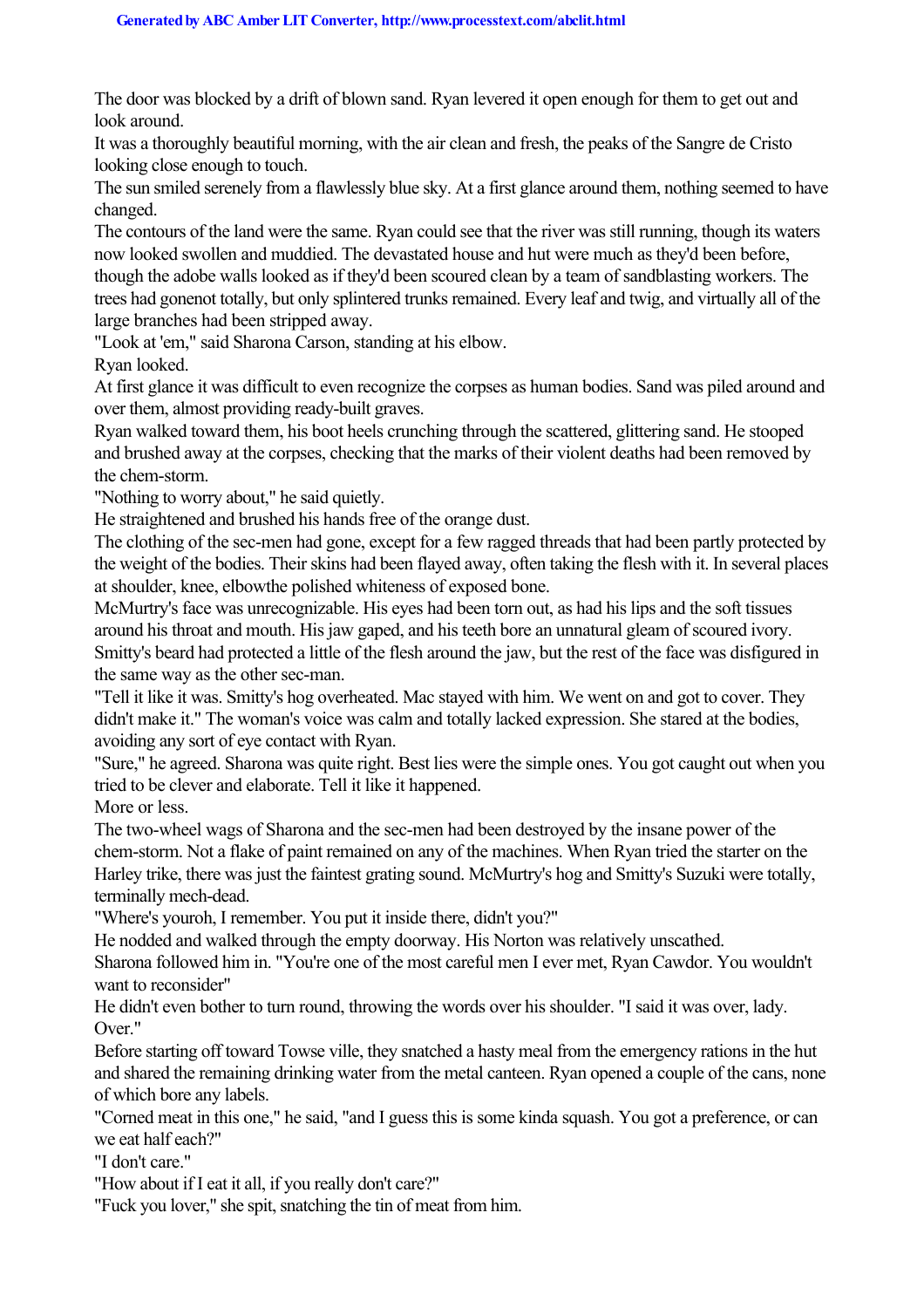In the end Ryan decided that it would be wise to drag the stripped corpses into the hut and push the door shut on them. The wind and sand had almost tanned what flesh remained, and they were light and easy to move.

"Keep them away from the wolves and the coyotes," he said.

"Wouldn't hurt them. Not now."

He stared at the woman. "You get your mouth working before you get your brain engaged, lady. Suppose your husband wants to see the bodies. Suppose he doesn't believe our story. Those scoured bodies are likelike silent witnesses. Leave them out and they disappear, and our story gets to grow a few more holes in it. That what you want?"

When she didn't reply, Ryan strode outside.

After he'd given the Norton a thorough cleaning, he kicked it into reluctant life, beckoning for Sharona to join him. Despite the ordeal, she still looked like a fashion plate. The dark glasses were in place and the scarf was knotted casually about her slender neck. She picked her way daintily through the loose sand. Ryan let the engine idle quietly.

"Ready to go?"

"Why not? Nothing to keep us here, is there?"

"Nope. And we got the story straight. Wouldn't want the baron to think that we couldn't be trusted." She was about to swing her leg over the pillion seat of the bike, but she paused, looking at Ryan with her head on one side. "I really like you, outlander. Truly. Enjoyed the good time, and you handled the bad time better than anyone I ever met."

"Thanks. Come on. Baron'll be sending out a search party anytime now."

Sharona put her hand on his shoulder and leaned to kiss him softly on the cheek.

"Don't worry about whether the baron trusts you and Trader. I should worry more about whether you and Trader can trust Baron Alias Carson." She went on quickly. "And before you ask, lover, I'm not saying any more. My husband has a long arm and a mean disposition. Let's go back to Towse." The Norton left a long pillar of red dust rising behind it into the bright morning air.

### **Chapter Twenty-Nine**

 FERRYMAN WAS LEADING the search party himself, driving one of a trio of small, fast armored wags. They braked to a halt across the highway, halfway between the ghost ranch and the ville. Ryan slowed down and pushed up his goggles. Sharona eased her grip around his waist, peering around his shoulders. Her face was masked with dust, and she coughed and spit as Ryan finally braked the 350 twin bike.

"Where's my men?" the sec-boss shouted.

"Chilled."

A light machine gun was mounted on the front of each of the wags. Without a word being said, the nearest one dipped and swung right until it covered Ryan.

"Chilled?"

"Both"

The sec-boss swung his legs out of the driver's cockpit of the wag and jumped down. He pushed up his goggles as he walked toward Ryan.

"You chill 'em?"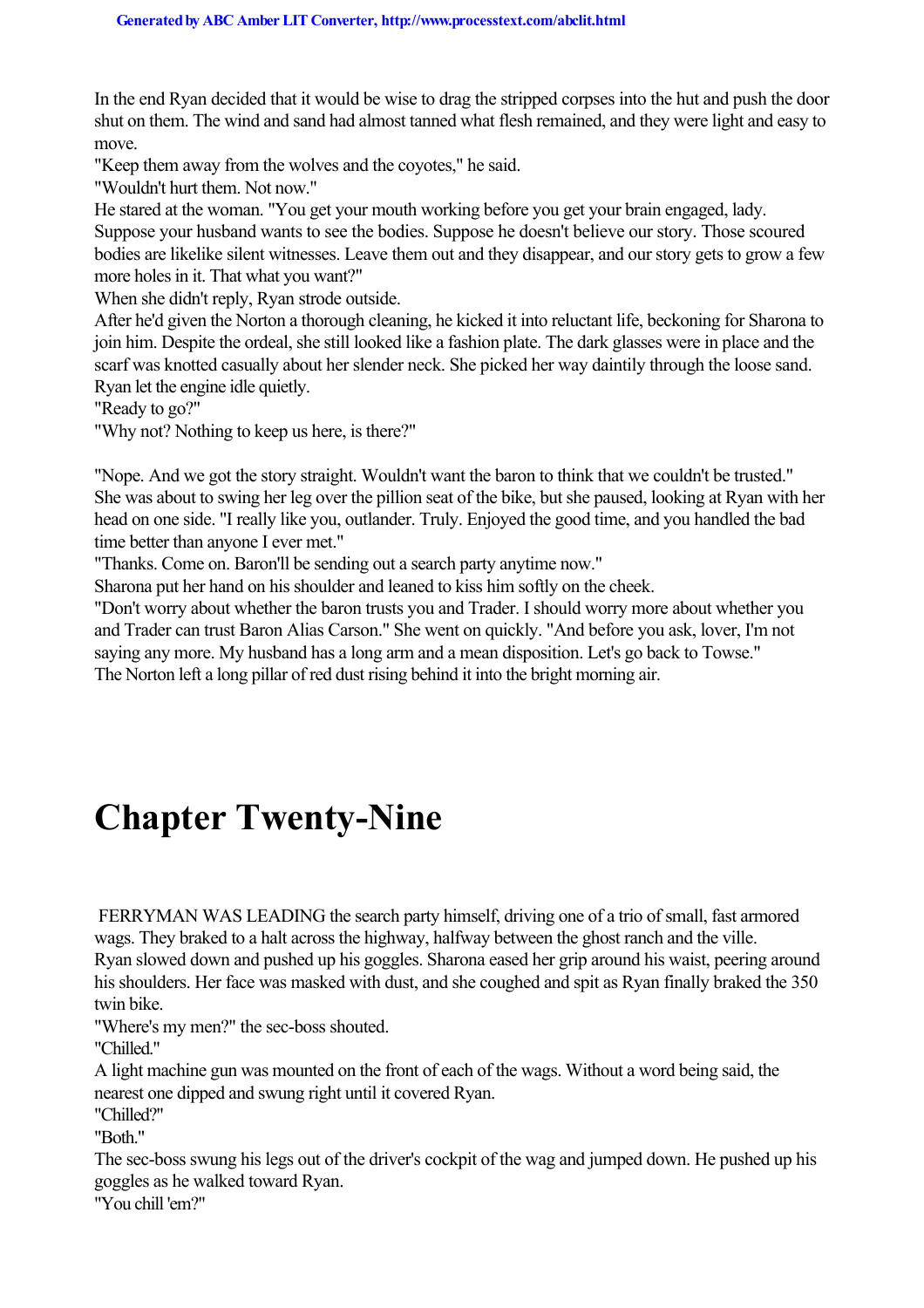"No."

"You and the woman? You and Sharona Carson? Chill them 'tween you, did you?"

"No." Ryan fought hard to keep his self-control.

"Coldcock them. Mebbe the woman offered herself. Smitty didn't have the brains of a fence post. Show him a hole in the ground, and he'd likely start trying to fuck it."

"You got a big mean mouth, Ferryman," Sharona snarled. "Baron'll hear about what you're suggesting so damned loud."

The sec-boss ignored her, keeping his eyes drilling into Ryan's face. "You got a real hard look to you, outlander. I seen hard and I know hard. McMurtry wasn't nobody's fool. Day he fell easy's the day shit stops smelling. So, how'd you do it, Cawdor? I'm real curious about that."

Ryan hadn't moved. "Like the lady says, you got a mean mouth on you, sec-boss. Wind from your lips helps keep me cool. But I had enough of that, for now. Smitty's hog broke down, a coupla miles from the ghost ranch. McMurtry stayed with him."

"I wanted to try and get some of my picture done before the storm came swooping down onto us," Sharona added.

"Two of you went on ahead, cozylike," Ferryman said. "And then?"

"Storm came," Ryan replied flatly.

"Just like that?"

"Yeah, Ferryman, just like that. Looks like the storm only skirted south toward Towse ville. That right?" "We seen clouds. Thunder and some lightning. Not likely enough to get a couple good sec-men down and chilled."

Ryan's anger began to move from smoldering toward glazing. He pointed an accusing finger at Ferryman. "You go take a look, you son of a bitch! You'll find big trees stripped to the core. Two-wheel wags with every grain of paint scoured clear. And two corpses, Ferryman. Two corpses looking like they been blasted out of their skins. You go and look, and you fucking look good!"

He kicked the motor of the Norton into throbbing, vibrant life, and Sharona clutched him around the waist again.

A haze of dust burst from the rear wheel as Ryan gunned it, leaving the sec-boss standing in the dirt, watching them go.

Ryan and Sharona had only one brief opportunity to talk.

They rolled through the fine sunny day, finally halting in the center of the ville's plaza. A couple of sec-men started to run toward them, as did the Trader and half the crew of the war wags. And Ryan glimpsed the shadowy figure of the baron, emerging from the porch of his living quarters.

The engine died and the noises of the ville swept in all around them.

"Won't ask you again, Ryan. Not ever. But just watch your back," Sharona told him.

"Thanks," he said.

"Take care lover."

Then they were swallowed in the crowd, surrounded by questions.

The Trader gripped Ryan by the arm, his fingers like brass bolts. "You all right?"

"Sec-men got chilled in the chem-storm. Ferryman's gone to look."

"What'll he see, Ryan?"

"What there is. Two dead men, bodies stripped by sand and wind. That's all."

The melancholic voice of Alias Carson came droning in, silencing the rest of the voices.

"I counted four people leaving the ville, day before today. Now I count just about half of that number returning. I set my mind to wondering just how that can be."

His wife told him the story, sticking to the simple scenario that she and Ryan had agreed upon, finishing up by explaining that they'd met Ferryman on the way to Towse, and that he was going to the ghost ranch by Abbyqu to check out the bodies.

Alias Carson watched her through his thick-lensed spectacles, his pale blue eyes never moving from her face.

"Interesting tale, my dear," he said. "Like most things in life, I guess we got us a mess of truth beans with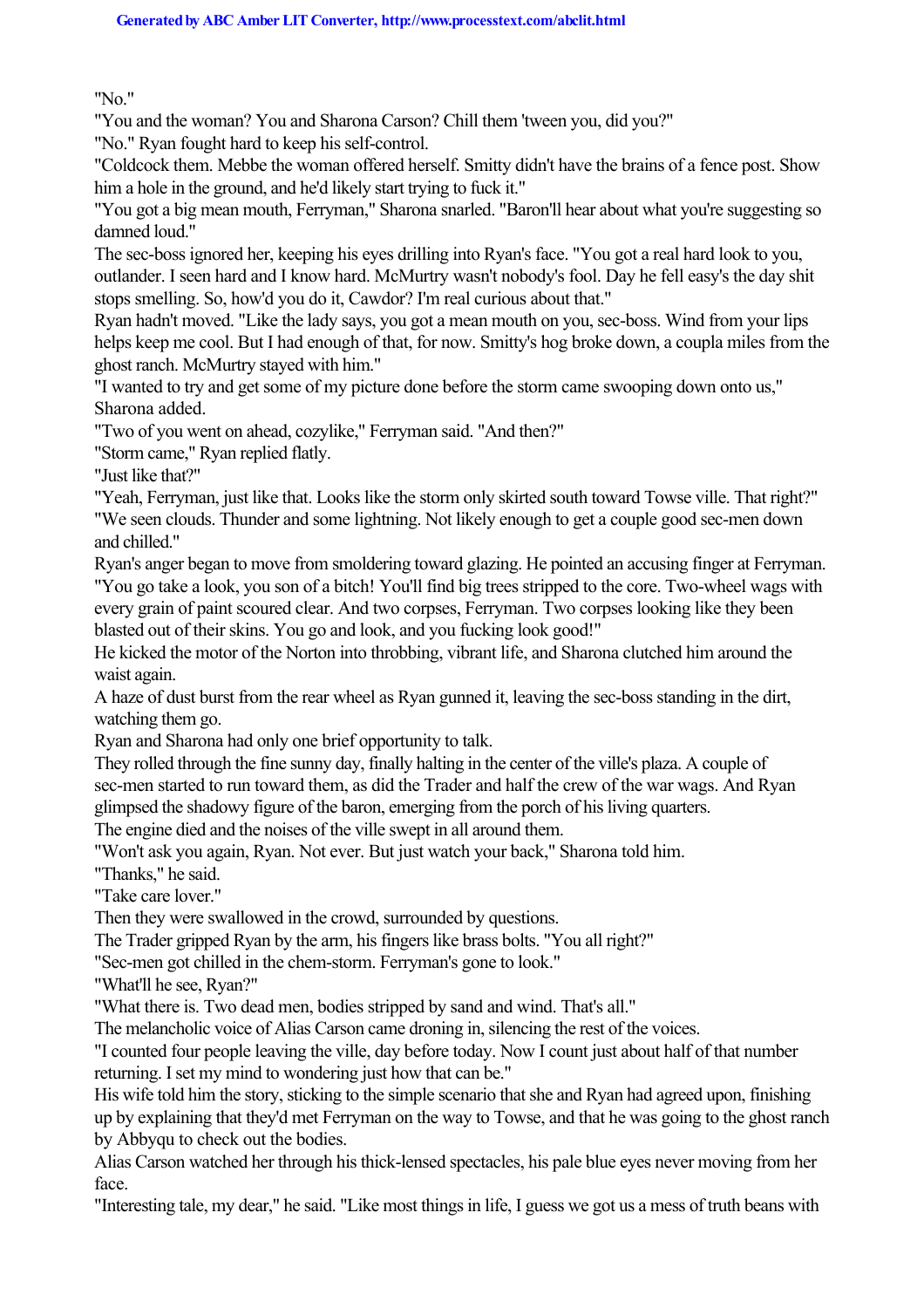just a sprinkling of chili lies. Best a man can hope for."

There was something about the tall, immaculately dressed baron that made Ryan's fingers itch for the butt of his Ruger Blackhawk.

"I just got me some news about the gas convoy," Carson said.

The Trader gazed at him as though he'd just jerked a white rabbit out of a hat.

"Said I got news on the gas," he repeated.

"What news, Baron?" the Trader asked.

Ryan and the woman's adventures in the chem-storm were immediately forgotten. Two sec-men chilled didn't weigh in the balance against the possibility of filling up War Wag One and War Wag Two with precious gasoline.

And Ryan didn't mind at all that the light was turned away from Sharona and himself. No questions was always a whole lot better than any questions Better and safer.

"Be here tomorrow. Big problems in the processing plant out Westexas way. Got 'em sorted." "Tomorrow?" Ryan asked.

"Sure, son. Sure as the golden sun rises up there in the east and goes falling down into the west. There'll be gas tomorrow."

"I'll count on that, Baron," the Trader said. He turned to face Ryan. "Looks like some sort of a cleanup'd be good."

"Right."

The Trader debriefed Ryan, with J.B. listening nearby, as the one-eyed man took a shower. The needle jets of water drove the grime from his pores, forcing tiredness out of his aching muscles.

"You chilled the sec-men?"

"Caught me with the woman."

"That mean you had to kill them, Ryan? I keep telling you about your temper and about finding ways out of a situation. Over, under or around. I tell you that, don't I?"

Ryan shook water from his long black hair, reaching for the control handle in the tiny shower unit.

"Sure, you do, Trader. Wasn't just they caught us ramming away."

"What else?"

"Sharona had asked me to kill her husband and take over the ville. Didn't whisper it, either."

"Fireblast." the Trader swore.

"And Smitty and McMurtry heard that?" J.B. probed.

"Yeah, and before you ask, there was the rad-blasted father of all chem-storms going on outside the hut where we were."

"Stupid," the Trader said. "You're too bastard old to get your dick caught 'tween a rock and a hard place, Ryan. Now there's men dead."

"No way they'll track how they were done."

"How'd you get them?" J.B. asked.

Ryan considered his answer. The Armorer and the Trader were already seriously angry with him. If he told them that Sharona's hidden knife had saved them both, and that she'd terminated McMurtry herself, it wouldn't sound good.

"Hand chopped the fat guy. Knocked him into McMurtry. Took 'em both."

Trader nodded grudgingly. "Least you got that right. But what else d'you find? She wanted Alias chilled?" Ryan started getting dressed again, grateful for the feeling of the fresh clean clothes on his skin. "She's triple-crazed, Trader. Wouldn't trust her as far as I could throw her."

J.B. passed him his shirt. "She say anything else, Ryan?"

"Yeah."

"What? Dark night! It's like trying to get honey from a granite boulder with you."

"Said not to trust the baron. He's got some sort of game up his sleeve, Trader. He wants the wags to tighten up his power base. They'd let him drive free and easy all over the land, end the threat from the Indians."

The older man nodded slowly. He winced slightly and eased himself down, as though his clothes felt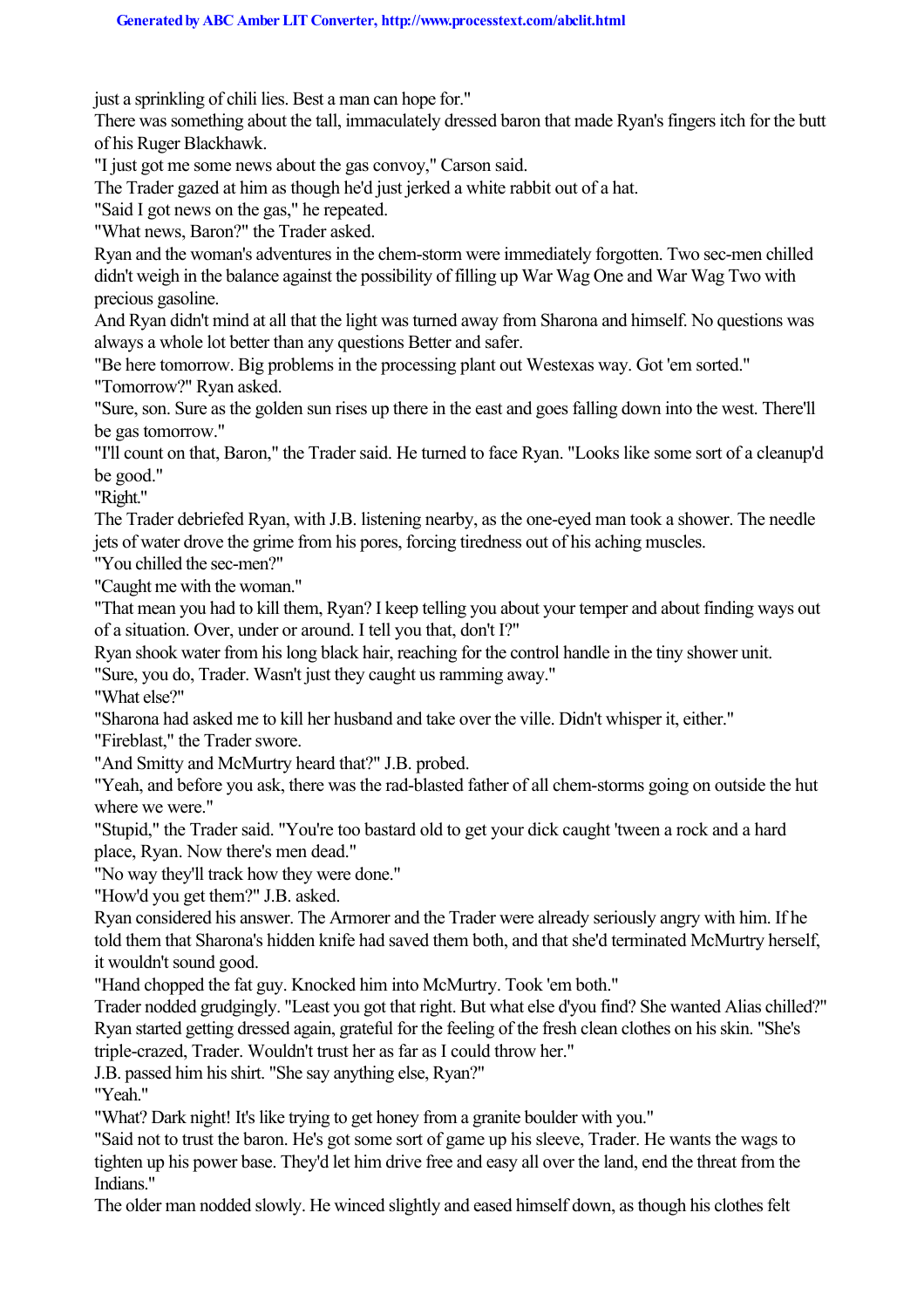uncomfortable. "Keep getting these kind of pinches in my gut. Like I swallowed something real small with claws." He shook his head. "I guessed all along there was something up. But now you know for certain, we can plan extra careful. Double guards tonight. If it comes it'll be tonight. Or maybe during the fueling." "Or after that." Ryan suggested. "Just when we figured it was safe to leave."

The Trader grinned and patted him on the shoulder. "That's better, Ryan. Shows your brain cells ain't all died."

"I'll set double watch," J.B. said. "Spread the word to take extra care. Ferryman said earlier on something about a kids' party. Asked us to go sit in on it."

The three men looked at one another in a momentary silence. The Trader broke the stillness.

"Why not? Be such an obvious time to try and raid us, the son of a bitch might even try it. We'll go along, but we step light."

"What time?" Ryan asked. "This evening? Fine. You guys don't mind, I'm going to hit the bunk. Could use some sleep."

# **Chapter Thirty**

 NEARLY SIX HOURS HAD crept by since Mildred Wyeth had given Ryan Cawdor the injection. She'd hoped for some sign of success within a couple of hours, maybe four hours at the outside. But the botulism held the unconscious man gripped in its scaled claws with a remorseless and unrelenting cruelty. The best she could see was that he didn't seem to have become any worse, but there wasn't any evidence that he was getting better.

Everybody was restless.

Jak had asked the doctor to give him some sleepers. "Can't sleep, Mildred. Want to. Can't. Not with Ryan like"

She'd taken pity on the teenage boy, touched by the desperation in the dark-rimmed ruby eyes. Now he lay on his back, white hair tumbled around his narrow skull, snoring gently.

J.B. had fieldstripped his blasters a dozen times, going through the mechanical motions, sometimes with his eyes shut, sometimes with them open. Every half hour or so he'd walk over and stand by Ryan's bed, looking down silently at the unconscious man, taking his glasses off and rubbing his eyes.

Doc Tanner couldn't sit still, and he couldn't stop talking. He'd start a halfhearted, half-remembered conversation with Krysty or with Mildred, then his tired mind would lose its way among all of yesterday's clutter and he'd wander away again.

"Did I tell you about the time that me and Harry Dean Stanton went off to San Francisco and and I fear that I don't recall what we did there. My memory is more addled than a bucket of sun-dried eggs. Whatever it was we did there was No."

Krysty sat in a plastic chair, leaning against the wall of the redoubt room where Ryan was deeply asleep. She'd tried praying to Gaia, but she knew in her heart that it was futile. The power of the Earth Mother could do wonders, could almost move mountains. But it couldn't combat the lethal toxins that were crushing the life from Ryan Cawdor.

For some of the time, Krysty slept, starting wakefully whenever Mildred came quietly into the room. "Any change?" she asked.

"No. Not worse."

"Not better?"

She shook her head slowly. "I don't know, Krysty. The injection He was closing in on death. I'm certain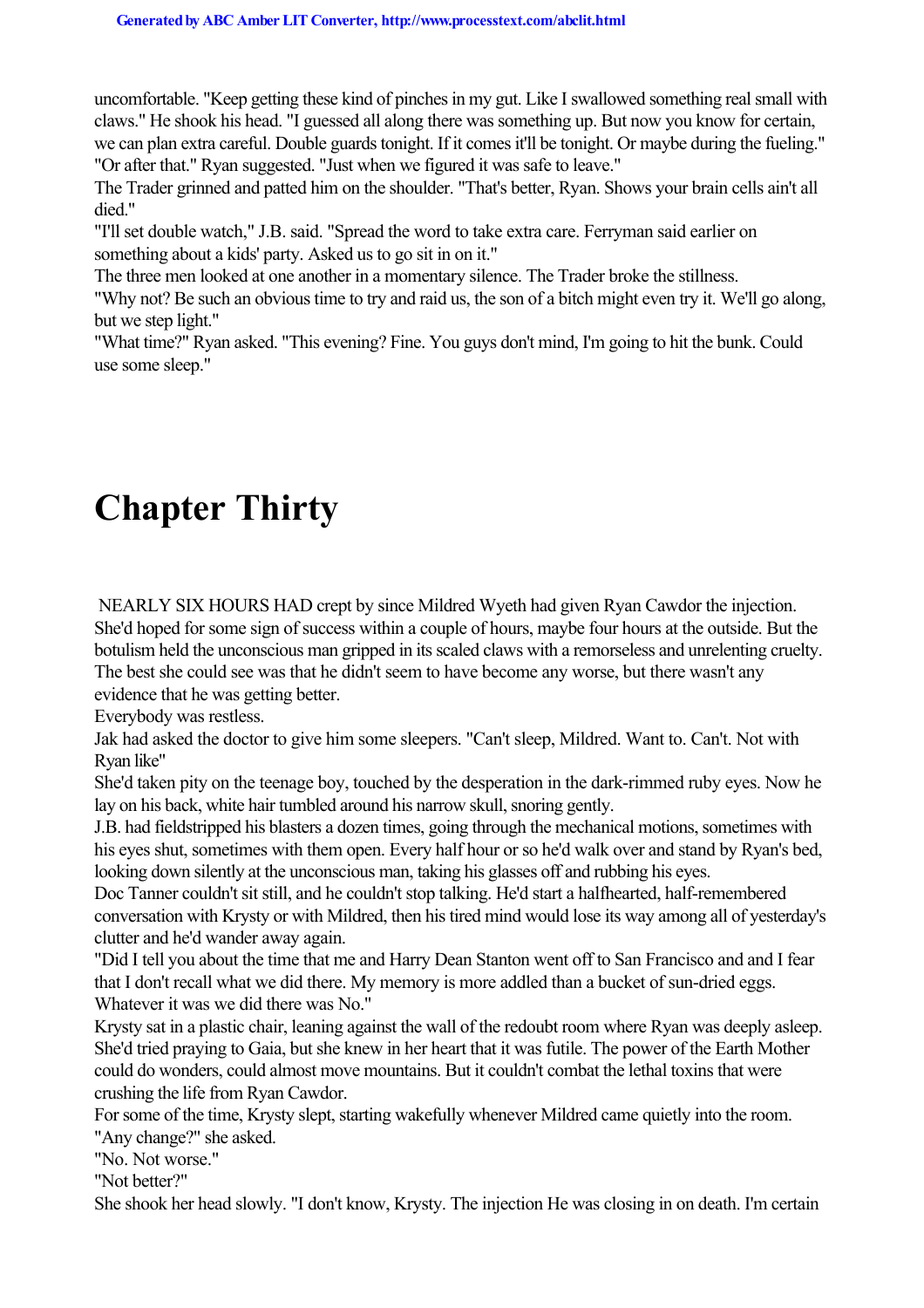of that. I didn't figure he'd hang in there more than two or three hours. It's now" she checked her chron "six hours. He's still alive, and that's a victory. We got to cling to the small victories, if we can." "And hold off the big defeat?"

"Right."

Krysty saw that Mildred was out on her feet. "Get some sleep," she said.

"Have to keep checking the patientprofessional responsibility, you know. Lose my post as house surgeon if I don't."

"I'll watch him. I know what to do. It's easy enough. Wash him if he needs it. If he dies, I'll know, Mildred. And if he starts getting betterwell, I guess I'll spot that as well."

Reluctantly the other woman went off to her own bed, extracting the promise from Krysty to call her if there was even the tiniest indication of change in any of the vital signs.

Krysty sat back and watched the still figure under the blanket. The coma was so deep that it was no longer possible to detect any sign of life. The woman leaned forward and rested her hands on her face, feeling the calming rustle of her own hair gathering around her cheeks.

"Come on, lover," she whispered. "Never known you to turn away from a fight. Do it for me, lover." The movement was almost imperceptible.

If she hadn't been staring with all her concentration at his face, Krysty would have missed it. Even with her incredible, mutie-enhanced sight, she still wasn't sure.

"Lover!" she said.

The lid of his good right eye had trembled, as though a speck of dust had touched the cool skin. Krysty stood and moved closer, leaning over the bed.

"I saw that, Ryan, you bastard. Now do it again. Move your eye!"

This time the twitch was much more pronounced. She could see the glimmer of chillingly pale blue beneath the lid. He had opened his eye a fraction of an inch, and was looking at her. She was certain. "Mildred!" she shouted. "Mildred! Everyone! Come here, quick!"

In her heart Krysty knew that this was the beginning of the big victory.

### **Chapter Thirty-One**

 SOMEONE BANGED HARD on the door of Ryan's sleeping capsule, jerking him instantly awake. A voice that he didn't recognize shouted out the news. "Gas! The gas's come!"

It took him moments to heave on his boots and tie the laces tightly. He plucked the heavy, long-barreled pistol from beneath the pillow and slid the door open.

The passage was bustling with people, pushing past one another. He made his way quickly along to the command deck of the battle-wag, where J.B. and the Trader were already waiting.

"Ah, the sleeper wakes," the Armorer said. "Glad you could make it."

"Thought baron said tomorrow. I didn't sleep the chron around, did I?"

"No. He sent a messenger a half hour back. Said that the gas-wags had put on extra speed to get through that chem-storm. One that chilled them sec-men. They're here now."

"Ready to fuel us up?"

The Trader looked around him. Most of the ob-slits and blaster ports were open, letting in the light breeze that relieved the stifling heat. He rubbed his chin thoughtfully, glancing down at his chron.

"Said it'd be an hour or so. By then it's going to be closing up on the dark."

Ryan eased his shorts where they were pinching him. "Cutting it fine if we wanted to get on the blacktop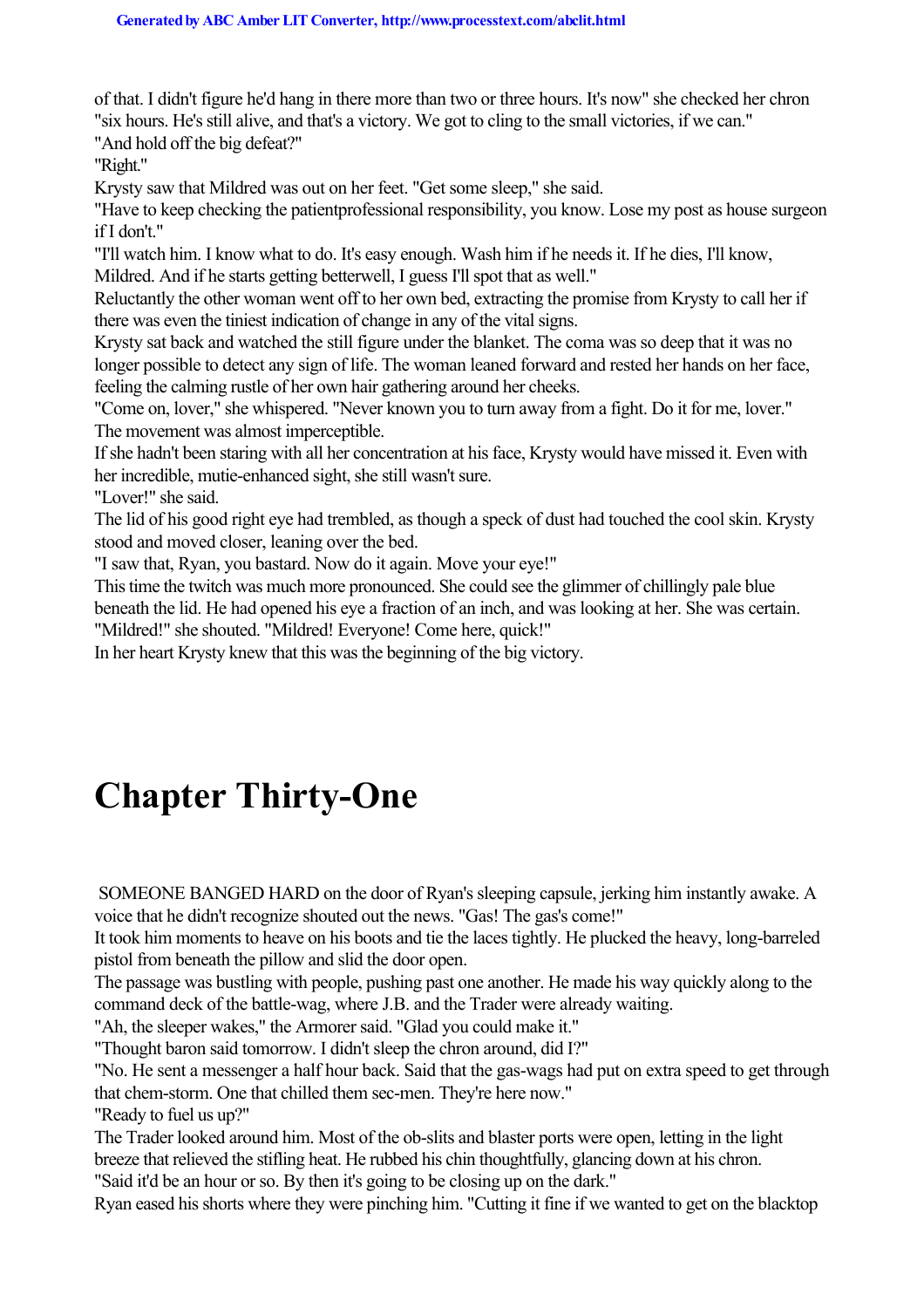tonight."

"That's what I think. J.B.?"

"Not worth the sweating, Trader. Better to fuel up tonight. Go to this kids' party. Triple up the watch to red and get away safe and clear at first light. Way I see it."

"Way I see it, too. We all agreed? Fine. Let's get to it."

The whole of Towse stank of gasoline. In the failing light the refueling of the war wags hadn't gone as smoothly as they'd all hoped. A valve at the end of one of the long canvas hoses had broken a thread and snapped, tearing open the connection. A hundred gallons of precious gas had soaked into the sand of the plaza before anyone had the presence of mind to spin the lock-off wheel.

Ferryman had been in overall control of the operation, and his yell of rage and warning could have shattered crystal at three hundred paces.

"Nobody fuck up! I want every cigarette and cooking stove in the whole ville out and now! Watch steel on steel for a spark. No electric switches. No rad-contact anyplace!"

A team of men and women came swarming out of the adobe buildings to help. The walls of the ville were dappled rust red by the setting sun, and the water that streamed through the center of the plaza was slashed with blood.

They shoveled heaps of clean sand on top of the dark stain of gasoline, mixing it in until the immediate threat of a catastrophic explosion had been diminished and the refueling could be concluded.

It was only a few minutes away from full dark before the gauges on the two war wags finally leveled at Full. Tanks were locked tight and adjustments made to the pressures of tires, with the heavy extra load affecting drive and balance.

Baron Carson came striding out from his quarters, his wife, a lyric ballad in elegance, on his right arm. She was wearing a dress, reaching nearly to the ground, of crushed violet silk that was embroidered with tumbling streaks of black and white satin. A shawl covered her shoulders, made from lace so fine it looked as if a careless breath could ravage it. A comb of lacquered tortoiseshell held up her blond hair, and rings of precious stones circled her long fingers.

Her eyes, matching her dress, raked the assembled crews of the wags, not settling on any one man or woman for more than a heartbeat.

Ryan had never seen anything quite as beautiful as the delicate masterpiece that was Sharona, wife to the Baron Alias Carson. It was hard to reconcile this image with the rutting alley cat that he knew she could become in the wink of an eye.

"I hope that it all went fine, Ferryman?" the baron said.

His sec-boss came close to bowing. "One hose got tore, but we fixed it."

"Place sure has the flavor of gasoline. No danger, is there?"

"Nope. Not now."

Baron Carson turned toward the Trader. "If any of my men had caused you an upset, friend, I'd have had their eyes removed with white-hot hooks and their skin peeled off with blunt flensing knives."

The Trader kept his face straight. "Mighty kind, Baron, but none of that's necessary. We got loaded up with gas and ammo, and food and water. You got our jack. We can be on our way."

Ryan happened to be glancing in the direction of the sec-boss as his boss said that, and he saw the start, the dropped jaw and the narrowed eyes that darted toward the baron.

"On your way?" Carson asked in the same, unaltering, monotonous drawl.

"Dawn tomorrow. If that fits with you, Baron?" the Trader replied.

Ferryman relaxed, looking away with a vague disinterest toward the distant tips of the Sangre de Cristo, still holding the last rays of the tumbling sun. It had been an intriguing bit of body language, and it kept Ryan's suspicions ticking over.

"Sure. And watch out for them Indians. They keep haunting us, waiting their chance to strike back, I guess."

"Not all bad, Baron," Ryan said.

He drew the lizard's eyes to himself. "You figure, Mr. Cawdor, do you? If I chanced upon one of them Apaches on fire, I would not even piss upon him."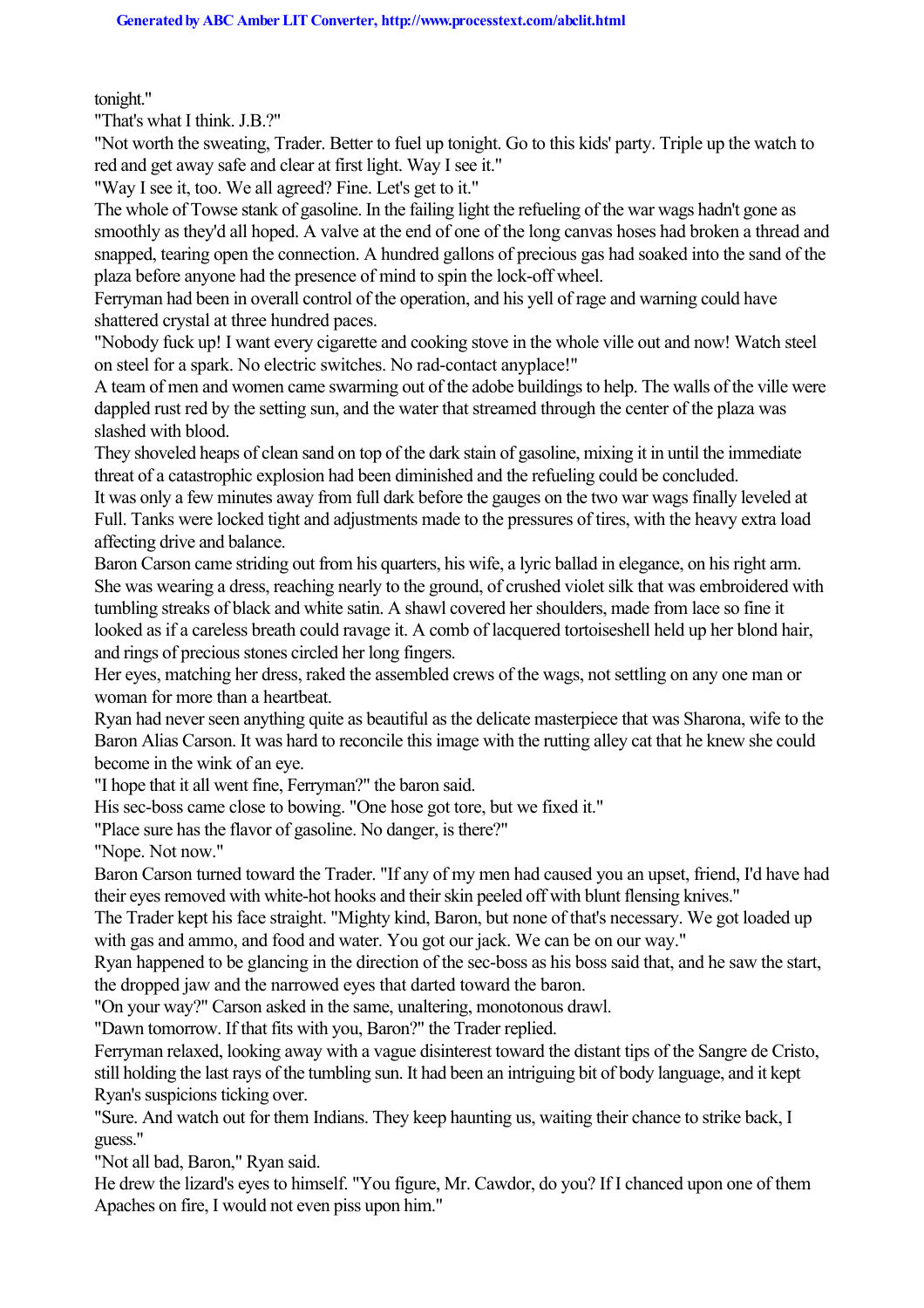With that he turned and walked slowly away, his wife at his side, teetering on high heels.

Ferryman watched them go, then looked at the Trader. "Party for the young'uns starts in an hour. Won't last long. You can all get to rest early if you aim for a dawn start."

Everyone was relaxed. The evening was pleasantly mild, the wind dropping right away to a gentle zephyr. A round moon rose through a rack of thin clouds, throwing sharp-edged shadows around Towse ville. Ryan hadn't been to a children's party for more years than he could recall. He'd organized the rotation of sentries with J.B. and the Trader, and felt fairly happy that the wags were secure for the night. So there was a space to unwind and enjoy the festivities.

Hun, July, Otis and Matt went around the ville with him. In the morning they'd be back on the road, living on the honed edge of danger. For now they could all take it easy.

It was surprising how many of the youngsters around Towse showed definite ethnic signs of Indian blood. Ferryman himself was dark-skinned, with hooded, dark eyes. Three of his own children were at the festivities, scampering around and sliding quickly from being excited to becoming overexcited.

One thing that Ryan picked up on was an unmistakable atmosphere of tension among the sec-men. The short hairs at the back of his neck prickled expectantly, and he could almost taste the adrenaline in the cool evening air.

"Feel it?" J.B. asked from beside him, watching as a handful of harassed women fought to control the children and get them to play a version of pass the parcel.

Ryan didn't need to ask his friend what he meant. They both knew.

"Yeah. Figure it means trouble?"

The Armorer pursed his lips and took a slow, raking glance around the plaza of the ville. "Got to be tonight, or first light."

"If it comes at all."

"Woman said"

Ryan interrupted him. "Sharona said a mess of things, J.B., and not all of them worth a fistful of sand." "But you can feel it?"

"Sure. But you got to look at the other side of the jack."

"How's that?"

"Two heavily armed war wags, fuelled up, with trained crews. Run by the Trader. And everyone in Deathlands has heard of the Trader. Here we are. Could have a fine ace on the line at taking over the whole of the baron's ville."

J.B. nodded, "Guess that's so. They could just be plain scared."

Ryan laughed as one of the children ran weeping to its mother at getting knocked out of the game. But the woman wasn't looking, and the charge knocked her over in the soft sand.

"Then again," he said, "could be that the trigger edge is 'cause they aim to blast the living guts out of us in the next ten hours."

### **Chapter Thirty-Two**

 A MEDIOCRE MAGICIAN dropped bunches of bright paper flowers from under his damp-stained black-and-scarlet cloak; a puppet show fascinated half the children and bored the other half. Ryan kept moving, muttering a warning word to any member of the crews that he passed. In the background was the distorted, nasal squeaks of the puppet master, and the whoops and shrieks from his audience, interspersed with the occasional flat sound of a slap as one of the children was disciplined by its mother.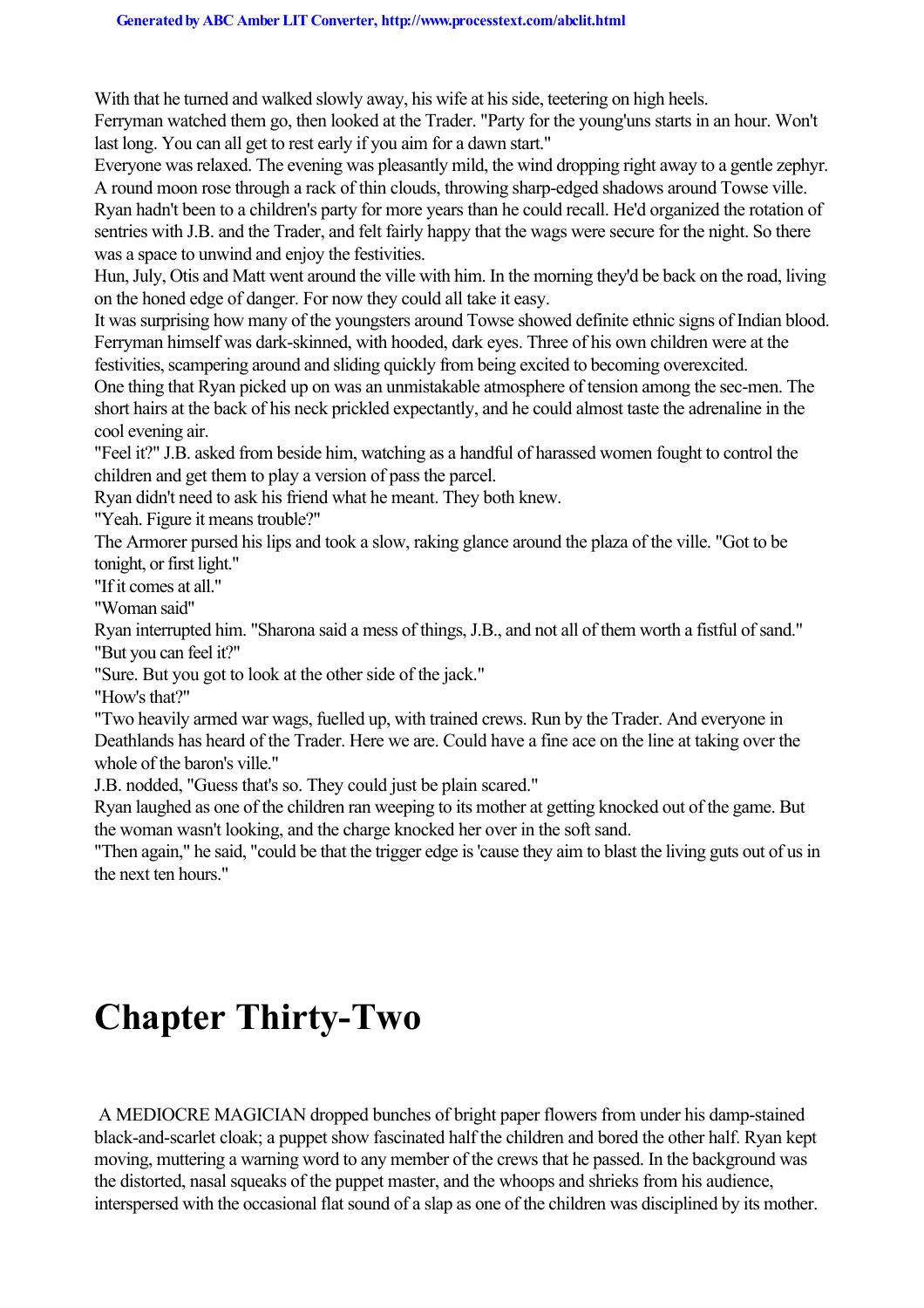Ferryman, flanked by female sec-guards, loomed from out of a narrow alley between two of the square adobe houses, nearly bumping into Ryan.

"Enjoying the party, outlander?" he asked.

"Makes a change to be able to relax for a few hours. You be up and ready to see us away at first light?" The sec-boss smiled, his teeth white in the dimness. "Wouldn't miss it. Smitty and McMurtry would've liked this party. Smitty had two young'uns."

"You buried them?"

"Sure."

"You checked them first? Find any blaster holes? Any knife cuts?"

Ferryman shook his head. "Sure didn't, Cawdor. Think you'd be here like this if I'd found anything? Just some sandblasted bones and muscle. Hardly knew either of them. That chem-storm did a good job for you."

"For me?" he asked innocently.

The sec-boss took a half step toward him, his hand striking for the butt of his pistol. He checked himself with a visible effort, shaking off the warning from one of the women.

"You're a cold-eyed killer, Ryan Cawdor. You chilled those two friends. I know that. Fucking well know that!" His voice was a venomous hiss. "And one day, mebbe soon, mebbe not, I'll take you down for it." "Threat or promise, Ferryman?" Ryan said mockingly, trying to push the man nearer the edge in the hope

of provoking him into some kind of word or action that might blow the scene open.

"Promise, outlander. Fucking promise."

The first of the fireworks exploded into the clear New Mexico sky, with firecracker ripples of cracking noise, filling the night with magnesium silver and flowering patterns of crimson and green.

Ryan tensed, wondering if the display might be the signal for the beginnings of a bloodbath. But Ferryman simply stared upward with a childlike innocence, the two sec-women also gazing at the beautiful lights and colors.

"Fucking lovely, Cawdor," said the sec-boss. "Baron does a good show."

"Can't argue with that," Ryan agreed. "See you around, Ferryman."

He turned on his heel, feeling the momentary tightness of waiting for a round between the shoulders. But none came.

The Trader was standing by the bridge over the river, leaning on his elbows and smoking one of his small cigars. Ryan noticed two dim shapes lurking in the shadows by the sec-headquarters. Even at a distance he was sure he recognised Remmy Stedman and Long Dog Hodgson.

"Good fireworks, Ryan," the Trader called. "Some of them cherry bombs could be blaster fire."

Ryan joined him on the narrow wooden bridge. "Yeah. I thought of that, too."

"See any signs of a raid?"

"Not up front. But bodies sometimes say more'n words."

The Trader nodded, taking a last draw on the butt and flicking it into the water. "Know what you mean, son."

A salvo of rockets hissed into the sky, bursting into crackling star bombs.

There was a long pause, and they could hear the chattering of the children. Out of the corner of his eye Ryan noticed that the brace of sec-men had vanished into the darkness.

"Think it's over?" the Trader asked, sounding a little disappointed.

"Looks like No, there's another of them big mortar rockets."

It was a single, immensely powerful firework, blasting hundreds of feet into the air. Ryan had seen the long tubes that the rockets and mortar shells were being fired from, set in the earth. The bore was at least nine inches in diameter, and the whole plaza shook when they were triggered.

It was a dazzling silver flare, spreading its light across the whole sky, throwing the entire ville into clear, crisp relief.

There was a loud "Oooooooh!" of delight from the children.

"And that concludes the entertainment for the night, I guess," the Trader said, straightening and grinning at Ryan.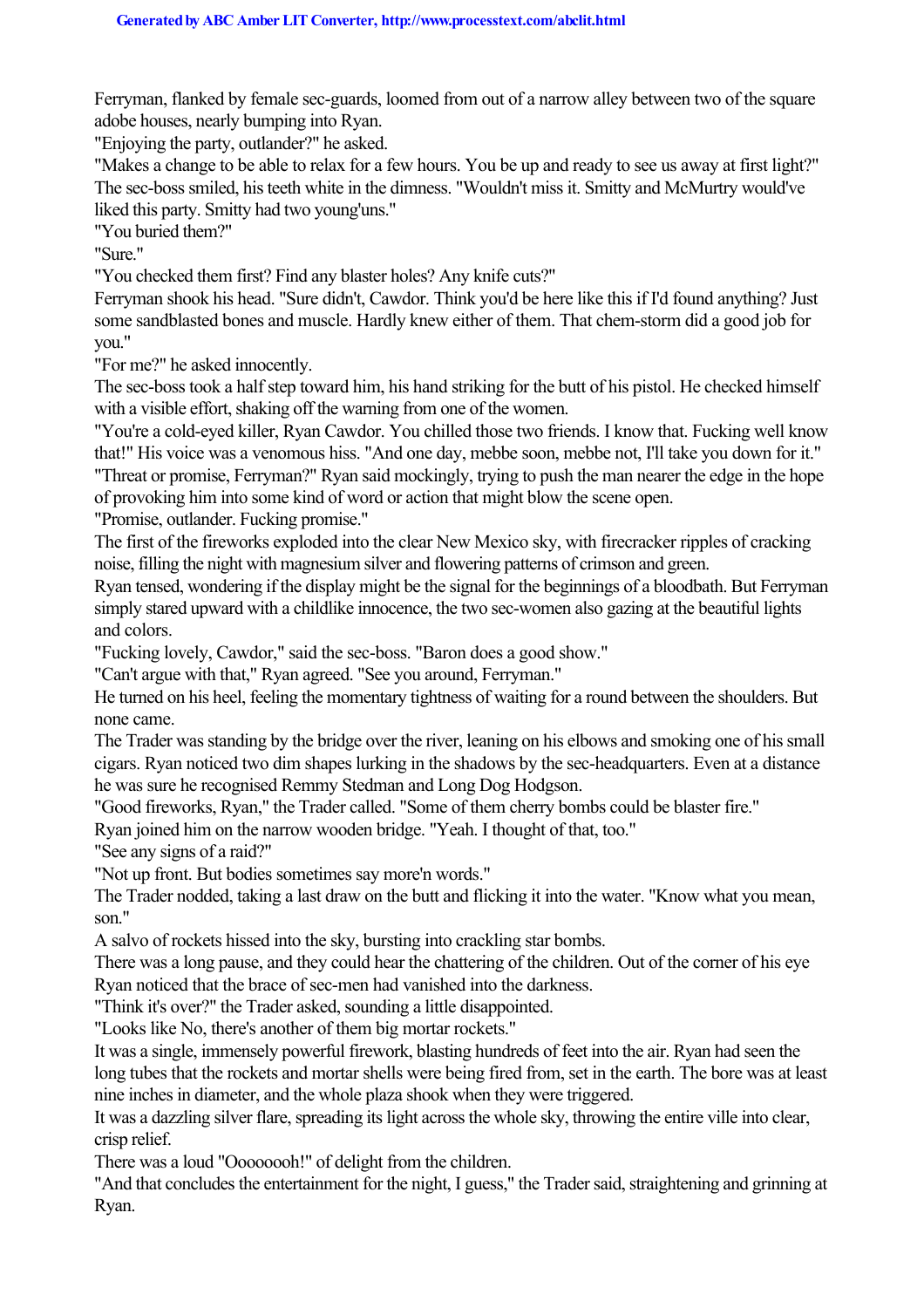The star shell still hung over Towse, burning brightly, suspended from a tiny white parachute that kept it floating. It was a beautiful climax to the display and to the children's party.

Ryan glanced at his wrist-chron. "Just before ten."

"Time for bed. Party's done."

But they both stiffened at the sound of more fireworks going off, crackling all around the ville, backed by the eager cries of the children.

But they weren't fireworks, and it wasn't just children who were crying out in the shadowed ville. Ryan felt the rail of the bridge vibrate under his hand, and a long white splinter of wood, several inches long, miraculously peeled away and fell into the river.

"Fireblast!" he cursed, drawing the Ruger before he even realized his hand was moving to the holster. The firefight was on.

# **Chapter Thirty-Three**

 SHARONA CARSON'S warning to Ryan hadn't honestly made a lot of difference to the reactions to the treacherous attack. Nobody in the Deathlands ever trusted a baron, and Alias Carson was simply proving himself true to his breed.

The war wags that Marsh Folsom and the Trader had discovered so many years ago were devastatingly powerful pieces of mobile weaponry, with a unique overchill capacity. If the Trader had been so minded, there was scarcely a ville in all Deathlands that could have withstood a serious attack from War Wags One and Two.

Sharona had simply amplified the Trader and Ryan's awareness of the high-risk situation they were in at Towse ville.

At a moment of frozen violence, all the Trader's drills and iron discipline came into its own. There wasn't a man or woman from either vehicle who wasn't honed and ready for a firefight. The wags themselves were locked down sec-tight, and a skeleton crew was ready to repel any hijackers.

Used to scabbies, stickies and the local poorly armed Indians, Baron Alias Carson had made a grave and costly error of judgment. His forces were spread around the ville with orders to launch a general attack at the signal of the single, final skyrocket.

Ryan had been thinking about how he might play that sort of assault, and he decided he'd have placed marksmen to pick off the Trader, J.B. and himself, and try to establish a wedge between the two wags and the bulk of the scattered crews.

Carson had gambled on the shock of the firing producing panic in the outlanders. His gamble failed him. The Trader and Ryan were standing on the bridge. An Uzi chattered, and a trail of lead furrowed across the wood. Both men dived for cover, landing with their legs in the freezing water, sheltered by the slope of the bank. The Trader's beloved Armalite was back in War Wag One, but he'd drawn his Browning FN-DA, a big fourteen-round double-action blaster that he carried for its reliability and stopping power. Ryan had the Ruger Blackhawk cocked and ready in his right fist.

"Make for the wags!" the Trader yelled.

"Together?"

"Hell, why not?"

Just as they readied themselves to make a move, the parachute flare finally burned out and the whole area was plunged into relative darkness. There was still a good hunter's moon, but after the mag-bright rocket, it was like being shrouded in black velvet.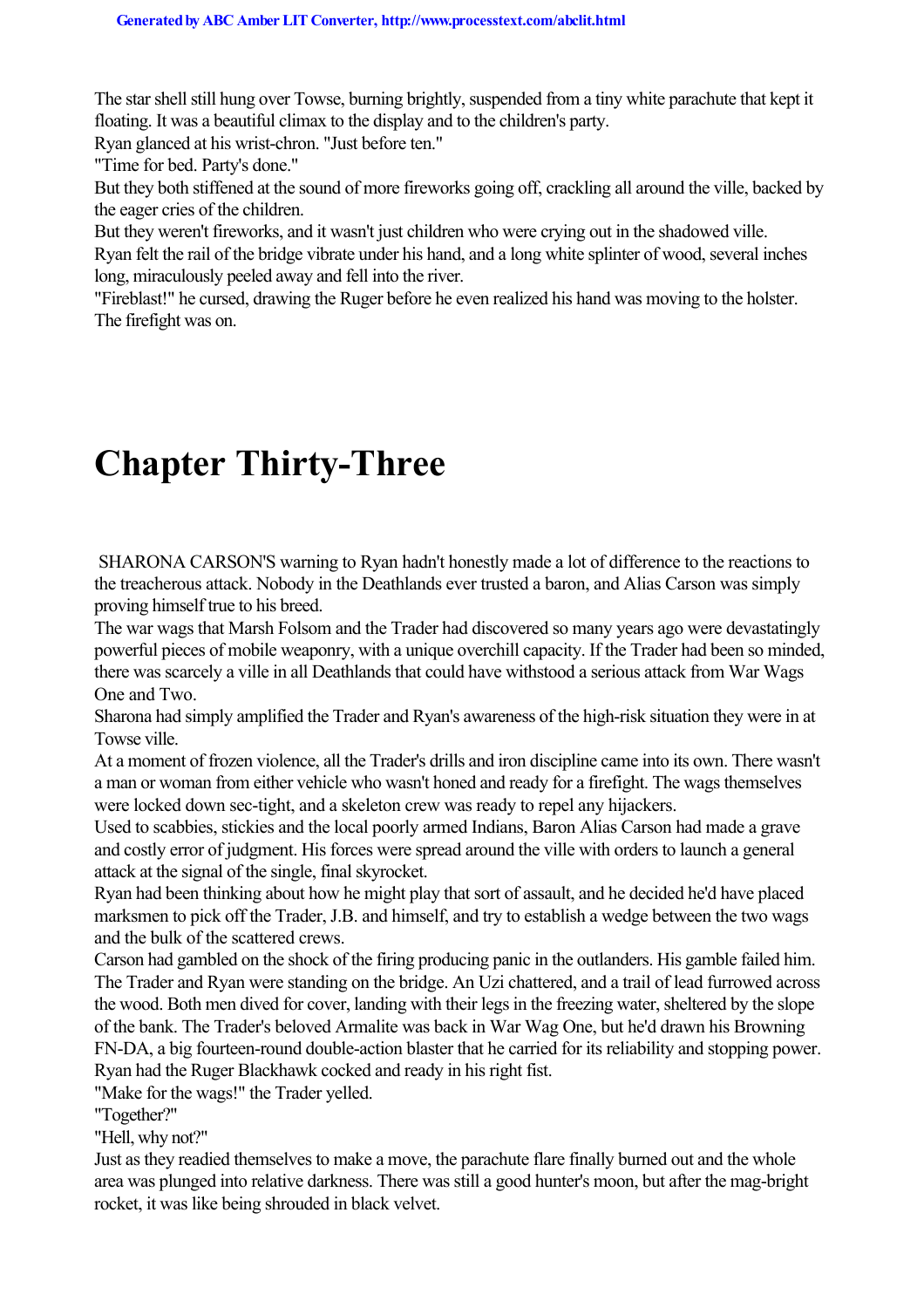"Now!" the Trader shouted.

Ryan was at his chief's heels, powering out of the clinging mud, running in a half crouch. The air seemed filled with whining lead, and the ground around their feet exploded in shards of stone. Most of the firing seemed to be coming from their right, where the sec-men had their main barracks and both of them snapped off a couple of shots in that direction. Their reward was a scream of pain from one of their attackers.

A grenade bounced off a low adobe wall in front of them. The Trader dropped flat, and Ryan followed him, hunching his shoulders and opening his mouth slightly to minimize the damage from the blast. In the second of waiting, Ryan recalled something that J.B. had once told him about the killing capacity of grenades"Explode a gren in a group of men all six feet away from it, and only about half get injured. Less than a ten percent chill rate. Course, the M-26 got notched wire wrapping and that fragments. More effective."

The grenade went off with a stunning blast but failed to injure either man. The Trader was immediately on his feet again, darting and dodging toward the bulk of the two wags.

Trails of bullets erupted from the machine guns on both port and starboard sides of the war wags, interspersed with the golden light of tracer rounds.

Ryan saw a lot of dead.

What might have seemed a pretty clean operation when it first filtered through Alias Carson's calculating mind was becoming messy on the ground. Nobody had thought about clearing the children out of the way once the bullets began to sing, and many of the corpses scattered around Towse were very small and frail.

J.B.'s slight figure could be seen at the center of a defensive ring of men and women, covering the retreat of the other crew members from all over the ville. He spotted the Trader and Ryan sprinting toward the wags and gave a yell of warning to the rest of the perimeter.

A bullet plucked insistently at Ryan's sleeve, stinging his skin. Although he was very fond of the Ruger, he was painfully aware that six rounds wasn't what you needed in this kind of all-out, knock-'em-down-and-gouge-'em firefight.

With only two rounds left he spotted the stocky figure of Remmy Stedman coming at him, firing his Renato Gamba Trident Fast Action .38 from the hip.

One of the last pairs of .357 rounds hit the sec-man through the left side of the body, under the ribs, knocking him down sideways. But Stedman was tough, and rolled on one knee, steadying his own blaster in both hands. Ryan paused a moment and drilled him through the upper part of the chest, kicking him backward, turning him instantly into two hundred pounds of dying meat.

It wasn't a good place or time to think about reloading the Ruger, and Ryan concentrated on getting to the wags.

Hurdling a corpse with its left arm completely missing, he realized with a shock of recognition that the white frozen face was Rodge, the cook's assistant on War Wag One.

There was Dexter, ace guitarist, one of the nicest guys on War Wag Two, lying on his side, the top of his skull shot away, a mixture of blood and brains frothing out of the gaping cavity. His outstretched hand was on the bottom step of the main entrance to the war wag, and Ryan actually trod on the fingers as he leaped aboard. Bones cracked under his heel, but he had vastly more important things to center his mind on.

"Hun!" he yelled. "Hun, you there?"

"Ready, Ryan. Want me to start her up?"

"Sure. Cohn?"

"Yo!"

"Get onto Two."

"Right. What message?"

"Fire engines. Get ready to roll. Wait for the Trader's word. Or mine."

The engines of War Wag One coughed a couple of times, then the ignition fired. The Trader had made sure both wags turned their engines over every day that they were in Towse.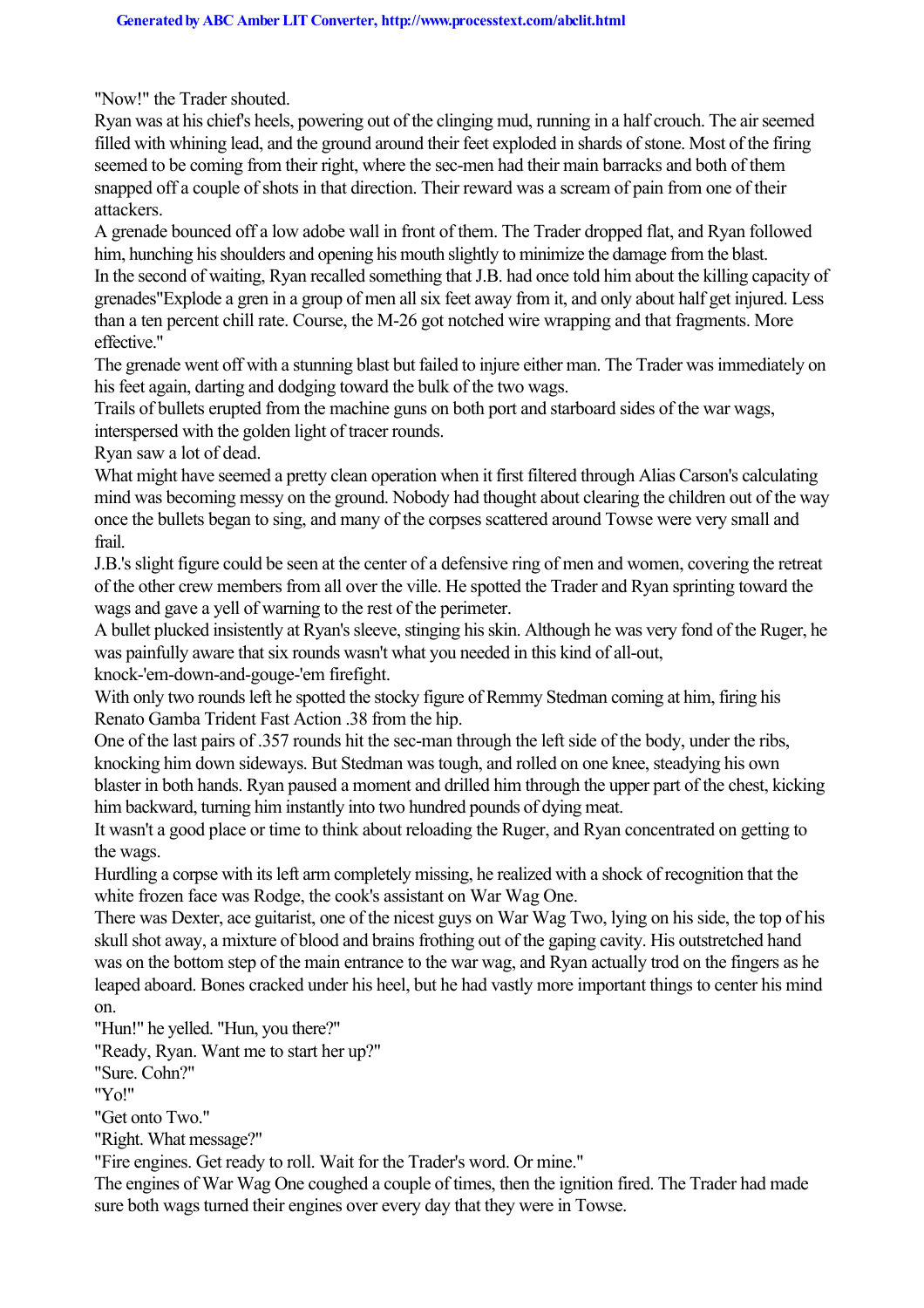"Ready!" Hunaker shouted, stooped over the main driving controls, peering through the narrow ob-slit. With bullets pounding on the armored flanks of the vehicle, it was like being inside a bucket being punched by a crazed stickie.

The night was filled with screams and explosions and the moans of the wounded being helped up the stairs into the relative safety of War Wag One. Suddenly the Trader appeared at Ryan's elbow, assuming command of the war center. There was blood all down one of his sleeves, and a bruise on his temple. He saw Ryan look down at the sticky crimson mess on his arm. "Not my blood. Lex. Gut-shot. Engines running? Great."

The vehicle rocked at a near miss from something larger than an ordinary grenade. Ryan glanced at the Trader. "Time we was going?"

"Yeah. They can pick us off here. Ram the gates on my word. Huh. Cohn?"

"I told'em, Trader."

"What about the dead?" Beulah asked, sliding into her seat at the nav-console. Her eyes were wide with shock at the butchery all around her.

The Trader was looking to make sure J.B. was pulling in the last defenders. He turned to Beulah. "Dead and wounded stay here." His face was hewn from the coldest stone, silhouetted against the green light of the command deck. "But I'll come back, lady. Carson pays for this. I swear he pays."

The noise of the engines was rising to a full-bellied roar, but the sound of gunfire was also intensifying. Another mortar went off close by, and someone tumbled from her gun position, hands squeezing at her eyes. Blood gushed out from between the fingers. Ryan didn't see who it was.

"Wait!" the Trader shouted.

Ryan moved to the side of the door, seeing that J.B.'s defense had cost dear. There were at least five motionless bodies there, and the last of several wounded were just coming aboard. Beyond the Armorer, Ryan could see half a dozen sec-men making a desperate charge to try to prevent the war wags from making their getaway.

"Bite on this, bastards!" J.B. shouted, throwing a small implode gren into their midst.

Covered by the sucking burst of the gren, he darted up the stairs and signaled Ben to close the arma-door.

The Trader was leaning over Cohn's shoulder, listening into a spare earpiece, checking that as many of the surviving crew of War Wag Two were aboard and their doors sealed shut. The moment he got the all-clear from them, he gave the order for the two wags to roll.

"Chill anything that moves. Chill anything, anyone! Full power, Hun, through the main gates. Let's get the sweet Hades out of here!"

They took a running count as they headed north out of Towse ville. War Wag One had eight chilled, three missing and a half dozen with serious wounds. At least half of the rest of the crew had some kind of injury, but nothing bad enough to stop the wag from functioning.

The voice crackling over the intercom told everyone the toll on War Wag Two.

"Nine chilled. Four missing, but there's dispute about two of them. Some say two were caught in tracer cross fire near the church. Three critical on board. We got trouble with an axle running ragged, but the temp's okay. We're doing good, Trader."

"Acknowledged." He switched off his handmike.

"Not far to the gorge bridge," Beulah called.

Ryan hadn't been able to snatch a moment to talk to the Trader about what had happened, and about their course of action. The miles had been eaten up with status reports from both wags, detailing every aspect of logistic multifunctions.

Now, with no sign of any pursuit behind them, there was a moment of comparative peace on the command deck.

"Trader?"

The craggy face turned to him, still smeared with blood and smoke. "What is it, Ryan? No, don't tell me. You want to know where we're going and what we're going to do when we get there. That it?" "That's it," Ryan replied.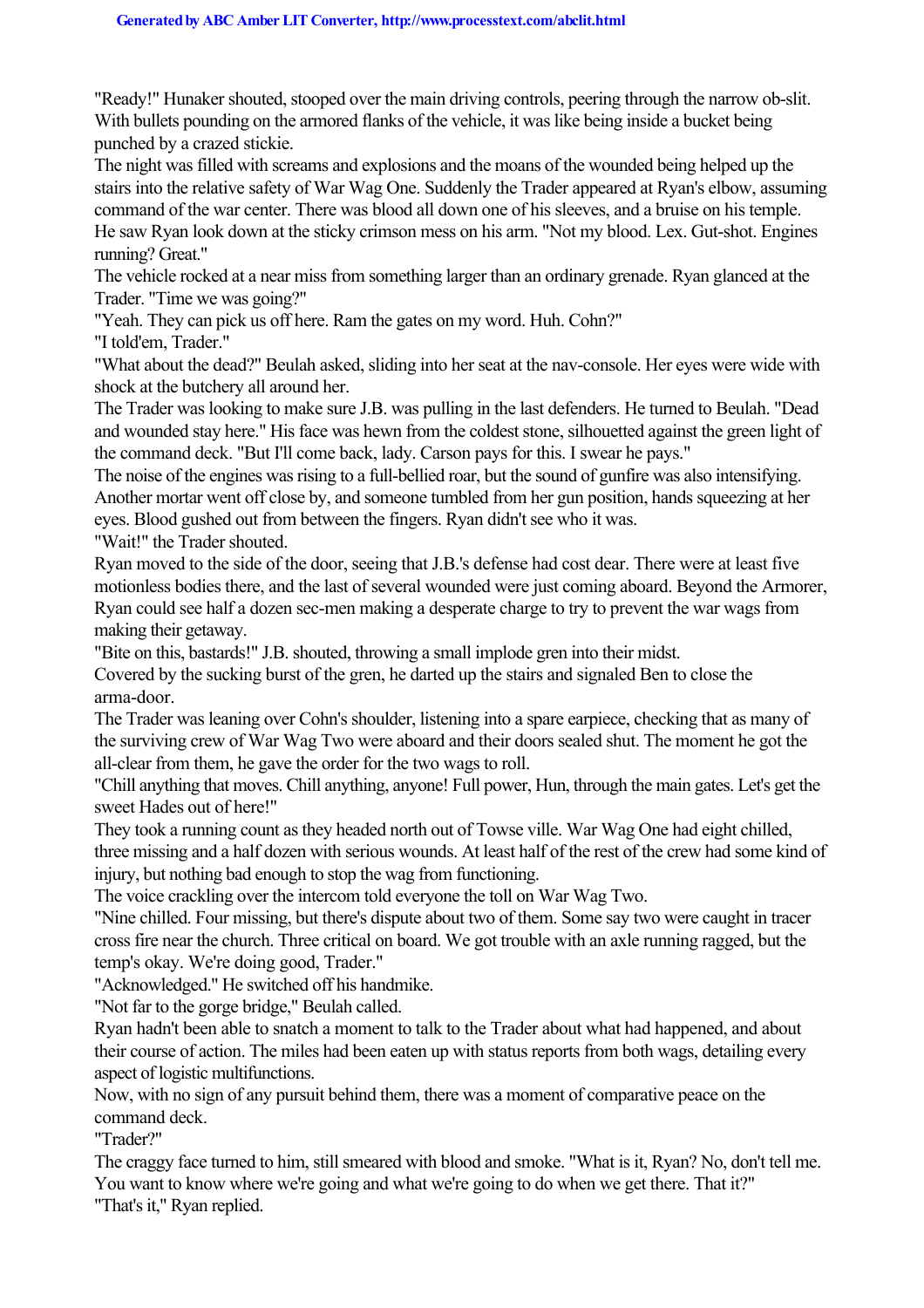"Two miles to gorge," Beulah said.

"I don't know. Got to get my mind clear. Revenge can be a bastard costly thing to dine on, Ryan. Soon's I decide, you'll know about it."

"There's a block on the highway," Hun reported. "Looks like a couple small wags. Half a dozen blasters behind it. Could go around it, cross-country."

"No. They'll have talkies with them. Slow down. J.B.?"

"Yeah?"

"You see them?"

"Sure. Nightscope on the gren-launcher works real well. It's like Hun says."

"Slow it down to a walk. See any other sec-men, away from the block?"

"No."

"Fine. Stop around one-fifty yards, Hun. Wipe them away, J.B. Hardest with the mostest."

Ryan knew that the Trader was deadly serious. The forward gren-launcher also fired a small rocket. They only had three of them left, and to consider using one on a piss-ant roadblock showed that the Trader wasn't going to mess around.

The war wag jerked to a stop. The sec-men ahead of them had fired half a dozen ranging rounds that pinged off the armor. J.B. was working the cross-calibrated comp-sight, whistling softly under his breath. Nobody spoke.

"Ready. Sure you want to use this big baby on six sec-men, Trader?"

"Do it."

The blaster absorbed the detonation, and there was only the faintest noise inside War Wag One. At such short range, the impact was almost simultaneous.

"Got 'em!" Hun yelled. "Triple ace on the line, J.B.!"

They rolled forward, slowing past the blazing trucks. The ragged remains of five corpses lay crumpled on the ground. A sixth man, terribly burned, was still making feeble movements. Everyone on the port side of the war wag could see him clearly.

"July."

"Yeah, Trader?"

"Chill him."

Despite their strict discipline, the crop-headed blonde still queried the order.

"Chill him?"

"You getting deaf, or stupid? You chill him or move the fuck out and let someone else pull down on the trigger."

"He's near dead, that's all."

"Near deadhe might still use a talkie back to the ville. Do it."

The light machine gun spoke in a brief burst of a dozen bullets.

"Chilled, Trader," July reported, her voice carefully unemotional.

"Now we know the bridge is safe. Hun."

"Yeah?"

"Turn her around."

"South?"

"You got it."

Ryan hesitated, then asked the unnecessary question. "We're going back to the ville?"

The Trader smiled like a starving wolf. "Yeah, Ryan. We're going back."

# **Chapter Thirty-Four**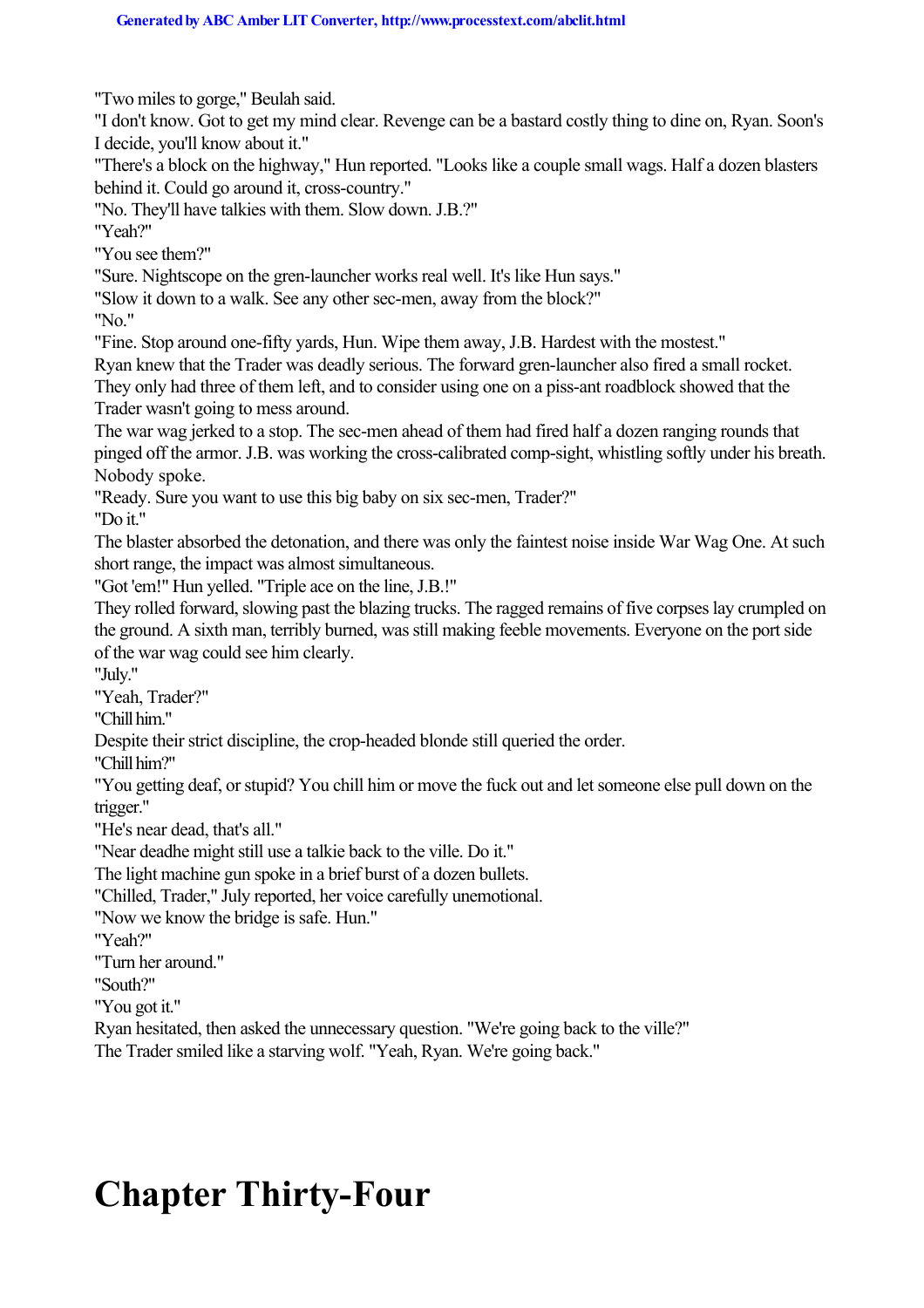A HALF MILE from Towse, the Trader ordered Hun to pull off the snaking blacktop. All driving lights on both war wags had long been extinguished, and they'd been making cautious progress by the light of the moon.

The ville was just out of sight in a shallow decline in the land.

Ryan was stunned by the Trader's instinctive flair for combat strategy. To actually return now, barely an hour since they fled the treacherous attack, would be the last thing that Baron Alias Carson would be expecting.

The orders snapped outwho would be in command of War Wag One and who would be responsible for Two; who looked after the wounded and how many men and women would stay; what sentry pattern they would run; who'd check out both wags for any unsuspected damage; ammo count and blaster service, and what their strategy would be when they reached Towse.

One thing that Ryan had spotted as they rumbled southward was a number of shadowy figures moving down onto the plain from the foothills of the Sangre de Cristo. Scattered groups on horseback headed in a looping curve toward Towse.

"Apaches," he told the Trader. "Must scent the ville's in trouble, and they're coming out of the mountains to see what they can scavenge."

The Trader nodded. "They wait a short while, and they might get themselves the best pickings they ever imagined."

The attack plan was simple. The Trader drew a big circle on a rough padthree arrows, one at the back J. B. Dix and a small group. Second arrow on the right flank, the Trader with the main attack. The third arrow was going directly in the front, to the heart of the defensive complex.

"Through the gates?" Ryan said, peering at the scribbled diagram.

"No gates there. They won't be looking for us coming back. Leastways not tonight. They'll be treating wounded and laying out the dead. We blasted the gates to hell and back. Come in at an angle, from the side here. Keep behind the walls. Then straight in. Moment you open fire I'll bring in my force. J.B.'ll wait ninety seconds and then go for the rear wall. Easy as that. Questions?"

J.B. cleared his throat. "Yeah, Trader. I got a question."

"What?"

"Tell us about what we do inside."

The Trader's deep-set eyes were like chips of obsidian. "Children and women not this time, friends.

Once was enough for that. But the men."

"All?"

He looked at Ryan. "You use your blaster for a baron, then you rise or fall with that baron. He dies, they all die."

J.B. had another question. "If any escape do we follow them?"

"Why? There's a hundred miles or more of Apaches out there. They'll pick up any scraps that fall off our plate."

"Slow Eagle," Ryan said. "Yeah. Be the kind of meal he'd enjoy."

Ryan had six handpicked gunners with himBen, Otis, July, Francis, Lou and Hunaker.

Despite J.B. urging him to take one of the machine pistols from the war wag's armory, Ryan stubbornly insisted on sticking to his Ruger. But he eventually, and reluctantly, took along one of J.B.'s personal favorites, something they'd picked up from the basement of a blaster freak's ruined house on the outskirts of old Des Moines. It was a Heckler amp; Kock CAWS model, an automatic 12-gauge, ten-shot scattergun.

Searchlights illuminated the interior of the ville, and they could see shadowy figures rushing around. The wrecked gates hadn't been replaced, and there was no sign of any sentries. As they drew closer, Ryan and his small group could hear shouting and cries of pain beyond the adobe walls.

"Not got the wag back on the wheels," Hunaker whispered.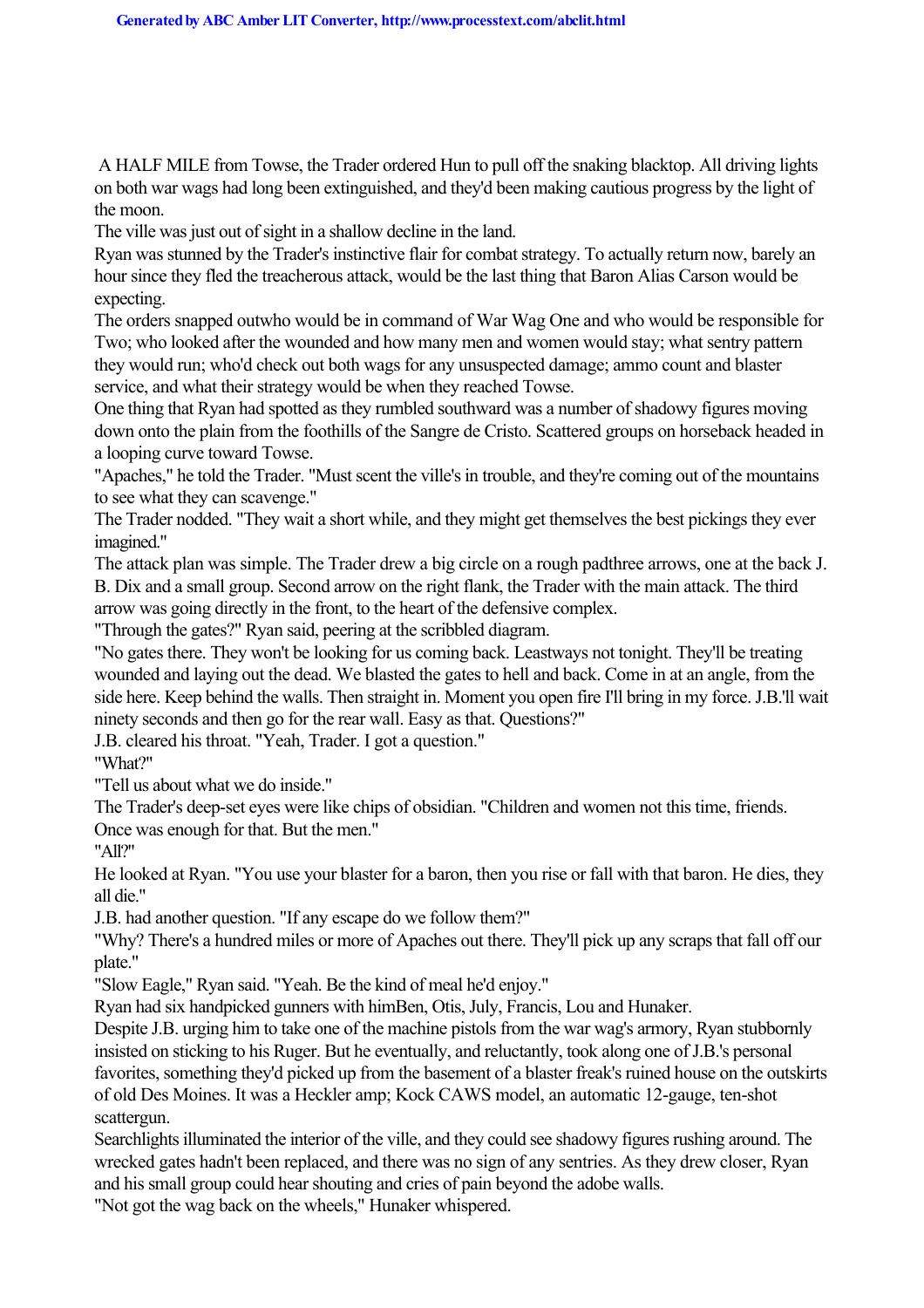"There were a load of kids dead, as well as some of the mothers," Ben said. "Be digging graves for a week."

"Make it a month if we get in there first," Ryan contradicted.

It was absurdly simple.

Preoccupied with the results of Baron Carson's disastrous ambush on the two war wags, nobody was on guard anywhere around the ville's defensive perimeter. Ryan took his group along a draw, which led in turn to a row of old outbuildings. From there it was easy to cross a hundred yards of mesquite to reach the shelter of the walls.

The moon had almost disappeared, but there was no trace of the first hint of light in the eastern sky that would herald the false dawn. It would be full dark for some time.

"Everyone ready?" It wasn't really necessary to whisper the question. All six had ridden with the Trader long enough to know what was going down, and how they were supposed to act.

"Can we wait just a minute?"

It was Lou, one of the starboard gunners from War Wag One. He was a chubby young man with the latest in a long line of failed mustaches decorating his upper lip.

"What?"

"I gotta fart."

Otis giggled, partly from the tension. Ryan sighed. "Can't you hold it in, Lou?"

"Guess not, Ryan. Pork and beans with them green peppers sort of worked on through me."

"Fireblast! I don't want the life history of your bastard guts, Lou. Just do it and keep quiet about it." "Silent but violent." Otis sniggered.

The joke wasn't that funny when Lou finally lived up to his threat. "I think something's died up your ass, Lou," Hun joked, holding her nose for effect.

"Come on, guys," Ryan pleaded. "We're going in to do some serious chilling here. Kind of simmer it down."

Someone screamed inside the ville, a high, terrified sound.

Ben was the only one to speak. "Hope that isn't one of our people," he said.

The gateway was only forty yards away from them, to their left. Ryan cocked the Ruger and made sure the shotgun was secure in its sling on his shoulders.

"Lets go."

It was an extraordinary feeling. Earlier that night the occupants of the ville had launched a cowardly and treacherous attack on the crews of the war wags. Now Ryan was able to lead the group straight in through the gateway without being challenged. The one damaged sec-door hung from its bent hinge, swinging slightly from side to side. The torn metal squeaked softly.

At the council of war, before they split into their groups, Garcia had suggested they might go in behind smoke grenades.

J.B. had vetoed that. "Not going to be that much light. We're going to need to see who we're blasting at. Smoke'll hide too much."

Now Ryan wondered whether that had been the right decision. He felt like a buffalo in the middle of a frozen lake, totally exposed to any member of the Towse sec-forces who might glance in his direction. From where the group stood, pressed together in the mouth of a narrow alley just inside the main entrance, they could see the plaza beyond the looming bulk of the burned church. They hid in deep shadow, but the generating plant of the ville was flooding the central area with bright light.

"Kids' bodies." Hun pointed with her 10-gauge scattergun at the flatbed wag with at least a dozen small corpses piled carefully on it.

"Yeah, and there's the baron." Ryan could see Alias Carson, stalking like a gray raven through the scene of carnage. His head was stooped, and he didn't seem to be speaking to any of his people.

His lizard head swung around, and his glasses glittered in the direction of Ryan and his companions. Though he knew they were safely hidden in the blackness, the one-eyed man withdrew with a shudder.

There was a strange and sinister mutie quality to the baron of Towse. Ryan could almost believe that Alias Carson could actually see them lurking in the alley.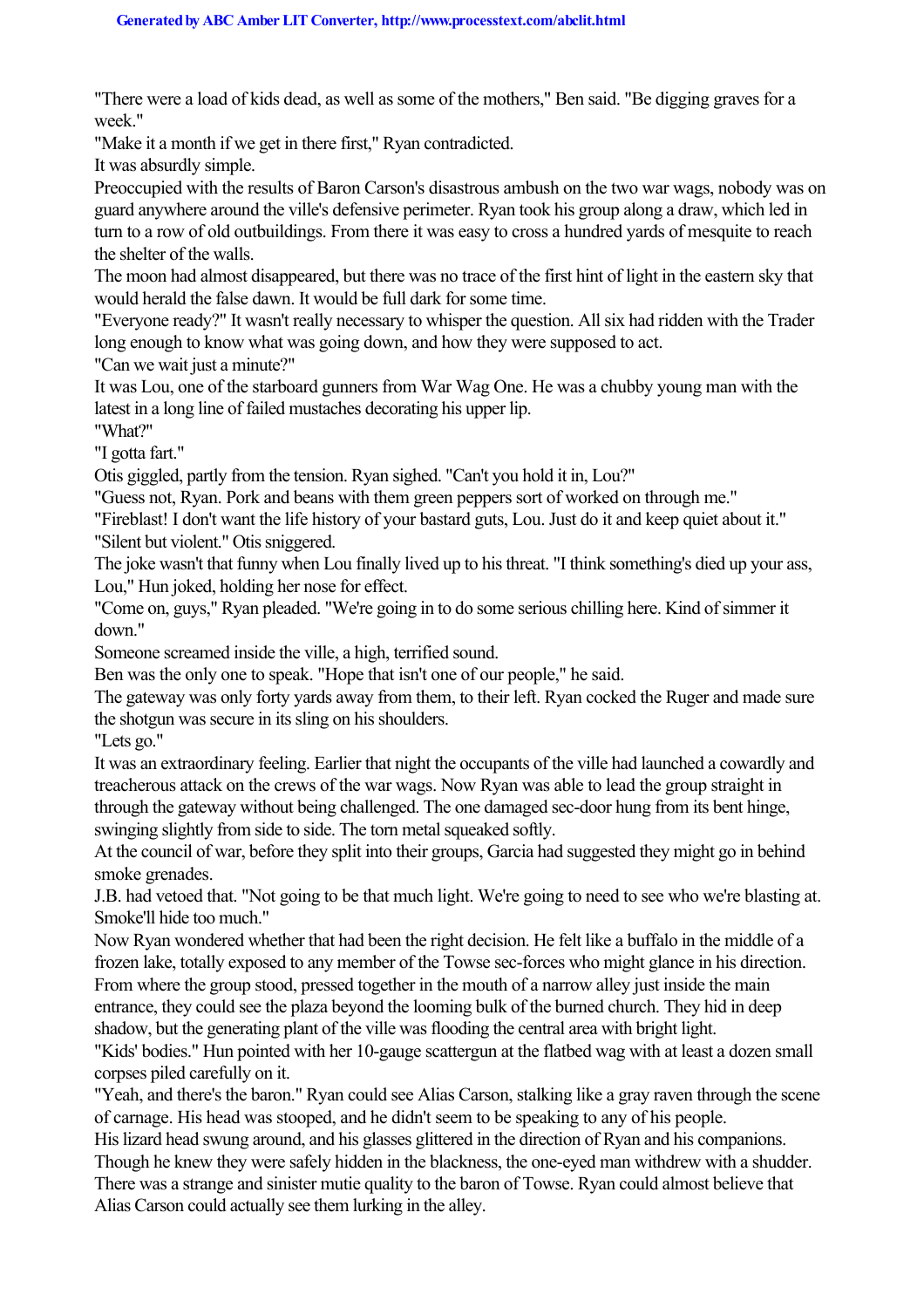But the baron's head turned away again, and the moment passed.

"Triple-creep bastard," July hissed.

The baron was beckoning to Ferryman, who appeared magically and stood listening to orders. The long arm of Carson swept out and pointed momentarily to Ryan Cawdor, darting on past him and stopping at the gate.

"Worried about his front door," Otis said, gripping his M-16 expectantly.

"Time we started the action," Ryan stated. "Follow me, and chill anything that moves."

The alley was between the adobe walls of linked houses, winding to left and right, and finally opened into a small square. Ryan figured they were only a block away from the main plaza.

Hunaker was the most experienced of the six, and she was bringing up the rear. He waited until she'd joined them. Ryan's idea was to get into the plaza and start blasting, take out as many of the sec-force as possible and distract the rest so that the Trader and J.B. could get into the ville. "We're going to" he began.

"Behind you!" Ben yelled, squeezing the trigger of his Uzi and spraying lead at the doorway of one of the small houses.

Ryan spun, dropping into an instinctive crouch, and saw five or six sec-men erupting into the dark square. Ben put most of them down in that single burst, but the others were already opening fire at the attackers. "Bastards!" Ryan shouted, not even aware that he had spoken. He fired off two rounds from the Heckler

amp; Koch 12-gauge, feeling the kick against his hip. The boom of the powerful blaster was deafening in the confined space, and the impact was devastating.

The surviving sec-men went down in a jumble of flailing arms and legs, twitching among the other dying **bodies** 

The next few minutes were a chaos of tangled imagesdarkness and dazzling light; dealing and dodging death; hot blood and the cold shudder of controlled fear; threats and begging; moments of startling silence and piercing screams.

A lot of pain and dying.

Ryan had seen old vids and read old books that described firefights, and none of them got within a thousand miles of the reality. Fiction made them seem clear-cut and simple. During the five minutes or so that the assault on the ville lasted, he had no real idea of what was going on, or whether they were winning or losing.

He could tell that the Trader and J.B. had launched their attacks, because he heard shouts and more firing from other parts of Towse. Toward the end, he also began to see other crew members around the alleys and moving across the bright plaza.

It was absurd to try to keep his group of six together amongst the maze of lanes and twisting passages. As soon as the brief skirmish was done, he gave them their orders.

"Split up. Watch your backs. Good luck."

Alone, he doubled back, reaching the alley that overlooked the main entrance. If it became necessary for a talkie message to go to the wags for assistance, it was important that the defenders weren't given the chance to barricade the open gateway.

He recognized the sec-man leading the group that was hesitating by the entrance, listening to the noise of the assault and not certain whether to stand or to move.

It was Long Dog Hodgson, waving his customized blaster in the air. The searchlights caught the ten-inch barrel of the Charter Explorer 3, making it appear like a silver magician's wand.

The group of two men and three women were less than twenty feet away from Ryan. He slowly brought the shotgun off his shoulder and slipped the Ruger back into its holster.

He'd reloaded the Close Assault Weapon and it was ready to go.

The other thing he'd seen in vids of battles was that men were always shouting warnings before they opened fire. That always got a good laugh on War Wag One when the crew was watching an action vid. The first blast hit Long Dog in the small of the back, almost slicing him in two. He died not even knowing who'd administered the savage death blow. Fitted with an effective muzzle flash suppressor, the scattergun delivered its deadly gifts from cover. The baron's people had no way of knowing the sniper's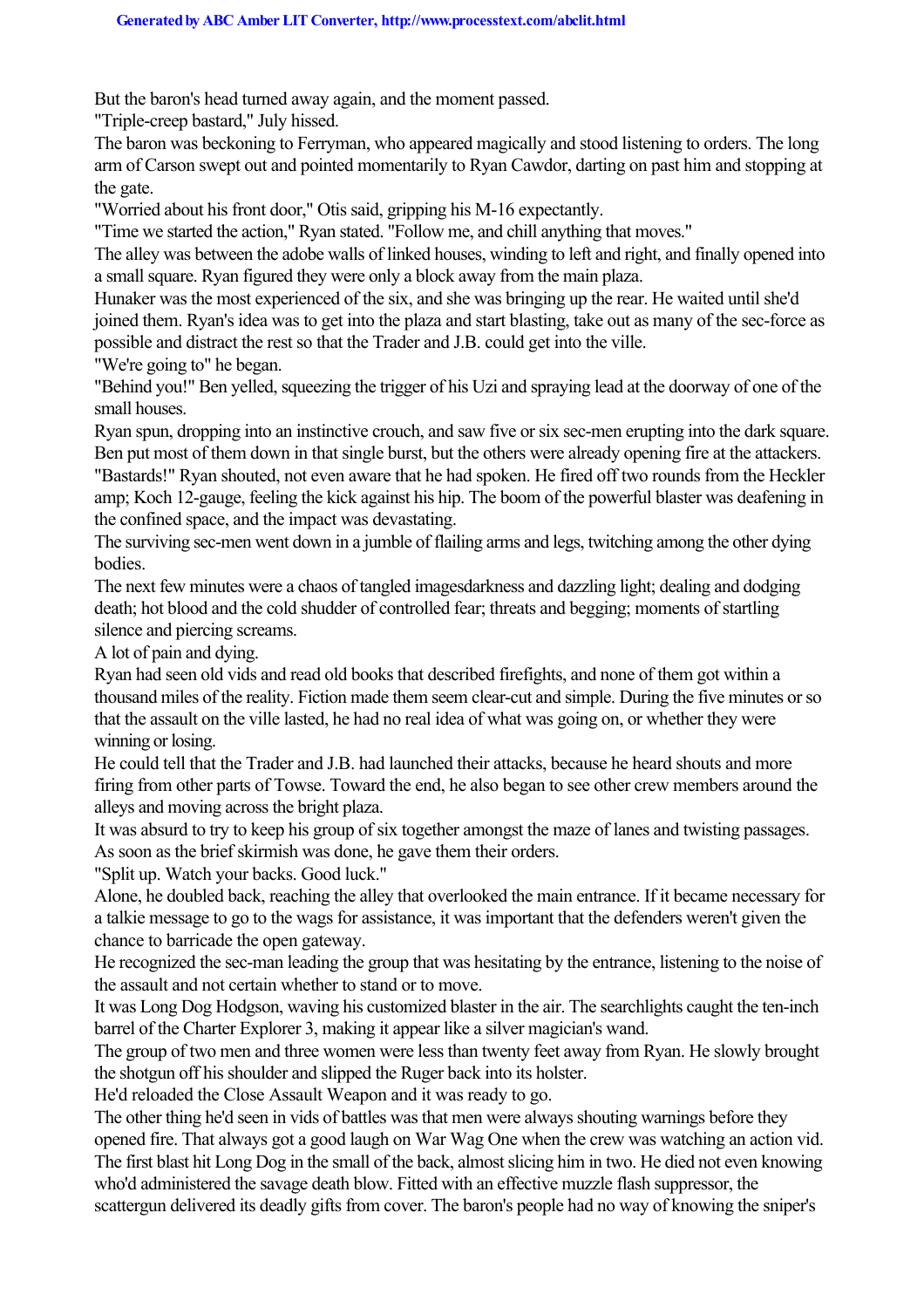position. One by one Ryan picked them off, steadily working the action of the weapon, moving calmly from target to target.

As the last man went spinning down, blood spurting from torn flesh, a young girl, barely ten years old, ran screaming from one of the houses. She stopped and picked up a heavy pistol that had been dropped by one of the sec-women.

"Fuckin' bastard!" she yelped, turning to where Ryan stood at the corner of the alley. The blaster was an old Smith amp; Wesson 9 mm revolver, much too heavy for her small hands. But hatred drove her on, and Ryan heard the sharp click of the hammer locking back.

Ryan hesitated, staring at the dark muzzle of the pistol, his own finger slack on the trigger of the shotgun. "You dead, dead, dead," the girl chanted. A 10-gauge scattergun round hit her in the side, opening up the fragile bones of her chest, bursting her heart. The blaster dropped to the dirt with a heavy, thunking sound.

"Wrong, kid," Hun said, breaking her smoking weapon. "You dead." She ejected the spent round and expertly thumbed in another. She looked at Ryan, standing beyond the pile of corpses. "No good chilling all but one, lover."

"I know it. Thanks, Hun."

"No survivors!" Francis yelled, eyes wide with the savor of the slaughter, grinning at Ryan as he ran by. Out of the corner of his eye, Ryan spotted a familiar figure, dodging across the flat roof of one of the houses by the old church.

"Ferryman," he whispered.

## **Chapter Thirty-Five**

 NOBODY EVER FOUND OUT who started the fires. The first serious explosion came as Ryan began to chase the fleeing sec-boss. There wasn't any special personal hatred against Ferryman. It was purely business. One thing that the Trader had drummed into Ryan was that a man never ever left an enemy alive. If he did, then one day he'd have terminal cause to regret his generosity.

As Ryan made his way through a wide lane that ran parallel to the direction Ferryman was taking, a building to his right erupted in a mushroom of orange fire. Huge chunks of shattered adobe flew around him, and he caught the smoky odor of burning gasoline.

Almost immediately there was a second massive concussion, from further toward the center of the ville. Ryan had to duck and protect his head from tumbling pieces of broken clay and brick.

Dust and smoke billowed around him, and Ryan paused, trying to clear grit from his good eye. The shouts and screams continued, but the noise of the guns seemed to be gradually diminishing. A

woman came stumbling from a doorway just ahead of him, holding a little boy by the hand. Both were badly burned around the arms and faces. She saw Ryan standing there, like an inflexible apostle of death, and she tried to cry out. But all she could manage was a faint moan as she fell to her knees.

"Mom's real bad, mister," the little boy said in a shocked, piping voice.

"Yeah. Go get her some help, son. That way." He pointed behind him, toward the main plaza.

"Thanks, mister. You know you only got one eye, mister?"

"I noticed, kid. Move it!"

The boy darted off, followed more slowly by his mother, who kept her face averted from Ryan. From the direction Ferryman was heading in, he was probably making for the transport section of Towse, expecting to grab an armored wag or a two-wheel to make his escape.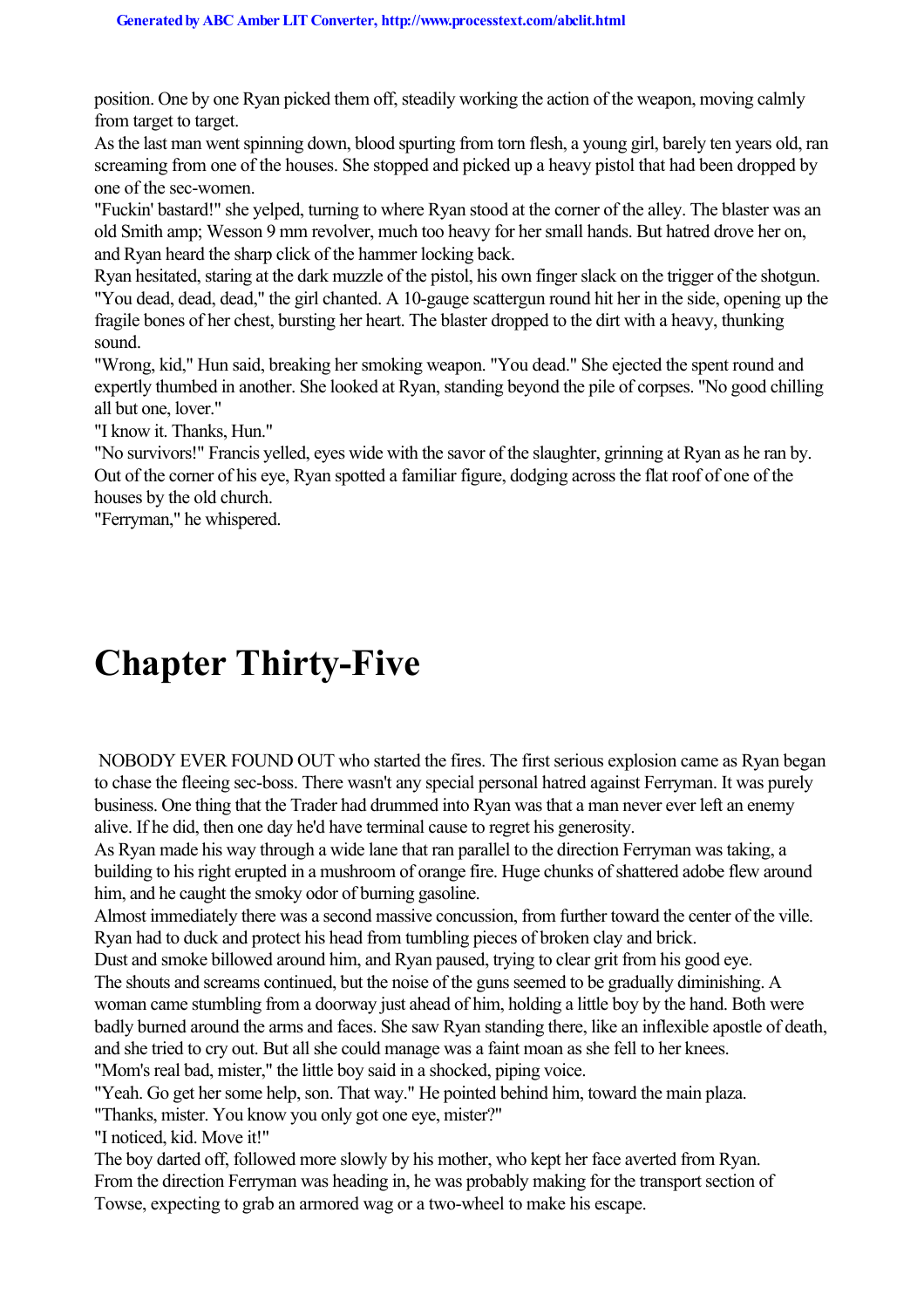A corpse of a naked man, grotesquely fat, almost filled the alley. Ryan leaped over it, noticing as he passed that the hilt of a carving knife protruded from the rolls of fat that rippled across the body. He wondered, as he moved on, whether someone had taken advantage of the general mayhem to indulge in a little domestic murder.

A bullet struck the wall a yard from Ryan's face, showering him with splinters. He pressed himself into a doorway, trying to see where the attacker was hiding, but the moon was almost down and it was extremely dark.

"Lucky, outlander!"

"Ferryman?"

"What a surprise." The voice mocked him. "You mean you didn't know who you were chasing, Ryan? Hard to believe!"

"We've taken Towse."

"I warned the baron." The mockery was replaced by a deep bitterness. "Figured you might try and come back tonight. Once the ambush didn't work I knew you'd come back. Everyone knows the Trader's reputation where revenge is concerned."

From the voice, Ryan put the fleeing sec-boss at the corner of the church, near a side entrance to the ville.

"Wanna give up, Ferryman?"

The quiet laugh revealed genuine amusement. "Sure. The Trader shakes my hand, gives me a bootful of jack and wishes me luck."

Ryan wasn't ready to lie to the sec-boss. He didn't doubt that the Trader would shoot Ferryman dead at his feet if he caught him, a clean death by a bullet through the back of the headif the Trader was feeling in a merciful mood.

At last Ryan had spotted him. Another pillar of reddish flames from behind him provided just enough light to pick out the pale blur of the sec-boss's face. He cocked the Ruger and leveled it carefully. But

Ferryman realized the fire had revealed his position, and he pulled back out of sight, snapping off a shot at Ryan as he did.

"What sort of blaster you got?" Ryan shouted. "Sounds like a big .38, or mebbe a .45."

"Star Model PD, .45. Most compact man-stopper I ever had."

Ryan had heard of Star blasters, but he didn't know enough about them to know how many rounds the mag held. Ferryman wasn't likely to tell him.

"Why not just turn around and walk away, Ryan? Let it lie. Let me get a two-wheel and make a run for it. Nobody'll know."

"I'll know, Ferryman. Your baron tried to back shoot every man and woman in the war wags, including me. And you're his sec-boss."

Again the laugh, but this time it had an undertone of strain. "Yeah. Too much on the table 'tween us, ain't there? So what do we do?"

Behind him, Ryan heard the fourth of the catastrophic explosions as the ville self-destructed. The old church was at his shoulder, across the alley. If he could get inside, then he had a real chance of outflanking the sec-boss.

To think was to act. He powered himself off the wall, hearing the bullet whiz by within inches. Then he was safe inside the roofless building.

Now he could move the length of the nave, and he'd be in a position to hit the sec-boss from the shelter of the damaged wall by the alter.

But Ferryman was on his own turf, and he moved even faster.

Ryan never saw him. There was a triple explosion of shots and a pain that felt like fire across his lower ribs. He went down, unable to supress a gasp of shock.

Ferryman whooped in delight. "How'd you like them apples, outlander?"

Ryan's fighting instinct had enabled him to keep hold of his blaster. If it had dropped to the debris-strewn floor in the stygian gloom, he might never have found it again. With his left hand he cautiously explored the wound, feeling stickiness around where his shirt was torn. He gritted his teeth and probed deeper.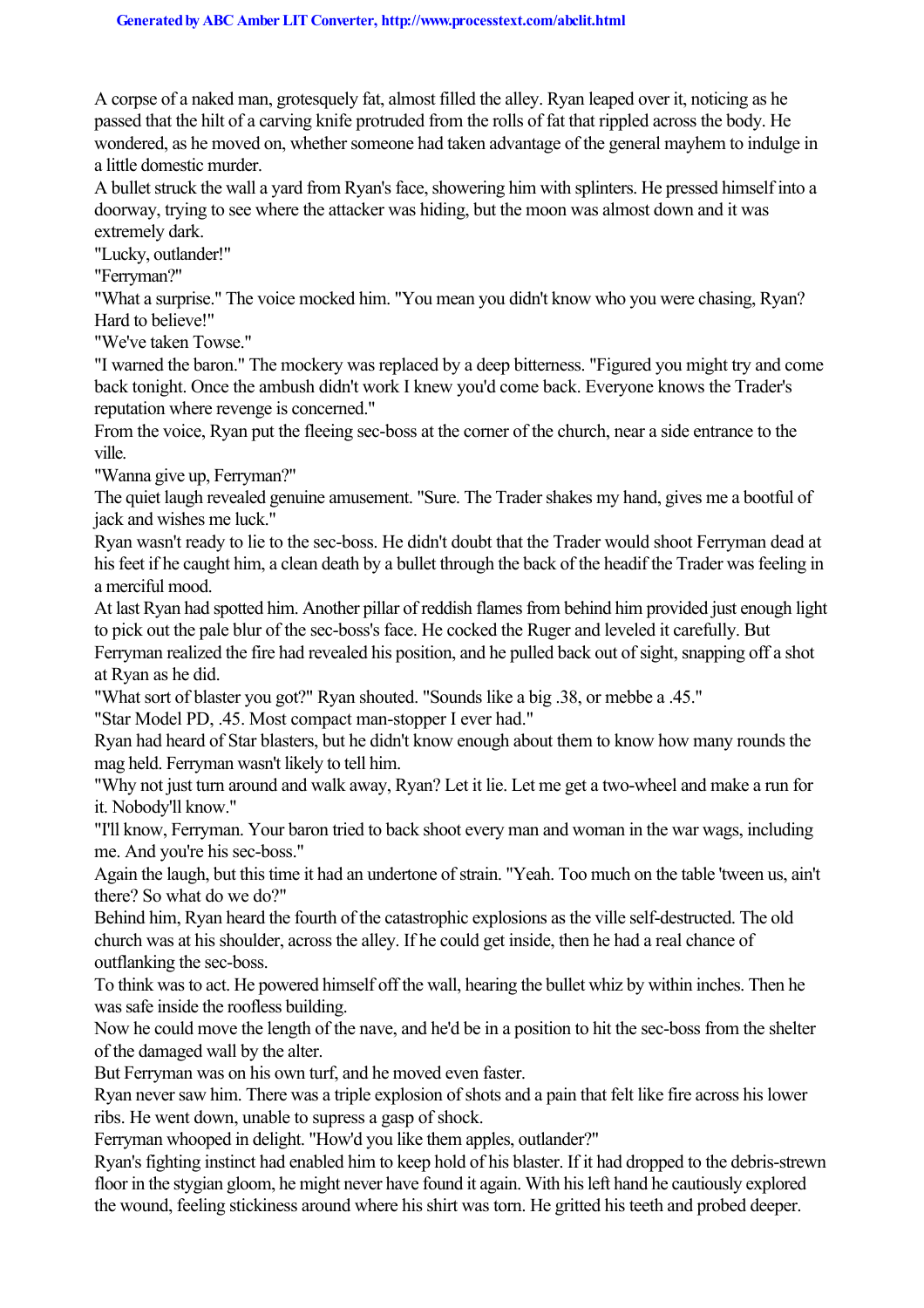It was a long, lancing tear, but he couldn't feel an actual hole. The bleeding wasn't serious, and he crouched against the wall, ready to fight on.

There'd be time to treat it laterif there was going to be a later.

"You there, Cawdor?"

Another tremor and a fountain of flames threw the interior of the church into momentary stark relief. Ferryman was caught, halfway down the aisle, cat-footing toward Ryan, his stubby automatic in his right fist. A tight smile was frozen on his lips.

At a range of a dozen paces, Ryan felt a surge of triumph, knowing he couldn't miss him. He fired three rounds without the sec-boss managing a single round in reply.

The flames from the burning building to the north of the ville gave enough light for Ryan to see that all three of his rounds had hit the man.

The first one, aimed as the stopper, caught him in the chest, high on the right side. The second one clipped Ferryman's right shoulder, his instinctive dive for cover nearly throwing Ryan's aim. But he instantly adjusted, and the final .357 round smashed into the falling man's face.

Ryan heard the beginnings of a scream, saw the Star .45 spin for a moment in the air, then hit the left-hand wall, yards away from where the sec-boss had gone down. Ryan didn't rush in, knowing that someone like Ferryman could easily have a hideaway somewhere on hima small, concealed pistol, maybe a .22.

But his experience also told him that nobody could fake the sort of noises that were coming from the thrashing figure on the heap of rubbish. Three magnum rounds slowed a man down.

Ferryman was yelling, crying and choking. Ryan could hear cans tumbling and rattling, as well as bottles splintering. The sec-boss held both hands to his face, as if he were trying to hold it together. Ryan couldn't see clearly what damage that third bullet had done. He rose cautiously and took a couple of steps toward the stricken man, the Ruger preceding him, covering Ferryman.

The fire outside was dying down, and he noticed that the shooting had become even more sporadic. There was still enough light coming through the shattered windows, though, for him to see his victim. The sec-boss was locked tight into his own nightmare world of pain and horror. He rocked from side to side like a child with a toothache, kicking out his legs in front of him, stiff, as though he were having a fit. Through the clasped fingers, Ryan was able to see enough to appreciate the rending damage the last round had caused. From the blood on the man's chest, it was probable that the first bullet would be the one that eventually killed him.

But it was the last round that had destroyed him.

From what Ryan could make out, by the hellish glow of the burning ville, the bullet had hit the sec-boss as he was diving for cover. It had struck him on the left side, where the jaw articulates, below the cheek. Its progress then became random, but it had almost certainly smashed the joint, dislocated the jaw, angling sideways, and took out most of the upper teeth on that side. The splinters of bone would have shredded the tongue. The bullet, tumbling and distorted, must have gone spinning upward, ripping through the soft palate. Ferryman's left eye was missing from its bloodied socket, which meant the round had exited there, smashing the cheekbone again on its way out.

The frantic scrabbling and kicking was slowing down as the sec-boss became sucked into the mystery of his own ending.

Short of putting him out of the final misery, there was nothing Ryan could donothing that he wanted to do. The coup de grace bullet remained unfired beneath the hammer of the Blackhawk.

The entire ville was now covered in a smothering shroud of gas smoke, several fires blazing uncontrollably. The shooting had stopped, and some of the crew of War Wags One and Two were going around checking for anyone hiding from the Trader's righteous vengance. Bodies were being dragged into piles, and the wounded were being treated.

The Trader was standing in the center of the plaza, with J.B. and a few of the senior crew members. Standing in front of him, arms folded, was Baron Alias Carson.

Ryan walked toward the group, knowing that the drama was nearly played out.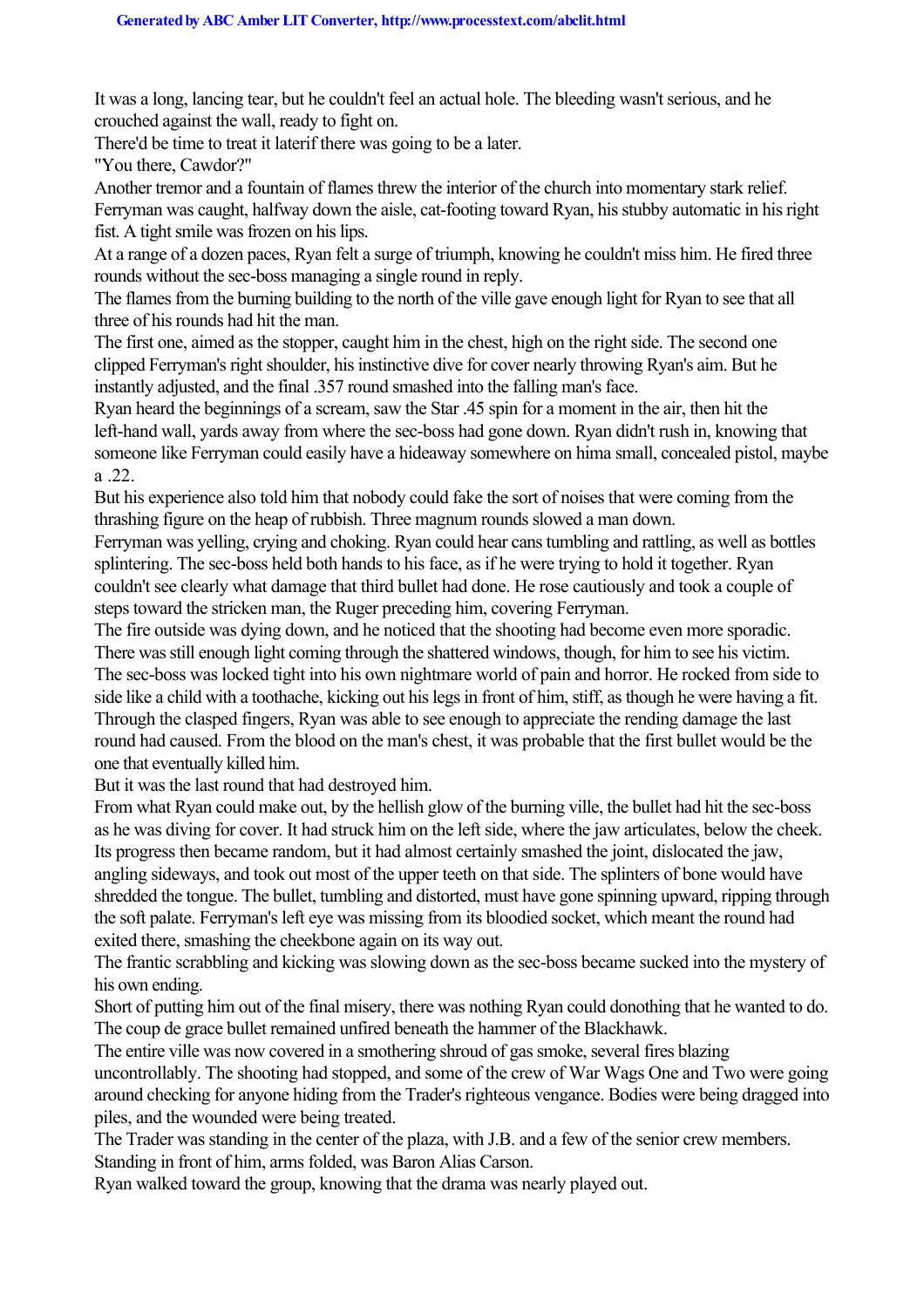# **Chapter Thirty-Six**

#### "FERRYMAN?"

Ryan flicked his right thumb downward in the universal gesture for someone chilled.

"He say anything about the fires?"

"No." He looked at Carson. "How about the baron? He start them?"

The Trader shook his head. "He's saying plenty of nothing."

The baron spoke in his slow, sardonic drawl. "Only thing I'm interested in right now is whether any of you terminal fools have a supply of an immortality drug. If not, then I guess I don't have too much to say." J.B., his shirt torn from shoulder to wrist, looked at Ryan. "Seen anything of the baron's woman? She's not among the dead."

"No. I was sort of tangled with Ferryman. Got a crease across the ribs. We lose many?"

The Trader answered. "Too many." There was a wave of heat and shock as a building on the far side of the ville went up in flames. From the size of the explosion and the color of the flames, it was obviously a gas store. Fiery rubble cascaded across Towse, starting a dozen fresh fires. The Trader sucked on his lower lip. "Place is done. We're getting wounded together. I got a burial party standing by. Wags have been called in. It's over."

"How about him?" Ryan asked looking at Alias Carson, amazed that the man could be maintaining his cool.

"No time for a real job," the Trader replied. "Most of the sec-men are finished. Some others caught bullets. Blood price is paid."

Carson spoke. "The buildings go. Captains and kings depart. But the land remains, Trader. You and me can't do shit about that. Nothing else matters. The land's what matters."

Without comment, the Trader lifted the muzzle of his Armalite a few inches and shot the baron three times through the stomach and lower chest.

Alias Carson staggered back a dozen paces, glasses tumbling from his narrow nose. Blood marred the perfection of his light suit. His slender hands waved helplessly at the watching circle of men and women, and a low moan escaped from between his lips. He dropped to the ground, rolling onto his face in the trampled dust of his own ville. His body shuddered once then lay still.

"Talks like a baron. Walks like a baron. Acts like a baron. Dies just like you and me," the Trader said, shouldering the warm guri.

Dawn wasn't far off, though the skies around the burning ville were still dark. Only an occasional diamond star glittered coldly through the cirrus clouds. The two wags had come lumbering cautiously along the blacktop, manned by the skeleton crews and the lightly wounded. The shooting had virtually stopped. Hun put a last merciful bullet through the head of a woman she found hideously burned, crawling along a narrow alley, blinded, hairless, her scorched skin peeling off and trailing behind her like grotesque rags of vanished finery.

The bodies of the war wags' dead were already being buried in a shallow draw a hundred yards outside the adobe perimeter wall. The Trader's scouts reported a number of Indians standing patiently in the darkness of the desert, waiting for them to depart and allow them to reclaim their own.

Nobody had found the corpse of Sharona Carson, and it was assumed that she'd either managed to make an escape during the confusion of the raid or, more likely, was a burned and unidentified body in one of the ruined buildings.

Alone, Ryan wandered along the one flank of the ville, past the church where Ferryman's corpse still rested, looking back at the huddled mass of women and children who stood with their few possessions, watched by a couple of guards. The Trader had grudgingly agreed that the wags would escort them a few miles north, over the high bridge, to keep them from the vengeance of the Apaches. But then they'd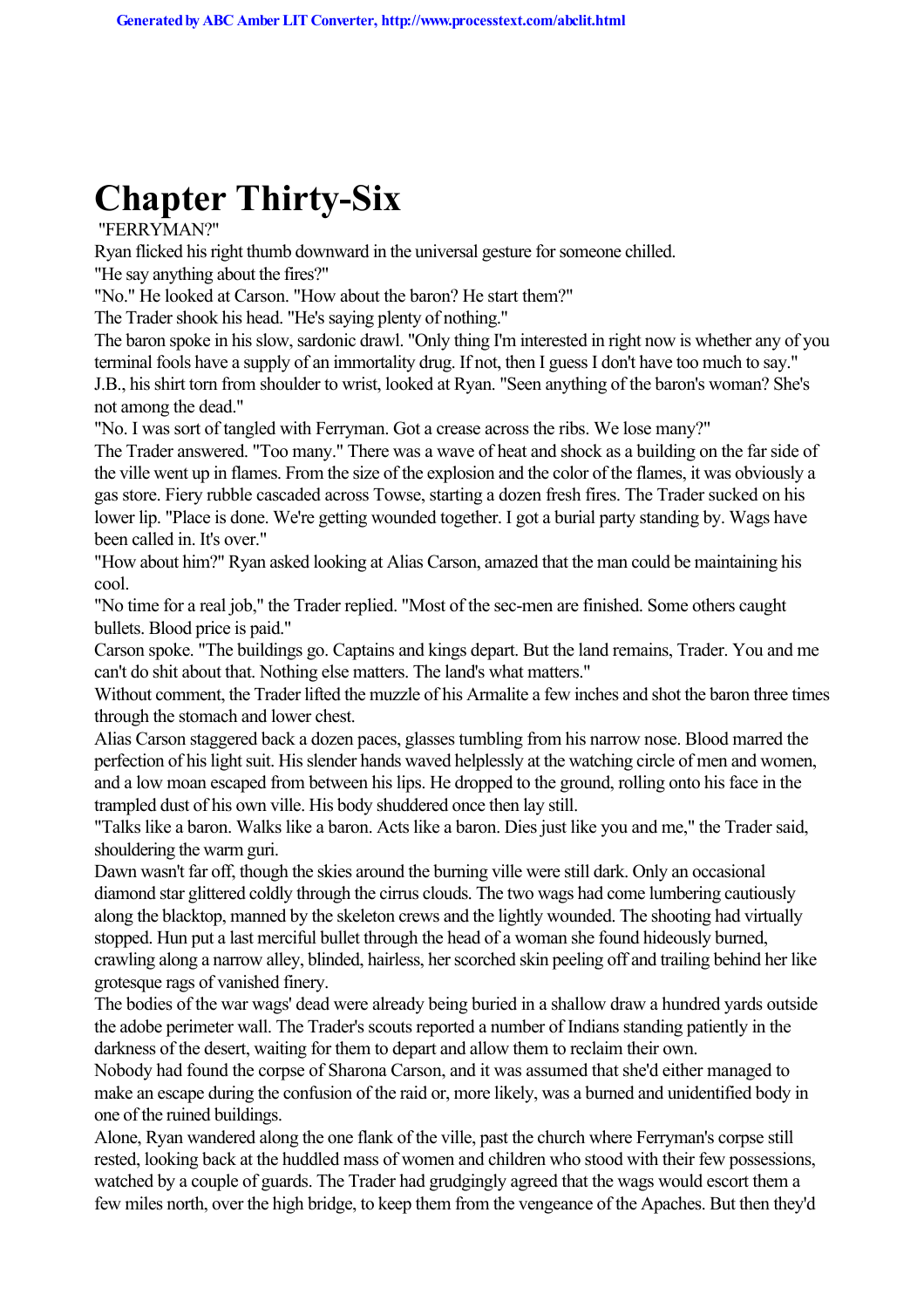be on their own, and there was a lot of wilderness to cover before the next ville. The war wags didn't carry passengers.

Smoke swirled around Ryan, making his eye water. He stopped near the entrance to the baron's two-wheel wag storeand heard someone cough, the noise nearly muffled. If he hadn't been standing right by the open door he'd never have heard it.

Ruger in hand, Ryan eased himself around the open door, trying to see who'd made the noise. The building had obviously once been an old stable for horses, years before sky-dark, and some of the partitions remained. The 350 twin Norton stood in the nearest stall, on its rest,

"Come out. You won't get hurt," Ryan shouted, raising his voice to compete with the crackling of the advancing flames.

"Knew you had a sense of humor, lover."

He couldn't see her, but he guessed she was hiding in the second or third compartment down.

"Come out, Sharona."

"Turn around and walk away from me."

"Why should I?"

"Got an eight-inch barrel on a .38 Colt Python that says it's a good idea."

"Six good ideas," Ryan agreed, straining his eye to try to see her position.

"Alias is dead." It wasn't a question, and Ryan didn't reply. "Stupe bastard. Could've been him who started the fires. If he couldn't take it with him, then I guess Alias didn't want anyone else to have it." "Come out and join the other women. Trader'll see you all safe across the bridge."

The laughter sounded genuine. "Sure. Full of tricks like that, lover. Rather suck on the barrel of this friendly old Colt. No, thanks. I'll tell you how it is, Ryan."

"How is it, Sharona?"

"I get on that Norton hog and take my chances outside."

"I'll stop you."

"Then I'll shoot you down, lover. Sure, I'll grieve about it, but I'm not going to give in. Not my way." "Be sorry to chill you."

She laughed again, but this time it was laced with tension. Behind her, the flames were hungrily devouring the roof, racing toward her hiding place.

"I could put six clean through your guts right now, Ryan."

The one-eyed man was uncomfortably aware that the woman was probably telling the truth. Silhouetted against the open doorway, at less than a dozen paces, he'd be hard to miss.

"Better do it. Pull down on the trigger. I'm not moving."

Suddenly Sharona stood before him, dressed only in jeans and a parka. Her hair was tied back in a ponytail, and she wore no makeup, looking more beautiful than Ryan would have believed possible. He caught his breath.

"I mean it, Ryan," she said quietly. "I'm going to live. Not just for me. For"

"For what?" he asked, puzzled.

"For reasons. Real special reasons."

"That doesn't affect me."

She smiled. "That's where you're real wrong, Ryan. Real wrong."

"Still got to stop you."

"Why?"

"Man gives his word to his partner."

"Macho shit."

"Maybe."

"I'm going. Easy or hard, I'm getting out of here."

Ryan half lifted the Ruger, then lowered it again and slid the pistol back into its holster. Sharona Carson smiled, bolstered her own gun and stepped in close. She kissed him once, very lightly, on the cheek.

"Thanks, lover. Won't forget it. Won't forget you. Take care now. See you again one day."

There was a burst of sparks as the end wall fell, bringing down a sizable part of the roof. The woman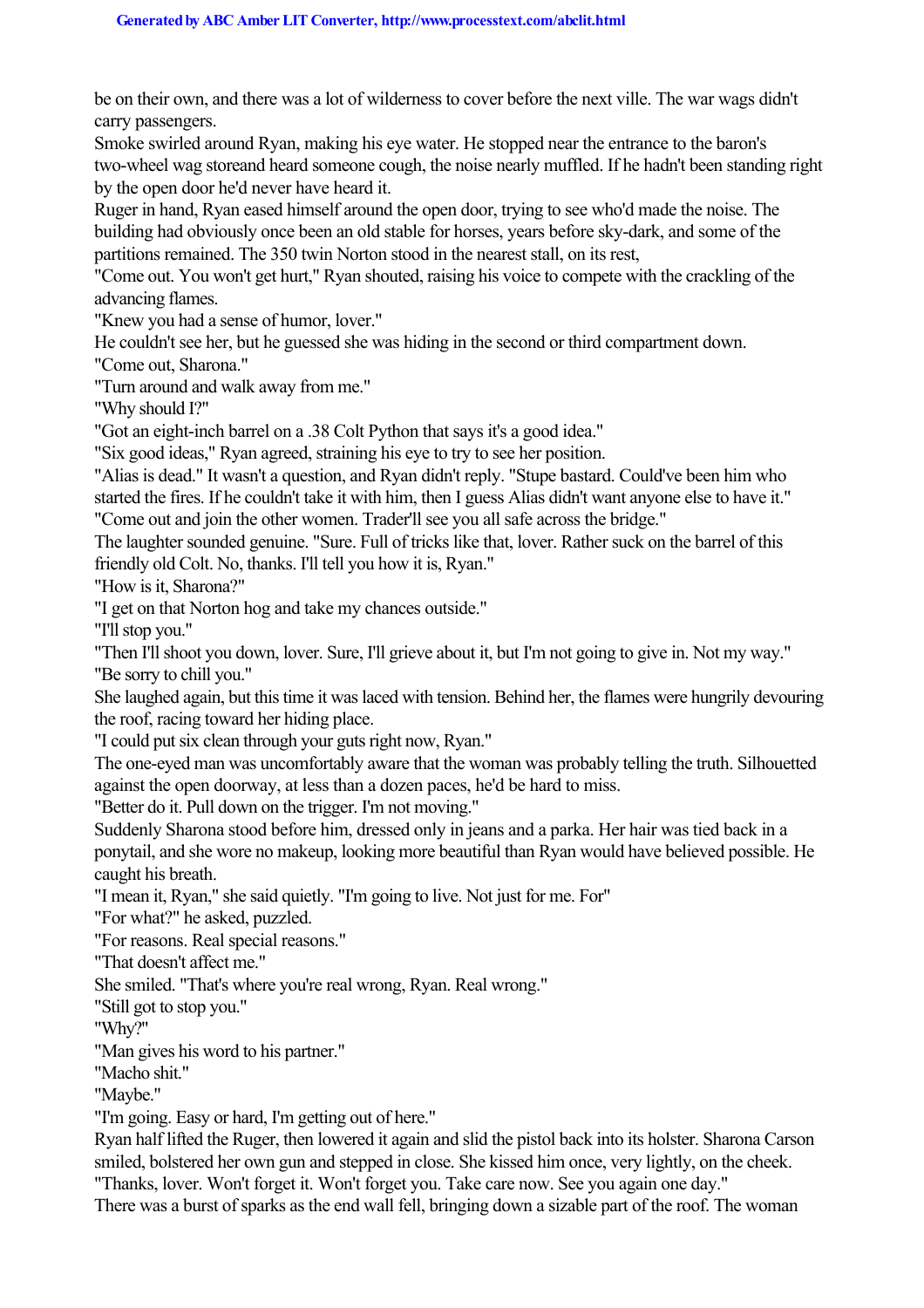swung her leg over the saddle of the Norton and kicked the motorcycle into life. Other than the blaster, it looked as if she wasn't taking anything with her.

Ryan stood back and watched the woman leave. The roar of the engine was engulfed by the noise of fires all around them, and nobody else saw the two-wheel wag leave the ville.

Ryan knew that he would never see her again. He also knew that he'd never forget her.

Two hours later, in the flushed light of full dawn, Sharona Carson braked the Norton and eased it to a stop. She was nearly sixty miles southwest of what remained of the once-proud ville of Towse. The road had been rough, and she'd twice been lucky to dodge attacks by bands of marauding Indians. Now she hefted the bike up on its rest and stretched.

Behind her, just visible as a gray smudge of smoke, fast disappearing into the clear morning sky, was Towse. By now she guessed that the Trader would have pulled out in convoy, moving north. The

unburied corpses of Baron Alias Carson and his sec-forces would already be attracting the vultures and the ravening packs of coyotes. Ryan Cawdor was gone from her life, forever.

Before trucking on toward the far west, the woman sat down with her back against a boulder. The rock, chilled by the night, was just beginning to warm under the sun's heat. She felt a wave of sudden nausea and clasped both hands to her stomach.

Sharona had known almost from that first thrusting moment.

The sickness passed and she stood again, giving her past one final look before climbing once more onto the chromed Norton.

She gave a secret smile and patted her stomach, utterly content in the certainty of the new life and who its father was.

Sharona rode away from her past into her uncertain future.

# **Chapter Thirty-Seven**

#### "WELCOME BACK, LOVER."

A blur blocked out the ceiling light. Someone stood over him, and a hand stroked his forehead. Red hair. A voice calling him "lover," that he thought he recognized.

"Sharona?" he tried to say, but his mouth and throat were still numb and wouldn't respond to his vocal bidding.

"Don't try and talk, lover. You've been triple-sick. Relax."

He blinked. The voice was a woman's, and she had red hair. Ryan felt obscurely proud of himself for working that out.

"Hun? That you?"

"Did he call you 'honey?'" Mildred asked, leaning anxiously over her patient.

"I don't think Ryan ever called me that," Krysty replied. "You don't think something's happened to his brain, do you?"

The black woman looked away. "I don't know, Krysty. All I know is that Ryan ate some poisoned food that gave him what I think was botulism. As far as I could tell, he was off to shake hands with the widow maker. His breathing and pulse were about as low as they can go without nailing the box down." Ryan could hear the second voice, but he couldn't see who was speaking. He tried to move his head, but the effort was too great. The words came filtering through the gravel beds of his mind, but only a tiny fraction of them made any sense.

"But he's going to get better now, Mildred, isn't he?"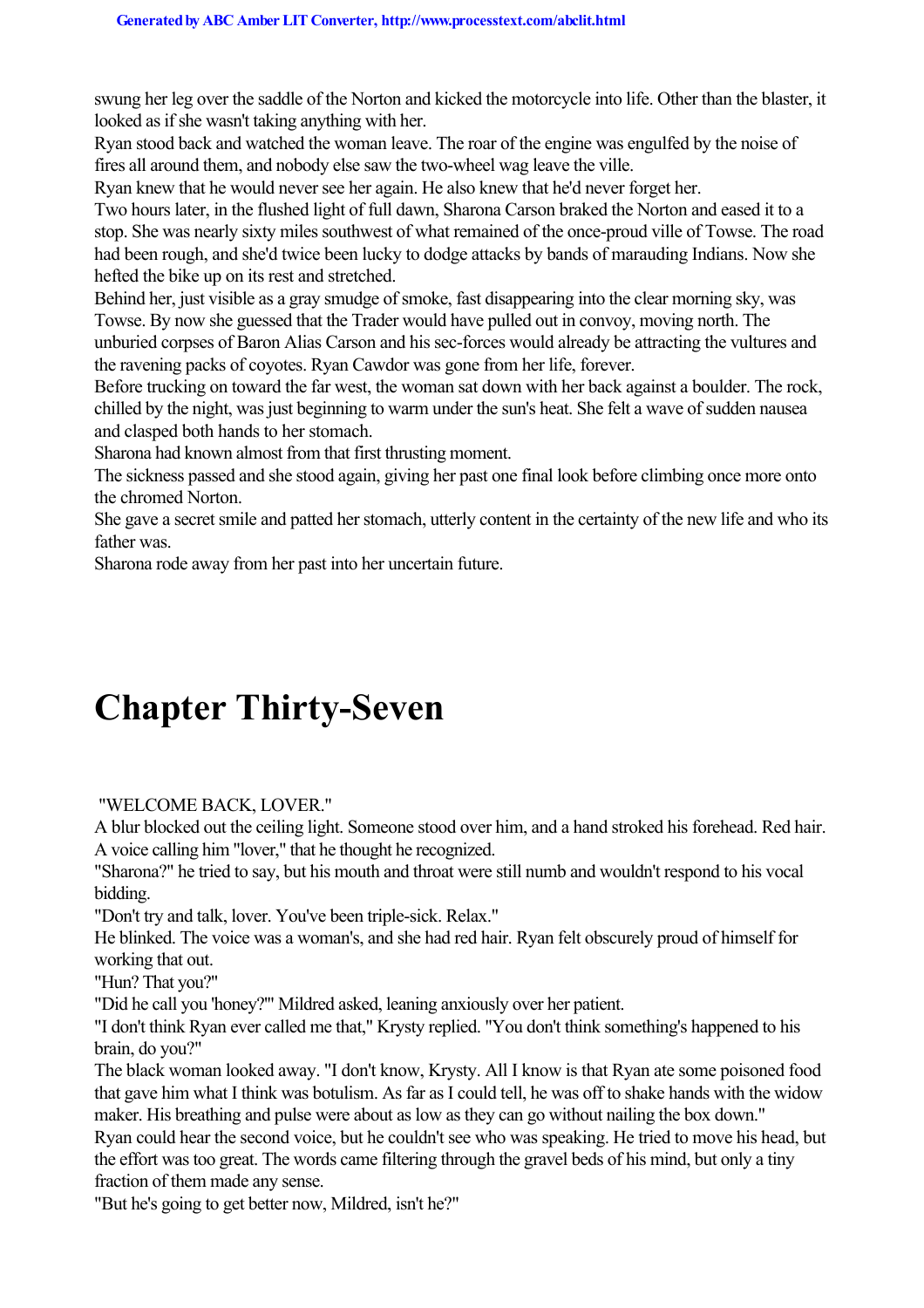"Hope so. I didn't know what I could do to try to save his life. I mixed up every combination of the drugs in the medicine chest, and one of them seems to have worked. Can't honestly say more than 'seems,' Krysty. His pulse has lifted out of the basement, and the stiffness of his muscles isn't quite as severe." "But he is"

The other voice became sharper. "I don't know! He's certainly not out of the woods yet. Let's leave it at that and keep a careful watch."

Ryan was aware only of a silence. It was so restful after the confusion of the women's voices that he was happy to relax into it. He closed his eye and fell asleep.

Over the next thirty hours, his breathing became a little stronger and steadier. His heartbeat was faster, without the faltering that had made Mildred think that his race was nearly run.

Krysty and Mildred took turns massaging the stiffness from the muscles of his face and throat. Relaxation was slowly and painfully won. At his lowest ebb, it had been as if his sinews and flesh had been cast in bronze.

Mildred had discovered a way of administering an IV drip to feed him, because he was still not capable of swallowing even the thinnest of liquids. During the days of his illness, in the stale air of the sealed redoubt, he had clearly lost muscle tone.

Doc Tanner tended to hang around, offering help with cleaning the unconscious man and generally trying to find some way of making himself useful and rarely succeeding.

J.B. and Jak roamed the sections of the rambling fortress that they were able to enter, looking for a way to get into the locked gateway or a way to escape from the ruined redoubt.

The day after Ryan had first showed a glimmering of recovery, the five friends held a council.

"Jak reckons there could be a way out," J.B. announced.

"Where would that be?" Doc asked. "From the wretched lack of fresh air, I doubt that there is any contact with the outer world. Indeed, we have lived here so long that I swear I am turning into a cave dweller."

The albino teenager grinned at the old man. "Love funny words, Doc. You mean think no way out here?" "That sums it up admirably, my parchment-haired bird of youth."

"Found place, far as can go. Roof fall like all passages. But sure way out through fall."

J.B. nodded. "Jak took me there. I'll swear the air's cleaner. Can't see light or anything, but it just feels right."

"How about the gateway?" Krysty asked. "Can't you get that sec-door open somehow? Use grens on it?"

"Boobied. Whole place is. Jak and me've been all around and covered every single yard while we waited for Ryan to come back to us. I'll try it if we decide that's best."

"I don't understand the danger," Mildred said, frowning. "If we all take cover from the blast, the worst that can happen is that the door won't open."

"No," J.B. replied. "We've come across a few places during the years me and Ryan have been together. Some still got active booby traps. One redoubt was wired a bit like this one. Linked up to some central control. Break into it and a timer starts. Unless you got the comp-code to stop it, the whole place'll go up. I just worry that this might be the same sort of thing."

"We'll wait and see what Ryan thinks," Krysty said. "When he comes all the way around." Nobody argued with that.

His eye opened.

It wasn't War Wag One and it wasn't Towse ville. In fact, it wasn't anywhere that he could remember seeing ever in his life before.

His throat felt like it had been given a twice-over by a maddened stickie. When he tried to swallow, it hurt. Cautiously Ryan attempted to move his hands and feet, and was relieved to feel some sensation of life in the extremities. But a similar try at sitting up got him nowhere. The effort made him tremble, and the breath rasped painfully in his chest.

By rolling his head sideways, Ryan could make out a little of his surroundings. He was on an iron bunk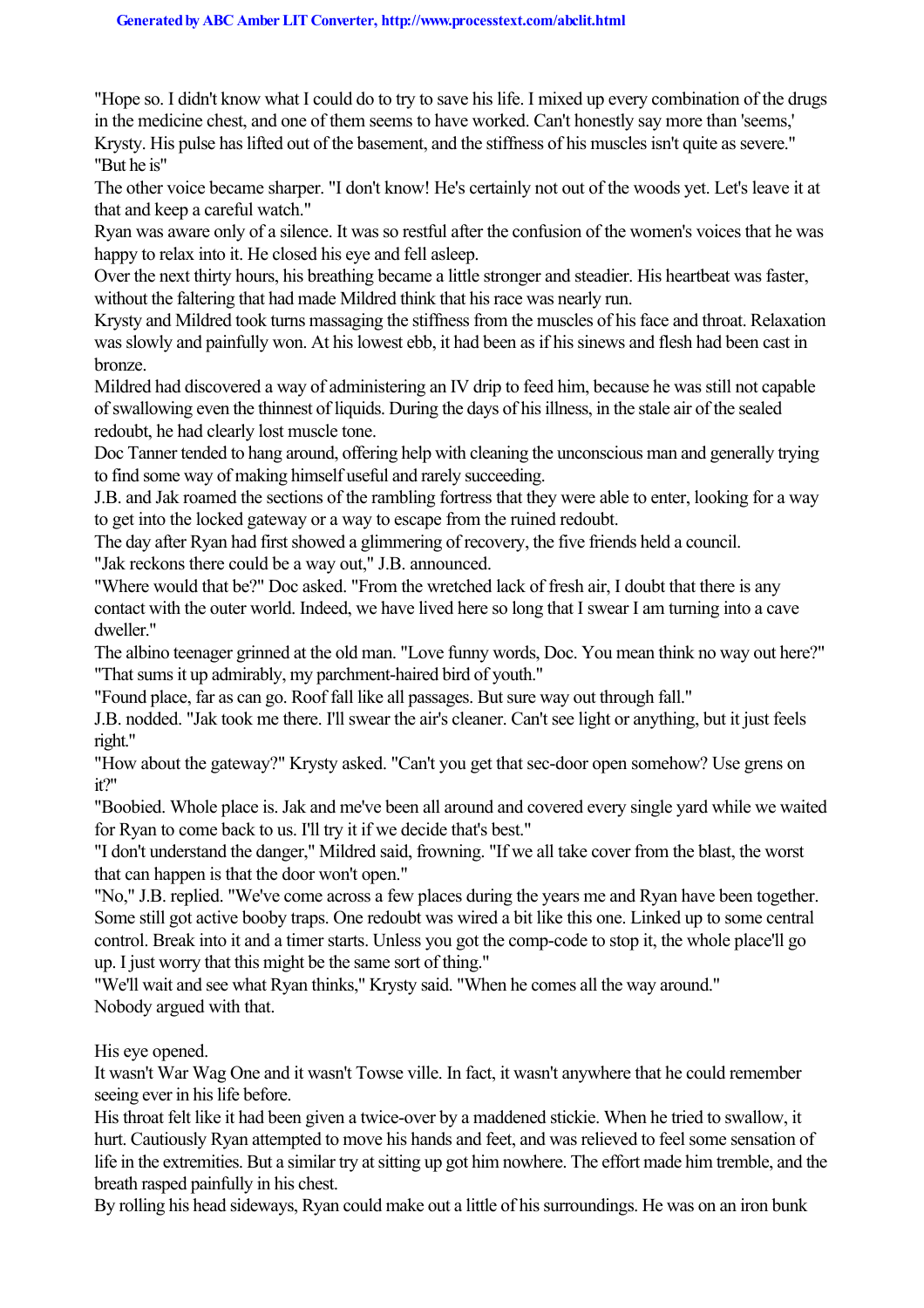and covered with gray blankets. It looked like some kind of institution or a dormitory in the deeps of a "Redoubt," he croaked.

Then, very slowly, it all began to trickle back into his mind.

Krysty finished her tasteless soup and pushed her chair away from the table. "Guess I'll go check on the patient," she said.

The heels of her boots clicked on the stone floor of the short corridor. As she entered the sickroom, she saw Ryan lying as he had done for the endless days of the coma, flat on his back, hands at his side, his black hair curling over the pillow. His face was lined and thin and had a deathly pallor.

As she stared at him, his eye snapped open and his right hand lifted a few inches from the blankets. "Hi, Krysty," said a frail, dry voice.

## **Chapter Thirty-Eight**

"BOTULISM?"

Mildred nodded. "That's what I guess it was. Or something very like it."

"Never heard of it. You figure it was like a real bad gut rot?"

"Worse than gut rot. It wasn't ordinary food poisoning, Ryan. That shouldn't have presented any serious threat to someone in your condition. No, botulism can be a stone killer."

"Neck still feels sore, and my face is still stiff. Like like I've been smiling for five days solid."

Krysty grinned at the idea of Ryan smiling even for five minutes solid.

Jak was leaning against the wall, picking at his nails with the tip of one of his throwing knives. "When we go?" he asked.

"I suspect that our nearly departed comrade will require a few days of rest and recuperation before embarking on any journey away from this keep perilous," Doc suggested.

"Means I'm not strong enough yet, Jak," Ryan translated.

Mildred was sitting on the end of the bunk. "If you were a patient in my ward, Ryan, it'd be a week before you got out of bed, and a month before you ever thought about setting foot outside the hospital. You have to realize what a damned close thing this has been."

"Felt the wings of the death angel," Ryan agreed. They'd managed to prop him up against a mound of pillows, and he was already looking better. "But Jak's right. We been here too long. Have to try and get into the gateway real soon."

J.B. had briefed him on the scouting that he and Jak had done, explaining slowly to Ryan that there were only two possible options, and both of them were fraught with potential danger.

"Try the sec-door first. Mebbe any booby'll be long dead."

"Maybe not," J.B. said, "but I agree we try that first. We clear out our route to the place Jak found. If there's some sort of autodestruct defense, then it could mean a fast exit."

"Sure. Now if you'd all like to go find something to do some other place, I want to get on with getting well again."

"Not too much too soon," Mildred warned. "Your heart and lungs have taken a beating, Ryan. Remember, nobody loves a smart-ass."

The improvement in Ryan's health was amazing. If he'd been outside with some decent food and the sun on his face, then it could even have shifted up a gear into miraculous.

Mildred searched the shelves of dried and canned food, trying to find anything that was even vaguely high in protein, and made sure that Ryan took plenty of liquids with extra glucose and fructose to help the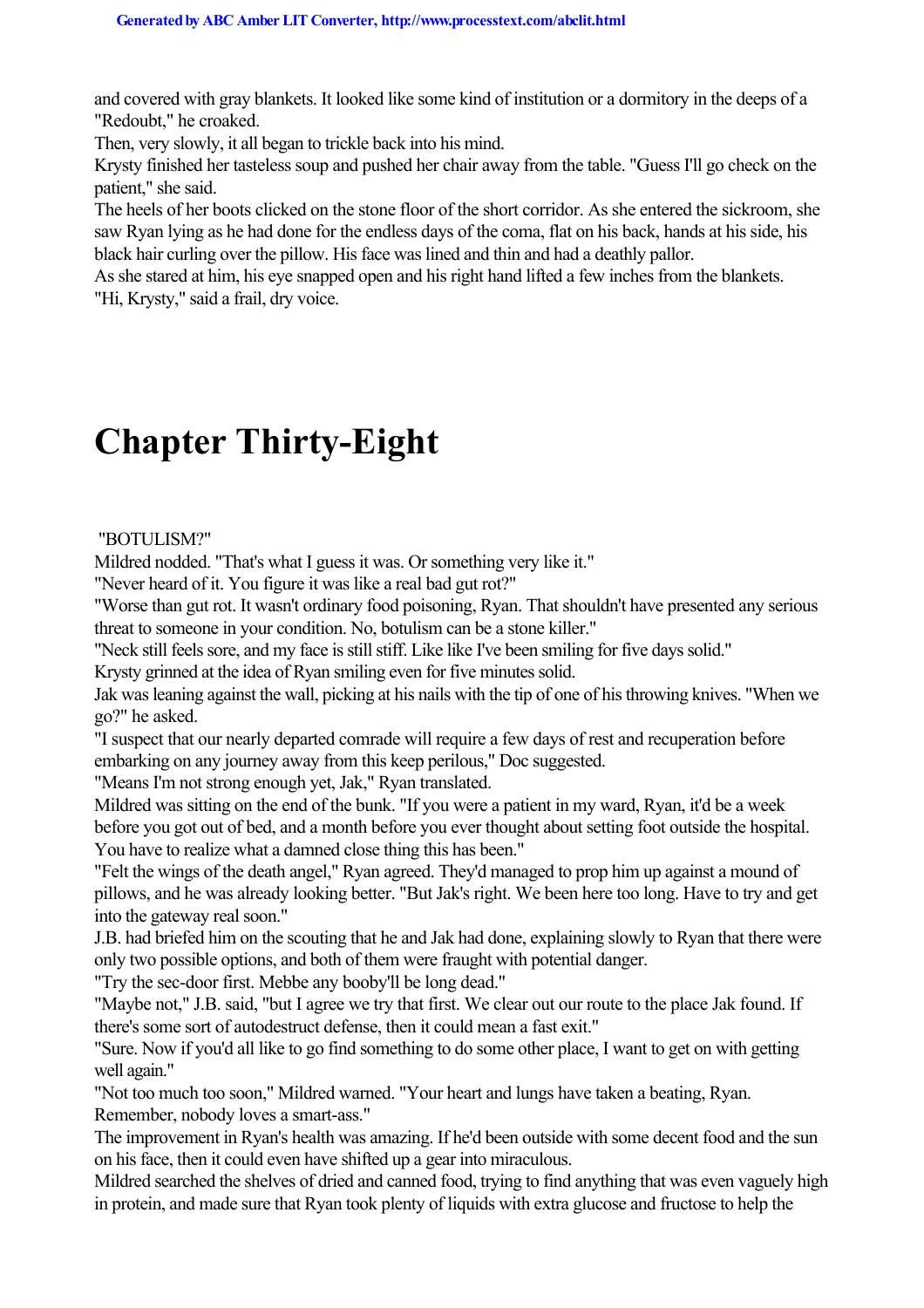muscles rehabilitate.

Apart from that, it simply took a little hard work forty minutes' exercisesit-ups, push-ups and some general loosening, then a ten-minute break. A brisk walk for a mile was next, trying to draw health from the dusty, ailing air of the redoubt. He jogged for a hundred yards, then sprinted a hundred, followed by walking a hundred. Over and over.

In the first couple of days, Ryan did a whole lot of puking.

First time he got out of bed, the room went spinning. His head felt like he'd been on a three-day drunk in a pest-hole gaudy, and he would have fallen if Krysty hadn't been standing by his side.

Exercise brought instant nausea. After just six pushups he lay flat on the cold floor with clenched fists, as close to tears as he'd been in years. He was angry and frustrated at his own appalling weakness, frightened that he might never get close to his previous level of fitness.

At the end of the third day Ryan could manage a hundred sit-ups, with Jak holding his ankles. Muscle tone was coming back, with the softness of the sickness being replaced by the beginning of the iron sinews. He could manage to jog a full mile before running out of stamina.

On the debit side, his throat was still painful, and he found it difficult to keep solid food down. The muscles of his face had relaxed again, and Mildred reported that pulse and respiration were both very nearly normal.

On the evening of the fifth day the companions sat around the table, the unwashed dishes in front of them. Doc Tanner, to keep himself occupied, had calculated that day how long the supplies of food could last them.

"Assuming that we each live to something approaching a normal life expectancy," he announced in his best rhetorical, ringing tones, "I estimate that young Jak, as the putative final survivor, would happily still be here in sixty years, thus leaving enough food for another dozen people for at least eighty-seven years. You see, I imagine the possibility of the patter of tiny feet in these dank corridors."

"Don't bring me into the 'tiny feet' crap, Doc," Krysty snapped. "Not now, and maybe not ever. You got that?"

She rose to her feet and walked quickly out of the room. They sat in silence for a few moments, hearing her stalking down the passage.

"Guess the strain's getting to her," Mildred suggested.

Ryan stood. "I'll go see her. I'm not that much in the way of pattering feet, either, Doc."

As he went into the corridor, he could hear Krysty's heels, clicking away from him around a corner. He jogged after the sound, seeing her near the next bend of the corridor.

"Krysty!"

She paused, half looked around, then walked on out of sight.

Ryan ran faster, almost bumping into her, where she'd stopped and was waiting for him.

"Don't say anything, lover," she said.

"Fireblast, Krysty! Think I don't know why you blew up at Doc back there?"

"Why?" She was tense, her whole body language radiating hostility.

"One day you want us to settle down. Start a family someplace it's safe and clean."

Krysty nodded. "That's right, Ryan. And when's that going to be? Tomorrow? Next day? Next week? Next year? Sometime, never!"

"Sometime," he said quietly.

"You want children, lover? Do you really and truly want to stop running, fighting and chilling? Do you?" "Sure. Heard a song once about how you get one time around, then they nail the lid down on the box in the ground. One chance, Krysty. Want that to be with you. I want kids. Want to leave some mark on the land. Not just piles of unmarked graves. I'd love to have a child."

Krysty suddenly shuddered, hugging herself around the middle.

Ryan reached out and touched her arm, relieved when she didn't pull away from him. "What's the matter, lover?"

"When you said about wanting a child it Gaia! Like a feather across the back of my neck. Don't know why."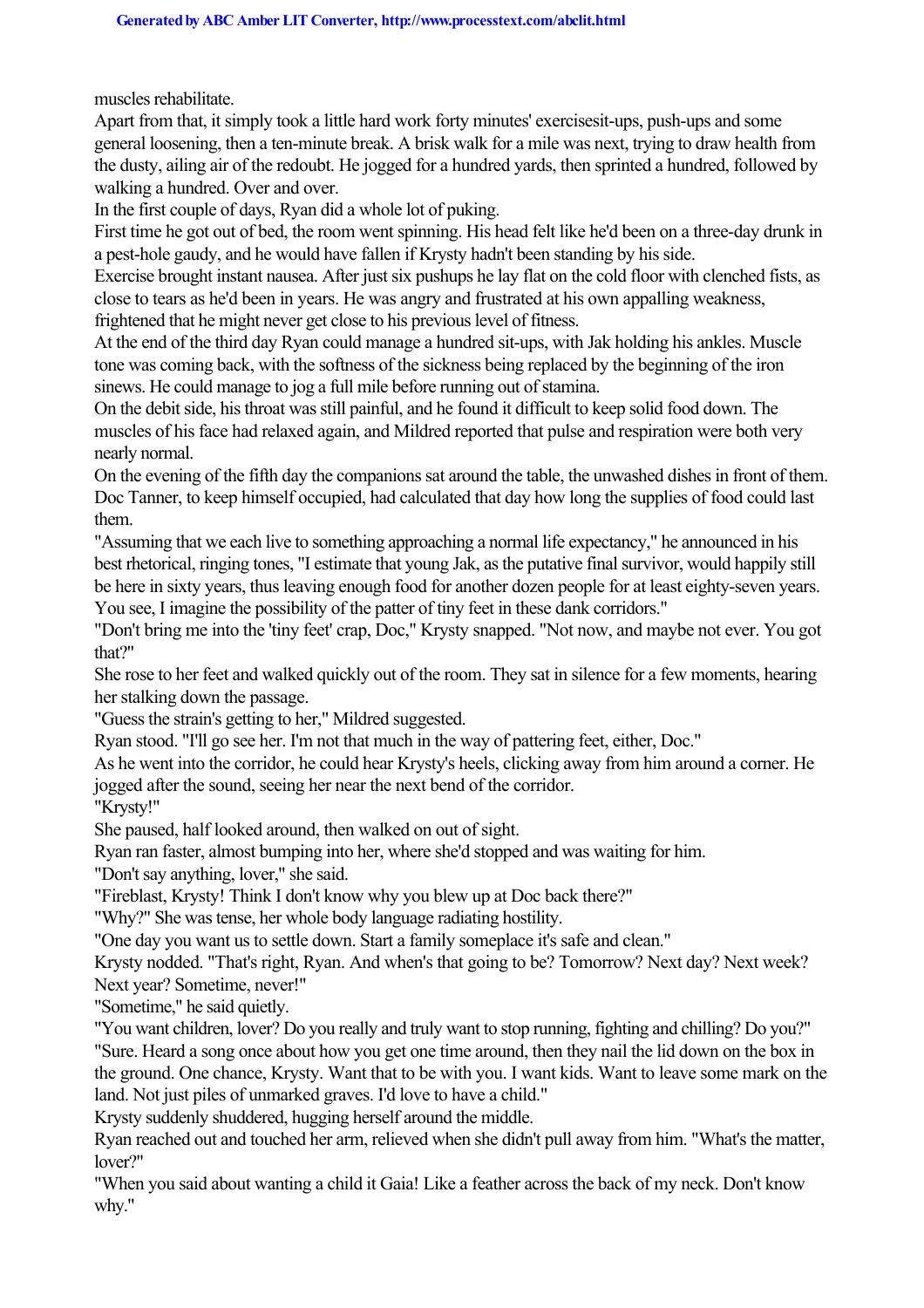"Come back to the others."

Ryan folded her into his arms, feeling the brittle tension as she resisted him. He kissed her on the cheek and rubbed his hand across her nape. The tightness of the crimson sentient curls brushed against his fingers. Slowly he could feel Krysty relaxing.

Her mouth was close to his face and he was aware of her breath on his skin. "Thought you were gone, lover," she whispered.

"Yeah. I didn't know too much about it. I was locked away into another time and another place. Way, way off"

"Where?"

He shook his head. "Can't tell you for sure. It was like I was living another life inside my head. But it was real. Real times when that really happened to me."

"Memories?"

"Dreams. Nightmares."

"Good and bad, lover?"

Ryan took a half step away, holding Krysty at arm's length. He nodded. "Yeah. Some good and some bad, I think. Can't remember all that much. There was a lot of darkness. Thing I know best is that it's great to be here again, with you."

A half smile touched her lips. "Come on. Let's go back to the others." "Right."

Krysty's smile broadened. "You're looking a touch more like the son of a bitch that I used to know, Ryan."

"Know and love?"

"I was coming to that."

"Guessed you might."

"Now you got some of your muscles into something like working shape, I was sort of wondering how you felt about some night exercise."

Ryan matched her smile. "I could manage something if you was to come calling."

" Were to come calling," she corrected. "Your grammar's been worse since you recovered consciousness."

"Sorry, love. But I still say I could manage something later on tonight."

"I'll be there. Hope you can live up to your promise, lover. Talk's cheap"

"But action costs. Trader used to say that a lot, you know. Funny but No, guess it's nothing."

"I just hope you can deliver tonight, Ryan. Been a long time since you could raise more than a smile."

Krysty woke first and padded along the corridor to make some coffee-sub, bringing it back to where

Ryan was still dozing. There was no sign of life from any of the other four members of the group.

"Here. Wrap yourself around this, lover, while I go shower."

"I'll follow you. It's time to try the gateway."

"Think we'll get out?"

Ryan pulled the blankets up to his chest. "One way or another, we will. J.B.'s checked out the sec-door and the place where Jak thinks we can do us some digging."

"You sleep well?"

"Like a baby. No dreams. No nightmares. Just a long rest. How about you?"

Krysty threw him a mock curtsy. "Exceeding well, thanks, lover. Eventually."

"No complaints?"

Krysty hesitated in the doorway, head on one side, as if the question were peculiarly hard to answer.

"With another few weeks' exercise, you might be back to something like normal, lover."

The mug of coffee-sub missed her head by less than a yard, and Ryan could hear her laughter all the way down the corridor.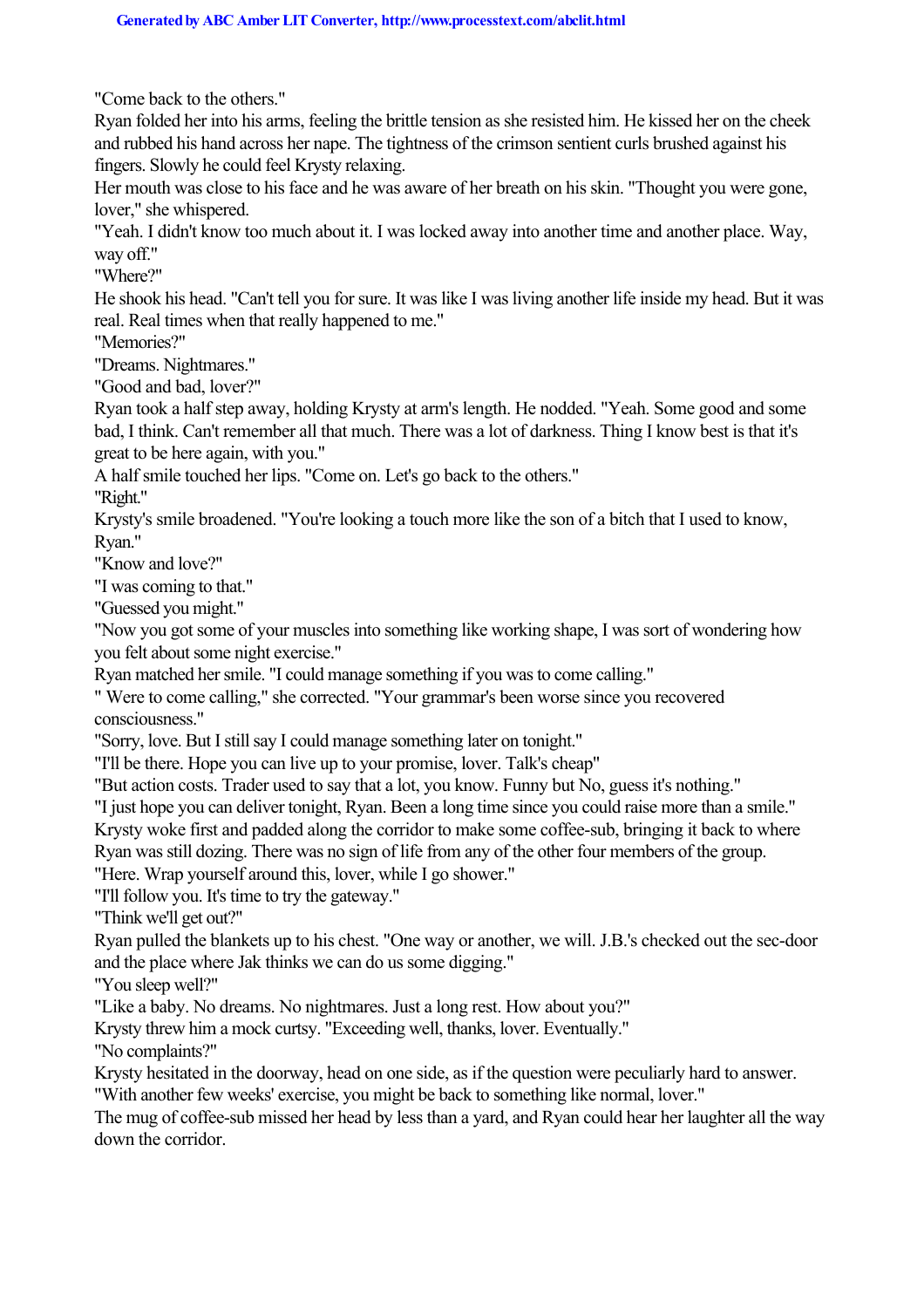## **Chapter Thirty-Nine**

 AN HOUR OR SO LATER, Ryan began to feel sick again. He was sweating and his stomach churned. Pains in his lower gut sent him running to the toilets three times in an hour. Krysty immediately called for Mildred, who took Ryan's temperature and checked his pulse against her chron.

"What is it? Not the botulism back again?" he asked.

"No. I've been keeping up the daily injections of the antibiotics, just as a sort of precaution. Now that all the toxins have left and you're getting back to health, I think your body's rebelling against the drugs. I'll stop them and see how that goes."

"Death is nature's way of telling you to slow down," Doc remarked. "I'm sure I once read that in some digest or other."

"We still going to try and get out?" J.B. asked.

Ryan sighed. "It's all I can do to keep a tight ass and make it to the toilet without losing all control. Figure we should wait another day. Sorry, friends, to keep you all hanging around."

J.B. had done a dummy run. Moving as fast as he could, and making allowance for the speed of the rest of the group, he'd gone the shortest way from the damaged sec-door up to the point that offered a chance of escape. They'd discussed whether they should make a trial dig at the rubble, but Ryan had felt that the route was only a last resort. There was a clear risk of a roof collapse, and he didn't think it was worth taking the risk.

"Best time I made was eighteen minutes. For all of us I reckon we should allow something close to twenty-five."

"What sort of time would they put on a booby tinier?" Ryan asked. "Two hours?"

The Armorer took off his glasses to polish them while he considered his answer. "Got to allow everyone time to evacuate the complex. Plus destroying any of the files and codes and comp-tapes. Can't be less than two hours. Could be three."

"Not long," Krysty said. "Not if we're digging our way out."

"No. Any way we can find out if we have triggered a main destruct alarm, J.B.?"

"Doubt it, Ryan. We set the charge. If it blows the doors then we're in, straight to the gateway and make the jump. If not" A thought struck him. "I guess there must be some sort of audible warning. Klaxons, or mebbe lights. Mebbe even a recorded message. Yeah. I'd bet there'd be that."

Ryan nodded. "Makes sense. Well, if everyone's ready? Let's go."

The huge door was just as it had been when Ryan had last seen it. In fact, he'd never even asked Krysty just how many days had crawled by while he was in the coma. It seemed as if he'd only left the gateway a couple of days ago, yet he guessed it was closer to two weeks.

Deep down in the bowels of the redoubt the air was cooler and damper. And more stale.

"I got the grens primed and ready. Put them on a five-minute fuse. No point in risking anything shorter.

The blast in a confined space like this is going to be powerful. Farther away we are, the better."

Jak tugged at J.B.'s sleeve. "Why not longer? Why take fucking chance? Why not half hour?"

Ryan answered the question. "Farther away we go, then the farther to come back. We need to know if the doors are boobied. Time's going to be real vital, Jak. Five minutes is about right."

"You all go. I'll set them," J.B. offered.

"No. Four hands are better than two handling plas-ex and grens and detonators. I'll stay. Rest of you go. Know what to do?"

Krysty replied for the others. "Course. Flat down. Heads away. Mouth open. Hands over ears." Doc tried a joke. "I recollect that one should place one's head between one's legs and then kiss one's ass goodbye."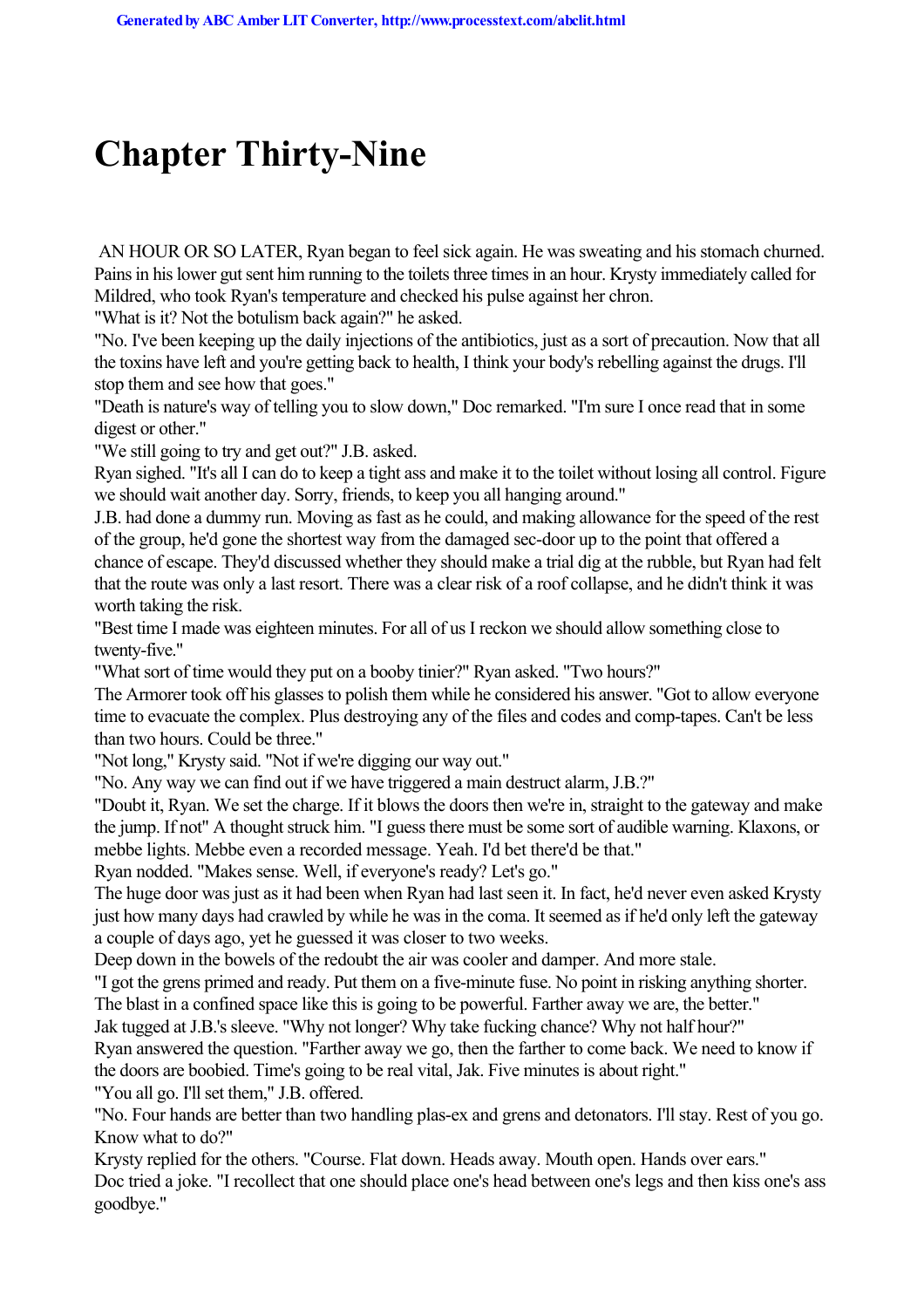"Doc, say 'Good night,' will you?" Mildred grinned.

The assumption was that the hinges and the main lifting and lowering mechanism had been damaged when the door slammed down. The main problem was in the very nature of armor-plated doors. They were specifically designed so that they wouldn't easily blow. Given enough explosive, there was nothing in the world that couldn't be destroyed.

But any demolition was a shifting equation with any number of variables.

In this case they didn't have unlimited power at their disposal. And if they used too much, then it could likely have wrecked the delicate machinery of the gatewayas well as bringing down the rest of the roof on top of them. It was like trying to use a sledgehammer with all of the delicacy of a watchmaker.

J.B. worked fast and carefully, setting the charge halfway up one side of the door where it should do most damage. He glanced at Ryan once the work was done. "Ready?"

"Yeah"

The small red button was depressed, and a tiny light began to flash once every second. Three hundred flashes to detonation, give or take a few clicks. The little chron-detonators were notoriously unreliable, and it was always better to give yourself a margin of safety.

"Move." J.B. said.

The others had got farther away, out of sight in the maze of passages. J.B. was counting out loud as he and Ryan sprinted away from the explosives. They passed under a section of roof that had already partly fallen, and Ryan had a moment to wonder if the shock would bring it all down.

"Two hundred and sixty and one and two and three This'll do."

Both men dropped, keeping to the center of the corridor where the impact was likely to be less. Walls set up pockets of violent turbulence. Ryan closed his eye and tried to relax. Hands pressed tightly over his ears, mouth slightly open, he continued counting under his breath.

He felt himself lifted momentarily by the blast. Dust swirled all around him and brought back a fragment of memory of the chem-storm at the ghost ranch by Abbyqu. He strained to hear if there had been any major falls, but the cascading echoes bouncing off the ceiling and walls distorted sounds.

The moment the shock wave had passed, he stood and brushed dust off his clothes. The force had been greater than he'd expected, probably because of the confined space. J.B. also stood, wiping away a thin worm of blood from below his nose.

"Quite a bang," he said.

"Yeah. Let's go see if it did the trick. The others'll follow us."

Some rocks and concrete had fallen from the weak part of the roof. Ryan looked up at it before moving underneath. He could see twisted bars of rusted iron and some raw, reddish-orange rock. Dust was still dropping and the two men didn't linger.

"Rad-blast it!" J.B. rarely showed his emotions, but he couldn't conceal his anger and frustration as they confronted the sec-door into the gateway.

The air carried the bitter flavor of plas-ex, and a haze of smoke drifted aimlessly in the corridornot enough to hide the fact that the attempt to blow the entrance had failed.

Part of the wall had caved in, and the door now hung crookedly. Where it had slipped at the top, was a narrow gap, perhaps four inches at its widest, showing the light from the interior control room. But the arma-door was now more firmly jammed then it had been before, one corner dropping into a metal trough beneath it. Even if they could have blown the lock, opening it was now an impossibility.

"Around?" Ryan asked, hearing the sound of feet behind them as the other four arrived through the swirling smoke.

"The wall, you mean? Take a lot more explosives, and it would do some serious damage in the room behind the door. No." J.B. shook his head.

Krysty, hand over her mouth against the fumes, was the first to join them, taking in the situation in a quick, raking glance. "Didn't work," she said. "Nearly, but not nearly enough."

Jak was second. He slapped his hand against the inflexible steel. "Fucking door!"

Mildred arrived third. She stood for some moments, trying to weigh up what had happened, and saw the glimmer of light at the top angle. "Can't we" she began. But she read the look on Ryan's face. "No. No, I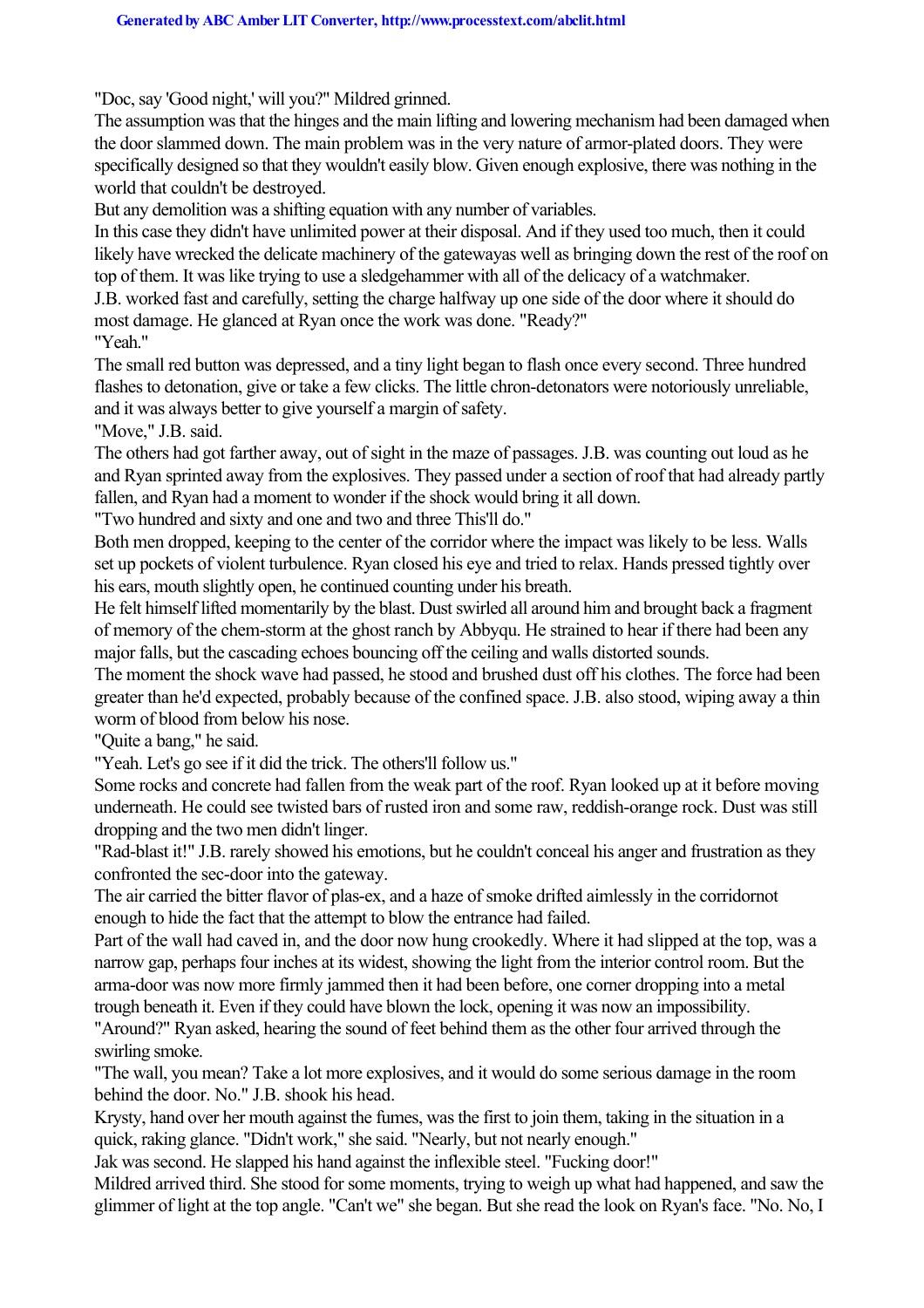guess it looks like we can't."

Doc joined the others, his lion-headed cane rapping smartly on the stone floor. "Upon my soul, but the stench is extraordinarily noxious. Far worse than dynamite and black powder used to be. Do I assume from the gloomy expressions on your faces that our little experiment has not been a success? Yes. I believe that I do. Ah, well, back to the drawing board."

The noise from the explosion and the various sections of falling masonry was finally dying down. The flat stillness of the abandoned redoubt came creeping slowly back around them.

"Least it doesn't look like we set off any mega-death alarms," Ryan said.

"Put out a lot of the lights, though." J.B. pointed along the passage. Three-quarters of the ceiling lamps had gone out, and others were flickering.

"That light inside the control room's started to flicker as well," Krysty observed, "pulsing in a rhythm." Everyone looked up at the ribbon of gold. With a tremor of unease Ryan saw that Krysty was right. And the light was also tinged with red. He turned to Jak.

"Here." Ryan cupped his hands and stood against the door. "Climb up and see what you can see." The boy stepped up, balancing himself with the ease of a born acrobat. He hung on to the top of the door and heaved himself up, feet scrabbling on the smooth metal for a grip.

"Some kind red flashing light," he reported.

Ryan was hesitant to abandon the gateway. Not every redoubt had a mat-trans facility. If they managed to claw their way out of this fortress, it could be months before they managed to get themselves back into the network of gatewaysmaybe never.

"Got to be some way in," he said. "I hate the idea of just walking away from it."

Jak vaulted lightly down. "Don't like red light. Angry."

J.B. looked worriedly at Ryan. "Jak's right. I don't like it."

"Should be an audible warning though," Ryan commented.

"We broke big red wire in ceiling."

"What? What's that, Jak?"

"Broke wire. Looks like speakers wire."

"More lights going out," Krysty cautioned.

J.B. and Ryan looked at each other. If the teenager was correct, then the broken wire could lead to a system of loudspeakers for their section of the redoubt.

"Jak, can you join the ends?"

"Sure. Help up. Easy."

Ryan held him, and they all waited in silence. Suddenly there was a piercing screech of crackling feedback. Jak jumped and nearly fell.

A booming woman's voice erupted all around them.

"One hundred and fourteen minutes to destruct. Proceed immediately to evacuate. Without override, the complex will destruct in one hundred and fourteen minutes."

## **Chapter Forty**

THERE WASN'T a moment's hesitation from any of them.

"I am the bringer of death," Doc panted, hobbling along with surprising speed, his knee joints cracking like a fusillade of flintlock muskets.

"Save your breath," Ryan snarled. "J.B.! You and Jak go fast as you can and start digging. We'll get there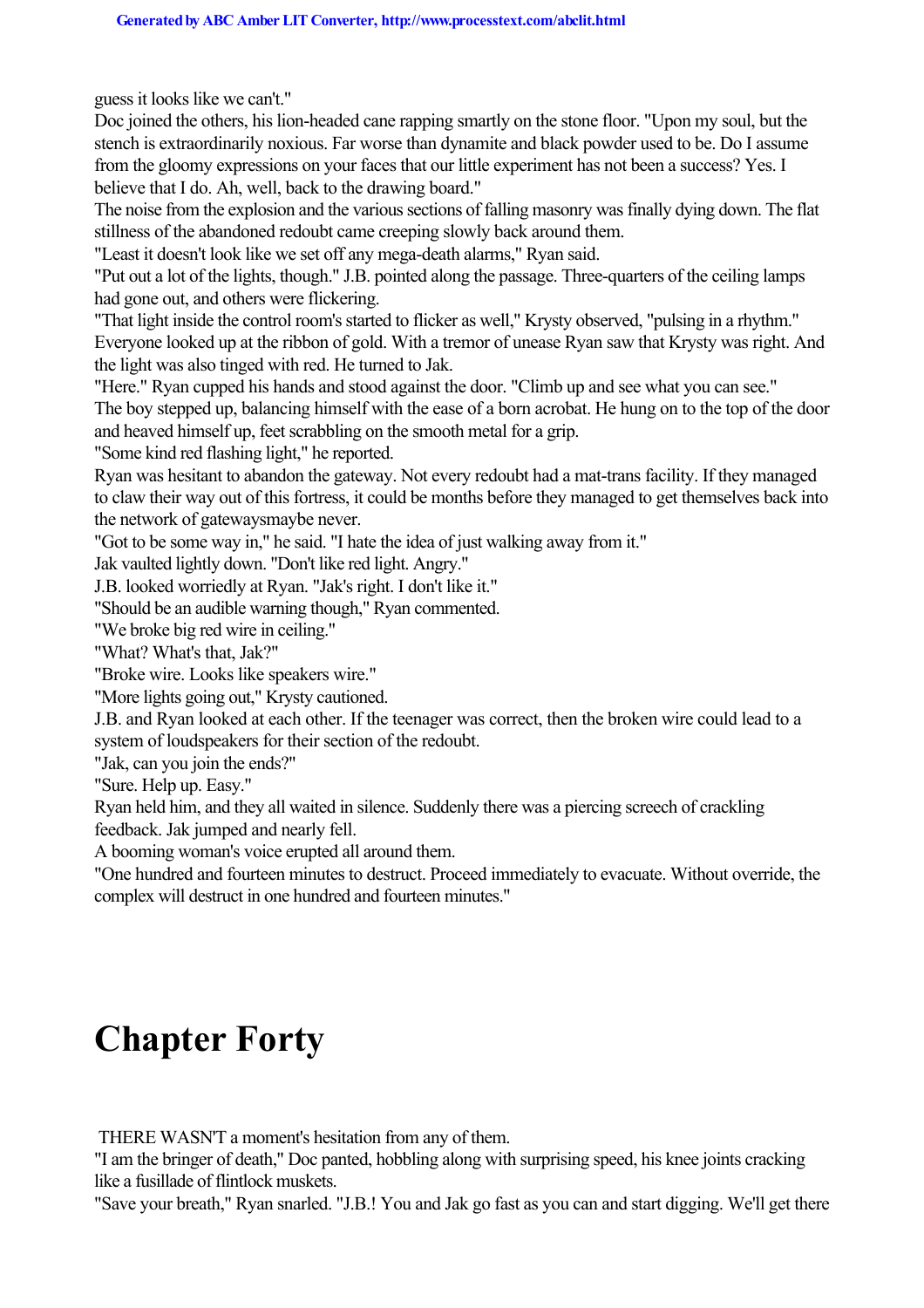as quick as we can."

With less than two hours before the fortress disintegrated, there was no point in the fastest waiting for the slowest.

Parts of the fortress's speaker system had decayed over the past hundred years, but other parts still functioned. So the run through the redoubt was a dash at the edge of panic, sprinting through corridors of silence, then encountering the recorded voice once more.

"One hundred and four minutes remain to termination. Move quickly without panic to the nearest exit point. One hundred and three minutes."

Under pressure, Ryan was only too aware of the danger of someone taking a wrong turn and vanishing into the maze of corridors, so he kept his speed down to that of Doc Tanner's, trying to hustle the old man along without actually driving him beyond his limits.

"I am doing my best, my dear friend. Why do you and the ladies not press on at your own speed and leave me to make my best time?"

"Disengage your mouth, Doc, and keep the feet moving. We get out together."

"Or we vanish into the ether, together," Doc replied, but he moved along a little faster.

"Ninety-one minutes. Self-destruct procedure is progressing without override. Use approved comp-code to check termination sequence. Ninety minutes. Ninety minutes remain main main main"

"Shit," Mildred gasped. "Just what we need. A malfunctioning computer."

Jak was out of sight, but J.B. was lying on top of the earth fall, reaching into the gap near the ceiling, dragging back the stone and dirt that the boy was excavating. He hardly glanced around as the rest of the companions arrived, throwing the news over his shoulder.

"Doesn't look so good. Block of concrete fallen directly ahead. Jak says he can feel air, and thinks he can make out light."

The albino boy found seeing difficult in bright daylight, but in the gloom his eyes were at least as good as Krysty's.

"Can he shift it?" Ryan asked, leaning over and battling to steady his breathing, trying to ignore the reproachful voice warning them that only eighty-three minutes remained.

"No way. But he's trying to tunnel under it to the right. Says there's a gap."

"A gap for him and a gap for me aren't necessarily the same thing," Doc panted, his face drawn and tired. "Gaia! I wish we could find some way of turning off that woman's endless voice," Krysty complained. "It'll turn itself off in around eighty minutes from now," Ryan said.

"Sixty minutes. The time is now one hour and still counting. This is not a drill. This is not a practice evacuation. The self-destruct clock is running, and now shows fifty-nine minutes."

The gentle feminine voice could easily have been giving out a recipe for making a blueberry sponge cake, not conveying the slightest hint that a cataclysmic explosion that would totally destroy the redoubt was now less than an hour away.

Exhausted, fingers bleeding, Jak Lauren had reluctantly agreed to be relieved at the rock face and allowed Ryan to take his place. The others took turns clawing back the piles of loose stones and red dirt that were being pushed from the gap above the fall.

It was desperate work.

Ryan tried to lock his mind onto the compressed earth ahead of him, forcing away the knowledge that there could be anything up to a mile of solid rock poised above his head. He half expected a slide, a tiny, tiny movement that would smear him into instant eternity. Doc had waved him into the cramped tunnel with the encouraging words that if anything happened he probably wouldn't feel any pain.

The long panga was useful to jab out gobbets of dirt, but there was little space to use it effectively. Every handful had to be pushed behind so that someone else could drag it, in turn, into the open tunnel. The working area was about eighteen inches high, and about four feet across at its widest. The long block of crumbling concrete that J.B. had mentioned was almost a finite obstacle to their escape route. But Jak had been right. It could just be circumvented. Twice Ryan was certain that he felt it move against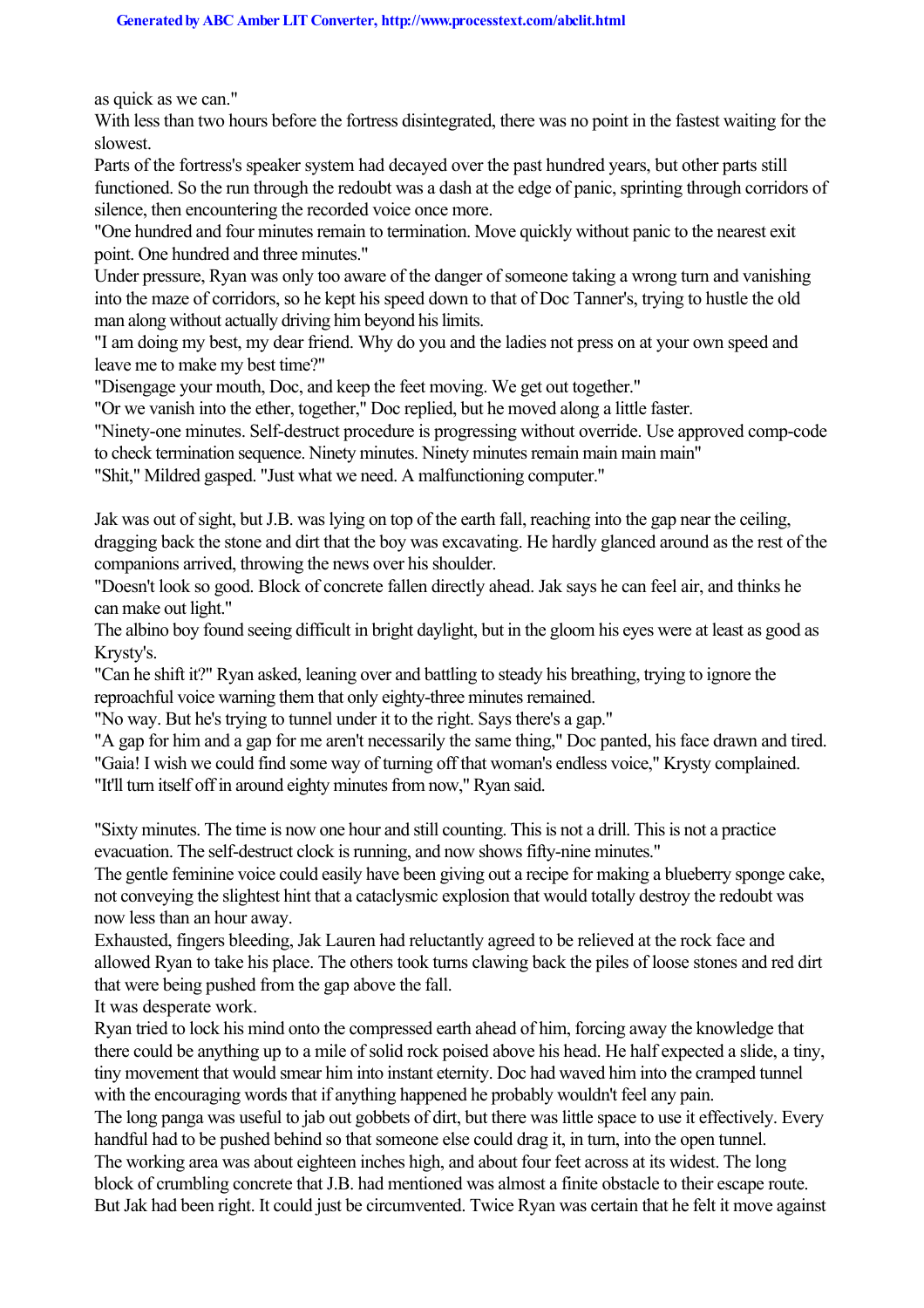his legs and winced, anticipating its forty-ton weight coming across his knees. But it held.

"Fifty-one minutes until termination. Make sure that you have switched off all electrical equipment and removed all classified material. If you are not sure where to go, check with your manual, page two hundred sixty-eight, paragraph two. Please make your way to the appropriate departure point. You have precisely fifty minutes."

"Fuck off!" Jak yelled, shaking his fist at the nearest speaker. He stooped to pick up a chunk of concrete as big as a baseball, winding up ready to throw it.

"No," Krysty said, pausing from shoveling dirt with her hands.

"Want shut fuck up!" he shouted.

"Better to let it run. Keep track of the time without having to keep stopping to check a chron. Leave it be, Jak."

Reluctantly the boy dropped the hunk of jagged stone.

Ryan crawled out and made way for J.B. It was oppressively cramped, and everyone was touching the far edge of exhaustion.

"Thirty-six minutes. Evacuation is proceeding smoothly, and most of the personnel have been removed to places of safety. Will anyone still remaining in any part of the complex go immediately, and I repeat that word, immediately, to the nearest exit. Thirty-six minutes remain to autodestruct."

Ryan was back in the hole, digging away with the blunted point of his panga. The air seemed fresher. He rested a moment, then jabbed once more at the packed earth. Some slid loose and he blinked. The tunnel was dark and he could now see

"Light. I can see light!"

Time was becoming desperately short.

At thirty minutes a siren began its banshee howl. It started as a whining, low note, then rose up the scale to a crescendo of noise, sometimes drowning out the monotone of the woman's recorded voice.

The pinprick of light had become the size of a hand, then the size of a child's skull. But there was bedrock on either side, and it was becoming impossibly tight to work.

Ryan was close to giving up. The gap wasn't big enough for any of them, even Jak, to wriggle through. The redoubt would be vapourized in less than half an hour and they would die, trapped in its entrails. The consolation that death would be swift was very small. Even if they got out, the sand was running through the hourglass with such speed that they wouldn't have time to get a safe distance away.

"Let me take over, Ryan," J.B. called close behind him.

"No. If I can just break this angle of" His voice vanished into a grunt of strained effort. He pushed his feet against the sides of the escape passage, bracing himself and putting his hands flat against the corner of the chipped rock. Slowly, using every fiber of his fading strength, Ryan straightened his arms. Nothing happened and then a tremor of movement. Another tremor.

The rock broke away, leaving a wider gap. It was no more than a foot high, and barely two feet wide, but it was enough.

It had to be.

"Through!" he panted. "Come on."

Behind him he could hear the muffled voice of the self-destruct announcement.

"Twenty-one minutes remain. Without comp-code override the complex will be subject to controlled termination in twenty minutes." The screech of the siren drowned it out.

Ryan wriggled forward.

## **Chapter Forty-One**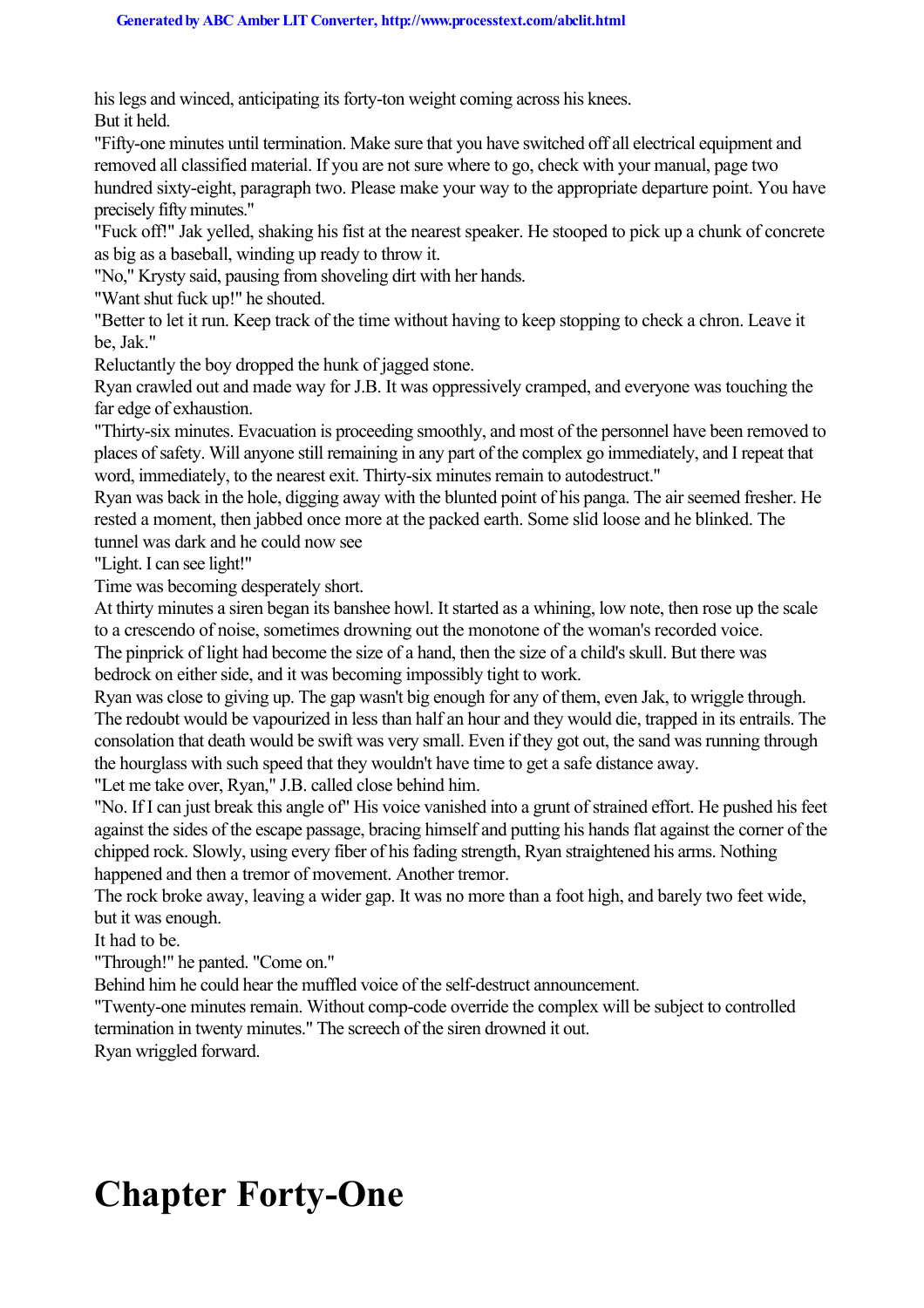THE FRESH AIR was almost like a triple shot of top-grade jolt. It surged into the lungs and raced through the body, rushing into the brain.

When Ryan tried to stand up he became dizzy, overwhelmed by the air and by the brightness of the golden sun.

He was vaguely aware of a crimson land, stretching below, but his entire preoccupation was with helping the others to escape from the towering sarcophagus of the doomed redoubt.

Doc was out first, panting and wheezing, dragging his cane behind him, the bulky Le Mat pistol snagging on the raw rock on the left. As soon as he was clear the glasses of J.B. glinted in the opening. He pushed through Ryan's Heckler amp; Koch G-12, followed by his own MP-7-SD-8 automatic rifle. He took Ryan's forearm and slipped easily out into the fresh air.

Then Mildred was through, her face beaded in sweat and covered in gray and orange dust. She collapsed on hands and knees, fighting for breath.

There was a brief delay, then Krysty's flaming hair appeared in the darkness. She wriggled her way out, snakelike, cursing as her ankle got trapped against some loose rock.

"Jak's right behind me."

"How long?" Ryan asked.

"Eighteen," she replied.

Like some mythical cave dweller, Jak came through last, his face whiter than ever, his ruby eyes glowing like coals in the sockets of scoured bone.

Ryan's mind was racing.

In eighteen minutes, on level ground, a fit man could probably run something like two and a half miles. Maybe manage three. In eighteen minutes.

There had been a moment to look around at where they'd emerged from the naked rock. Just to one side was the obvious remains of an emergency exit from the redoubt, but the door had been twisted out of shape by some massive earth movement, probably at the time of the mega-nuking. And the corridor leading to it had been distorted, leaving only the slender gap that they'd managed to find and exploit. Now they stood on a narrow ledge, less than six feet in width. Ryan had already checked the drop, which was nearly seven hundred feet, onto spires of crumbled sandstone. The cliff above them rose two hundred feet, nearly vertical. In any case, since the redoubt was going to explode in a big way, it seemed a bit pointless to think about climbing up. It would be like sitting on the nose of a missile and striking it with a large hammer.

Despite their tiredness there wasn't a second to waste.

"Come on," Ryan said, leading the way along the ledge, moving to the right, where he'd seen a goat path that zigzagged across the face of the mountain.

J.B. was keeping an eye on his chron. "Sixteen minutes, Ryan," he said quietly.

"Keep the count."

In his heart, Ryan knew that their chances weren't that good. There was no way they were going to be able to get far enough away from the redoubt in the short time left to them.

The Trader had used to say that it didn't matter if the odds against survival were a million to one. You still tried for that one chance.

Frequently glancing over his shoulder to check that the others were keeping up with him, Ryan led the companions on a breath-stopping descent. Slipping, sliding and tumbling, they ignored the cuts and bruises and the dust that stung their eyes. They kept moving.

"Seven minutes," J.B. announced.

Very soon Ryan knew they'd have to stop and try to find some cover, however minimal. If the redoubt self-destructed while they were out on the exposed hillside, then they'd all be pulped.

Several hundred yards below them were the ruins of some buildings. But it was obvious that they'd been destroyed long years ago. They were useless for shelter and safety.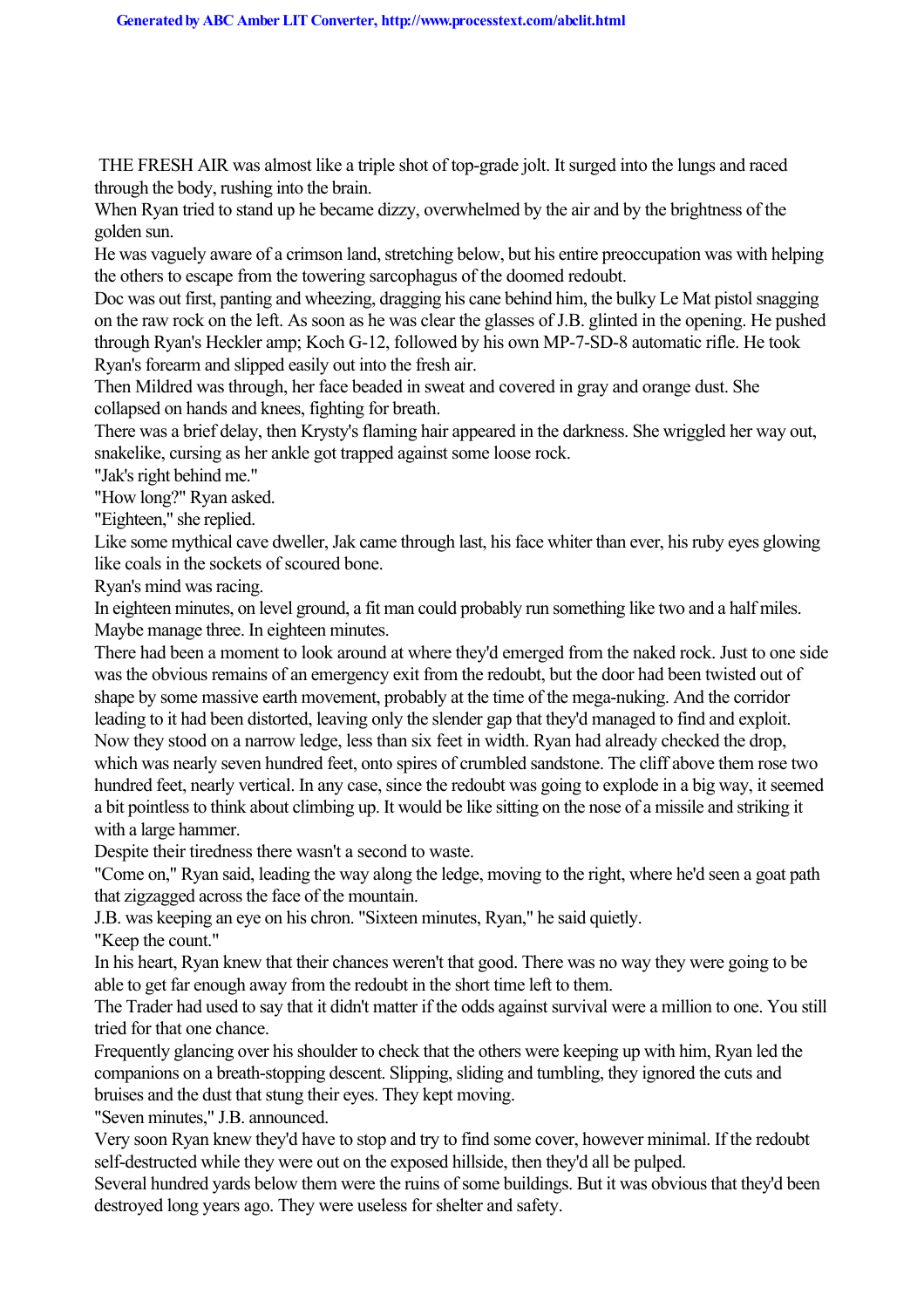"What's that?" Krysty called, pausing a moment and pointing to something just beyond the farthest building. It looked like a huge saucer of white metal, streaked with orange rust.

"Radar dish," J.B. said.

"Satellite receiver, I believe," Doc panted. He was nearly done. A little blood trickled from his mouth where he'd bitten his lip.

"Five minutes," J.B. counted.

Ryan made the decision.

"There," he said.

There was just room for all of them to squeeze under the fallen metal dish, pressed against one another. "What if it's not strong enough?" Mildred asked, and immediately answered her own question. "Kind of stupid, Mildred. We get killed if it's not strong enough."

"Inside two minutes," J.B. said. "Can't be too sure about accuracy within a minute or so. Could be any moment."

Krysty had her arm around Ryan's shoulders. "If we don't make it, then it's been good. Wish we could've found a place to settle, lover."

Ryan held her tight, his cheek against hers, not saying anything.

Waiting.

"I make it around thirty seconds," J.B. announced. "Hang on, people."

"Farewell, comrades," Doc muttered. "I would just like to remark that"

The explosion of the world interrupted him.

The concussion was unimaginable.

Ryan blacked out and guessed that the same happened to all of them. There was a shock wave that moved the earth beneath, behind and all around them. They were lifted up and slammed down, and the metal disk above them rang like a bell. Despite the amazing power of the huge underground explosion, there was very little noise. There was a pressure that hurt the ears and a vague, booming sound that seemed to swirl around between sky and earth.

When Ryan came around he was deafened by rocks and stones pounding on the satellite dish above them. He instinctively curled partway into a ball, grabbing for Krysty to try to protect her.

It was impossible to see beyond the circular edge for the whirling dust. The ground beneath Ryan was still trembling from the shock and what he guessed were some minor detonations in the remains of the redoubt.

It crossed his mind that this was what it must have been like when the United States of America died and the Deathlands was born.

The tremors continued for half an hour. Ryan had ordered everyone to remain within the relative safety of the metal shield. It had been visibly dented and battered by the hail of stones that had struck it, some of them having obviously been hurled hundreds of feet in the air. Without its protection there wasn't much doubt that all six of them would have died.

Ryan tried to swallow and hawked up a mouthful of thick red spittle. His head ached, and his good eye was sanded sore. Jak had begun to bleed copiously from both ears, but it had finally stopped and the boy seemed little the worse for the experience.

"Nearly thirty minutes since the blow," J.B. said.

Ryan nodded. "Okay. Let's move. Come out real slow and easy. Don't know what the mountain's like up there above us."

"Sweet Jesus on the Cross," Mildred breathed, rubbing at her eyes.

The rest of them stared in silence.

A whole section of the hillside above them had completely vanished, as though a giant excavator had bitten a monstrous slice from the rock.

Millions of cubic feet of stone and concrete had disappeared in the cataclysmic explosion. The prevailing wind was blowing the pillar of dark smoke away toward the east, away from the six companions,